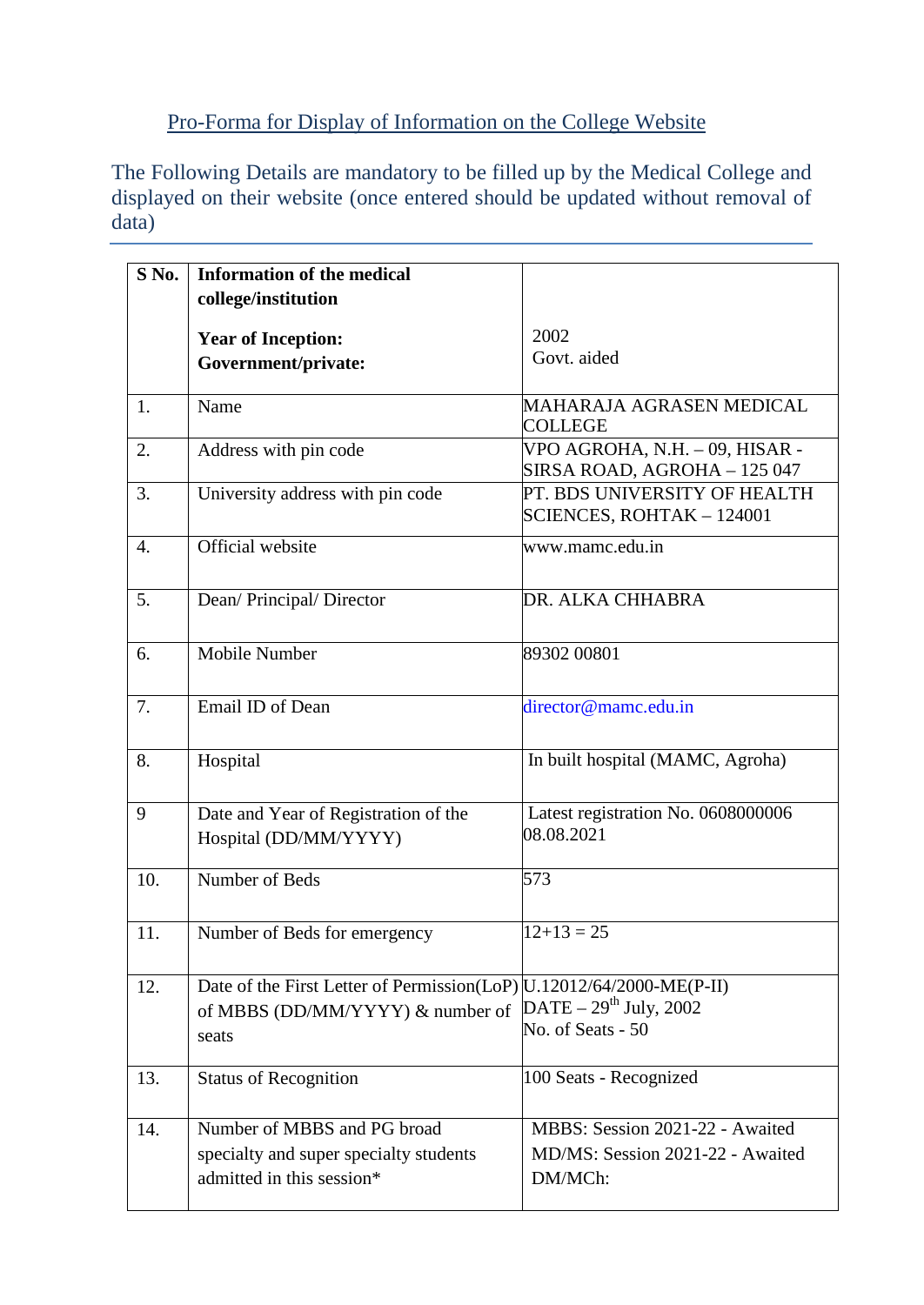| 15. | Inpatients registered and admitted<br>$(01.01.2021 - 31.12.2021)$ **                          | 2021: 26975<br>2020: 21419<br>2019: 33529                                |
|-----|-----------------------------------------------------------------------------------------------|--------------------------------------------------------------------------|
| 16. | Outpatients registered<br>$(01.01.2021 - 31.12.2021)$ **                                      | 2021: 306897<br>2020: 245992<br>2019:498052                              |
| 17. | Number of Deaths reported to the<br>Municipality/village register                             | 2021: 2368<br>2020: 1567<br>2019: 1714                                   |
| 18. | Address and pin code of the<br>Corporation/village where the Death<br>records are reported    | Primary Health Centre, NH 09, Agroha<br>(Hisar)<br>Pin - 125047          |
| 19. | Website link/ email ID/ hyperlink of the<br>corporation in case Death Records are<br>reported | crsorgi.gov.in<br>(Birth & Death Registration)                           |
| 20. | Number of Births reported                                                                     | 2021: 3294<br>2020: 2516<br>2019: 3002                                   |
| 21. | Address and pin code of the<br>Corporation/village where the Birth<br>records are reported    | Primary Health Centre, NH 09, VPO<br>Agroha (Hisar) Pin - 125047         |
| 22. | Website link/ email ID/ hyperlink of the<br>corporation in case Birth Records are<br>reported | crsorgi.gov.in<br>(Birth & Death Registration)                           |
| 23. | Number of Rooms in Men's Hostel and<br>students accommodated                                  | $UG - 175$ Rooms (350 accommodated)<br>PG - 101 Rooms (202 accommodated) |
| 24. | Total Number of Rooms in Women's<br>Hostel and students accommodated                          | $UG - 105$ Rooms (210 accommodated)<br>$PG-42$ Rooms (84 accommodated)   |
| 25. | Name of the Grievance Redressal<br>Officer (PIO & CPIO):                                      | DR. ADITI BAGHLA,<br>PROFESSOR OF PATHOLOGY<br>MAMC, AGROHA              |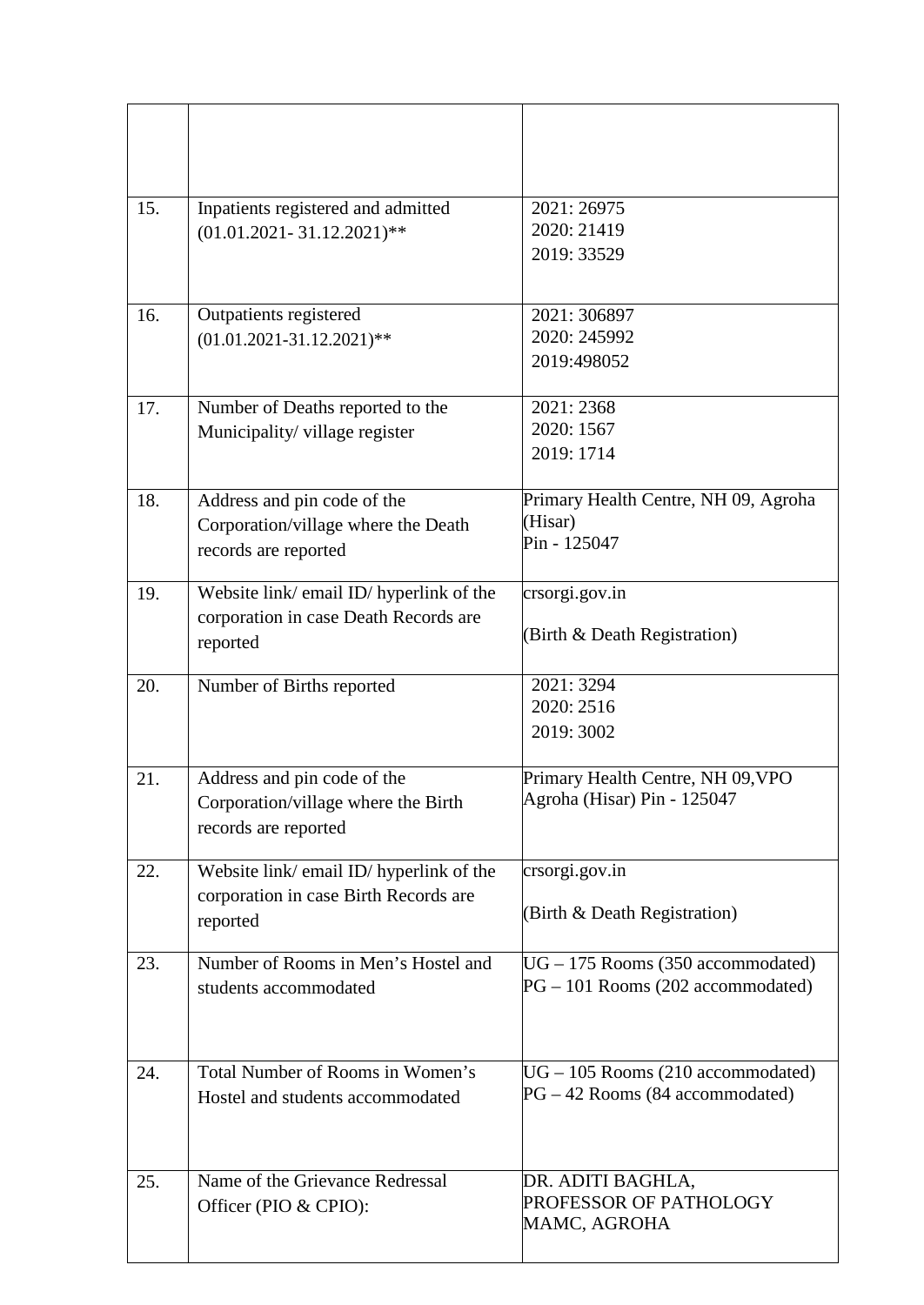| 26. | Address with Pin code        | MAMC, AGROHA<br>VPO – AGROHA<br>DISTT – HISAR (HARYANA)<br>$PIN CODE - 125047$ |
|-----|------------------------------|--------------------------------------------------------------------------------|
| 27. | Telephone Number<br>Email Id | $01669 - 252275$<br>draditisatija@yahoo.co.in                                  |
| 28. | Grievances reported          | $2021 - Nil$<br>$2020 - Nil$<br>2019- Nil                                      |

## 29. Details of Post- Graduation Courses offered

| Post-Graduate | Year of         | Number of Students     | Number of                |
|---------------|-----------------|------------------------|--------------------------|
| Course        | Commencement of | Currently pursuing the | Students admitted        |
|               | the Course      | Course                 | in the current           |
|               |                 |                        | session                  |
|               |                 |                        |                          |
| Orthopaedics  | 2013            | 04 No. Students        | <b>Admission Awaited</b> |
| Surgery       | 2013            | 04 No. Students        | <b>Admission Awaited</b> |
| Anatomy       | 2013            |                        | <b>Admission Awaited</b> |
| Pathology     | 2016            | 04 No. Students        | <b>Admission Awaited</b> |
| Community     | 2016            | 03 No. Students        | <b>Admission Awaited</b> |
| Medicine      |                 |                        |                          |
| Pharmacology  | 2016            | 02 No. Students        | <b>Admission Awaited</b> |
| Aneasthesia   | 2016            | 03 No. Students        | <b>Admission Awaited</b> |
| Ophthalmology | 2016            | 02 No. Students        | <b>Admission Awaited</b> |
| Biochemistry  | 2016            | 01 No. Student         | <b>Admission Awaited</b> |
| Forensic      | 2016            | 02 No. Students        | <b>Admission Awaited</b> |
| Medicine      |                 |                        |                          |
| Physiology    | 2016            |                        | <b>Admission Awaited</b> |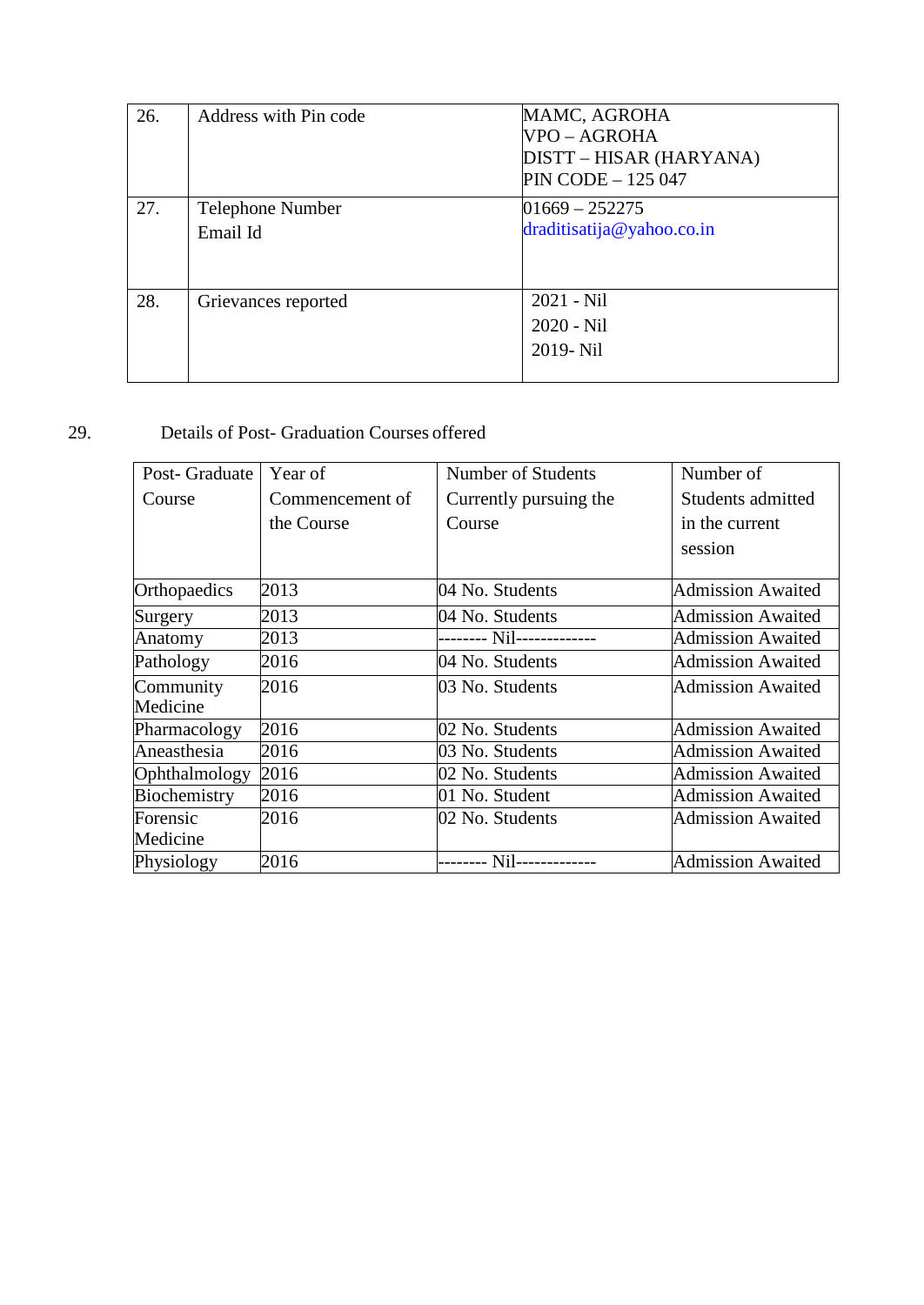## **30. Department wise list of Faculty Members**

| Department   | Name of the<br>faculty<br><b>Qualification IMR</b><br>Number               | Current<br>Designation &<br>Date of<br>Promotion | Nature of<br>Employment<br>Regular/<br>Permanent or<br>contract/<br>Outsourced |                 | Details of Service in the last 5 years |                 |                 |                          | Number<br>of<br>Lecutres<br>Taken/<br>Year.<br><b>Topics</b><br>covered |
|--------------|----------------------------------------------------------------------------|--------------------------------------------------|--------------------------------------------------------------------------------|-----------------|----------------------------------------|-----------------|-----------------|--------------------------|-------------------------------------------------------------------------|
|              |                                                                            |                                                  |                                                                                | $\mathbf{1}$    | $\overline{2}$                         | 3               | 4               | 5                        |                                                                         |
| Anatomy      | Dr. Lovesh Shukla,<br>M.S,<br>MCI-4057 dated<br>30.09.2005                 | Sr. Professor &<br>HOD<br>13.08.2009             | Regular                                                                        | Prof.           | Prof.                                  | Prof.           | Prof.           | Prof.                    |                                                                         |
|              | Dr. Monica Jain,<br>M.S,<br>MCI-4001 dated<br>11.08.2005                   | Professor<br>18.07.2016                          | Regular                                                                        | Prof.           | Prof.                                  | Prof.           | Prof.           | Prof.                    |                                                                         |
|              | Dr. Dalbir Kaur,<br>M.D,<br>KMC-82616 Dated<br>19.01.2009                  | Professor<br>01.08.2020                          | Regular                                                                        | Prof.           | Prof.                                  | Assoc.<br>Prof. | Assoc.<br>Prof. | Assoc.<br>Prof.          |                                                                         |
|              | Dr. Satyendra<br>Kumar Jain, Msc.                                          | Assistant<br>Professor<br>02.07.2012             | Regular                                                                        | Asstt. Prof.    | Asstt. Prof.                           | Asstt.<br>Prof. | Asstt.<br>Prof. | Asstt.<br>Prof.          |                                                                         |
|              | Dr. Parul, M.D<br>DMC-90995<br>Dated 07.08.2019                            | Demonstrator<br>01.09.2016                       | Regular                                                                        | Demon.          | Demon.                                 | Demon.          | Demon.          | Demon.                   |                                                                         |
|              | Dr. Ashtik Khatri,<br><b>MBBS</b><br><b>UPMC-89182</b><br>dated 20.05.2020 | Demonstrator<br>11.02.2021                       | Regular                                                                        | Demon.          |                                        |                 |                 | $\overline{a}$           |                                                                         |
|              | Dr. Sakshi, MBBS<br>HN 17950 dated<br>15.03.2021                           | Demonstrator0<br>1.10.2021                       | Regular                                                                        | Demon.          |                                        |                 |                 |                          |                                                                         |
| Physiology   | Dr. Ashwani<br>Dhawan, M.D<br>MCI-4084 dated<br>05.10.2020                 | Professor<br>14.09.2011                          | Regular                                                                        | Prof.           | Prof.                                  | Prof.           | Prof.           | Prof.                    |                                                                         |
|              | Mrs. Rose Merry<br>Peter,<br>MSc., PhD                                     | Professor<br>01.01.2020                          | Regular                                                                        | Prof.           | Prof.                                  | Assoc.<br>Prof. | Assoc.<br>Prof. | Assoc.<br>Prof.          |                                                                         |
|              | Mrs. A.<br>Suvarchala, MSc.                                                | Assistant<br>Professor<br>29.02.2020             | Regular                                                                        | Asstt.<br>Prof. | Asstt.<br>Prof.                        | Asstt.<br>Prof. | Asstt.<br>Prof. | Asstt.<br>Prof.          |                                                                         |
|              | Dr. Deepti<br>Aggarwal, M.D<br>MCI-25250                                   | Assistant<br>Professor<br>05.08.2020             | Regular                                                                        | Demon.          | Demon.                                 | Asstt.<br>Prof. | Asstt.<br>Prof. | $\overline{\phantom{a}}$ |                                                                         |
|              | Mr. Abhishek<br>Acharya, MSc.                                              | Demonstrator<br>25.09.2018                       | Regular                                                                        | Demon.          | Demon.                                 | Demon.          | Demon.          |                          |                                                                         |
|              | Dr. Ravikant<br>Yadav, MBBS<br>DMC/R/11811<br>dated 23.02.2015             | Demonstrator<br>13.12.2020                       | Regular                                                                        | Demon.          | Demon.                                 | Demon.          | Demon.          | Demon.                   |                                                                         |
|              | Dr. Ishu Jaglan,<br><b>MBBS</b><br>HN 17304 dated<br>25.11.20              | Demonstrator<br>05.11.2020                       | Regular                                                                        | Demon.          |                                        | $\sim$          |                 | $\blacksquare$           |                                                                         |
| Biochemistry | Dr. Swarnjeet<br>Soni, M.D<br>MCI-09-7718<br>dated 21.10.2009              | Professor & HOD<br>10.11.2010                    | Regular                                                                        | Prof.           | Prof.                                  | Prof.           | Prof.           | Prof.                    |                                                                         |
|              | Dr. Ashutosh<br>Sharma, M.D<br>UMC-1608 dated<br>10.11.2008                | Professor<br>01.01.2017                          | Regular                                                                        | Prof.           | Prof.                                  | Prof.           | Prof.           | Prof.                    |                                                                         |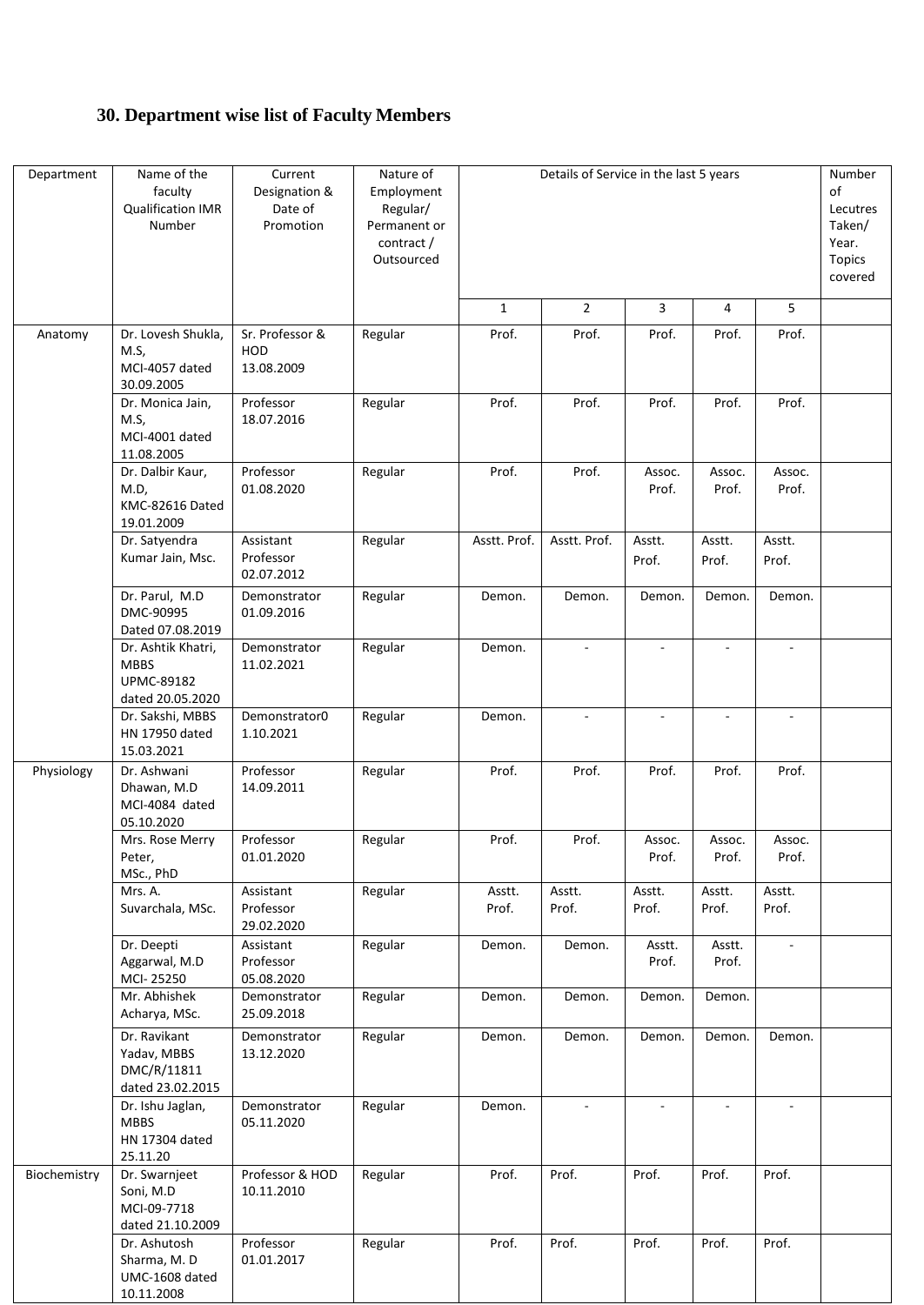|              | Dr. Samarta<br>Gupta, MSc. PhD                                          | Professor<br>01.08.2020              | Regular | Prof.                    | Prof.                    | Assoc.<br>Prof.          | Assoc.<br>Prof. | Assoc.<br>Prof.          |  |
|--------------|-------------------------------------------------------------------------|--------------------------------------|---------|--------------------------|--------------------------|--------------------------|-----------------|--------------------------|--|
|              | Mrs. Preeti<br>Kashyap, MSc.                                            | Assistant<br>Professor<br>02.07.2012 | Regular | Asstt.<br>Prof.          | Asstt.<br>Prof.          | Asstt.<br>Prof.          | Asstt.<br>Prof. | Asstt.<br>Prof.          |  |
|              | Dr. Rajinder<br>Prasad, MSc. PhD                                        | Demonstrator<br>14.05.2016           | Regular | Demon.                   | Demon.                   | Demon.                   | Demon.          | Demon.                   |  |
|              | Dr. Harpreet<br>Batish, MBBS<br>HN-9913 dated<br>08.02.2016             | Demonstrator<br>30.07.2020           | Regular | Demon.                   | Demon.                   | $\mathbf{r}$             | $\sim$          | $\mathbf{r}$             |  |
|              | Dr. Manisha,<br><b>MBBS</b><br>DMC/R/29449<br>Dated 30.03.2021          | Demonstrator<br>21.01.2021           | Regular | Demon.                   | $\overline{\phantom{a}}$ | $\overline{\phantom{a}}$ |                 | $\blacksquare$           |  |
|              | Dr. Sarita Yadav,<br><b>MBBS</b><br><b>HN-17245 Dated</b><br>09.11.2020 | Demonstrator<br>29.11.2021           | Regular | Demon.                   | $\sim$                   | $\blacksquare$           | $\sim$          | $\blacksquare$           |  |
|              | Dr. Himani, MBBS<br><b>HN-015195 Dated</b><br>18.07.2019                | Demonstrator<br>01.12.2021           | Regular | Demon.                   |                          |                          |                 | $\overline{\phantom{a}}$ |  |
| Pharmacology | Dr. Seema<br>Baishnab, M.D<br>MCI-10-8250<br>dated 03.03.2010           | Professor & HOD<br>01.09.2017        | Regular | Professor                | Professor                | Professor                | Professo<br>r   | Professor                |  |
|              | Dr. Shalini Virani,<br>M.D<br>MCI-16890 dated<br>10.02.2015             | Associate<br>Professor<br>29.05.2018 | Regular | Asstt.<br>Prof.          | Assoc. Prof.             | Assoc.<br>Prof.          | Assoc.<br>Prof. | Assoc.<br>Prof.          |  |
|              | Mrs. Reena<br>Gandhi, Msc.                                              | Assistant<br>Professor19.02.20<br>07 | Regular | Asstt.<br>Prof.          | Asstt.<br>Prof.          | Asstt.<br>Prof.          | Asstt.<br>Prof. | Asstt.<br>Prof.          |  |
|              | Dr. Mamta Rani,<br>M.D<br>MCI-19-30852<br>dated 06.05.2009              | Assistant<br>Professor<br>17.07.2020 | Regular |                          |                          | Asstt.<br>Prof.          | Asstt.<br>Prof. | Demon.                   |  |
|              | Dr. Meenakshi<br>Savant, MD<br>HN 010151 dated<br>07.04.2016            | Demonstrator<br>25.08.2020           | Regular |                          |                          |                          | Demon.          | Demon.                   |  |
|              | Dr. Priya Gupta,<br>M.D<br>KMC-73124 dated<br>22.03.2006                | Demonstrator<br>14.08.2018           | Regular | $\overline{\phantom{a}}$ | Demon.                   | Demon.                   | Demon.          | Demon.                   |  |
|              | Dr. Ravish, MBBS<br>HMC-015301<br>dated 30.07.2019                      | Demonstrator<br>02.11.2019           | Regular | $\blacksquare$           |                          | Demon.                   | Demon.          | Demon.                   |  |
|              | Dr. Parteek, MBBS<br>HN 16613 dated<br>26.05.2020                       | Demonstrator<br>15.07.2020           | Regular | $\overline{\phantom{a}}$ | $\sim$                   | $\mathbf{r}$             | Demon.          | Demon.                   |  |
|              | Dr. Ankur Singh,<br><b>MBBS</b><br>HN-0211 dated<br>24.01.2017          | Demonstrator<br>15.05.2019           | Regular | $\overline{\phantom{a}}$ | $\overline{\phantom{a}}$ | Demon.                   | Demon.          | Demon.                   |  |
| Pathology    | Dr. Karandeep<br>Singh, M.D<br>KMC-58805 dated<br>23.03.2007            | Professor & HOD<br>15.09.2013        | Regular | Professor                | Professor                | Professor                | Professo<br>r   | Professor                |  |
|              | Dr. Aditi Bagla,<br>M.D<br>MCI-10-8304<br>dated 16.03.2010              | Professor<br>01.12.2017              | Regular | Professor                | Professor                | Professo<br>r            | Profess<br>or   | Professor                |  |
|              | Dr. Ajay Kumar<br>Kochhar, MD<br>PMC-32339 dated<br>17.01.2012          | Professor<br>01.09.2018              | Regular | Professor                | Professor                | Professo<br>r            | Profess<br>or   | Assoc.<br>Prof.          |  |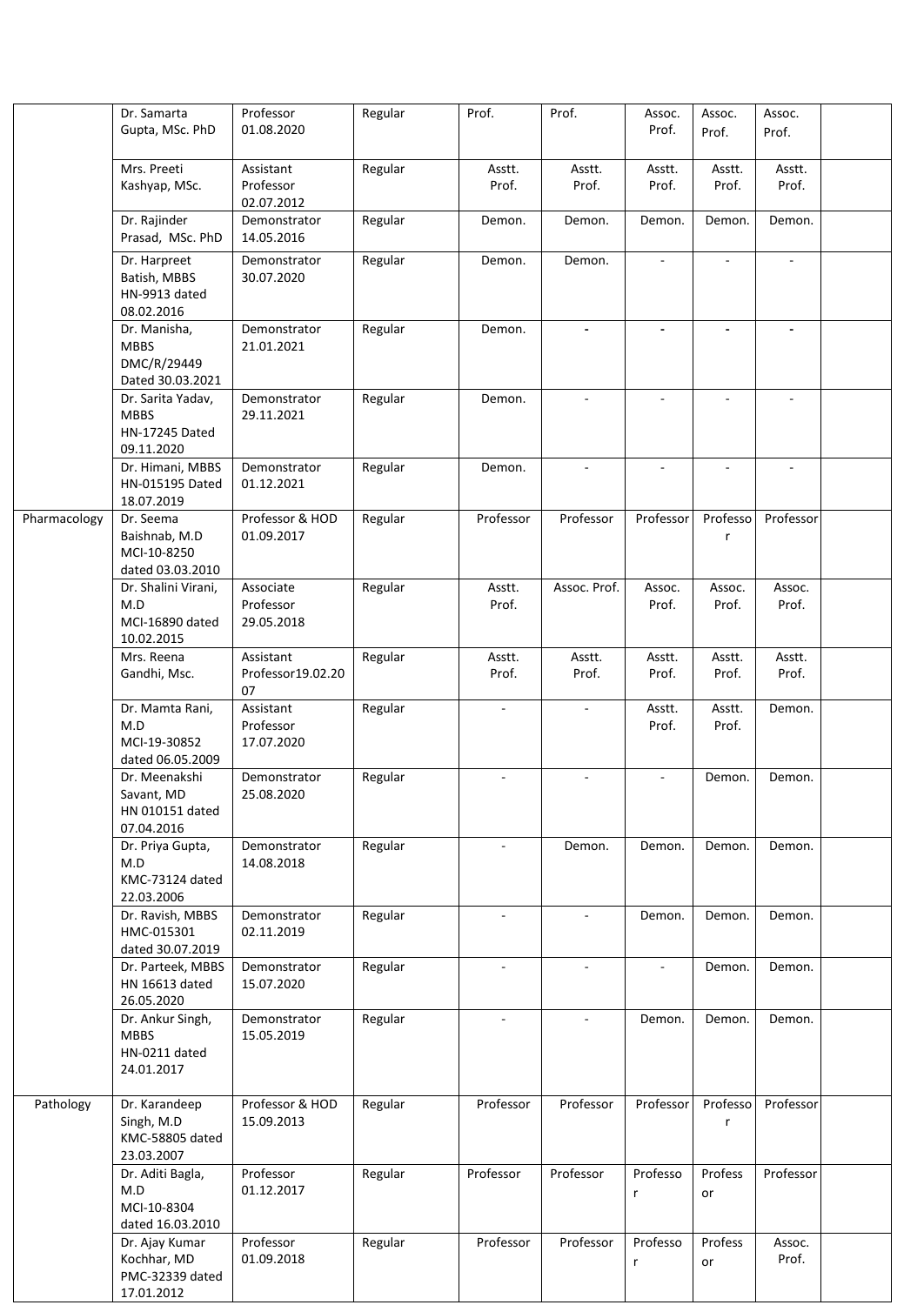|              | Dr. Monika, MD<br>MCI-15-16972<br>dated 12.02.2015                    | Associate<br>Professor<br>01.09.14   | Regular | Assoc. Prof.                | Assoc. Prof.             | Assoc.<br>Prof.          | Assoc.<br>Prof. | Assoc.<br>Prof. |  |
|--------------|-----------------------------------------------------------------------|--------------------------------------|---------|-----------------------------|--------------------------|--------------------------|-----------------|-----------------|--|
|              | Dr. Prawin<br>Sukhadeo Pawne,<br><b>MD</b><br>MMC-                    | Associate<br>professor<br>11.09.2019 | Regular | Assoc. Prof.                | Assoc. Prof.             | Assoc.<br>Prof.          | Asstt.<br>Prof. | Asstt.<br>Prof. |  |
|              | 2004/08/3081<br>dated 23.08.2004                                      |                                      |         |                             |                          |                          |                 |                 |  |
|              | Dr. Neha Garg,<br><b>MD</b><br>MCI-14-15448<br>dated 12.08.2014       | Assistant<br>Professor<br>09.01.2016 | Regular | Asstt. Prof.                | Asstt. Prof.             | Asstt.<br>Prof.          | Asstt.<br>Prof. | Asstt.<br>Prof. |  |
|              | Dr. Chetan Jain,<br><b>MD</b><br>MCI-15-19125<br>dated 04.08.2015     | Assistant<br>Professor<br>04.01.2017 | Regular | Asstt. Prof.                | Asstt. Prof.             | Asstt.<br>Prof.          | Asstt.<br>Prof. | Asstt.<br>Prof. |  |
|              | Dr. Sarvek Bajaj,<br><b>MD</b><br>DMC-81202 dated<br>12.09.2017       | Assistant<br>Professor<br>20.03.2019 | Regular | Asstt. Prof.                | Asstt. Prof.             | Asstt.<br>Prof.          | Asstt.<br>Prof. | Asstt.<br>Prof. |  |
|              | Dr. Prachi Arun,<br><b>MD</b><br>MCI-11-11248<br>dated 30.12.2011     | Assistant<br>Professor<br>14.05.2020 | Regular |                             |                          | $\overline{a}$           | Asstt.<br>Prof. | Asstt.<br>Prof. |  |
|              | Dr. Anjum Bhukal,<br>MD<br>MCI-12-42272<br>dated 31.07.2017           | Assistant<br>Professor<br>19.03.2021 | Regular |                             |                          |                          |                 | Asstt.<br>Prof. |  |
|              | Dr. Abhey Chawla,<br><b>MD</b><br>DMC/R12477<br>dated 20.04.2015      | Demonstrator<br>25.01.2019           | Regular | ÷,                          | $\overline{\phantom{a}}$ | Demon.                   | Demon.          | Demon.          |  |
|              | Dr. Sonali Poonia,<br><b>MD</b><br>DMC/R/8383<br>dated 25.07.2019     | Demonstrator<br>20.01.2020           | Regular |                             |                          |                          | Demon.          | Demon.          |  |
|              | Dr. Hitesh Goyal,<br>MD<br>DMC/R11088<br>dated 12.09.2019             | Demonstrator<br>11.03.2020           | Regular | $\blacksquare$              | $\overline{\phantom{a}}$ | ÷.                       | Demon.          | Demon.          |  |
|              | Dr. Sulekha Singh,<br><b>MD</b><br>MCI-20-001148<br>datd 25.08.2020   | Demonstrator<br>18.05.2020           | Regular |                             |                          | $\overline{a}$           | Demon.          | Demon.          |  |
|              | Dr. Anu, MD<br>Reg. No. 44256<br>Dated 30.11.2018                     | Demonstrator<br>18.08.2021           | Regular |                             |                          | $\overline{\phantom{a}}$ |                 | Demon.          |  |
|              | Dr. Kiran Solanki,<br><b>MBBS</b><br>MCI/10-36075<br>dated 04.02.2010 | Demonstrator<br>17.05.2019           | Regular | $\mathcal{L}_{\mathcal{A}}$ | $\overline{\phantom{a}}$ | Demon.                   | Demon.          | Demon.          |  |
|              | Dr. Pryas, MBBS<br>HN-012662 dated<br>15.01.2018                      | Demonstrator<br>08.05.2019           | Regular | $\overline{\phantom{a}}$    | $\overline{\phantom{a}}$ | Demon.                   | Demon.          | Demon.          |  |
|              | Dr. Akanksha,<br><b>MBBS</b><br>DMC/R/24033<br>dated 12.07.2019       | Demonstrator<br>29.07.2020           | Regular | $\mathbf{r}$                | $\blacksquare$           | $\equiv$                 | Demon.          | Demon.          |  |
| Microbiology | Dr. Bharti Arora,<br>MD<br>HN-9733 dated<br>23.12.2015                | Professor & HOD<br>01.09.2013        | Regular | Professor                   | Professor                | Professo<br>$\mathsf{r}$ | Profess<br>or   | Professor       |  |
|              | Dr. Harander, MD<br>HN-003632 dated<br>17.08.2015                     | Associate<br>Professor<br>01.01.2020 | Regular | Assoc. Prof.                | Assoc. Prof.             | Asstt.<br>Prof.          | Asstt.<br>Prof. | Asstt.<br>Prof. |  |
|              | Dr. Sandeep<br>Kumar Rana, MD,<br>HMC-014031                          | Assistant<br>Professor<br>04.08.2020 | Regular | Asstt. Prof.                | Asstt. Prof.             | Demon.                   | Demon.          | Demon.          |  |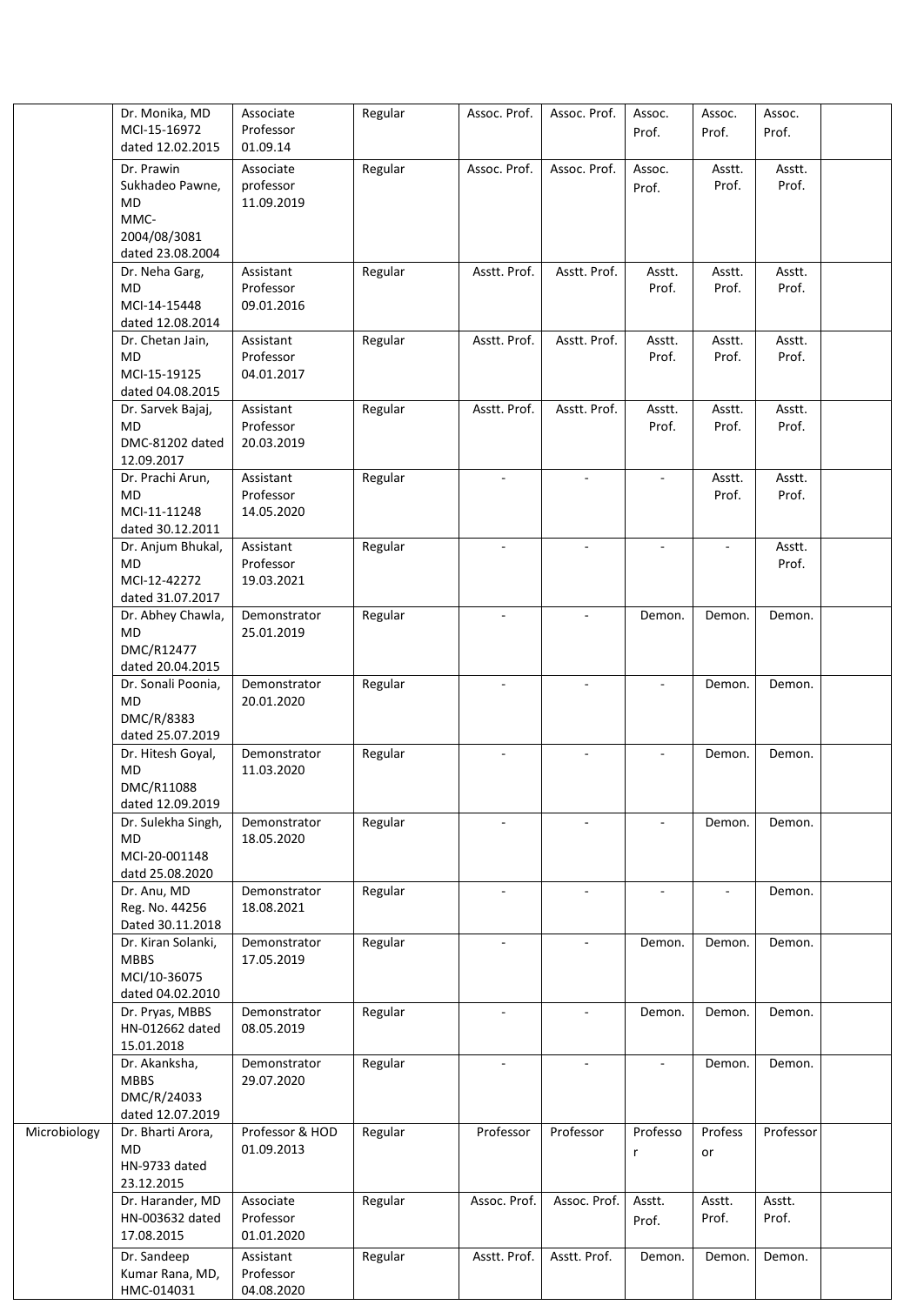|                       | dated 14.12.2018                                                             |                                      |         |                             |                          |                          |                 |                 |  |
|-----------------------|------------------------------------------------------------------------------|--------------------------------------|---------|-----------------------------|--------------------------|--------------------------|-----------------|-----------------|--|
|                       | Dr. Pragati<br>Grover, MD<br>Regd No. 33421<br>Dated 30.01.2020              | Assistant<br>Professor<br>18.08.2021 | Regular | $\sim$                      | $\blacksquare$           | $\blacksquare$           | ÷.              | Asstt.<br>Prof. |  |
|                       | Mrs. Priyanka,<br>MSc. PhD                                                   | Demonstrator<br>10.10.2016           | Regular | Demon.                      | Demon.                   | Demon.                   | Demon.          | Demon.          |  |
|                       | Dr. Jyoti, MBBS<br>Registration No.<br>98182 Dated<br>17.06.2021             | Demonstrator<br>01.10.2021           | Regular | $\blacksquare$              | $\blacksquare$           | $\overline{\phantom{a}}$ | ÷.              | Demon.          |  |
|                       | Dr. Somya<br>Bindlish, MBBS,<br>Certificate No.<br>89377 Dated<br>26.05.2020 | Demonstrator<br>04.10.2021           | Regular |                             |                          |                          |                 | Demon.          |  |
|                       | Dr. Sushil, MBBS<br>HN-15531dated<br>23.10.2019                              | Demonstrator<br>03.12.2021           | Regular | $\sim$                      | $\overline{\phantom{a}}$ | $\overline{\phantom{a}}$ |                 | Demon.          |  |
|                       | Dr. Shikshank,<br><b>MBBS</b><br>HN-5370 dated<br>02.09.2019                 | Demonstrator<br>22.12.2021           | Regular | $\omega$                    | $\omega$                 | $\overline{\phantom{a}}$ |                 | Demon.          |  |
| F. Medicine           | Dr. Dildar Singh,<br>MD<br>PMC-29893 Dated<br>04.07.1997                     | Professor<br>18.07.2016              | Regular | Professor                   | Professor                | Professo<br>r            | Profess<br>or   | Professor       |  |
|                       | Dr. Vijay Kumar<br>VohraMD PMC-<br>31775 dated<br>07.08.2014                 | Professor<br>21.01.2020              | Regular | Professor                   | Professor                | Assoc.<br>Prof.          | Assoc.<br>Prof. | Assoc.<br>Prof. |  |
|                       | Dr. Harish Kumar<br>Aggarwal, MD<br>GMC-G-17902<br>datd 31.05.2011           | Associate<br>Professor<br>28.04.2020 | Regular | Assoc. Prof.                | Assoc. Prof.             | Asstt.<br>Prof.          | Asstt.<br>Prof. | Asstt.<br>Prof. |  |
|                       | Dr. Manmohan,<br><b>MD</b><br>HN-4216 dated<br>13.10.2017                    | Assistant<br>Professor<br>04.08.2020 | Regular | Asstt. Prof.                | Asstt. Prof.             | Demon.                   | Demon.          | Demon.          |  |
|                       | Dr. Shamsher<br>Malik, MBBS<br>PMC-31216 dated<br>20.01.2000                 | Demonstrator<br>01.03.2011           | Regular | Demon.                      | Demon.                   | Demon.                   | Demon.          | Demon.          |  |
|                       | Dr. Manoj<br>Somani, MD<br>Regn. No. 37538<br>dated 25.08.2015               | Demonstrator<br>10.08.2021           | Regular | $\overline{\phantom{a}}$    |                          |                          |                 | Demon.          |  |
|                       | Dr. Kashyap,<br><b>MBBS</b><br><b>UPMC-87450</b><br>dated 05.02.2020         | Demonstrator<br>13.09.2020           | Regular | $\mathcal{L}_{\mathcal{A}}$ | $\omega$                 | $\blacksquare$           | Demon.          | Demon.          |  |
|                       | Dr. Sunil<br>Aggarwal, MBBS<br>PMC-39155 dated<br>20.04.2009                 | Demonstrator<br>31.07.2020           | Regular |                             |                          |                          | Demon.          | Demon.          |  |
|                       | Dr. Amit Kumar,<br><b>MBBS</b><br>MCI-13/46992<br>dated 03.01.2013           | Demonstrator<br>14.08.2020           | Regular | $\overline{\phantom{a}}$    | $\overline{\phantom{a}}$ | $\overline{\phantom{a}}$ | Demon.          | Demon.          |  |
| Community<br>Medicine | Dr. Seema<br>Chaudhary, MD<br>MCI-4810 dated<br>24.01.2007                   | Professor & HOD<br>01.08.2014        | Regular | Professor                   | Professor                | Professor                | Profess<br>or   | Professor       |  |
|                       | Dr. Neelu Saluja,<br>MD<br>MCI-08-6411<br>dated 15.10.2008                   | Professor<br>01.08.2018              | Regular | Professor                   | Professor                | Professor                | Profess<br>or   | Assoc.<br>Prof. |  |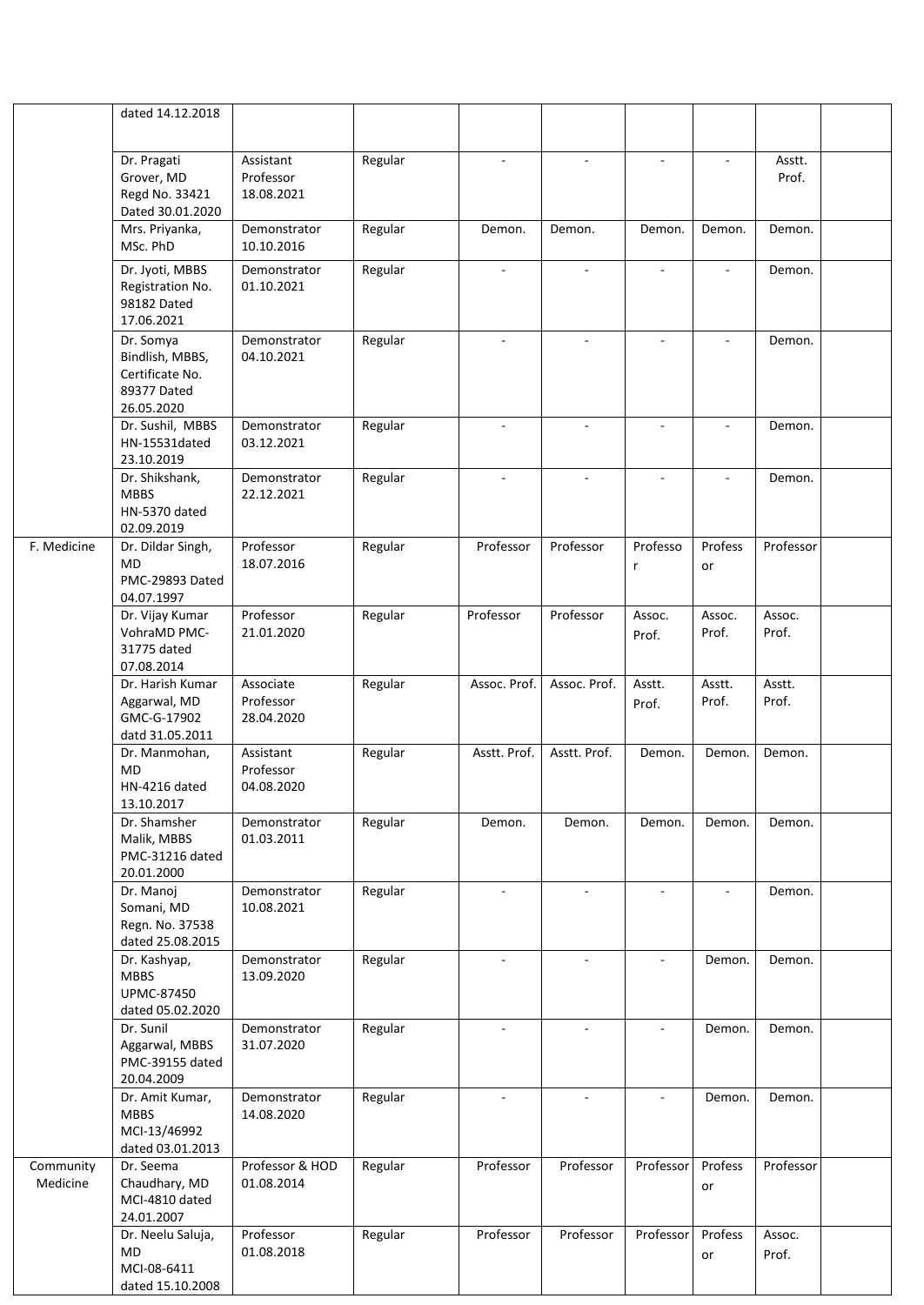|                     | Dr. Seema<br>Sharma, MD<br>MCI-09-6775                                                | Professor<br>01.08.2020              | Regular | Professor      | Professor      | Assoc.<br>Prof.             | Assoc.<br>Prof. | Assoc.<br>Prof. |  |
|---------------------|---------------------------------------------------------------------------------------|--------------------------------------|---------|----------------|----------------|-----------------------------|-----------------|-----------------|--|
|                     | dated 18.02.2009<br>Dr. Sneh Kumari,<br><b>MD</b><br>MCI-15-19927<br>dated 15.10.2015 | Associate<br>Professor<br>13.12.2020 | Regular | Assoc. Prof.   | Assoc. Prof.   | Asstt.<br>Prof.             | Asstt.<br>Prof. | Asstt.<br>Prof. |  |
|                     | Dr. Divyae Kansal,<br>MD<br>DMC-60203 dated<br>14.12.2017                             | Associate<br>Professor<br>23.08.2021 | Regular | Assoc. Prof.   | Asstt. Prof.   | Asstt.<br>Prof.             | Asstt.<br>Prof. | Asstt.<br>Prof. |  |
|                     | Mr. Suryamani<br>Pandey, MSc.                                                         | Assistant<br>Professor<br>29.08.2014 | Regular | Asstt. Prof.   | Asstt. Prof.   | Asstt.<br>Prof.             | Asstt.<br>Prof. | Asstt.<br>Prof. |  |
|                     | Dr. Vaibhav, MD<br>MCI-17-25177<br>dated 17.07.2017                                   | Assistant<br>Professor<br>29.02.2020 | Regular | $\sim$         | $\sim$         | Asstt.<br>Prof.             | Asstt.<br>Prof. | Demon.          |  |
|                     | Dr. Manish<br>kundu, MD<br>DMC-65179 dated<br>15.01.2019                              | Assistant<br>Professor<br>29.02.2020 | Regular |                | Asstt. Prof.   | Asstt.<br>Prof.             | Demon.          | Demon.          |  |
|                     | Dr. Manisha<br>Singh, MD<br>DMC/R-9314<br>dated 07.08.2018                            | Assistant<br>Professor<br>29.02.2020 | Regular |                | Asstt. Prof.   | Asstt.<br>Prof.             | Asstt.<br>Prof. | Demon.          |  |
|                     | Dr. Pooja Kataria,<br>MD<br>DMC/R/11794<br>dated 17.11.2020                           | Demonstrator<br>23.07.2020           | Regular | $\sim$         | $\sim$         |                             | Demon.          | Demon.          |  |
|                     | Dr. Diksha, MD<br>HN-7952 dated<br>02.03.2021                                         | Demonstrator<br>23.07.2020           | Regular |                |                |                             | Demon.          | Demon.          |  |
|                     | Dr. Anil Redhu,<br>MD<br>(HMC) Rgn. 8113<br>dated 07.05.14,                           | Demonstrator                         | Regular |                |                |                             |                 | Demon.          |  |
|                     | Dr. Ritu, MBBS<br>HMC-011693<br>dated 18.04.2017                                      | Demonstrator<br>18.05.2019           | Regular | ÷.             | $\mathbf{r}$   | Demon.                      | Demon.          | Demon.          |  |
|                     | Dr. Amit Kumar,<br><b>MBBS</b><br>MCI-29741 dated<br>02.02.2007                       | Demonstrator<br>24.07.2020           | Regular |                | $\mathbf{r}$   |                             | Demon.          | Demon.          |  |
|                     | Dr. Kashev<br>Solanki, MBBS<br>HMC-006101<br>dated 04.08.2011                         | Demonstrator<br>18.08.2020           | Regular | $\blacksquare$ | $\omega$       |                             | Demon.          | Demon.          |  |
| General<br>Medicine | Dr. R.K. Goel, MD<br>HMC-6451 dated<br>15.02.2012                                     | Professor<br>08.08.2013              | Regular | Professor      | Professor      | Professo<br>r               | Profess<br>or   | Professor       |  |
|                     | Dr. Mahesh Dutt,<br>MD<br>MCI/12330 dated<br>14.12.1994                               | Professor<br>22.11.2010              | Regular | Professor      | Professor      | Professo<br>r               | Profess<br>or   | Professor       |  |
|                     | Dr. Divay Soin,<br>MD.<br>RMC-007786<br>dated 30.04.2007                              | Professor<br>04.12.2021              | Regular | $\mathbf{r}$   | $\blacksquare$ | $\mathcal{L}_{\mathcal{A}}$ | $\blacksquare$  | Professor       |  |
|                     | Dr. Deepak<br>Gahlan MD,<br>MCI-13-14177<br>dated 20.07.2013                          | Associate<br>Professor<br>10.01.2018 | Regular | Assoc. Prof.   | Assoc. Prof.   | Assoc.<br>Prof.             | Assoc.<br>Prof. | Asstt.<br>Prof. |  |
|                     | C.B. Bansal, MD<br>HN-335 dated<br>10.06.1982                                         | Associate<br>Professor<br>29.02.2020 | Regular | Assoc. Prof.   | Assoc. Prof.   | Assoc.<br>Prof.             | Asstt.<br>Prof. | Asstt.<br>Prof. |  |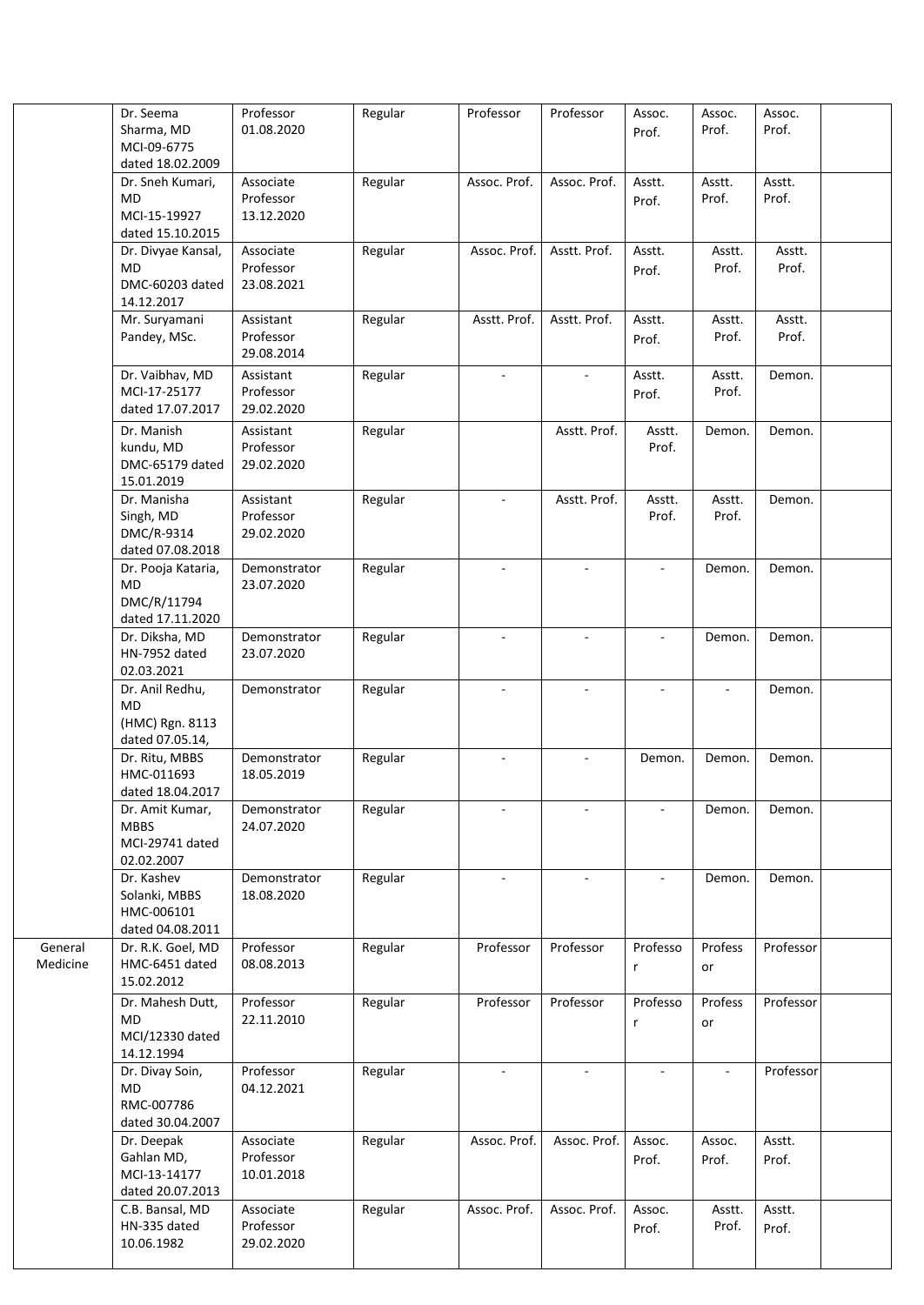|             | Dr. Priyanka<br>Ranga, MD<br>DMC-84814 dated | Assistant<br>Professor<br>01.04.2020 | Regular | Asstt. Prof.                | Asstt. Prof.             | Asstt.<br>Prof.             | $\omega$ | $\sim$    |  |
|-------------|----------------------------------------------|--------------------------------------|---------|-----------------------------|--------------------------|-----------------------------|----------|-----------|--|
|             | 24.06.2018                                   |                                      |         |                             |                          |                             |          |           |  |
|             | Dr. Ishita Gupta,                            | Assistant                            | Regular | $\overline{\phantom{a}}$    | $\overline{\phantom{a}}$ | $\overline{\phantom{a}}$    | Asstt.   | Asstt.    |  |
|             | <b>MD</b>                                    | Professor                            |         |                             |                          |                             | Prof.    | Prof.     |  |
|             | HN-8837 dated                                | 19.08.2020                           |         |                             |                          |                             |          |           |  |
|             | 02.09.2019                                   |                                      |         |                             |                          |                             |          |           |  |
|             | Dr. Amit Munjal,                             | Assistant                            | Regular | $\overline{\phantom{a}}$    | $\blacksquare$           | ÷,                          | Asstt.   | Asstt.    |  |
|             | <b>MD</b>                                    | Professor                            |         |                             |                          |                             | Prof.    | Prof.     |  |
|             | MCI-10-8809                                  | 01.07.2020                           |         |                             |                          |                             |          |           |  |
|             | dated 15.07.2010                             |                                      |         |                             |                          |                             |          |           |  |
|             | Dr. Neeraj Gupta,                            | Assistant                            | Regular | $\blacksquare$              | $\sim$                   | $\mathcal{L}_{\mathcal{A}}$ | $\sim$   | Asstt.    |  |
|             | MD                                           | Professor                            |         |                             |                          |                             |          | Prof.     |  |
|             | Regd. No 2001                                | 01.10.2021                           |         |                             |                          |                             |          |           |  |
|             | dated 12.03.2015                             |                                      |         |                             |                          |                             |          |           |  |
| Paediatrics | Dr. Rakesh                                   | Professor & HOD                      | Regular | Professor                   | Professor                | Professo                    | Profess  | Professor |  |
|             | Kumar, MD                                    | 15.04.2014                           |         |                             |                          | r                           | or       |           |  |
|             | RMC-08788 dated                              |                                      |         |                             |                          |                             |          |           |  |
|             | 21.10.2008                                   |                                      |         |                             |                          |                             |          |           |  |
|             | Dr. Suman Rana,                              | Professor                            | Regular | Professor                   | Professor                | Professo                    | Profess  | Professor |  |
|             | MD                                           | 02.08.2019                           |         |                             |                          | r                           | or       |           |  |
|             | DMC/R/02610                                  |                                      |         |                             |                          |                             |          |           |  |
|             | dated 11.11.2013                             |                                      |         |                             |                          |                             |          |           |  |
|             | Dr. Karnika                                  | Associate                            | Regular | Assoc. Prof.                | Assoc. Prof.             | Asstt.                      | Asstt.   | Asstt.    |  |
|             | Aggarwal, MD                                 | Professor                            |         |                             |                          | Prof.                       | Prof.    | Prof.     |  |
|             | MCI-15-16550                                 | 12.06.2019                           |         |                             |                          |                             |          |           |  |
|             | dated 27.04.2011                             |                                      |         |                             |                          |                             |          |           |  |
|             | Dr. Surendra,                                | Assistant                            | Regular | $\sim$                      | $\blacksquare$           | $\sim$                      | Asstt.   | Asstt.    |  |
|             | <b>DNB</b>                                   | Professor                            |         |                             |                          |                             | Prof.    | Prof.     |  |
|             | MCI-027800                                   | 29.02.2020                           |         |                             |                          |                             |          |           |  |
|             | dated 01.12.2017                             |                                      |         |                             |                          |                             |          |           |  |
|             | Dr. Nupur Garg,                              | Assistant                            | Regular | $\sim$                      | $\omega$                 | $\mathbf{r}$                | $\sim$   | Asstt.    |  |
|             | <b>MD</b>                                    | Professor                            |         |                             |                          |                             |          | Prof      |  |
|             | HN-16565 dated                               | 27.07.2021                           |         |                             |                          |                             |          |           |  |
|             | 12.05.2020                                   |                                      |         |                             |                          |                             |          |           |  |
| TB & Chest  | Dr. Hansraj Vasir,                           | Assistant                            | Regular | Asstt. Prof.                | Asstt. Prof.             | Asstt.                      | Asstt.   | Asstt.    |  |
|             | <b>MD</b>                                    | Professor                            |         |                             |                          | Prof.                       | Prof.    | Prof.     |  |
|             | HN3661 dated                                 | 01.07.2017                           |         |                             |                          |                             |          |           |  |
|             | 08.07.2008                                   |                                      |         |                             |                          |                             |          |           |  |
|             | Dr. Sumit Goyal,                             | Assistant                            | Regular |                             |                          |                             |          | Asstt.    |  |
|             | <b>MD</b>                                    | Professor                            |         |                             |                          |                             |          | Prof.     |  |
|             | <b>UPMC74525</b>                             | 27.07.2021                           |         |                             |                          |                             |          |           |  |
|             | dated 13.06.2016                             |                                      |         |                             |                          |                             |          |           |  |
| Skin & VD   | Dr. Aman Goyal,                              | Assoc.                               | Regular | Assoc. Prof.                | Assoc. Prof.             | Asstt.                      | Asstt.   | Asstt.    |  |
|             | MD<br>MCI-28301 dated                        | Professor<br>01.08.2020              |         |                             |                          | Prof.                       | Prof.    | Prof.     |  |
|             | 01.12.2017                                   |                                      |         |                             |                          |                             |          |           |  |
|             | Dr. Ritika                                   | Assistant                            | Regular | $\overline{\phantom{a}}$    | $\sim$                   | $\overline{\phantom{a}}$    |          | Asstt.    |  |
|             | srivastava, MD                               | Professor                            |         |                             |                          |                             |          | Prof.     |  |
|             | DMC/R/8350                                   | 16.03.2021                           |         |                             |                          |                             |          |           |  |
|             | dated 28.12.2017                             |                                      |         |                             |                          |                             |          |           |  |
| Psychiatry  | Dr. Ajay Malhotra,                           | Professor                            | Regular | Professor                   | Professor                | Professo                    | Profess  | Professor |  |
|             | <b>MD</b>                                    | 01.05.2019                           |         |                             |                          | r                           | or       |           |  |
|             | PMC-254487                                   |                                      |         |                             |                          |                             |          |           |  |
|             | dated 19.03.2009                             |                                      |         |                             |                          |                             |          |           |  |
|             | Dr. Seikhoo                                  | Associate                            | Regular | Assoc. Prof.                | Assoc. Prof.             | Assoc.                      | Assoc.   | Asstt.    |  |
|             | Bishnoi, MD                                  | Professor                            |         |                             |                          | Prof.                       | Prof.    | Prof.     |  |
|             | DMC/R/04156                                  | 10.09.2018                           |         |                             |                          |                             |          |           |  |
|             | dated 08.06.2017                             |                                      |         |                             |                          |                             |          |           |  |
|             | Dr. Palak Talwar,                            | Assistant                            | Regular | $\mathcal{L}_{\mathcal{A}}$ | $\sim$                   | $\sim$                      | Asstt.   | Asstt.    |  |
|             | <b>MD</b>                                    | Professor                            |         |                             |                          |                             | Prof.    | Prof.     |  |
|             | MCI-17-26550                                 | 02.03.2020                           |         |                             |                          |                             |          |           |  |
|             | dated 13.11.2017                             |                                      |         |                             |                          |                             |          |           |  |
| General     | Dr. Swapnil Garg,                            | Professor & HOD                      | Regular | Professor                   | Professor                | Professo                    | Profess  | Professor |  |
| Surgery     | MCh.                                         | 01.10.2017                           |         |                             |                          | r                           | or       |           |  |
|             | HMC-4359 dated                               |                                      |         |                             |                          |                             |          |           |  |
|             | 22.09.2009                                   |                                      |         |                             |                          |                             |          |           |  |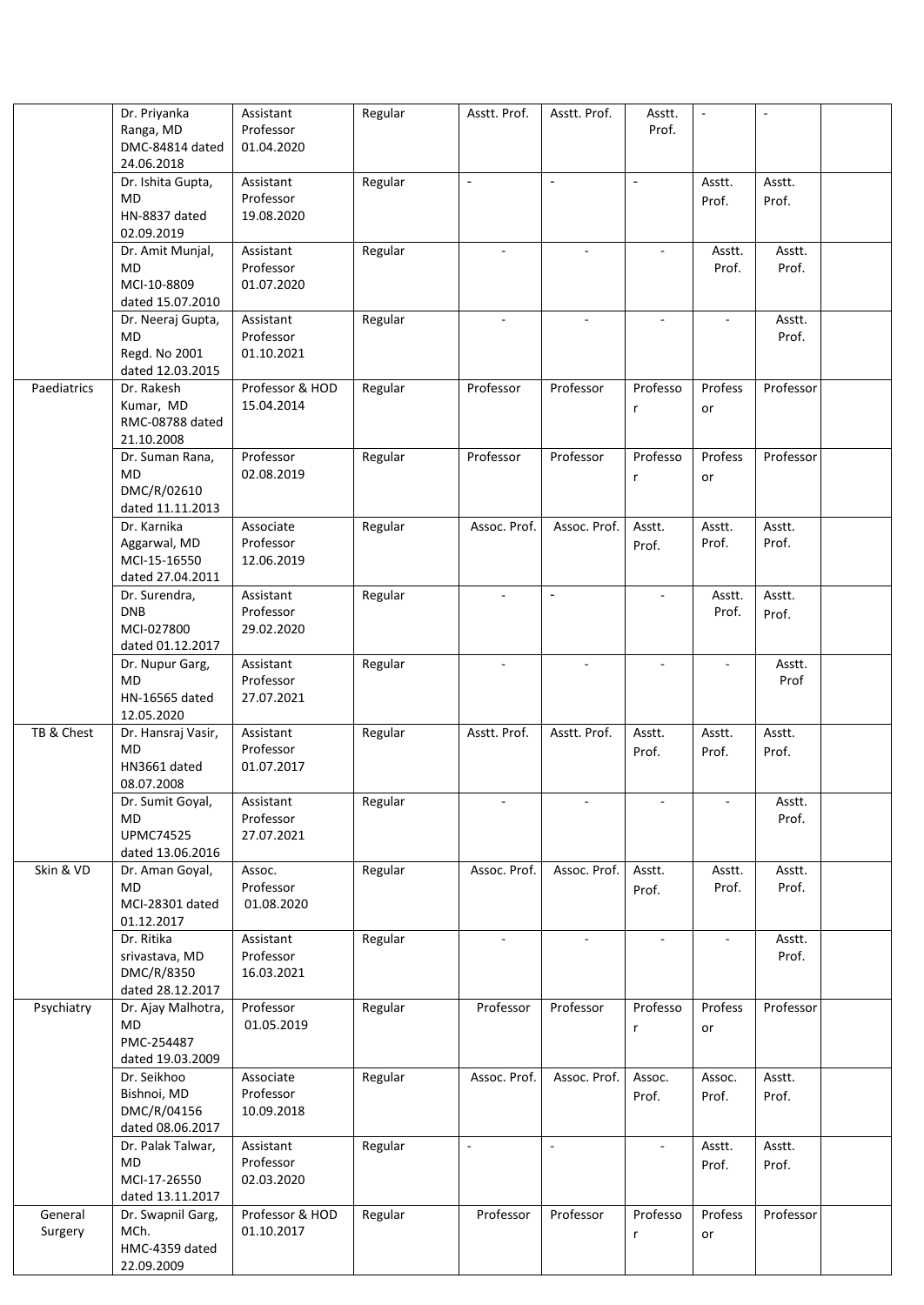|              | Dr. Sandeep<br>Goyal, MS<br>PMC-35506 dated                           | Professor<br>01.08.2020              | Regular | Professor                   | Professor                | Assoc.<br>Prof.                             | Assoc.<br>Prof.      | Assoc.<br>Prof.                   |        |
|--------------|-----------------------------------------------------------------------|--------------------------------------|---------|-----------------------------|--------------------------|---------------------------------------------|----------------------|-----------------------------------|--------|
|              | 06.10.2009<br>Dr. Umesh<br>Chhabra, MS                                | Professor<br>01.01.2020              | Regular | Professor                   | Professor                | Assoc.<br>Prof.                             | Assoc.<br>Prof.      | Assoc.<br>Prof.                   |        |
|              | RMC-8460 dated<br>09.05.2008<br>Dr. Shashi                            | Associate                            | Regular | $\mathcal{L}_{\mathcal{A}}$ | $\blacksquare$           |                                             | Assoc.               | Assoc.                            |        |
|              | Bhaskar Sharma,<br><b>MS</b><br><b>UPMC-1063</b><br>dated 16.04.2008  | Professor<br>02.06.2020              |         |                             |                          |                                             | Prof.                | Prof.                             |        |
|              | Dr. Ruchi Gupta,<br><b>MS</b><br><b>UPMC-1062</b><br>dated 16.04.2008 | Associate<br>Professor<br>02.06.2020 | Regular | $\blacksquare$              | $\blacksquare$           |                                             | Assoc.<br>Prof.      | Assoc.<br>Prof.                   |        |
|              | Dr. Nippun<br>Chhakarvarty, MS<br>DMC-36256 dated<br>11.07.2013       | Associate<br>Professor<br>14.03.2021 | Regular | Assoc. Prof.                | Asstt. Prof.             | Asstt.<br>Prof.                             | Asstt.<br>Prof.      | Asstt.<br>Prof.                   |        |
|              | Dr. Vishal Mohan,<br>MCh.<br>DMC-40292 dated<br>19.11.2008            | Assistant<br>Professor<br>01.04.2016 | Regular | Asstt. Prof.                | Asstt. Prof.             | Asstt.<br>Prof.                             | Asstt.<br>Prof.      | Asstt.<br>Prof.                   |        |
|              | Dr. Ishu Bishnoi,<br>MCh.<br>DMC/R/4534<br>dated 19.12.2017           | Associate<br>Professor<br>02.11.2021 | Regular | Assoc. Prof.                | Asstt. Prof.             | Asstt.<br>Prof.                             | Asstt.<br>Prof.      | Asstt.<br>Prof.                   |        |
|              | Dr. Bhanu Partap<br>Sharma, MS<br>MCI-20-31081<br>dated 08.07.2020    | Assistant<br>Professor<br>29.02.2020 | Regular |                             | $\overline{\phantom{a}}$ |                                             | Asstt.<br>Prof.      | Asstt.<br>Prof.                   |        |
|              | Dr. Abhinav<br>Aggarwal, MCh.<br>DMC/R/08139<br>dated 06.04.2017      | Assistant<br>Professor<br>18.08.2020 | Regular | ÷                           | $\overline{\phantom{a}}$ |                                             | Asstt.<br>Prof.      | Asstt.<br>Prof.                   |        |
|              | Dr. Deepak Mittal,<br>MCh.<br>MCI/09-34136<br>dated 13.02.2009        | Assistant<br>Professor<br>12.10.2021 | Regular |                             | $\overline{\phantom{a}}$ |                                             |                      | Asstt.<br>Prof.                   |        |
|              | Dr. Akash, MS<br>DMC/R/11766<br>dated 20.02.2020                      | Assistant<br>Professor<br>01.05.2021 | Regular | $\overline{\phantom{a}}$    | $\overline{\phantom{a}}$ |                                             |                      | Asstt.<br>Prof.                   |        |
|              | Dr. Vikram Natraj<br>Goyal                                            | Assistant<br>Professor<br>01.08.2018 | Regular | $\overline{\phantom{a}}$ .  |                          | Asstt.<br>Prof.<br>$\overline{\phantom{a}}$ | Asstt.<br>Prof.      | Asstt.<br>Prof.<br>$\blacksquare$ |        |
| Orthopaedics | Dr. Anurag<br>chhabra, MS<br>MCI-2967 dated<br>07.01.2004             | Sr. Professor &<br>HOD<br>13.08.2009 | Regular | Sr. Professor               | Sr.<br>Professor         | Sr.<br>Professo<br>$\mathsf{r}$             | Sr.<br>Profess<br>or | Sr.<br>Professo<br>r              |        |
|              | Dr. Ashok Kumar,<br><b>MS</b><br>MCI-09-7662<br>dated 29.09.2009      | Profesor<br>18.07.2016               | Regular | Professor                   | Professor                | Professo<br>$\mathsf{r}$                    | Profess<br>or        | Professo<br>$\mathsf{r}$          |        |
|              | Dr. Monish Soni,<br><b>MS</b><br>MCI-09-7719<br>dated 21.10.2009      | Associate<br>Professor<br>22.01.2021 | Regular |                             |                          | $\blacksquare$                              | $\overline{a}$       | Assoc.<br>Prof.                   | $\sim$ |
|              | Dr. Neeraj Satija,<br><b>MS</b><br>MCI-10-8454<br>dated 01.04.2010    | Assistant<br>Professor<br>22.01.2021 | Regular | $\blacksquare$              | $\blacksquare$           |                                             |                      | Asstt.<br>Prof.                   |        |
|              | Dr. Nishith<br>Sharma, DNB<br>MCI/08-32294<br>dated 28.01.2008        | Assistant<br>Professor<br>28.12.2018 | Regular |                             | Asstt. Prof.             | Asstt.<br>Prof.                             | Asstt.<br>Prof.      | Asstt.<br>Prof.                   |        |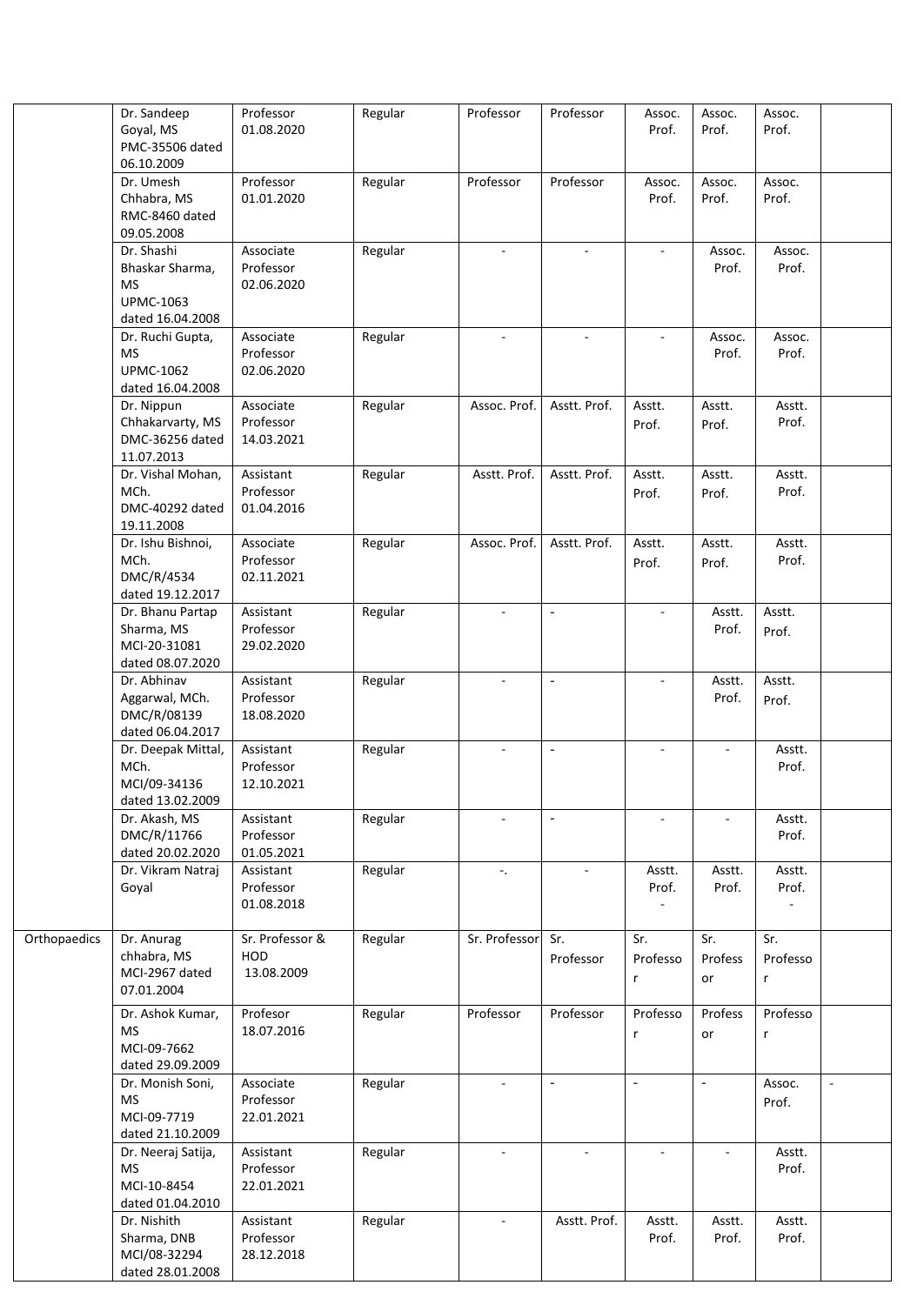|               | Dr. Sumit Kumar,  | Assistant        | Regular |              |                |                |          | Asstt.    |  |
|---------------|-------------------|------------------|---------|--------------|----------------|----------------|----------|-----------|--|
|               | <b>MS</b>         | Professor        |         |              |                |                |          | Prof.     |  |
|               | 13-13056 MCI      | 01.12.2021       |         |              |                |                |          |           |  |
|               | dated 01.01.2013  |                  |         |              |                |                |          |           |  |
| Ophthalmolog  | Dr. Sagarika, MS  | Professor        | Regular |              | Professor      | Professor      | Professo | Professor |  |
|               | HMC-1245 dated    | 02.04.2018       |         |              |                |                | r        |           |  |
| y             |                   |                  |         |              |                |                |          |           |  |
|               | 17.11.2009        |                  |         |              |                |                |          |           |  |
|               | Dr. Parveen       | Professor        | Regular | Assoc. Prof  | Assoc. Prof    | Assoc.         | Asstt.   | Asstt.    |  |
|               | Rewari, MS        | 16.01.2018       |         |              |                | Prof           | Prof     | Prof      |  |
|               | MCI-22015 dated   |                  |         |              |                |                |          |           |  |
|               | 04.06.2008        |                  |         |              |                |                |          |           |  |
|               |                   | Assoc. Professor |         |              | Asstt. Prof.   |                |          |           |  |
|               | Dr. Aparna        |                  | Regular |              |                | Asstt.         | Asstt.   | Asstt.    |  |
|               | Singhal, DNB      | 20.01.2018       |         |              |                | Prof.          | Prof.    | Prof.     |  |
|               | G-46201 dated     |                  |         |              |                |                |          |           |  |
|               | 11.11.2011        |                  |         |              |                |                |          |           |  |
|               | Dr. Priyanka      | Assistant        | Regular | ÷.           | $\blacksquare$ |                | Asstt.   | Asstt.    |  |
|               | Choudhary, MS     | Professor        |         |              |                |                | Prof.    | Prof.     |  |
|               | HMC-014198        | 29.02.2020       |         |              |                |                |          |           |  |
|               |                   |                  |         |              |                |                |          |           |  |
|               | dated 15.01.2019  |                  |         |              |                |                |          |           |  |
| ENT           | Dr. Mahendra      | Professor & HOD  | Regular | Professor    | Professor      | Professo       | Profess  | Professo  |  |
|               | Shaaradchandra    | 12.09.2017       |         |              |                | r              | or       | r         |  |
|               | Naik, MS          |                  |         |              |                |                |          |           |  |
|               | MMC-59835         |                  |         |              |                |                |          |           |  |
|               | dated 10.07.1992  |                  |         |              |                |                |          |           |  |
|               |                   |                  |         |              |                |                |          |           |  |
|               | Dr. Dinesh Kumar, | Associate        | Regular | Assoc. Prof. | Assoc. Prof.   | Asstt.         | Asstt.   | Asstt.    |  |
|               | <b>MS</b>         | Professor        |         |              |                | Prof.          | Prof.    | Prof.     |  |
|               | RMC-029507        | 15.07.2020       |         |              |                |                |          |           |  |
|               | dated 19.01.2011  |                  |         |              |                |                |          |           |  |
|               | Dr. Sonia Jindal, | Assistant        | Regular | $\sim$       | $\blacksquare$ | $\sim$         | Asstt.   | Asstt.    |  |
|               | <b>MS</b>         | Professor        |         |              |                |                | Prof.    |           |  |
|               |                   |                  |         |              |                |                |          | Prof.     |  |
|               | PMC-40725 dated   | 29.02.2020       |         |              |                |                |          |           |  |
|               | 01.02.2016        |                  |         |              |                |                |          |           |  |
|               | Dr. Anil Kumar,   | Assistant        | Regular | ÷.           | $\mathbf{r}$   | $\sim$         | Asstt.   | Asstt.    |  |
|               | <b>MS</b>         | Professor        |         |              |                |                | Prof.    | Prof.     |  |
|               | HMC-10531 dated   | 16.07.2020       |         |              |                |                |          |           |  |
|               |                   |                  |         |              |                |                |          |           |  |
|               | 05.07.2016        |                  |         |              |                |                |          |           |  |
| Anaesthesiolo | Dr. Geetika       | Professor & HOD  | Regular | Professor    | Professor      | Professo       | Profess  | Professo  |  |
| gy            | Duggal, MD        | 28.06.2012       |         |              |                | r              | or       | r         |  |
|               | G-36420 dated     |                  |         |              |                |                |          |           |  |
|               | 30.11.2005        |                  |         |              |                |                |          |           |  |
|               | Dr. Sanjeev       | Professor        | Regular | Professor    | Professor      | Professo       | Profess  | Professo  |  |
|               |                   |                  |         |              |                |                |          |           |  |
|               | Kumar, MD         | 26.08.2015       |         |              |                | r              | or       | r         |  |
|               | MCI-10-9188       |                  |         |              |                |                |          |           |  |
|               | dated 25.10.2010  |                  |         |              |                |                |          |           |  |
|               | Dr. Vibha, MD     | Professor        | Regular | Professor    | Professor      | Professo       | Profess  | Professo  |  |
|               | HN-4242           | 01.11.2016       |         |              |                | r              | or       |           |  |
|               |                   |                  |         |              |                |                |          | r         |  |
|               |                   |                  |         |              |                |                |          |           |  |
|               | Dr. Sheetal, MD   | Professor        | Regular | Professor    | Professor      | Assoc.         | Assoc.   | Assoc.    |  |
|               | MCI-24171 dated   | 01.08.2020       |         |              |                | Prof.          | Prof.    | Prof.     |  |
|               | 25.06.2015        |                  |         |              |                |                |          |           |  |
|               |                   |                  |         | Professor    |                |                |          |           |  |
|               | Dr. Sumitra       | Professor        | Regular |              | Professor      | Assoc.         | Assoc.   | Assoc.    |  |
|               | Kanojiya, MD      | 01.09.2020       |         |              |                | Prof.          | Prof.    | Prof.     |  |
|               | MCI-21132 dated   |                  |         |              |                |                |          |           |  |
|               | 18.02.2016        |                  |         |              |                |                |          |           |  |
|               | Dr. Jyoti Sharma, | Associate        | Regular | Assoc. Prof. | Assoc. Prof.   | Assoc.         | Asstt.   | Asstt.    |  |
|               | <b>MD</b>         | Professor        |         |              |                | Prof.          | Prof.    | Prof.     |  |
|               | RMC-011117        | 17.05.2019       |         |              |                |                |          |           |  |
|               |                   |                  |         |              |                |                |          |           |  |
|               | dated 07.09.2012  |                  |         |              |                |                |          |           |  |
|               | Dr. Ruchika       | Assistant        | Regular | ÷.           | $\sim$         | $\mathbf{r}$   | Asstt.   | Asstt.    |  |
|               | Kathuria, MD      | Professor        |         |              |                |                | Prof.    | Prof.     |  |
|               | MCI-7704 dated    | 16.07.2020       |         |              |                |                |          |           |  |
|               | 15.09.2016        |                  |         |              |                |                |          |           |  |
|               | Dr. Rahul Midha,  | Assistant        |         | $\sim$       | $\sim$         | $\sim$         |          | Asstt.    |  |
|               |                   |                  | Regular |              |                |                | Asstt.   |           |  |
|               | MD                | Professor        |         |              |                |                | Prof.    | Prof.     |  |
|               | HN-7209 dated     | 29.02.2020       |         |              |                |                |          |           |  |
|               | 17.04.2013        |                  |         |              |                |                |          |           |  |
|               | Dr. Amanpreet,    | Assistant        | Regular | $\sim$       | $\mathbb{Z}^2$ | $\blacksquare$ | Asstt.   | Asstt.    |  |
|               | <b>MD</b>         | Professor        |         |              |                |                | Prof.    | Prof.     |  |
|               | DMC-85509 dated   | 19.08.2020       |         |              |                |                |          |           |  |
|               |                   |                  |         |              |                |                |          |           |  |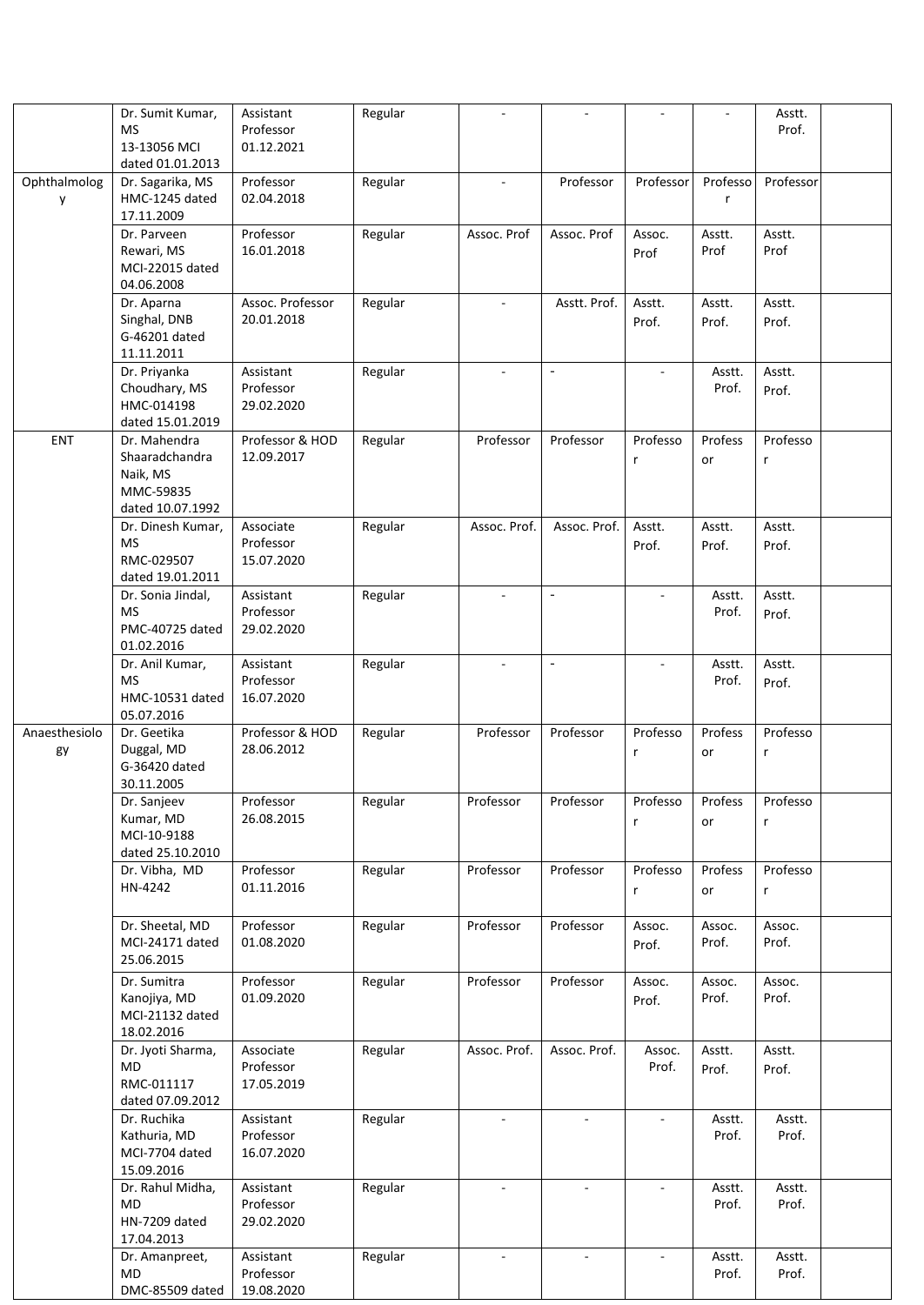|                    | 02.08.2018                                                                 |                                      |         |                |                             |                          |                          |                                 |  |
|--------------------|----------------------------------------------------------------------------|--------------------------------------|---------|----------------|-----------------------------|--------------------------|--------------------------|---------------------------------|--|
|                    |                                                                            |                                      |         |                |                             |                          |                          |                                 |  |
|                    | Dr. Lokesh Gupta,<br>MD<br>DMC/R/00532<br>dated 13.12.2016                 | Assistant<br>Professor<br>28.04.2021 | Regular | $\omega$       | ÷.                          | ×.                       |                          | Asstt.<br>Prof.                 |  |
| Obst & Gynae       | Dr. Gurneesh, MD<br>HN-6719 dated<br>11.06.2012                            | Professor & HOD<br>01.10.2017        | Regular | Professor      | Professor                   | Professo<br>r            | Profess<br>or            | Professo<br>$\mathsf{r}$        |  |
|                    | Dr. Alka Chhabra,<br>MD<br>MCI-2971 dated<br>07.01.2004                    | Professor<br>13.08.2009              | Regular | Sr. Professor  | Sr.<br>Professor            | Sr.<br>Professo<br>r     | Sr.<br>Profess<br>or     | Sr.<br>Professo<br>$\mathsf{r}$ |  |
|                    | Dr. Jyotsna<br>harlalka, MD<br>HN-9012 dated<br>12.03.2015                 | Professor<br>01.08.2020              | Regular | Professor      | Professor                   | Assoc.<br>Prof.          | Assoc.<br>Prof.          | Assoc.<br>Prof.                 |  |
|                    | Dr. Nancy Goel,<br><b>MS</b><br>HN-005791 dated<br>04.04.2011              | Associate<br>Profesor<br>01.08.2019  | Regular | Assoc. Prof.   | Assoc. Prof.                | Asstt.<br>Prof.          | Asstt.<br>Prof.          | Asstt.<br>Prof.                 |  |
|                    | Dr. Nidhi Jain, MS,<br>HN-013160 dated<br>03.06.2018                       | Assistant<br>Professor<br>03.01.2018 | Regular | $\blacksquare$ | Asstt. Prof.                | Asstt.<br>Prof.          | Asstt.<br>Prof.          | Asstt.<br>Prof.                 |  |
|                    | Dr. Shruti Srinivas,<br><b>MS</b><br>MCI-2532 dated<br>12.12.2013          | Assistant<br>Professor<br>29.02.2020 | Regular | $\sim$         | $\overline{\phantom{a}}$    | $\overline{\phantom{a}}$ | Asstt.<br>Prof.          | Asstt.<br>Prof.                 |  |
|                    | Dr. Ishika Nain,<br><b>MS</b><br>HN-2428 dated<br>02.08.2018               | Assistant<br>Professor<br>29.02.2020 | Regular |                | $\overline{\phantom{a}}$    | $\overline{a}$           | Asstt.<br>Prof.          | Asstt.<br>Prof.                 |  |
|                    | Dr. Neetu Punia,<br><b>MS</b><br>DMC-52985 dated<br>20.09.2016             | Assistant<br>Professor<br>16.11.2021 | Regular | $\blacksquare$ | $\mathcal{L}_{\mathcal{A}}$ | $\sim$                   |                          | Asstt.<br>Prof.                 |  |
| Radio-<br>Dignosis | Dr. R.P. Singhal,<br><b>MD</b><br>HN-10869 dated<br>14.10.2016             | Professor & HOD<br>13.07.2018        | Regular | Professor      | Professor                   | Professor                | Professo<br>r            | Assoc.<br>Prof.                 |  |
|                    | Dr. Anju Yadav,<br>MD<br>MCI-3704 dated<br>28.02.2005                      | Professor<br>02.04.2018              | Regular | Professor      | Professor                   | Professor                | Professo<br>r            | Assoc.<br>Prof.                 |  |
|                    | Dr. Gurjot<br>Sekhon, MD<br>HN-12382 dated<br>03.10.2017                   | Assistant<br>Professor<br>05.01.2021 | Regular | $\omega$       | $\blacksquare$              | $\blacksquare$           | $\overline{\phantom{a}}$ | Asstt.<br>Prof.                 |  |
| Dental             | Dr. Anoop Grover,<br><b>MDS</b><br>WBDC-1873-A<br>dated 07.04.2016         | Professor & HOD<br>01.02.2019        | Regular | Professor      | Professor                   | Assoc.<br>Prof.          | Assoc.<br>Prof.          | Assoc.<br>Prof.                 |  |
|                    | Dr. Rishu Garg,<br><b>MDS</b><br>PDC-5283-A (PB)<br>07 dated<br>25.11.2013 | Associate<br>Professor<br>15.05.2020 | Regular | Assoc. Prof.   | Assoc. Prof.                | Asstt.<br>Prof.          | Asstt.<br>Prof.          | Asstt.<br>Prof.                 |  |
|                    | Dr. Sonia Sharma,<br><b>MDS</b><br>PDC-2474 Dated<br>31.12.2015            | Assistant<br>Professor<br>19.08.2021 | Regular | $\sim$         | $\sim$                      | $\sim$                   |                          | Asstt.<br>Prof.                 |  |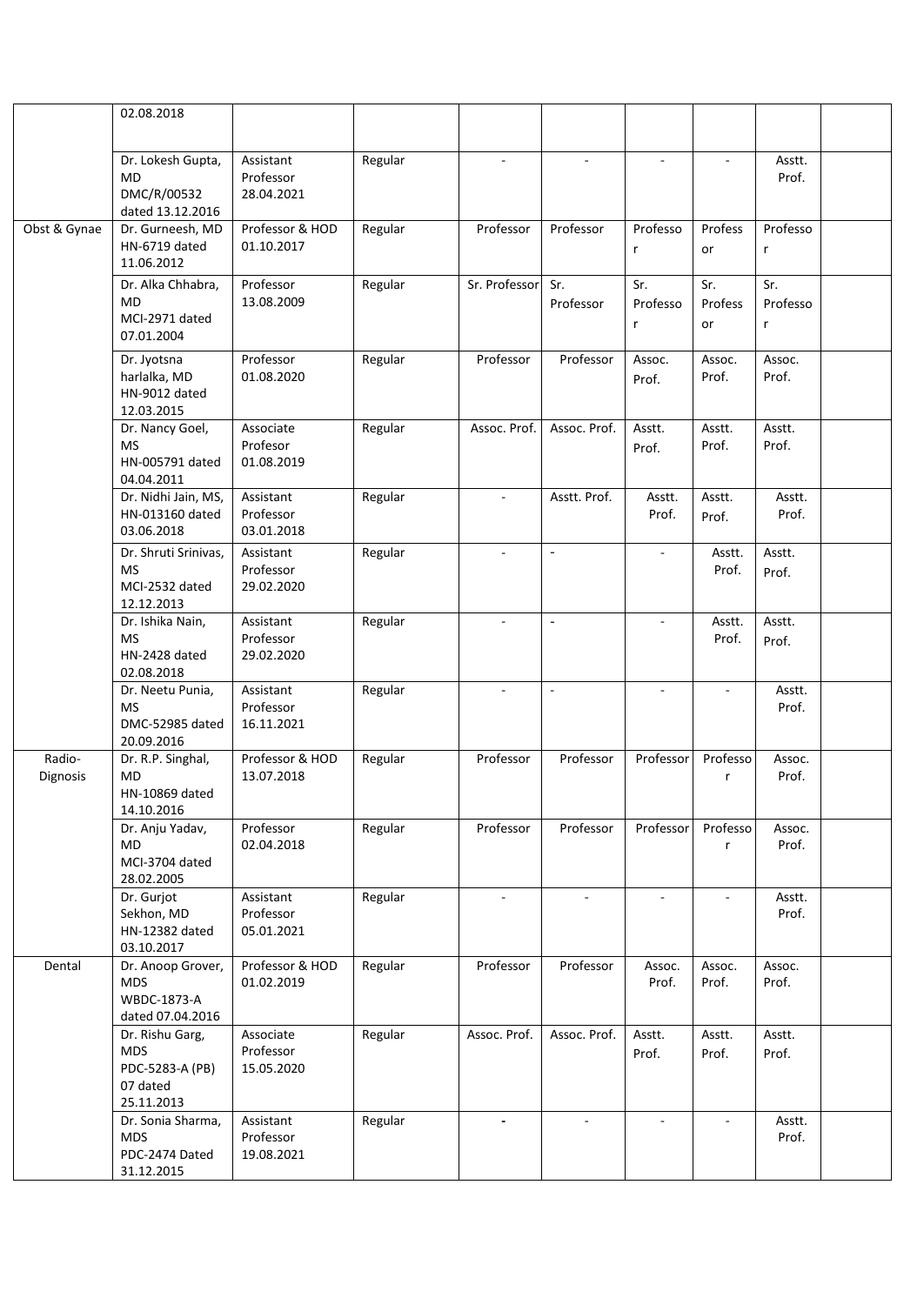| Sr.            | Faculty                   | Publication<br>Vancouver<br>in                                           | Pubmed  | Scopes                      |
|----------------|---------------------------|--------------------------------------------------------------------------|---------|-----------------------------|
| No.            | Name                      | referencing style                                                        | Indexed |                             |
|                |                           |                                                                          | Yes/No  |                             |
|                |                           |                                                                          |         |                             |
| $\mathbf{1}$   | Pravin,<br>Dr.            | Pawane P, Bajaj S. Fine Needle Aspiration                                | Yes     |                             |
|                | Sarvek<br>Dr.             | Cytology: Role in Thyroid Lesions.                                       |         |                             |
|                | Bajaj                     | International J                                                          |         |                             |
|                |                           | of Scientific Res. 2021;10:80-2.                                         |         |                             |
|                |                           |                                                                          |         |                             |
| $\overline{c}$ | Monika,<br>Dr.            | Girdhar<br>Singh<br>M,<br>K.<br>Comparative                              | Yes     |                             |
|                | Dr.                       | Evaluation of Bone Marrow Aspiration and                                 |         |                             |
|                | Karandeep                 | Trephine<br>Biopsy in Pancytopenia in                                    |         |                             |
|                | Singh                     | Various Haematological Diseases.                                         |         |                             |
|                |                           | International J of Scientific Res.                                       |         |                             |
|                |                           | 2021;10:33-5.                                                            |         |                             |
|                |                           |                                                                          |         |                             |
|                |                           |                                                                          |         |                             |
|                |                           |                                                                          |         |                             |
| $\mathbf{1}$   | Dr. Samrta Gupta          | 1. "Effect of Sahaja Yoga on Blood                                       | Y       | <b>Blood Glucose</b>        |
|                |                           | Glucose<br>level<br>Healthy<br>in                                        |         |                             |
|                |                           | Individual."                                                             |         |                             |
| $\overline{2}$ | Dr. Samrta Gupta          | 2. Dr. Samrta Gupta, Dr. Swaranjeet                                      | Y       | Free radicals               |
|                |                           | Soni. Effect of Sahaja Yoga on                                           |         |                             |
|                |                           | MDA and Blood Thiol levels in                                            |         |                             |
|                |                           | Healthy Volunteers. East African                                         |         |                             |
|                |                           | Scholrs Journal of Medical Science                                       |         |                             |
|                |                           | 2019; vol.2, Issue9,September2019                                        |         |                             |
| $\overline{3}$ | Ashutosh<br>Dr.           | $: 532 - 538.$<br>1. V Mehrotra, A Sharma, A Kumar, S                    | Y       | Medical & Dental,           |
|                | Sharma                    | Sharma.                                                                  |         |                             |
|                |                           | Enzymatic Kinetics of cellulose isolated                                 |         |                             |
|                |                           | from soil bacteria of doon valley,                                       |         |                             |
|                |                           | Uttarakhand. Journal of Evolution                                        |         |                             |
|                |                           | of Medical and dental Sciences                                           |         |                             |
|                |                           | 2015; Vol. 4, Issue 40, May 2015,                                        |         |                             |
|                |                           | Page 7026-7031                                                           |         |                             |
| 4              | Ashutosh<br>Dr.<br>Sharma | 2. V Mehrotra, A Sharma, V lahiri, S<br>Sharma and S Dube.               | Y       | Immunehistochemist<br>ry    |
|                |                           |                                                                          |         |                             |
|                |                           | Effect of different storage temperature<br>on enzyme- antibody conjugate |         |                             |
|                |                           | used<br>in immunehistochemistry.                                         |         |                             |
|                |                           | Journal of Evolution of Medical                                          |         |                             |
|                |                           | and dental Sciences 2015; Vol. 4,                                        |         |                             |
|                |                           | Issue 20, March 09, Page                                                 |         |                             |
|                |                           | DOI:<br>3398-3403,<br>10.14260/jemds/2015/491                            |         |                             |
| 5              | Ashutosh<br>Dr.           | 3. V Mehrotra, B mukerji, G Mukerji,                                     | Y       | <b>Steam Cell Therapies</b> |
|                | Sharma                    | Sharma Concept of Stem Cell<br>A                                         |         |                             |
|                |                           | Therapies and its<br>Future.B B                                          |         |                             |
|                |                           | bulletin.                                                                |         |                             |
|                |                           | Org/index.php/BBB(3)<br>2015<br>(2)                                      |         |                             |
|                |                           | Page 211-224                                                             |         |                             |

ANNEXURE- 1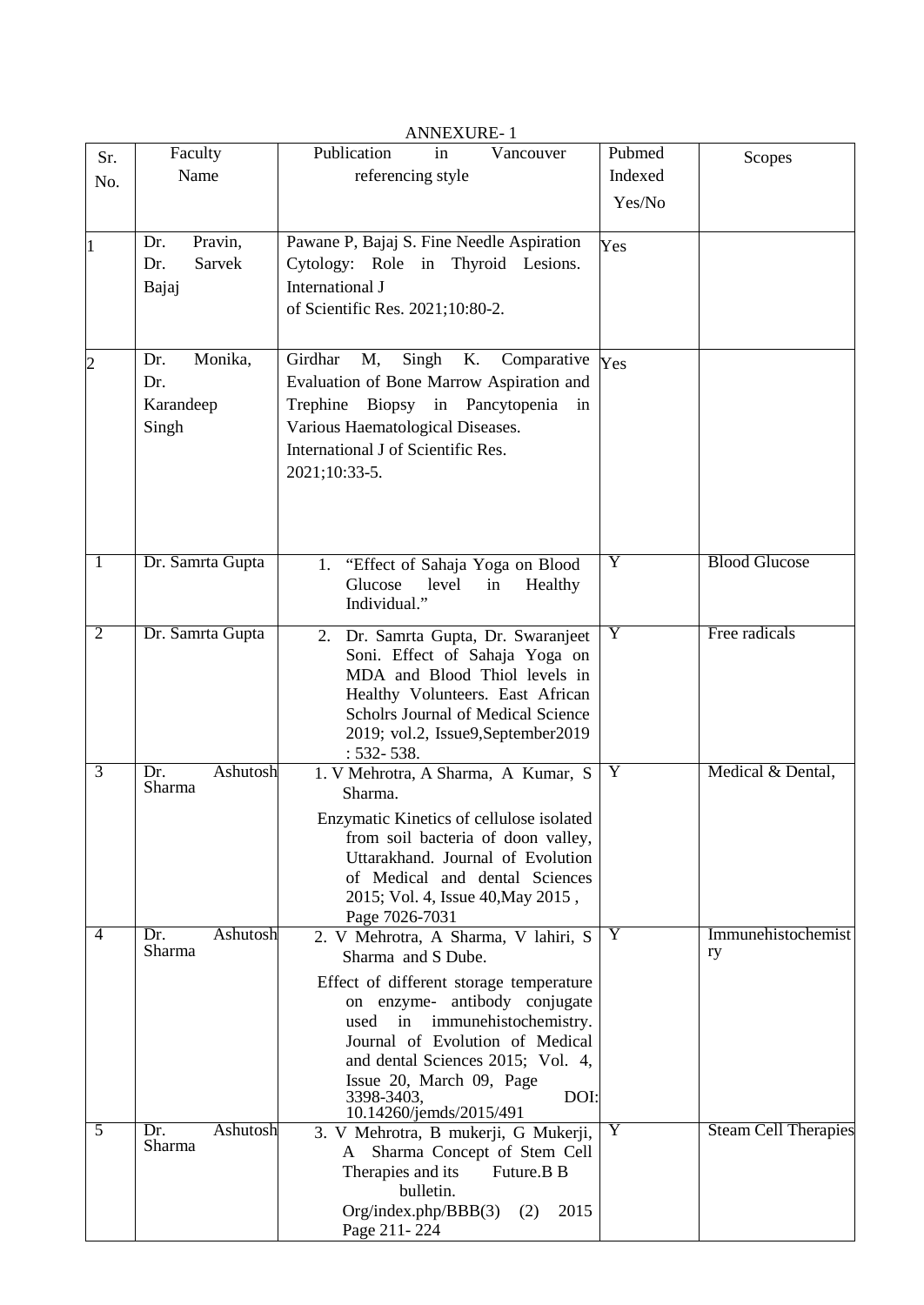| $\overline{6}$ | Ashutosh<br>Dr.                               | 4. V. Mahrotra, A. Sharma. Factors and                                           | Y | <b>Quality Control</b> |
|----------------|-----------------------------------------------|----------------------------------------------------------------------------------|---|------------------------|
|                | Sharma                                        | prevention of pre-analytical errors                                              |   |                        |
|                |                                               | in Biochemistry laboratory related                                               |   |                        |
|                |                                               | to health care. 6.2017 Indian Journal<br>of applied research, vol. 7, issue-     |   |                        |
|                |                                               | $6/146 - 48$                                                                     |   |                        |
| 7              | Dr. S. Soni                                   | Dr. Vishnu Mittal, Dr. Anurag<br>1.                                              | Y | osteoarthritis         |
|                |                                               | Chabbra, Dr. Ashok Kumar. Dr.                                                    |   |                        |
|                |                                               | Swaranjeet Soni, Dr.<br>Surender                                                 |   |                        |
|                |                                               | Singh, Dr. Yogesh Aggarwal.<br>Correlation of serum hyaluronic                   |   |                        |
|                |                                               | acid with clinical and radiological                                              |   |                        |
|                |                                               | in<br>severity<br>primary<br>knee                                                |   |                        |
|                |                                               | osteoarthritis. International Journal                                            |   |                        |
|                |                                               | of orthopaedic Science 2018; vol.4,                                              |   |                        |
|                |                                               | Issue 2:<br>420-435                                                              |   |                        |
| 8              | Dr. S. Soni                                   | 1. Dr. Samrta Gupta, Dr. Swaranjeet                                              | Y | Free radicals          |
|                |                                               | Soni. Effect of Sahaja Yoga on                                                   |   |                        |
|                |                                               | MDA and Blood Thiol levels in<br>Healthy Volunteers. East African                |   |                        |
|                |                                               | Scholrs Journal of Medical Science                                               |   |                        |
|                |                                               | 2019; vol.2, Issue9,September2019                                                |   |                        |
|                |                                               | $: 532 - 538.$                                                                   |   |                        |
| 9              | Dr. S. Soni                                   | Sumit Kamboj, Dr. Ajay<br>Dr.<br>2.                                              | Y | <b>Blood Banking</b>   |
|                |                                               | Kochhar, Dr. Swaranjeet Soni, Dr.<br>Karandeep Singh, Dr. Ajit Kumar,            |   |                        |
|                |                                               | Dr. Prayas, Dr. Kiran Solanki.                                                   |   |                        |
|                |                                               | Comparative<br>study<br>on                                                       |   |                        |
|                |                                               | Haemotological and Biochemical                                                   |   |                        |
|                |                                               | parameters of Blood Units Stored in                                              |   |                        |
|                |                                               | CPD-<br><b>SAMG</b><br>CPDA,<br>and                                              |   |                        |
|                |                                               | Leukoreduced Bags. International<br>Journal of Science and Research              |   |                        |
|                |                                               | 2019; vol.10, Issue3,                                                            |   |                        |
|                |                                               | March 2021: 483-487.                                                             |   |                        |
|                |                                               | Kumar S, Agrawal K, Chaturvedi A.<br>of<br>Prediction<br>Significant<br>Neonatal |   |                        |
|                |                                               | Hyperbilirubinemia on The Basis of Cord                                          |   |                        |
|                |                                               | Serum Albumin Level in Healthy Term                                              |   |                        |
|                | Dr.<br>Surender                               | Neonates. IOSR Journal of Dental &                                               |   |                        |
|                | Kumar<br>$\&$<br>Dr.                          | Medical Sciences (IOSR-JDMS) 2018; 17                                            |   |                        |
|                | Karnika                                       | $(4)$ . pp 57-62.                                                                |   |                        |
|                | Aggarwal                                      | Agrawal K, Kumar S, Sethi R.S. Efficacy of                                       |   |                        |
|                |                                               | Oral<br>Zinc<br>Acetate<br>in<br>Reducing                                        |   |                        |
|                |                                               | Hyperbilirubinemia in Full-Term High Risk                                        |   |                        |
|                | Dr.<br>Surender                               | Neonates. IOSR Journal of Dental &                                               |   |                        |
|                | Kumar<br>$\&$<br>Dr.<br>Karnika               | Medical Sciences (IOSR-JDMS) 2018; 17<br>$(1)$ . pp 14-18.                       |   |                        |
|                | Aggarwal                                      |                                                                                  |   |                        |
|                |                                               | Agarwal K, Kumar S, Jain R, Kumar R,                                             |   |                        |
|                |                                               | Gupta M. An Unusual Case of Multi-Level                                          |   |                        |
|                |                                               | Spinal Dysraphism: Two Upper Thoracic                                            |   |                        |
|                | Rakesh<br>Dr.<br>$\propto$<br>Surender<br>Dr. | Meningoceles AND A Lumbar Spina Bifida<br>Occulta With No Neurological Deficit   |   |                        |
|                | Kumar & Dr.                                   | International journal of Basic and Applied                                       |   |                        |
|                | Karnika                                       | Medical Sciences 2018; 8 (2). pp 12-14.                                          |   |                        |
|                | Aggarwal                                      |                                                                                  |   |                        |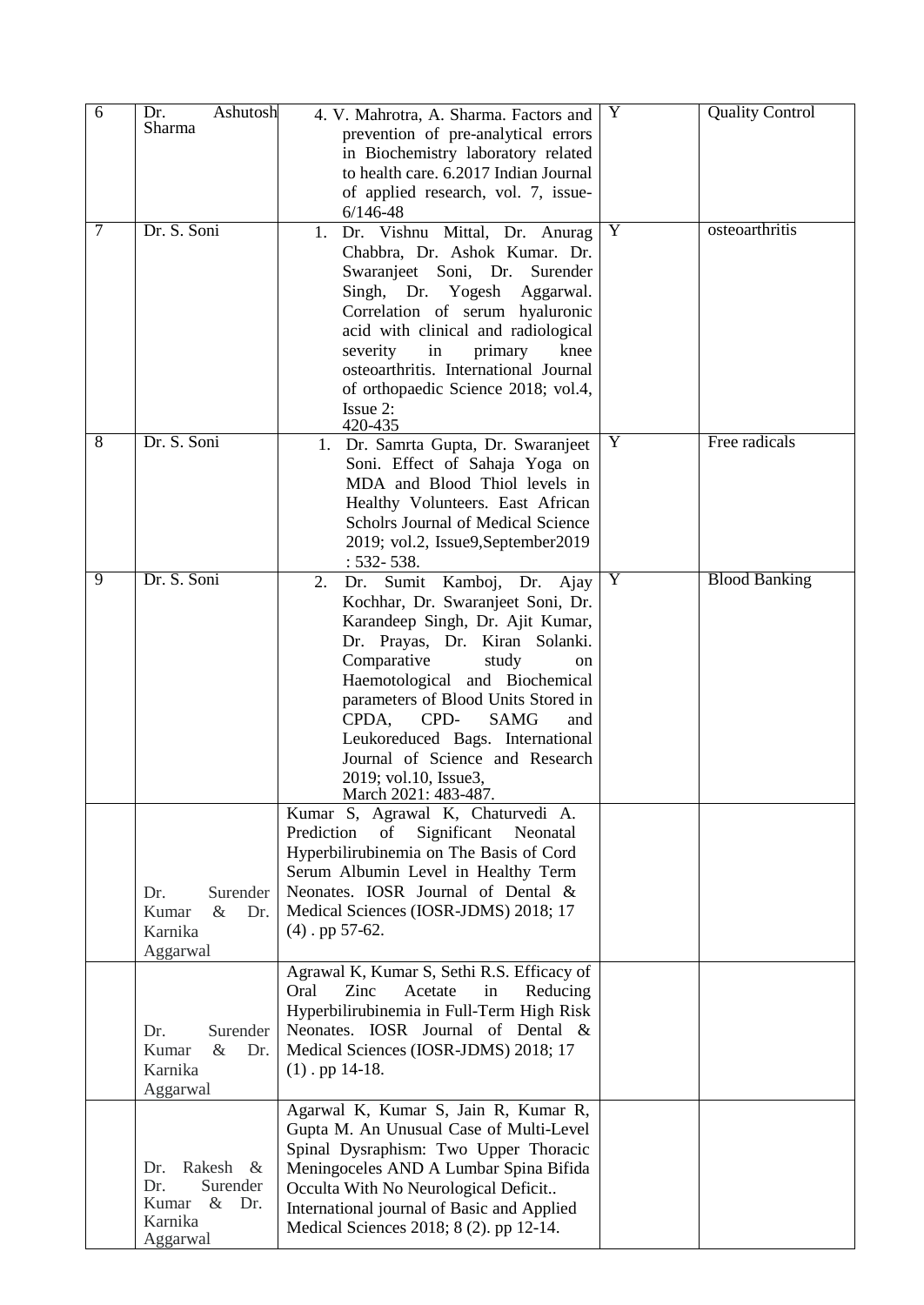| Surender<br>Dr.<br>Dr.<br>Kumar<br>$\&$<br>Karnika                       | Kumar S, Poonia A.K, Agarwal K. Neonatal<br>Chikungunya Encephalopathy. Pediatric On<br>Call 2019; 16 (2). pp 10-11.                                                                                                                                                                                                                  |  |
|--------------------------------------------------------------------------|---------------------------------------------------------------------------------------------------------------------------------------------------------------------------------------------------------------------------------------------------------------------------------------------------------------------------------------|--|
| Aggarwal                                                                 | Mohan D.S, Singh K, Parikh Y.N. Atypical                                                                                                                                                                                                                                                                                              |  |
| Paeds faculty                                                            | Skin Manifestations of Dengue fever. Indian<br>J Child Health 2018; 5 (6). pp 450-52.                                                                                                                                                                                                                                                 |  |
|                                                                          | Srivastava P, Surana P, Jain R, Ramprasad<br>V, Thernral S.G, MUrugan S, Jain V.<br>Prevent Neonatal hypoglycaemia, Prevent<br>Infantile Spasms: Revealing Findings from<br>an Etiological Study on West Syndrome                                                                                                                     |  |
| Paeds faculty                                                            | Patients from North India. Poster Presented<br>at : International Child Neurology Congress<br>Mumbai 2018, Nov 15-18.                                                                                                                                                                                                                 |  |
|                                                                          | Jain R, Srivastava P, Surana P, Jain V.<br>Clinical Profile of Patients with Infantile<br>Spasms Following Neonatal Hypoglycemic<br>Brain Injury: a Retrospective Study from<br>India. Poster Presented at : International<br>Child Neurology Congress Mumbai 2018,                                                                   |  |
| Paeds faculty                                                            | Nov 15-18.                                                                                                                                                                                                                                                                                                                            |  |
| Paeds faculty                                                            | Jain R, Surana P, Srivastava P, Thernal S.G,<br>Ramprasad V, Murugan S, Mahalingam S,<br>Subramaniyan A, Zuberi S.M, Jain V.<br>Clinical and Molecular profile of First<br>Indian Cohort of Unclassified West<br>Syndrome Patients. Poster Presented at :<br><b>International Child Neurology Congress</b><br>Mumbai 2018, Nov 15-18. |  |
| Dr.<br>Surender<br>Kumar<br>&<br>Dr.<br>Karnika<br>Aggarwal              | Kumar S, Agrawal K, Chaturvedi A.<br>Prediction<br>of<br>Significant Neonatal<br>Hyperbilirubinemia on The Basis of Cord<br>Serum Albumin Level in Healthy Term<br>Neonates. IOSR Journal of Dental &<br>Medical Sciences (IOSR-JDMS) 2018;<br>17<br>$(4)$ . pp 57-62.                                                                |  |
| Dr. Surender<br>Kumar & Dr.<br>Karnika Aggarwal                          | Agrawal K, Kumar S, Sethi R.S. Efficacy<br>of Oral Zinc Acetate in Reducing<br>Hyperbilirubinemia in Full- Term High<br>Risk Neonates. IOSR Journal of Dental &<br><b>Medical Sciences</b><br>(IOSR-JDMS) 2018; 17(1). pp 14-18.                                                                                                      |  |
| Rakesh &<br>Dr.<br>Surender<br>Dr.<br>Kumar<br>& Dr. Karnika<br>Aggarwal | Agarwal K, Kumar S, Jain R, Kumar R,<br>Gupta M. An Unusual Case of Multi-Level<br>Spinal Dysraphism: Two Upper Thoracic<br>Meningoceles AND A Lumbar Spina Bifida<br>Occulta With No Neurological Deficit<br>International journal of Basic and Applied<br>Medical<br>Sciences 2018; 8 (2). pp 12-14.                                |  |
| Dr. Surender<br>Kumar & Dr.                                              | Kumar S, Poonia A.K, Agarwal K.                                                                                                                                                                                                                                                                                                       |  |
| Karnika Aggarwal                                                         | Neonatal Chikungunya Encephalopathy.<br>Pediatric On Call 2019; 16 (2). pp 10-<br>11.                                                                                                                                                                                                                                                 |  |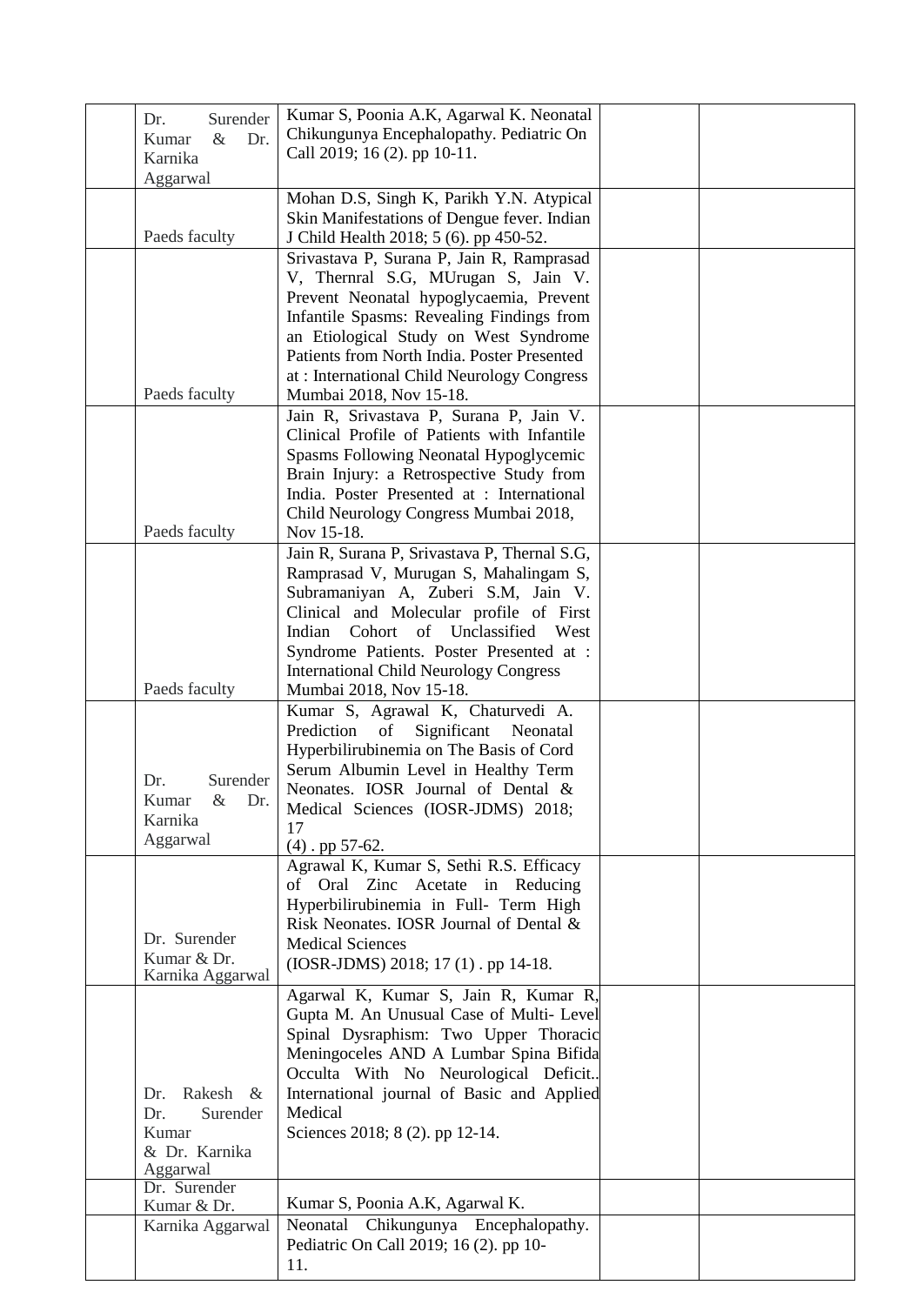| Paeds faculty                                      | Mohan D.S, Singh K, Parikh Y.N. Atypical<br>Skin Manifestations of Dengue fever.<br>Indian J Child Health 2018; 5 (6).<br>pp 450-52.                                                                                                                                                                                                                     |  |
|----------------------------------------------------|----------------------------------------------------------------------------------------------------------------------------------------------------------------------------------------------------------------------------------------------------------------------------------------------------------------------------------------------------------|--|
| Paeds faculty                                      | Srivastava P, Surana P, Jain R, Ramprasad<br>V, Thernral S.G, MUrugan S, Jain V.<br>Prevent Neonatal hypoglycaemia, Prevent<br>Infantile Spasms: Revealing Findings from<br>an Etiological Study on West Syndrome<br>Patients from North India. Poster Presented<br>at : International Child Neurology Congress<br>Mumbai 2018, Nov 15-18.               |  |
| Paeds faculty                                      | Jain R, Srivastava P, Surana P, Jain V.<br>Clinical Profile of Patients with Infantile<br>Spasms Following Neonatal Hypoglycemic<br>Brain Injury: a Retrospective Study from<br>India. Poster Presented at : International<br>Child Neurology Congress Mumbai 2018,<br>Nov 15-18.                                                                        |  |
| Paeds faculty                                      | Jain R, Surana P, Srivastava P, Thernal S.G,<br>Ramprasad V, Murugan S, Mahalingam S,<br>Subramaniyan A, Zuberi S.M, Jain V.<br>Clinical and Molecular profile of First<br>Indian<br>Cohort of Unclassified West<br>Syndrome Patients.<br>Poster Presented at : International Child<br>Neurology Congress Mumbai 2018, Nov<br>$15-18.$                   |  |
| Dr. Suman Rana                                     | Rana S, Simar H, Gandhi R. Indian Journal<br>of Research, A Comparative study of<br>Echocardiography & Radionuclide 99M-TC<br>Macroggregated Albumin (Maa) Scan in<br>Detection & Quantification of Reversal of<br>Shunt In Acyanotic Congenital Heart<br>Disease In Children, Paripex- Indian<br>Journal of Research, Voume-8, Issue-8,<br>August-2019. |  |
| Surender<br>Dr.<br>Kumar & Dr.<br>Karnika Aggarwal | Agrawal K, Kumar S, Sethi RS. Efficacy<br>of Oral Zinc Acetate in Reducing<br>Hyperbilirubinemia in Full- Term And<br>Near -Term High Risk Neonates, IOSR-<br>JDMS, Volume-<br>17, Issue-1, Version-17,<br>January-<br>2018, PP14-18.                                                                                                                    |  |
| Dr. Suman Rana                                     | Rana S, Simar H, Gjra-Global Journal for<br>Research Analysis, Role of<br>Radionuclide 99 m-TC                                                                                                                                                                                                                                                           |  |
|                                                    | Macroaggregated Albumin(Maa) Scan in<br>Diagnosis of Reversal of Shunt in Large<br>Sized Ventricular Septal Defect In Children,<br>Volume-8, Issue-8, August-<br>2019.                                                                                                                                                                                   |  |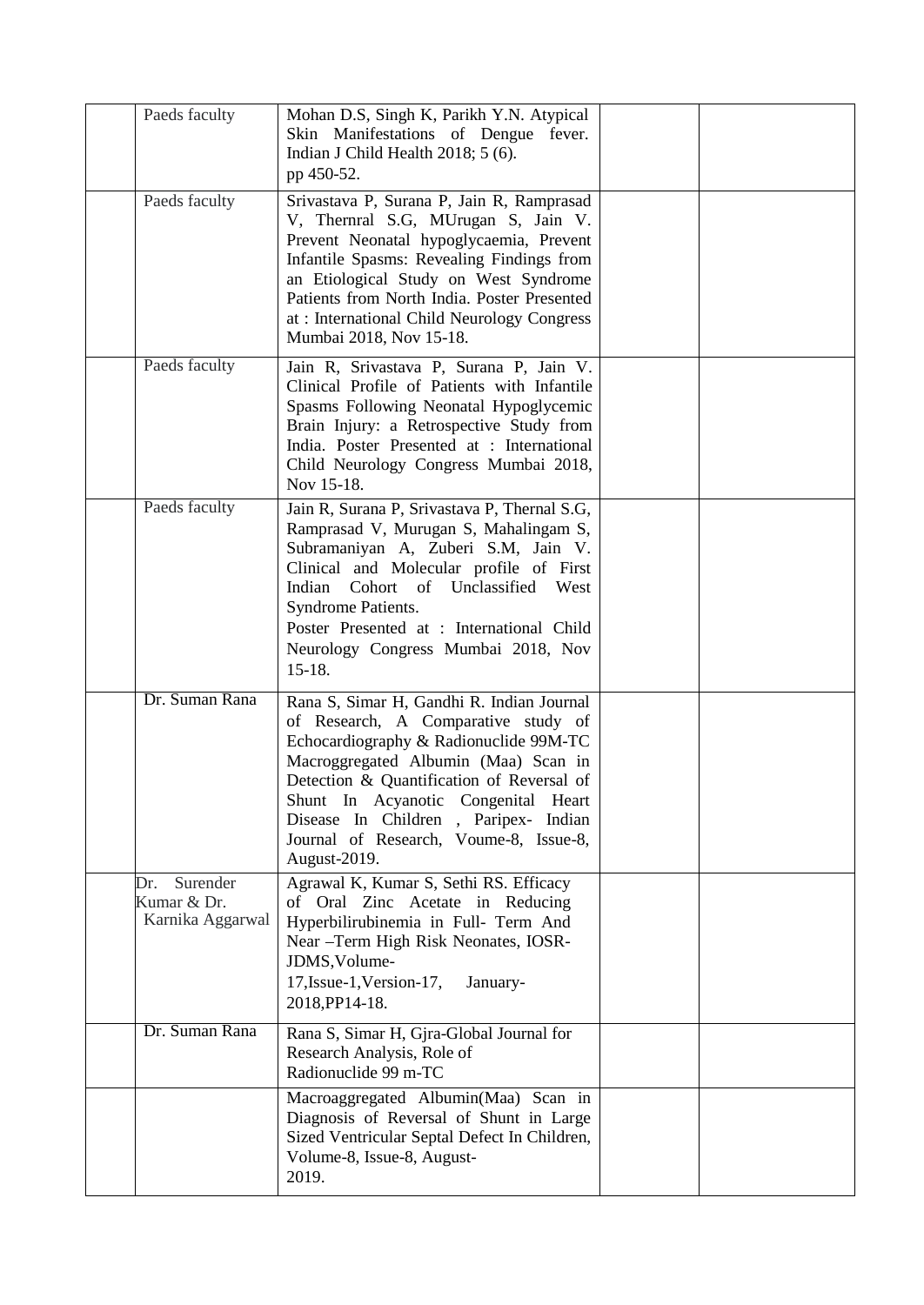| Dr. Suman Rana | Simar H, Rana S, Gandhi R, Gjra- Global<br>Journal for Research Analysis, Serological<br>Study of Brucellosis in Sephered and<br>Butchers Suffering From Pyrexia of<br>unknown Origin (PUO) Attending A<br>Tertiary level Hospital,<br>Volume-8, Issue-8, August-2019. |  |
|----------------|------------------------------------------------------------------------------------------------------------------------------------------------------------------------------------------------------------------------------------------------------------------------|--|
| Dr. Suman Rana | Gandhi R, Rana S, Simar H, Peripex-Indian<br>Journal Of Research, To Study the Effect of<br>Glucose-Insulin-Potassium Treatment in<br>Acute Myocardial<br>Infarction Patients,<br>Volume-8, Issue-8,<br>August-2019.                                                   |  |
| Paeds faculty  | Punia V, Bhambri A, Nitesh M. To study<br>the validity of pediatric logistric organ<br>dysfunction (Pelod) score for predicting<br>outcome among pediatric intensive care<br>unit(PICU) patients,<br>Internation Journal of Applied Research-<br>2019:5(1):69-72.      |  |
| Paeds faculty  | Accepted Journal in International Journal<br>Medical<br>Science $\&$<br>Innovative<br>of<br>Research in Zone-2020 by<br>Dr. Varun Munjal.                                                                                                                              |  |
| Paeds faculty  | Potential<br>Contain<br>Armamentarium<br>to<br>$COVID-19$<br>Pandemic<br>Developing<br>in<br>Countries. ACTA Scientific Paediatrics<br>Volume-3 Issue 4 April, 2020                                                                                                    |  |
| Paeds faculty  | Obesity and Metabolic Dysregulation in<br>Childhood: A Review ACTA Scientific<br>Paediatrics Volume-3 Issue 6 June, 2020                                                                                                                                               |  |
| Paeds faculty  | All<br><b>Not</b><br>Suspected<br>Cases<br>of<br>Laryngomalacia<br>Are<br>Benign.<br>Dr.<br>Priyanka, Poster Presented at: SGRH,<br>New Delhi, 2019.                                                                                                                   |  |
| Paeds faculty  | Infantile Tremor Syndrome: An<br>experience from Tertiary Level Center In<br>India.                                                                                                                                                                                    |  |
| Paeds faculty  | A Prospective study on early neonatal<br>outcome in neonates born to COVID-19<br>Positive mothers.                                                                                                                                                                     |  |
| Paeds faculty  | Prevalence<br>of Ocular<br>Morbidity<br>in<br>Malnourished Children: A Multicentric<br>Cross-sectional Study.                                                                                                                                                          |  |
| Paeds faculty  | A Study on the effect of positioning the<br>baby on mothers abdomen versus just<br>below introitus level before cord<br>clamping on hematological parameters of<br>the baby: A Randomised Control                                                                      |  |
|                | Trial                                                                                                                                                                                                                                                                  |  |
| Paeds faculty  | Assessment of Platelet Indices as a<br>Predictor of neonatal Sepsis: A<br>Prospective Cohort Study                                                                                                                                                                     |  |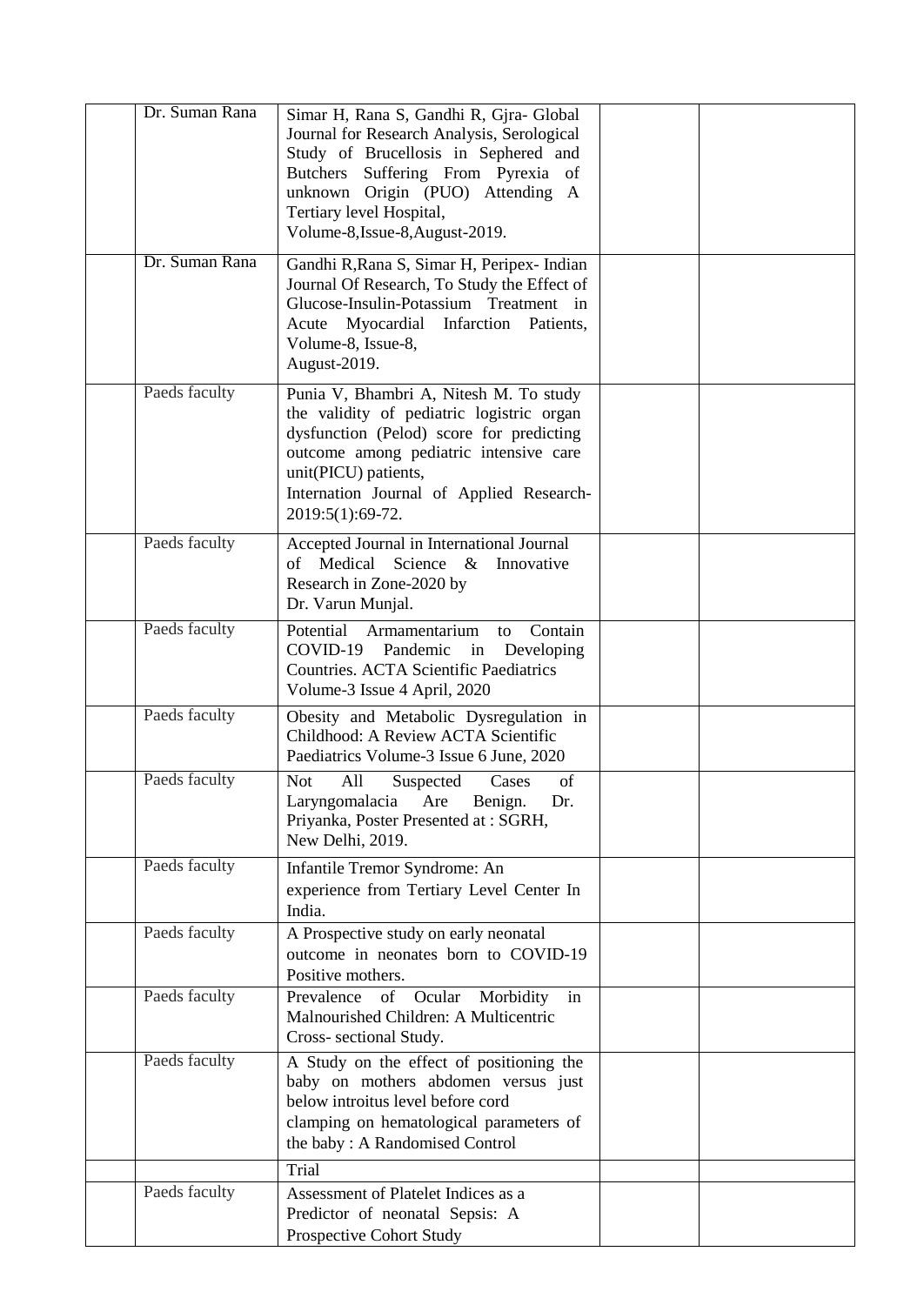|   | Paeds faculty            | A study to compare the outcomes of<br>Heated Humidified High Flow Nasal<br>Cannula and Nasal continuous Positive<br>Airway Pressure as primary ventilation<br>modality in preterm neonates with<br>respiratory distress.                                                                                                                                                                                                                                                                                                                                                                                                                                                                                                                                                                                                                                                                                     |
|---|--------------------------|--------------------------------------------------------------------------------------------------------------------------------------------------------------------------------------------------------------------------------------------------------------------------------------------------------------------------------------------------------------------------------------------------------------------------------------------------------------------------------------------------------------------------------------------------------------------------------------------------------------------------------------------------------------------------------------------------------------------------------------------------------------------------------------------------------------------------------------------------------------------------------------------------------------|
|   | Paeds faculty            | A randomized control trial on comparison<br>of three types delayed cord clamping to<br>enhance placental redistribution in late<br>preterm and term<br>neonates.                                                                                                                                                                                                                                                                                                                                                                                                                                                                                                                                                                                                                                                                                                                                             |
|   | Paeds faculty            | Impact of family participatory care on<br>outcome of new borns discharged from<br>neonatal intensive care unit at MAMC,<br>Agroha.                                                                                                                                                                                                                                                                                                                                                                                                                                                                                                                                                                                                                                                                                                                                                                           |
|   | Paeds faculty            | Prevalence of hypertension and obesity in<br>school children 10-16 years of age in<br>urban schools of Hisar district and<br>correlation of hypertension with obesity.                                                                                                                                                                                                                                                                                                                                                                                                                                                                                                                                                                                                                                                                                                                                       |
|   | Paeds faculty            | A Study On The Effect Of Umbilical Cord<br>Along<br>With<br>Milking<br>Delayed<br>Cord<br>Clamping On Hematological Parameters In<br>Comparison To Delayed Cord Clamping<br>Alone In Moderate To Late<br><b>Preterm Newborns</b>                                                                                                                                                                                                                                                                                                                                                                                                                                                                                                                                                                                                                                                                             |
|   | Paeds faculty            | A Prospective Cohort Study On Impact Of<br>Severity Of Maternal Covid-19<br><b>Illness On Early Neonatal Outcome</b>                                                                                                                                                                                                                                                                                                                                                                                                                                                                                                                                                                                                                                                                                                                                                                                         |
| 1 | Dr<br>Seema<br>Choudhary | Saini J, Choudhary S, Kataria P.<br>1.<br>yes<br>Awareness of Biomedical Waste<br>Management<br><b>Nursing</b><br>among<br>Students: A Hospital Based Study<br>no<br>in Haryana. Indian Journal of<br>Preventive & Social Medicine.<br>2020 Mar 30;51(1):10-7.<br>Choudhary S, Sharma S, Saluja N,<br>2.<br>no<br>Kumar S, Pandey SM, Kumar A.<br>Socioeconomic<br>variables<br>influencing body mass index of<br>no<br>adolescent girls in a rural area of<br>Haryana. J. Evolution Med. Dent.<br>Sci. 2015 Sep 28;4(78):13601-8.<br>yes<br>Choudhary S, Saluja N, Sharma S,<br>3.<br>Dube S, Pandey SM, Kumar A.<br>Association of energy balance and<br>protein intake<br>with nutritional<br>yes<br>status of adolescent girls in a rural<br>area of Haryana. J. Evolution Med.<br>Dent. Sci. 2015 Jan 01;4(1):6-11.<br>yes<br>Dube S, Chaudhary A, Mahajan R,<br>4.<br>Purohit R, Chaudhary S, Saluja N |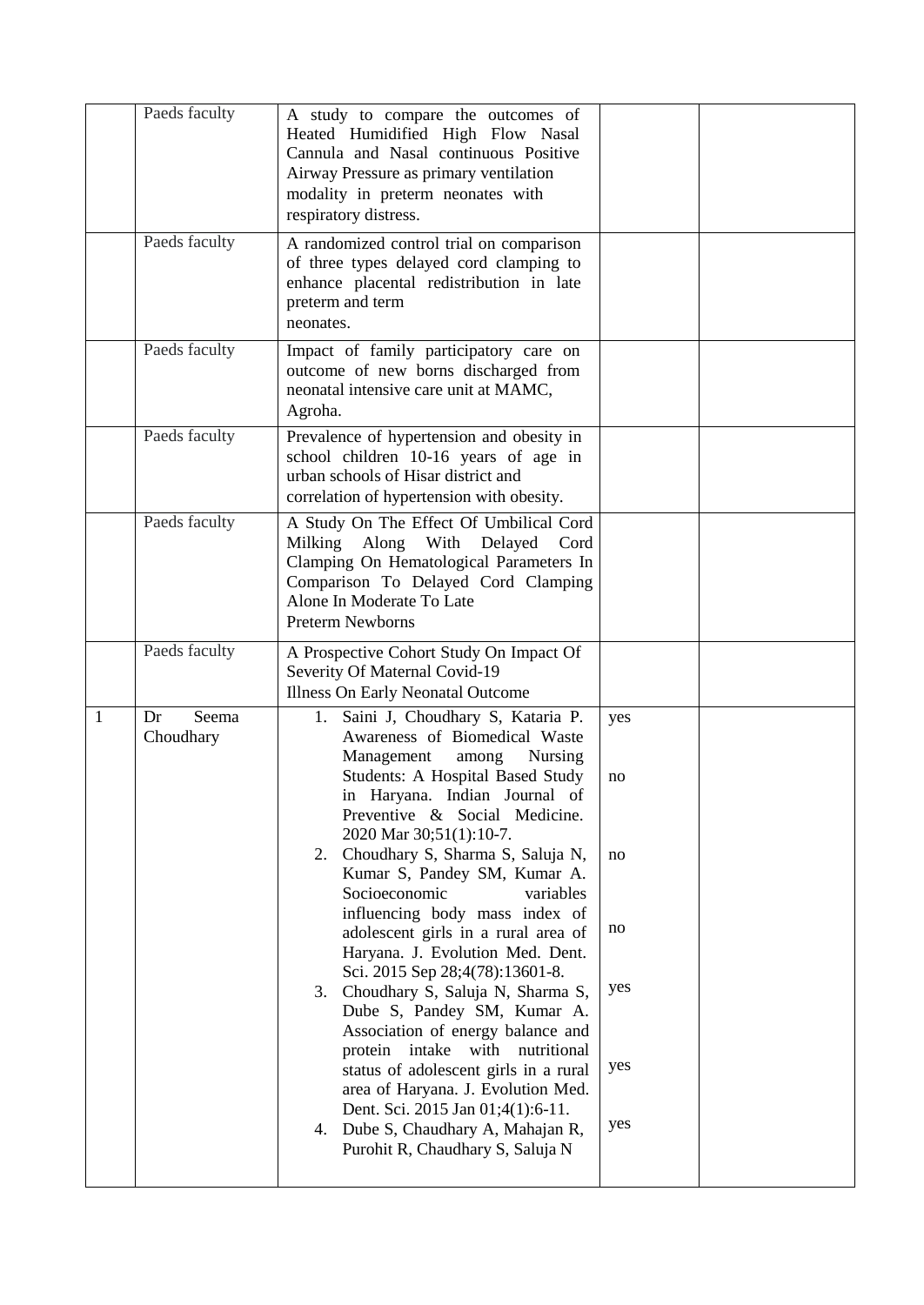|                |             | 7. | et al. Prevalence and pattern of<br>alcohol abuse in a rural area of<br>Punjab. J. Evolution Med. Dent.<br>Sci. 2015 Mar 05;4(19):3293-302.<br>5. Choudhary S, Mishra CP, Gaur DR,<br>Kumar S, Saluja N, Sharma S, et al.<br>Extent, reason and correlates of<br>unmet need for family planning<br>among women of reproductive age<br>group in Agroha village of Hisar.<br>Indian J. Prev.<br>Soc.<br>Med.<br>2014;45(3-4):204-11.<br>6. Choudhary S, Mishra CP, Shukla<br>KP. Dietary pattern and nutrition<br>related<br>knowledge<br>of<br>rural<br>adolescent girls. Indian J. Prev.<br>Soc. Med. 2010;41(3-4):207-15.<br>Choudhary S, Mishra CP, Shukla<br>KP. A study on psychosocial<br>behavior of adolescent girls in<br>rural area of Varanasi. Indian J.<br>Prev. Soc. Med. 2010;41(1-2):88-<br>96.<br>8. Choudhary S, Saluja N, Sharma S,<br>Gaur DR, Pandey SM. A study on<br>the extent and reasons of unmet<br>need for family planning among<br>women of reproductive age group<br>in rural area of Haryana. The<br>Internet<br>Journal<br>Health<br>of<br>$2011;12(1)$ .<br>9. Choudhary S, Mishra CP, Shukla<br>KP. Correlates of nutritional status<br>of adolescent girls in the rural area<br>of Varanasi. The Internet Journal | no<br>no |  |
|----------------|-------------|----|------------------------------------------------------------------------------------------------------------------------------------------------------------------------------------------------------------------------------------------------------------------------------------------------------------------------------------------------------------------------------------------------------------------------------------------------------------------------------------------------------------------------------------------------------------------------------------------------------------------------------------------------------------------------------------------------------------------------------------------------------------------------------------------------------------------------------------------------------------------------------------------------------------------------------------------------------------------------------------------------------------------------------------------------------------------------------------------------------------------------------------------------------------------------------------------------------------------------------------------------------|----------|--|
|                |             |    | of<br>Nutrition<br>Wellness<br>and<br>$2009;7(2)$ .                                                                                                                                                                                                                                                                                                                                                                                                                                                                                                                                                                                                                                                                                                                                                                                                                                                                                                                                                                                                                                                                                                                                                                                                  |          |  |
| $\overline{2}$ | Neelu<br>Dr |    | 1. Neelu S, Choudhary S, Pandey                                                                                                                                                                                                                                                                                                                                                                                                                                                                                                                                                                                                                                                                                                                                                                                                                                                                                                                                                                                                                                                                                                                                                                                                                      | no       |  |
|                | Saluja      |    | Kundu<br>M,<br>SM,<br>Singh<br>M.<br>Assessment of nutritional status of<br>school going adolescent girls in a<br>rural block of Haryana, India. Int J<br>Community Med Public Health<br>2020;7(3):1051-4.                                                                                                                                                                                                                                                                                                                                                                                                                                                                                                                                                                                                                                                                                                                                                                                                                                                                                                                                                                                                                                           | no       |  |
|                |             | 2. | Saluza N, Sharma S, Pandey SM,<br>Bagoria G, Malik S. A cross-<br>sectional study on environment<br>and sanitation in government and                                                                                                                                                                                                                                                                                                                                                                                                                                                                                                                                                                                                                                                                                                                                                                                                                                                                                                                                                                                                                                                                                                                 | no       |  |
|                |             |    | private schools of a rural area of<br>Haryana. International Journal of<br>Scientific<br>Research<br>2018;7(9):489-91.                                                                                                                                                                                                                                                                                                                                                                                                                                                                                                                                                                                                                                                                                                                                                                                                                                                                                                                                                                                                                                                                                                                               | no       |  |
|                |             | 3. | Saluja N, Jain K, Gaur DR,                                                                                                                                                                                                                                                                                                                                                                                                                                                                                                                                                                                                                                                                                                                                                                                                                                                                                                                                                                                                                                                                                                                                                                                                                           | no       |  |
|                |             |    | Choudhary S, Sharma S, Pandey<br>SM. Reproductive tract infections<br>among married women in rural<br>area of Haryana. J. Evolution                                                                                                                                                                                                                                                                                                                                                                                                                                                                                                                                                                                                                                                                                                                                                                                                                                                                                                                                                                                                                                                                                                                  | no       |  |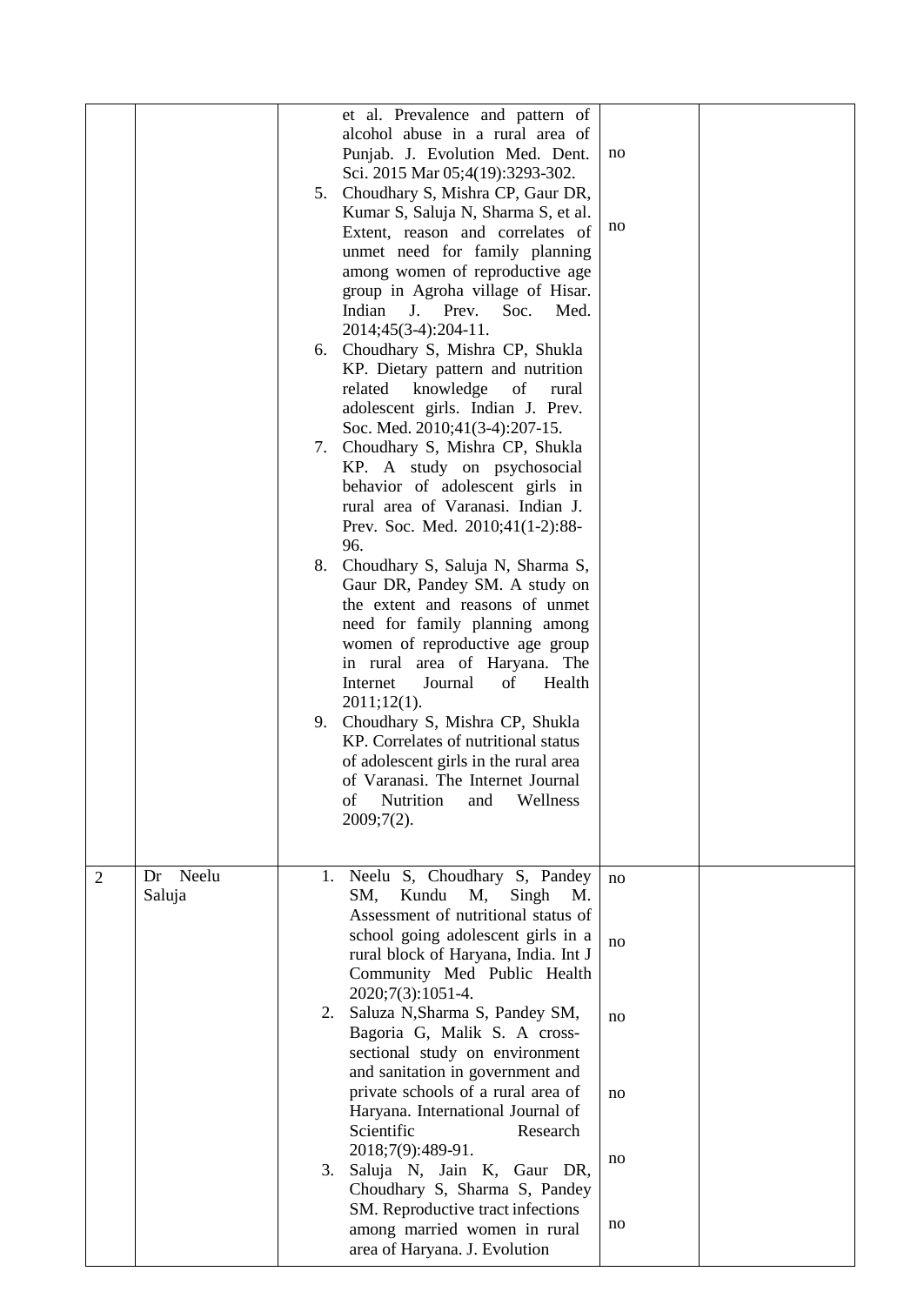|   |                       | 4.<br>5. | Med. Dent. Sci. 2016;5(14):611-<br>14.<br>Saluja N, Kumar A, Choudhary S,<br>Sharma S, Dube S, Pandey SM.<br>Awareness of HIV/AIDS among<br>adolescents of a rural area of<br>Haryana. J. Evolution Med. Dent.<br>Sci. 2014 Dec 22;3(72):15275-82.<br>Saluja N, Sharma S, Choudhary S,<br>Gaur<br>Pandey<br>SM.<br>DR,<br>Contraceptive knowledge, attitude<br>and practice<br>among<br>eligible<br>couples of rural<br>Haryana. The Internet Journal of<br>Health 2011;12(1).<br>6. Dube S, Chaudhary A, Mahajan R,<br>Purohit R, Gaur DR, Saluja N, et<br>Prevalence<br>al.<br>and<br>pattern<br>cannabis abuse in a rural area of<br>Punjab. J. Evolution Med. Dent.<br>Sci. 2017;6(26):2187-91. |                |  |
|---|-----------------------|----------|-----------------------------------------------------------------------------------------------------------------------------------------------------------------------------------------------------------------------------------------------------------------------------------------------------------------------------------------------------------------------------------------------------------------------------------------------------------------------------------------------------------------------------------------------------------------------------------------------------------------------------------------------------------------------------------------------------|----------------|--|
| 3 | Seema<br>Dr<br>sharma | 1.<br>2. | Sharma S, Kumari S, Kataria P,<br>Banga D, Sindwani P, Dhingra N,<br>Saini J. Analysis of Factors<br>Associated with Success Journey<br>of<br>Newly<br>Entered<br>Medical<br>Students in a Rural<br>Medical<br>College of Haryana. International<br>Journal of Contemporary Medical<br>Research 2020;7(1):A1-A5<br>Sindwani P, Sharma S, Pandey S,                                                                                                                                                                                                                                                                                                                                                  | no<br>no<br>no |  |
|   |                       | 3.       | Jain PK. A Study on Association<br>between Sleep Habits<br>and<br>Academic<br>Performance<br>among<br>Medical<br>Undergraduates<br>in<br>Medical<br>Maharaja<br>Agrasen<br>International<br>College<br>Agroha.<br>Journal of Contemporary Medical<br>Research 2019;6(10):J13-J16.<br>Sharma S, Vashisht BM, Vashisht<br>S, Chaudhary S, Saluja N, Kumar<br>Socio-demographic<br>et<br>al.<br>S,                                                                                                                                                                                                                                                                                                     | no<br>no<br>no |  |
|   |                       | 4.       | correlates of ocular morbidity in<br>school children of rural Haryana.<br>J. Evolution Med. Dent.<br>Sci. 2017;6(16):1239-43.<br>Sharma S, Kumar S, Saluja N,<br>Choudhary S, Gaur DR, Pandey<br>SM. Prevalence of eye infections<br>in school children in a village of<br>Haryana. Journal of Research in<br>Preventive and Social Medicine                                                                                                                                                                                                                                                                                                                                                        | no<br>no       |  |
|   |                       | 5.       | 2016 Jan-June; 2(1): 6-<br>Sharma S, Saluja N, Choudhary<br>Gaur DR, Pandey SM.<br>S,<br>Morbidity profile of outpatients                                                                                                                                                                                                                                                                                                                                                                                                                                                                                                                                                                           | no             |  |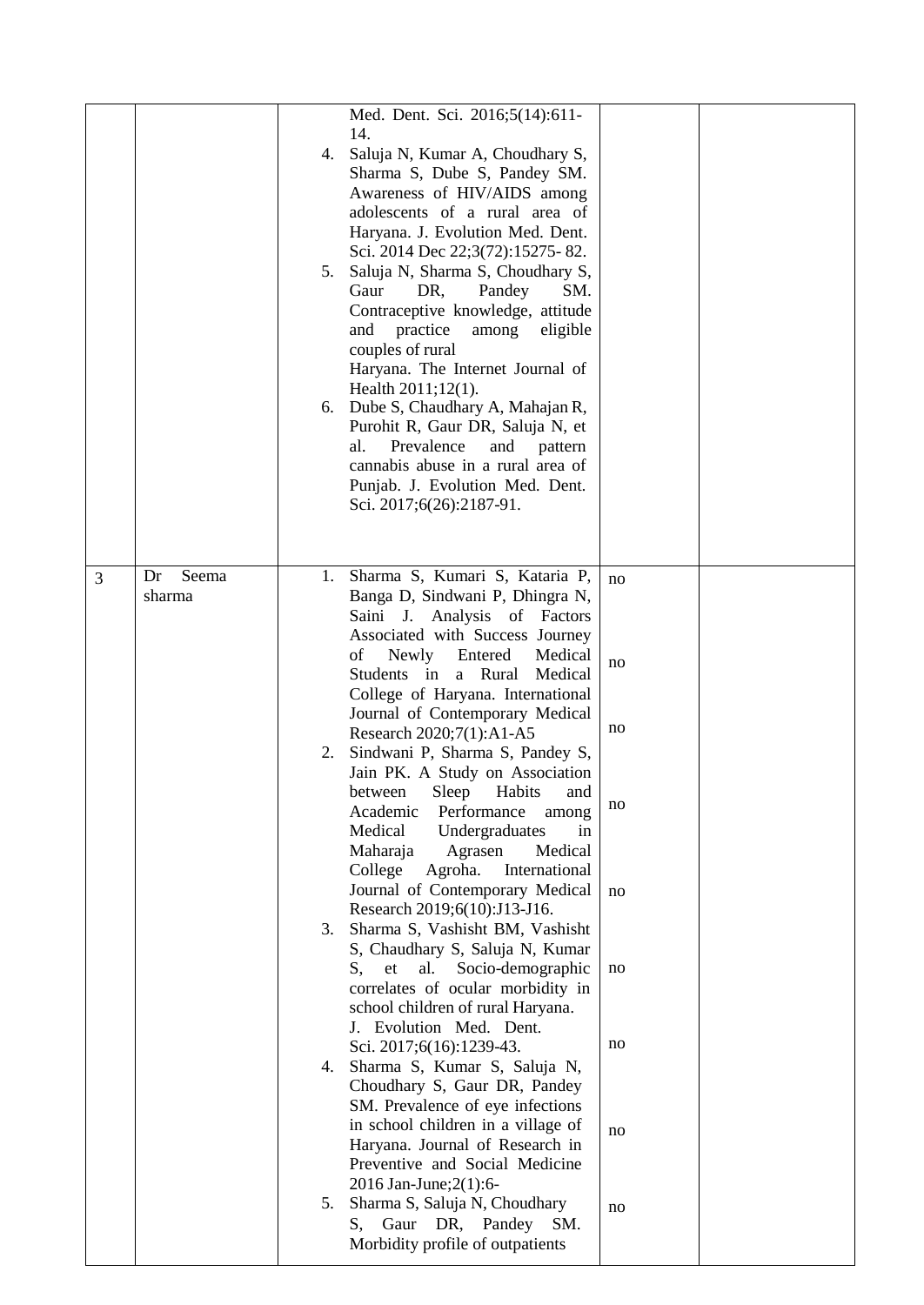|  |    | attending an urban health centre in  |    |  |
|--|----|--------------------------------------|----|--|
|  |    |                                      | no |  |
|  |    | a district of Haryana. J. Evolution  |    |  |
|  |    | Med. Dent. Sci.                      |    |  |
|  |    | 2016;5(40):2522-25.                  | no |  |
|  | 6. | Sharma S, Choudhary S, Saluja N,     |    |  |
|  |    | Gaur DR, Kumari S, Pandey SM.        |    |  |
|  |    | Knowledge and practices about        |    |  |
|  |    | menstrual hygiene among school       | no |  |
|  |    | adolescent girls in Agroha village   |    |  |
|  |    |                                      |    |  |
|  |    | of Haryana. J. Evolution Med.        |    |  |
|  |    | Dent. Sci. 2016;5(9):389-92.         | no |  |
|  | 7. | Sharma S, Kumar S, Choudhary         |    |  |
|  |    | S, Saluja N, Dube S, Pandey SM.      |    |  |
|  |    | To find out change in knowledge      | no |  |
|  |    | and attitude towards HIV/AIDS of     |    |  |
|  |    | Ist year and IVth year MBBS          |    |  |
|  |    | students. J. Evolution Med. Dent.    | no |  |
|  |    | Sci. 2014 Dec 22;3(72)15283-9.       |    |  |
|  |    | 10. Vashisht BM, Kalhan M, Sharma    |    |  |
|  |    |                                      |    |  |
|  |    | S, Jyoti. Situational Analysis of    | no |  |
|  |    | Malaria<br>in<br>District<br>Rohtak, |    |  |
|  |    | The<br>Journal<br>Haryana.<br>of     |    |  |
|  |    | Communicable<br>Diseases             |    |  |
|  |    | 2009;41(2):137-8.                    |    |  |
|  |    | 11. Kalhan Mi, Vashisht BM, Arora B, |    |  |
|  |    | Sharma S. Prevalence of Anaemia      |    |  |
|  |    | and Impact of Interventions in Rural |    |  |
|  |    | Adolescent Girls of Haryana. The     |    |  |
|  |    | of<br>Journal<br>Communicable        |    |  |
|  |    | Diseases, 2008; 40(2): 151-3.        |    |  |
|  |    |                                      |    |  |
|  |    | 12. Kalhan M, Vashisht BM, Sharma    |    |  |
|  |    | S. Awareness about HIV/AIDS in       |    |  |
|  |    | first year medical students<br>of    |    |  |
|  |    | The<br>of<br>Rohtak.<br>Journal      |    |  |
|  |    | Communicable<br>Diseases             |    |  |
|  |    | 2008;40(3):211-14.                   |    |  |
|  |    | 13. Sharma S, Vashisht BM, Khurana   |    |  |
|  |    | A, Vashisht S, Kumar S. Effect of    |    |  |
|  |    | kajal application and fuel used in   |    |  |
|  |    | kitchen on ocular health of school   |    |  |
|  |    | children in rural Haryana, India.    |    |  |
|  |    | The Internet Journal of Preventive   |    |  |
|  |    |                                      |    |  |
|  |    | Medicine 2013;2(1).                  |    |  |
|  |    | 14. Sharma S, Saluja N, Choudhary S, |    |  |
|  |    | Gaur DR, Pandey SM, Meenakshi        |    |  |
|  |    | K Epidemiological correlates of      |    |  |
|  |    | contraceptive prevalence in rural    |    |  |
|  |    | area of Haryana. The Internet        |    |  |
|  |    | Journal of Health 2011;12(1).        |    |  |
|  |    | 15. Sharma S, Vashisht BM, Khurana   |    |  |
|  |    | AK, Kalhan M, Goel M. Effect of      |    |  |
|  |    | television watching on vision of     |    |  |
|  |    | school children in rural Haryana.    |    |  |
|  |    | The Internet Journal of Preventive   |    |  |
|  |    | Medicine $2010;2(1)$ .               |    |  |
|  |    |                                      |    |  |
|  |    | 16. Kalhan M, Vashisht BM, Kumar V,  |    |  |
|  |    | Sharma S. Nutritional status of      |    |  |
|  |    | adolescent girls of rural Haryana.   |    |  |
|  |    |                                      |    |  |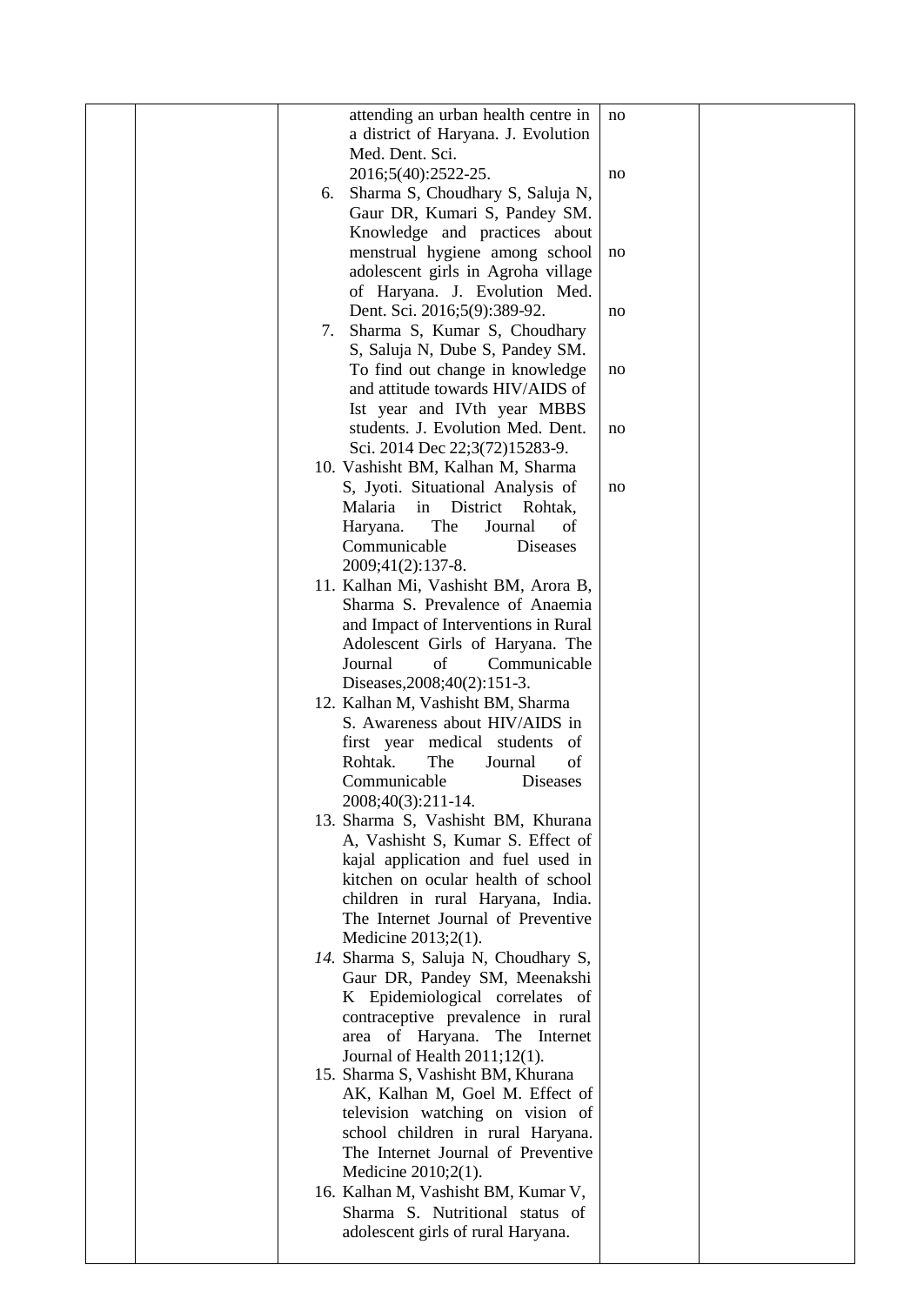|                |                        | The Internet Journal of<br>Epidemiology $2010;8(1)$ .<br>17. Sharma S, Vashisht BM, Kalhan<br>M, Goyal M. Magnitude of<br>refractive errors among school<br>children in a rural block of<br>Haryana. The Internet Journal of<br>Epidemiology $2009;6(2)$ .<br>18. Sharma S, Vashisht BM, Kalhan<br>M, Goyal M. Ocular infections in<br>school children in a rural block of<br>Haryana. The Internet Journal of<br>Epidemiology $2009;6(2)$ .                                                                                                                                                                                                                                                                                                                                     |                                  |  |
|----------------|------------------------|----------------------------------------------------------------------------------------------------------------------------------------------------------------------------------------------------------------------------------------------------------------------------------------------------------------------------------------------------------------------------------------------------------------------------------------------------------------------------------------------------------------------------------------------------------------------------------------------------------------------------------------------------------------------------------------------------------------------------------------------------------------------------------|----------------------------------|--|
| $\overline{4}$ | Sneh<br>Dr<br>Kumari   | 1. Kumari S, Jain R, Chawla B,<br>Chawla S, Sharma S. Prevalence<br>Socio-demographic<br>and<br>Determinants of Tobacco Use in<br>Rohtak City, Haryana, India.<br>Journal of Clinical & Diagnostic<br>Research. 2020 Jun 1;14(6).<br>2. Chawla S, Sahoo S, Singh I,<br>Verma M, Gupta V, Kumari S.<br>Dengue vaccine come let's fight<br>the<br>menace.<br>Hum<br>vaccine<br>Immnother. 2015;11(2):474-6.<br>3. Chawla S, Singh I, Jain R, Mehta<br>B, Kumari S, Sahoo SS. Human<br>papillomavirus vaccine; a boon or<br>curse .Hum vaccine Immunother.<br>2014;10(12):3509-12.<br>4. Mehta B, Kaur A, Kumar V,<br>Chawla S, Malik M, Khatri S.<br>Adolescent reproductive<br>and<br>sexual health in India: The need<br>to focus. J. young med res. 2013<br>Aug-Jan; 1(1): 1-5. | no<br>no<br>no<br>no             |  |
| 5              | Divyae<br>Dr<br>Kansal | Kansal D, Kambar S. Risk factor<br>1.<br>with<br>associated<br>Gestational<br>Diabetes mellitus among pregnant<br>women attending antenatal clinic at<br>three urban health centres of<br>Belagavi- A cross sectional study.<br>International Journal of Scientific<br>Research 2019;8(9):16-17<br>Kansal D, Kambar S. Prevalence<br>2.<br>Of Gestational Diabetes Mellitus<br>Among<br>Pregnant<br>Women<br>Attending Antenatal Clinic At<br>Three Urban Health Centres Of<br>Belagavi-A Cross<br>Sectional<br>Study. International Journal of<br>Scientific<br>Research<br>2018;7(11):23-24.<br>3. Kansal<br>Kambar<br>S.Socio<br>D,<br>Demographic profile of pregnant<br>women attending antenatal clinic                                                                    | no<br>no<br>no<br>no<br>no<br>no |  |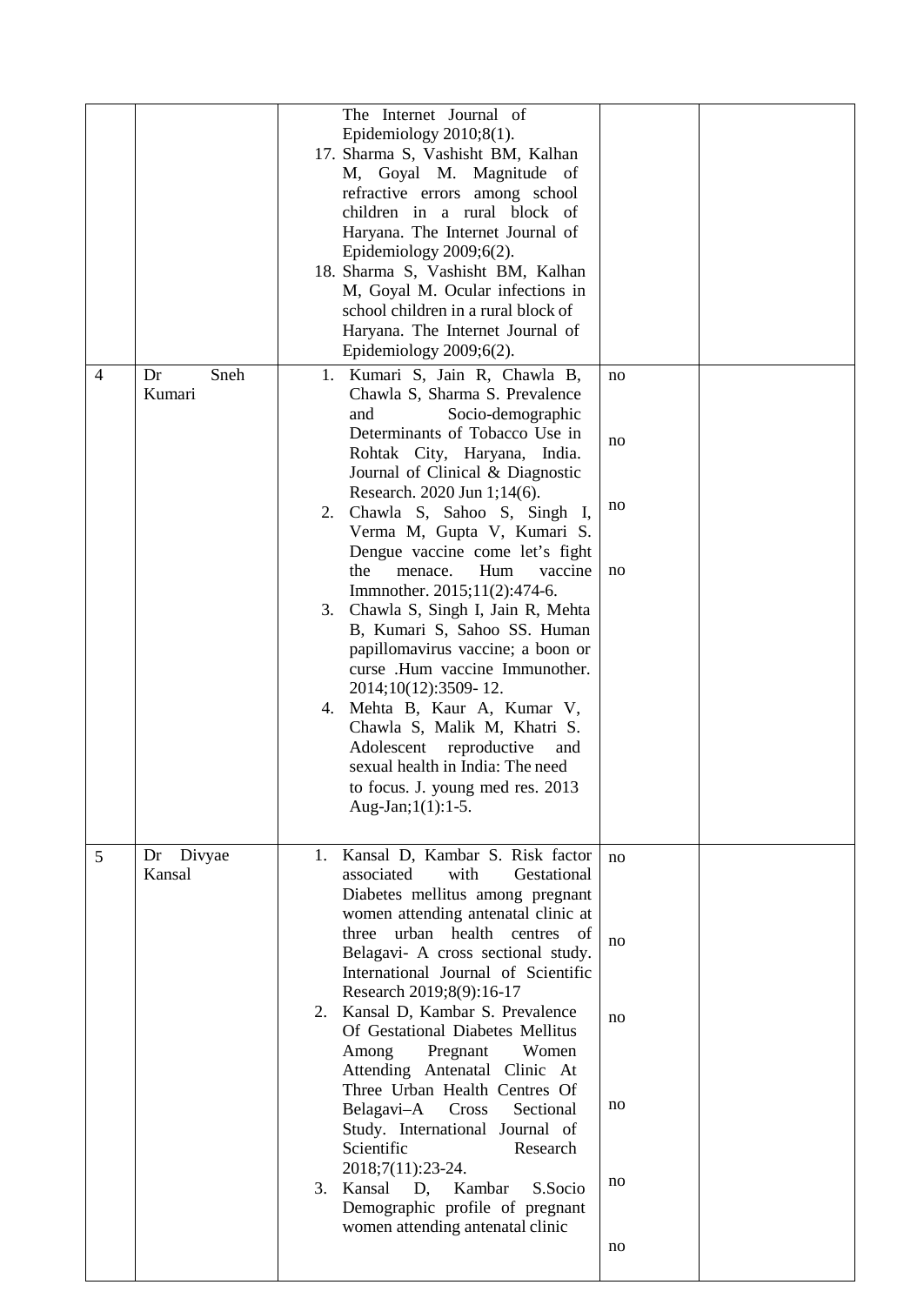|                |                         | 6.       | at three urban health centres of<br>Belagavi- A cross sectional study.<br>International Journal of Scientific<br>Research 2018;7(11):23-24.<br>4. Kansal D, Baliga SS, Kruthika K,<br>Mahesh D. Nutritional assessment<br>among elderly population of rural<br>Belagavi: A cross-sectional study.<br>International Journal of Medical<br>Science<br>Public<br>Health.<br>and<br>2016;5(4):1496-9.<br>5. Kansal D, Baliga SS, Mallapur<br>MD, Katti SM. Comparison of<br>school health<br>services<br>among<br>private and government owned<br>schools of Belgaum. International<br>Journal of Tropical Disease &<br>Health $2015;7(1):1-5$ .<br>Kruthika.K, Baliga SS, Kansal D,<br>Mallapur MD, Katti SM. Socio-<br>Demographic and obstetric risk<br>factors associated with depression<br>among pregnant women in a rural<br>area of Belagavi. Int J Health Sci<br>Res. 2015 Aug;5(8):45-50.    |                |  |
|----------------|-------------------------|----------|----------------------------------------------------------------------------------------------------------------------------------------------------------------------------------------------------------------------------------------------------------------------------------------------------------------------------------------------------------------------------------------------------------------------------------------------------------------------------------------------------------------------------------------------------------------------------------------------------------------------------------------------------------------------------------------------------------------------------------------------------------------------------------------------------------------------------------------------------------------------------------------------------|----------------|--|
| 6              | Mr Surya Mani<br>Pandey | 2.<br>3. | 1. Agarwal HK, Setia PS, Pandey S.<br>determination<br>Virtual<br>of<br>sex:<br>Estimating cut off value of digital<br>metric traits of foramen magnum<br>three-dimensional<br>computed<br>on<br>with<br>receiver<br>tomography<br>characteristic<br>operating<br>and<br>logistic regression<br>analysis.<br>Journal of Forensic Science and<br>Medicine. 2021 Jan 1;7(1):1<br>Dube S, Dhingra N, Pandey S,<br>Purohit R, Kundu M, Singh M. A<br>Retrospective Study to Estimate<br>the Prevalence of Anemia and<br>Associated Factors among First<br>Year MBBS Students of Maharaja<br>Agrasen Medical College, Agroha,<br>Hisar. International Journal of<br>Medical<br>Contemporary<br>Research.2019;6(10):J5-J8.<br>Pandey SM. Correlates of modern<br>contraception<br>practices<br>among<br>married couples in rural area of<br>Hisar (Haryana). Indian J Prev Soc<br>Med. 2011;42(3):274-7. | no<br>no<br>no |  |
| $\overline{7}$ | Vaibhav<br>Dr<br>Khatri | 1.       | Vaibhav, Chahar BK. A cross-<br>sectional study to assess the quality<br>of life in patients with type<br>2 diabetes mellitus. Indian Journal<br>of Forensic and Community                                                                                                                                                                                                                                                                                                                                                                                                                                                                                                                                                                                                                                                                                                                         | no             |  |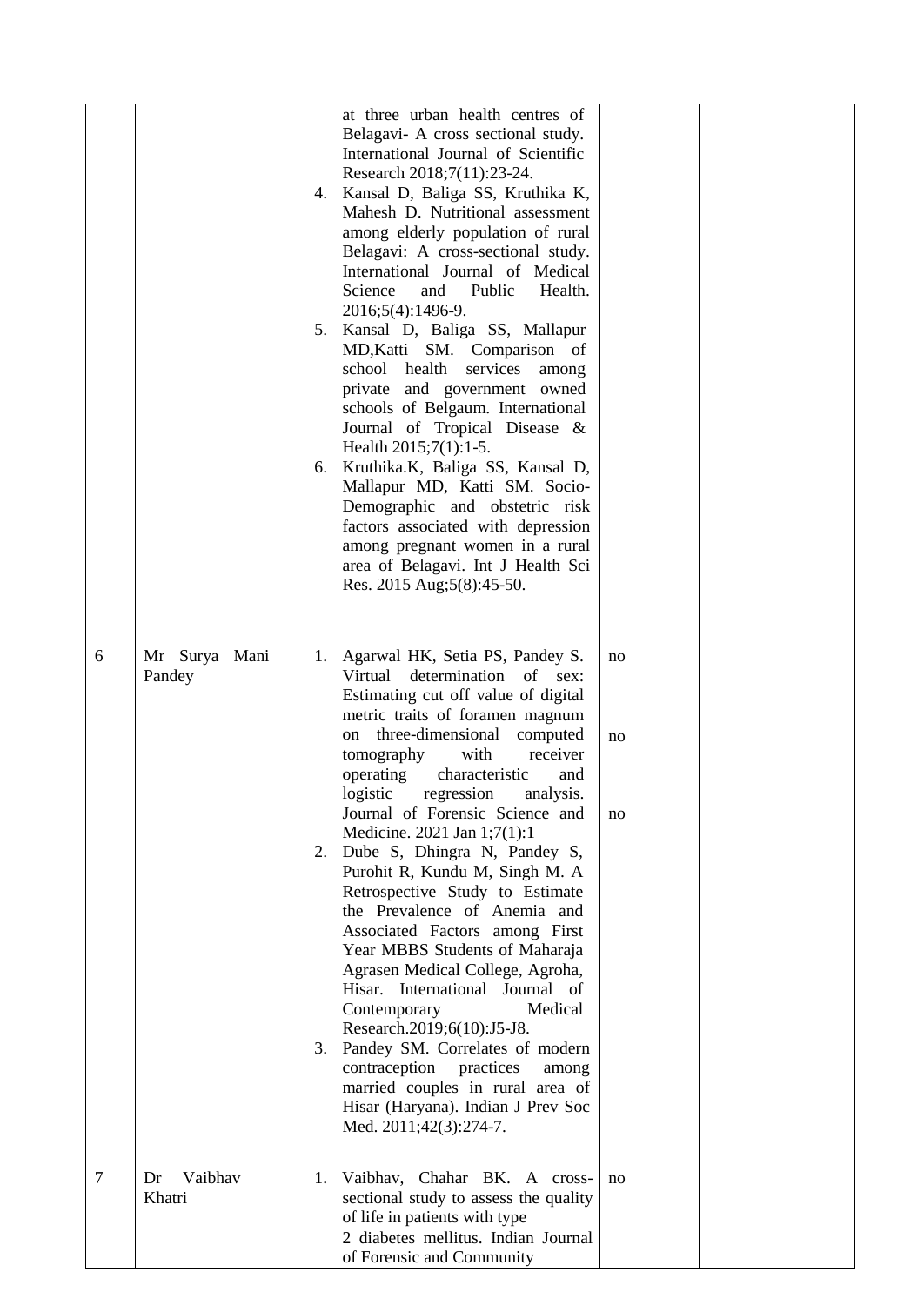|    |                        | Medicine 2016 Jan-Mar; 3(1): 10-<br>12.                                                                                                                                                                                                                                                                                                                                                                                                                                                                                                                                                                                                                                                                                                                                                                                                                                                              |                       |  |
|----|------------------------|------------------------------------------------------------------------------------------------------------------------------------------------------------------------------------------------------------------------------------------------------------------------------------------------------------------------------------------------------------------------------------------------------------------------------------------------------------------------------------------------------------------------------------------------------------------------------------------------------------------------------------------------------------------------------------------------------------------------------------------------------------------------------------------------------------------------------------------------------------------------------------------------------|-----------------------|--|
| 8  | Manish<br>Dr<br>Kundu  | 1. Kundu M, Singh M, Ray S,<br>Sachdeva<br>P,<br>2017.<br>Internet<br>addiction and depression among<br>medical<br>students, Gurugram<br><b>International Journal of Current</b><br>Research, 9, (06), 51903-51905                                                                                                                                                                                                                                                                                                                                                                                                                                                                                                                                                                                                                                                                                   | no                    |  |
| 9  | Manisha<br>Dr<br>Singh | 1. Singh M, Kundu M, Ray S, Jain A.<br>Menstrual hygiene and college<br>absenteeism<br>medical<br>among<br>students, Gurugram. J. Med. Sci.<br>Clin. Res. 2018;6:423-7.                                                                                                                                                                                                                                                                                                                                                                                                                                                                                                                                                                                                                                                                                                                              | no                    |  |
| 10 | Pooja<br>Dr<br>Kataria | 1. Kataria P, Choudhary S, Saluja<br>N, Pandey SM. Masculinisation<br>with Increasing Parity in Agroha<br>Village of Haryana. International<br>Journal<br>of<br>Contemporary<br>Medical<br>Research.<br>2020<br>March; 7(3): C1 - C4.<br>Kataria P.<br>Swachh<br>2.<br><b>Bharat</b><br>Internship-Haryana<br>Summer<br>Branch. Indian Journal of Youth<br>and Adolescent Health 2019 Dec<br>$17;6(1):46-7.$<br>Kataria P. Need of Health<br>3.<br>Promotion Movement in India.<br>International<br>Journal<br>of<br>Curative<br>Preventive,<br>$\&$<br>Community Medicine (E-ISSN:<br>2454-325X).<br>2019<br>Dec<br>$16;5(1):1-2.$<br>4. Kataria P, Choudhary S, Saluja N,<br>Pandey SM. Gender preference<br>among mothers having children in<br>the age group of 0-6 years: A<br>cross sectional study in Haryana.<br>Indian Journal of Preventive &<br>Social Medicine.<br>2019 Dec 30;50(4):9-. | no<br>no<br>no<br>yes |  |
| 11 | Dr Diksha              | 1. Diksha, Saluja N, Choudhary S,<br>Pandey SM, Kundu M, Singh M.<br>Assessment of nutritional status of<br>school going adolescent girls in a<br>rural block of Haryana, India. Int J<br>Community Med<br>Public Health 2020;7:1051-4.                                                                                                                                                                                                                                                                                                                                                                                                                                                                                                                                                                                                                                                              | no                    |  |
| 12 | Dr Ritu                | 1. Ritu, Saluja N, Diksha. Knowledge<br>about risk factors of diabetes<br>$\overline{2}$<br>mellitus<br>type<br>among<br>government school teachers in<br>rural area of Haryana. Int J<br>Community Med Public Health<br>2020;7:1828-31                                                                                                                                                                                                                                                                                                                                                                                                                                                                                                                                                                                                                                                              | no                    |  |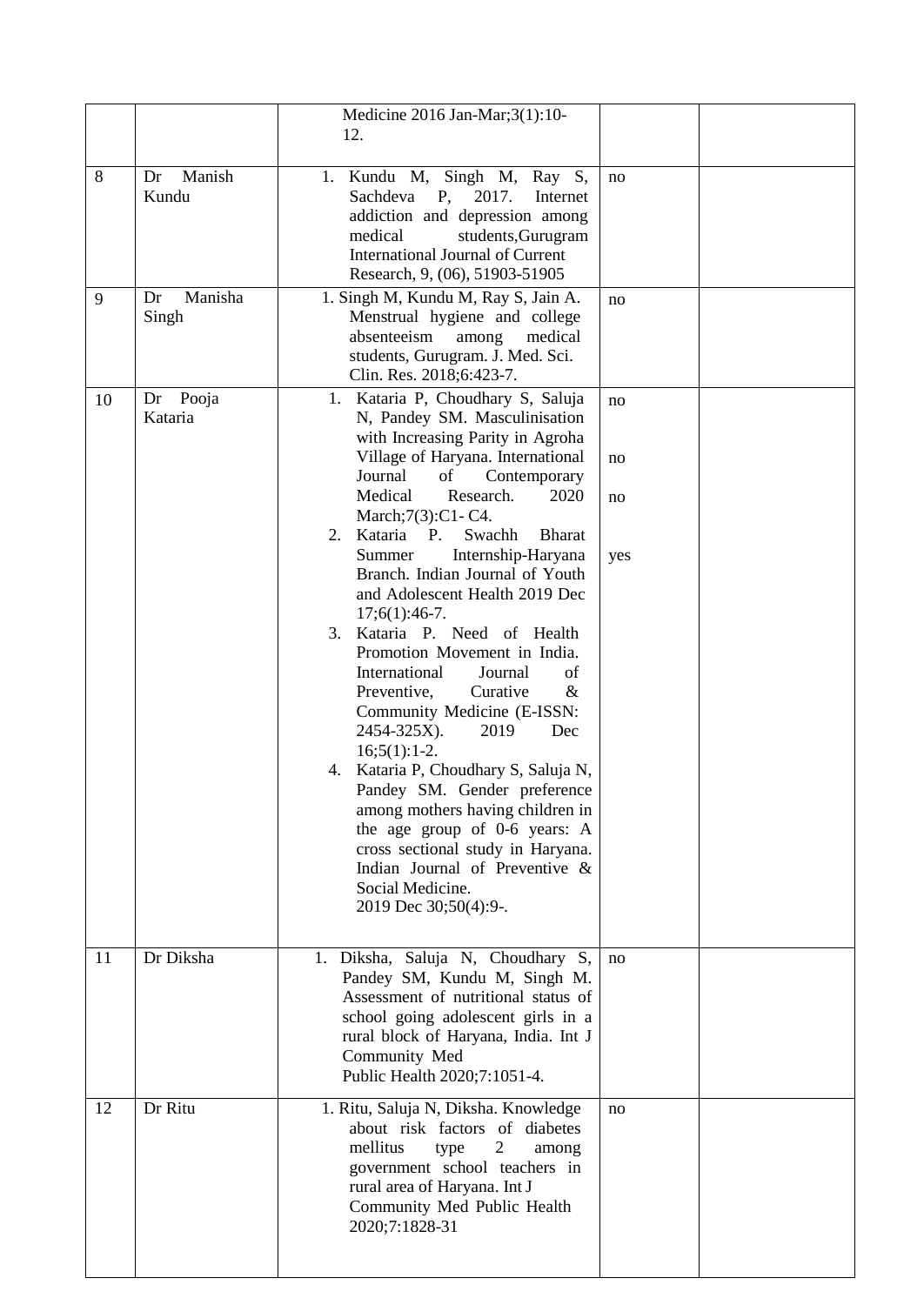| $\overline{1}$ | Dr. Anurag<br>Chhabra | Sukriti Bhutani, Jaikrit Bhutani, Anurag<br>Chhabra,<br>Rajesh Uppal. Living with                  |                 |  |
|----------------|-----------------------|----------------------------------------------------------------------------------------------------|-----------------|--|
|                | (Sr. Prof. & Head)    | Anxiety and Depression<br>Amputation:<br>Correlates. Journal of Clinical & Diagnostic<br>Research. |                 |  |
|                |                       | 2016;10(9):9-12.                                                                                   |                 |  |
| $\overline{2}$ |                       | Rajeev Yadav, Ashok Kumar, Anurag                                                                  | <b>ISSN:224</b> |  |
|                |                       | Chhabra, Sunny Bansal, Priyanjal Jakhar,                                                           | $9 - 555x$      |  |
|                |                       | Jay Dhariwal, Mayank Dutta, To Study The                                                           |                 |  |
|                |                       | Management and Functional Outcome of                                                               |                 |  |
|                |                       | Diaphyseal<br>Humeral<br>Non-Union<br>With                                                         |                 |  |
|                |                       | Compression Plating on Medial Surface and                                                          |                 |  |
|                |                       | Cancellous Bone Grafting, Indian Journal of<br>Applied Research 2016; 6 (5)691-94.                 |                 |  |
| $\overline{3}$ |                       | Priyanjal Jakhar, Rajeev Yadav, Anurag                                                             | <b>ISSN:224</b> |  |
|                |                       | Chhabra, Ashok Kumar, Sunil Yadav, Jay                                                             | $9 - 555x$      |  |
|                |                       | Dhariwal,<br>Management<br>of<br>A031A3                                                            |                 |  |
|                |                       | Intertrochanteric Femur Fractures Using 95°<br>Dynamic Condylar Screw-Plate, Indian                |                 |  |
|                |                       | Journal of Applied Research 2016; 6<br>$(5)$ ;766-68.                                              |                 |  |
| $\overline{4}$ |                       | Dr. Jay Dhariwal, Dr. Ashok Kumar, Dr.                                                             | ISSN:239        |  |
|                |                       | Anurag Chhabra, Dr. Sunil Yadav, Dr.                                                               | 5-1958          |  |
|                |                       | Mayank Dutta, Dr. Vishnu Mittal and Dr.                                                            |                 |  |
|                |                       | Vivek Sahu. Clinical and<br>functional                                                             |                 |  |
|                |                       | outcomes of surgical management of distal                                                          |                 |  |
|                |                       | femur fractures using distal femur locking                                                         |                 |  |
|                |                       | comprssion plate. International Journal of                                                         |                 |  |
|                |                       | <b>Orthopaedics Sciences</b><br>2017;3(2): 576-582.                                                |                 |  |
| 5              |                       | Dr. Sunil Yadav, Dr. Vishnu Mittal, Dr.                                                            | <b>ISSN:227</b> |  |
|                |                       | Anurag Chhabra, Dr. Ashok Kumar, Dr.                                                               | 7-8160          |  |
|                |                       | Priyanjal<br>Jakhar<br>and<br>Dr.<br>Surender.                                                     |                 |  |
|                |                       | Management of post traumatic frozen<br>shoulder using autologous Platelet Rich                     |                 |  |
|                |                       | intra-articular<br>Plasma<br>injection.Global                                                      |                 |  |
|                |                       | Journal for Research Analysis.                                                                     |                 |  |
|                |                       | 2017; 6 (4) 2277-8160                                                                              |                 |  |
| 6              |                       | Dr. Mayank Dutta, Dr. Ashok Kumar, Dr.                                                             | <b>ISSN:239</b> |  |
|                |                       | Anurag Chhabra, Dr. Vivek Kr. Sahu, Dr.                                                            | 5-1958          |  |
|                |                       | Vivek Yadav. To study the outcome of                                                               |                 |  |
|                |                       | congenital talipes equinovarus by ponseti                                                          |                 |  |
|                |                       | method.<br>International<br>Journal<br>of<br>Orthopaedics Sciences 2018; 4(2): 316-323             |                 |  |
| 7              |                       | Dr. Vishnu Mittal, Dr. Anurag Chhabra, Dr.                                                         | <b>ISSN:239</b> |  |
|                |                       | Ashok Kumar, Dr. Surender Singh and Dr.                                                            | 5-1958          |  |
|                |                       | Yogesh Aggarwal. Correlation of serum                                                              |                 |  |
|                |                       | hyaluronic<br>with<br>acid<br>clinical<br>and                                                      |                 |  |
|                |                       | severity in primary knee<br>radiological                                                           |                 |  |
|                |                       | International<br>osteoarthritis.<br>Journal<br>of                                                  |                 |  |
|                |                       | <b>Orthopaedics Sciences</b><br>2018; 4(2): 420-425                                                |                 |  |
| 8              |                       | Dr. Vivek Kumar Sahu, Dr. Ashok Kumar,                                                             | <b>ISSN:224</b> |  |
|                |                       | Dr. Anurag Chhabra, Dr. Shekhar Tank, Dr.                                                          | $9 - 555x$      |  |
|                |                       | Surender Singh. Profile of roadside accident                                                       |                 |  |
|                |                       | cases in accident and emergency department                                                         |                 |  |
|                |                       | of tertiary care institution. Indian Journal of                                                    |                 |  |
|                |                       | Applied Research. 2019.9(4)                                                                        |                 |  |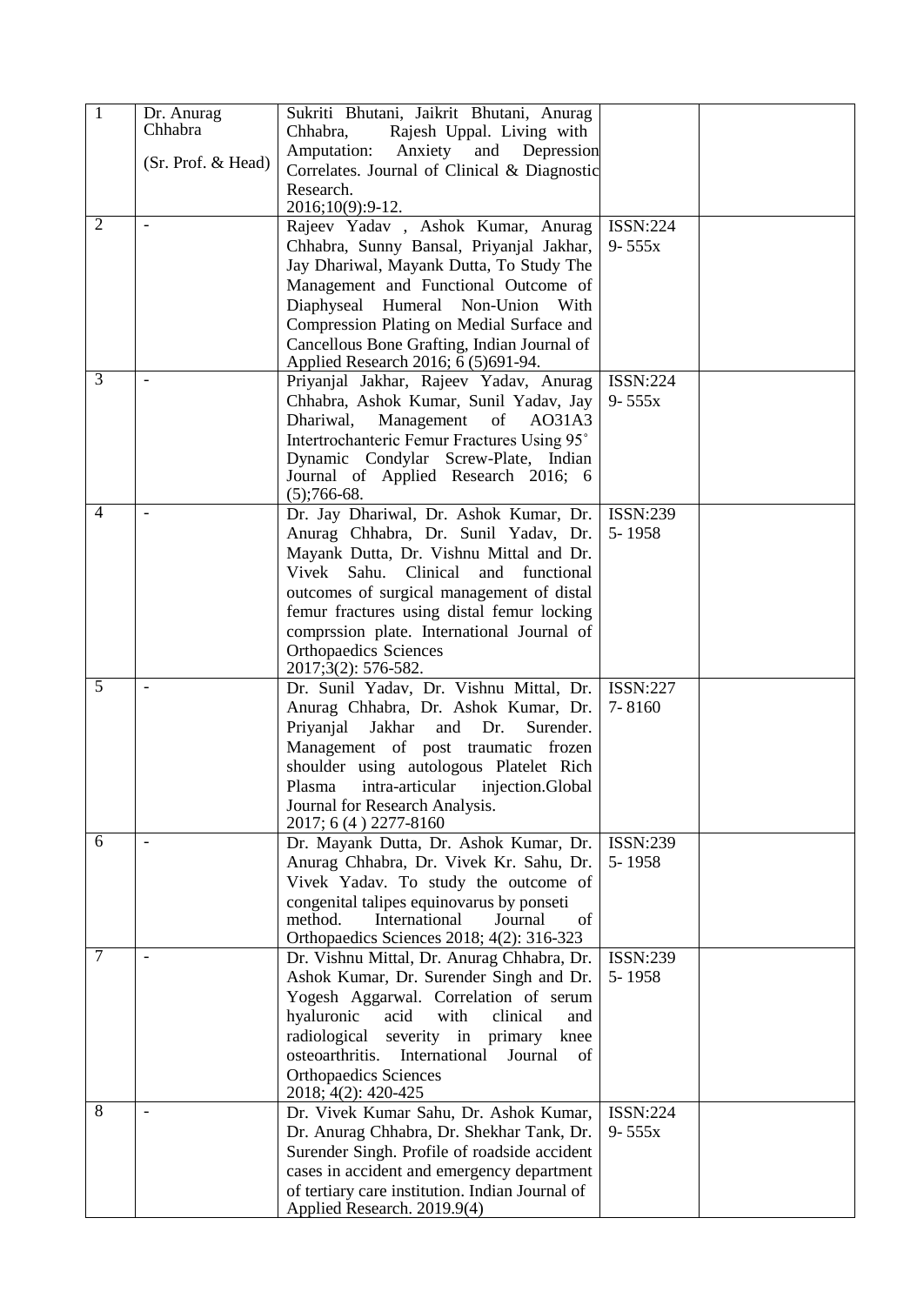| $\overline{9}$  |                                        | Dr. Surender Singh, Dr. Anurag Chhabra,<br>Dr. Ashok Kumar, Dr. Shekhar Tank, Dr.<br>Vivek Kumar<br>Sahu, Functional<br>and<br>radiological outcomes of volar locking<br>compression plate in surgical management<br>of fracture of distal end<br>radius.International Journal of Orthopaedics<br>Sciences.2019:5(2):50-54                                  | <b>ISSN:239</b><br>5-1958     |  |
|-----------------|----------------------------------------|-------------------------------------------------------------------------------------------------------------------------------------------------------------------------------------------------------------------------------------------------------------------------------------------------------------------------------------------------------------|-------------------------------|--|
| 10              |                                        | Dr. Yogesh Aggarwal, Dr. Anurag Chhabra,<br>Dr. Ashok Kumar, Dr. Vivek Yadav, Dr.<br>Krishan Kumar. to assess magnitude and<br>profile of traumatic agricultural injury cases<br>attending a<br>tertiary care institution situated in a rural<br>area. Indian Journal of Applied Research,<br>2019; 10(4)                                                   | <b>ISSN:224</b><br>$9 - 555x$ |  |
| 11              | $\overline{\phantom{a}}$               | Dr. Vivek Yadav, Dr. Ashok Kumar, Dr.                                                                                                                                                                                                                                                                                                                       | ISSN:2395-                    |  |
|                 |                                        | Anurag Chhabra, Dr. Yogesh Aggarwal, Dr.<br>Sourabh<br>Jain.<br>To evaluate<br>Clinico-<br>radiological and functional outcome of<br>"early mobilization" after stable internal<br>fixation with k-wires in displaced fracture of<br>lateral condyle humerus in<br>children.<br>International<br>Journal<br>of<br>Orthopaedics Sciences 2020; 6(1): 421-424 | 1958                          |  |
| 12              |                                        | Sourabh<br>Jain, Ashok Kumar,<br>Anurag<br>Chhabra,<br>Krishan<br>Kumar,<br>Kulveer<br>Chaudhary, Evaluation of bacteriological<br>contamination pattern of open fractures of<br>extremities in tertiary care hospital,<br>Int J Res Orthop. 2021 Jul;7(4):800-805                                                                                          | ISSN:245<br>$5 - 4510$        |  |
| $\overline{13}$ |                                        | Krishan Kumar, Anurag Chhabra, Ashok<br>Kumar, Sourabh Jain, Ankush Berwal, A<br>comparative study between dynamic hip<br>screw and intramedullary nail fixation in<br>trochanteric<br>Int J Res<br>2021<br>fractures,<br>Orthop.<br>Jul; 7(4): 794 - 799                                                                                                   | ISSN:245<br>$5 - 4510$        |  |
| $\mathbf{1}$    | Dr. Ashok Kumar<br>(Prof. & unit Head) | Kumar A, Singh P, Jain P, Badole CM.<br>Management of unstable distal end<br>radius<br>fracture by external fixator. J MGIMS<br>March 2010 Vol 15 (I) 60-3.                                                                                                                                                                                                 | <b>ISSN:097</b><br>1-9903     |  |
| $\overline{2}$  | $\blacksquare$                         | Rajeev Yadav, Ashok Kumar, Anurag<br>Chhabra, Sunny Bansal, Priyanjal Jakhar,<br>Jay Dhariwal, Mayank Dutta, To Study The<br>Management and Functional Outcome of<br>Diaphyseal Humeral Non-Union<br>With<br>Compression Plating on Medial Surface and<br>Cancellous Bone Grafting, Indian Journal of<br>Applied Research 2016; 6 (5)691-94.                | <b>ISSN:224</b><br>$9 - 555x$ |  |
| $\overline{3}$  |                                        | Priyanjal Jakhar, Rajeev Yadav, Anurag<br>Chhabra, Ashok Kumar, Sunil Yadav, Jay<br>Dhariwal,<br>Management<br>of<br>AO31A3<br>Intertrochanteric Femur Fractures Using 95°<br>Dynamic Condylar Screw-Plate, Indian<br>Journal of Applied Research 2016; 6<br>$(5)$ ;766-68.                                                                                 | <b>ISSN:224</b><br>$9 - 555x$ |  |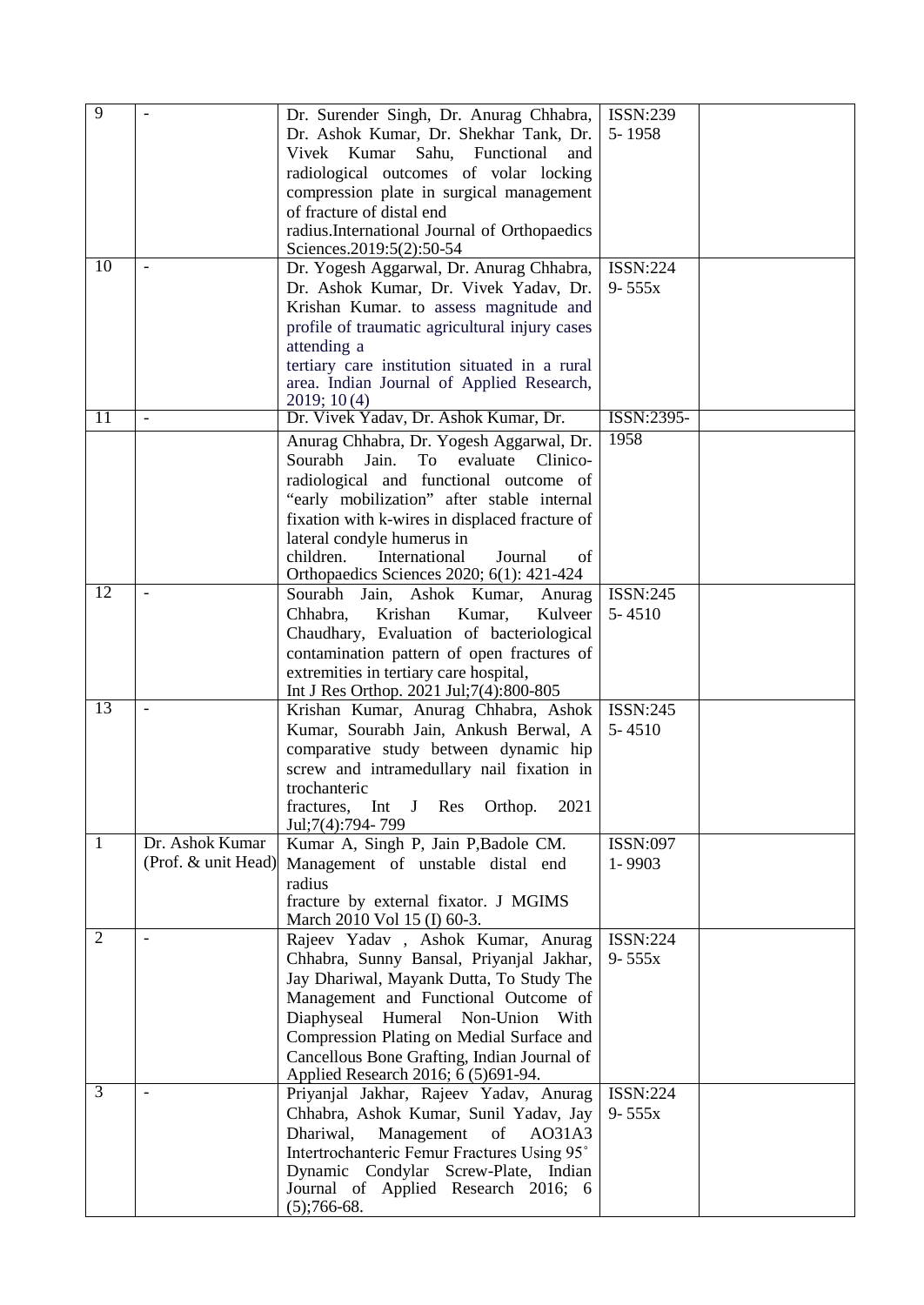| $\overline{4}$ | Dr. Jay Dhariwal, Dr. Ashok Kumar, Dr.<br>Anurag Chhabra, Dr. Sunil Yadav, Dr.<br>Mayank Dutta, Dr. Vishnu Mittal and Dr.<br>Sahu.<br>Clinical and<br>Vivek<br>functional<br>outcomes of surgical management of distal<br>femur fractures using distal femur locking                                                                 | ISSN:239<br>5-1958            |  |
|----------------|--------------------------------------------------------------------------------------------------------------------------------------------------------------------------------------------------------------------------------------------------------------------------------------------------------------------------------------|-------------------------------|--|
|                | comprssion plate. International Journal of<br><b>Orthopaedics Sciences</b><br>2017;3(2): 576-582.                                                                                                                                                                                                                                    |                               |  |
| 5              | Dr. Sunil Yadav, Dr. Vishnu Mittal, Dr.<br>Anurag Chhabra, Dr. Ashok Kumar, Dr.<br>Priyanjal<br>Jakhar<br>and<br>Dr.<br>Surender.<br>Management of post traumatic frozen<br>shoulder using autologous Platelet Rich<br>Plasma<br>intra-articular injection.Global<br>Journal for Research Analysis.<br>2017; 6 (4) 2277-8160         | <b>ISSN:227</b><br>$7 - 8160$ |  |
| 6              | Dr. Mayank Dutta, Dr. Ashok Kumar, Dr.<br>Anurag Chhabra, Dr. Vivek Kr. Sahu, Dr.<br>Vivek Yadav. To study the outcome of<br>congenital talipes equinovarus by ponseti<br>method.<br>International<br>Journal<br>of<br><b>Orthopaedics Sciences</b><br>2018; 4(2): 316-323                                                           | ISSN:239<br>5-1958            |  |
| $\overline{7}$ | Dr. Vishnu Mittal, Dr. Anurag Chhabra, Dr.<br>Ashok Kumar, Dr. Surender Singh and Dr.<br>Yogesh Aggarwal. Correlation of serum<br>with<br>hyaluronic<br>acid<br>clinical<br>and<br>radiological severity in primary knee<br>International<br>osteoarthritis.<br>Journal<br>of<br><b>Orthopaedics Sciences</b><br>2018; 4(2): 420-425 | <b>ISSN:239</b><br>5-1958     |  |
| 8              | Dr. Vivek Kumar Sahu, Dr. Ashok Kumar, ISSN:2249-<br>Dr.                                                                                                                                                                                                                                                                             |                               |  |
|                | Anurag Chhabra, Dr. Shekhar Tank, Dr.<br>Surender Singh. Profile of roadside accident<br>cases in accident and emergency department<br>of tertiary care institution. Indian Journal of<br>Applied Research. 2019.9(4)                                                                                                                | 555x                          |  |
| 9              | Dr. Surender Singh, Dr. Anurag Chhabra,<br>Dr. Ashok Kumar, Dr. Shekhar Tank, Dr.<br>Kumar<br>Functional<br>Vivek<br>Sahu,<br>and<br>radiological outcomes of volar locking<br>compression plate in surgical management<br>of fracture of distal end<br>radius.International Journal of Orthopaedics<br>Sciences.2019:5(2):50-54     | ISSN:239<br>5-1958            |  |
| 10             | Dr. Yogesh Aggarwal, Dr. Anurag Chhabra,<br>Dr. Ashok Kumar, Dr. Vivek Yadav, Dr.<br>Krishan Kumar. to assess magnitude and<br>profile of traumatic agricultural injury cases<br>attending a tertiary care institution situated<br>in a rural area.<br>Indian Journal of Applied Research, 2019; 10<br>(4)                           | <b>ISSN:224</b><br>$9 - 555x$ |  |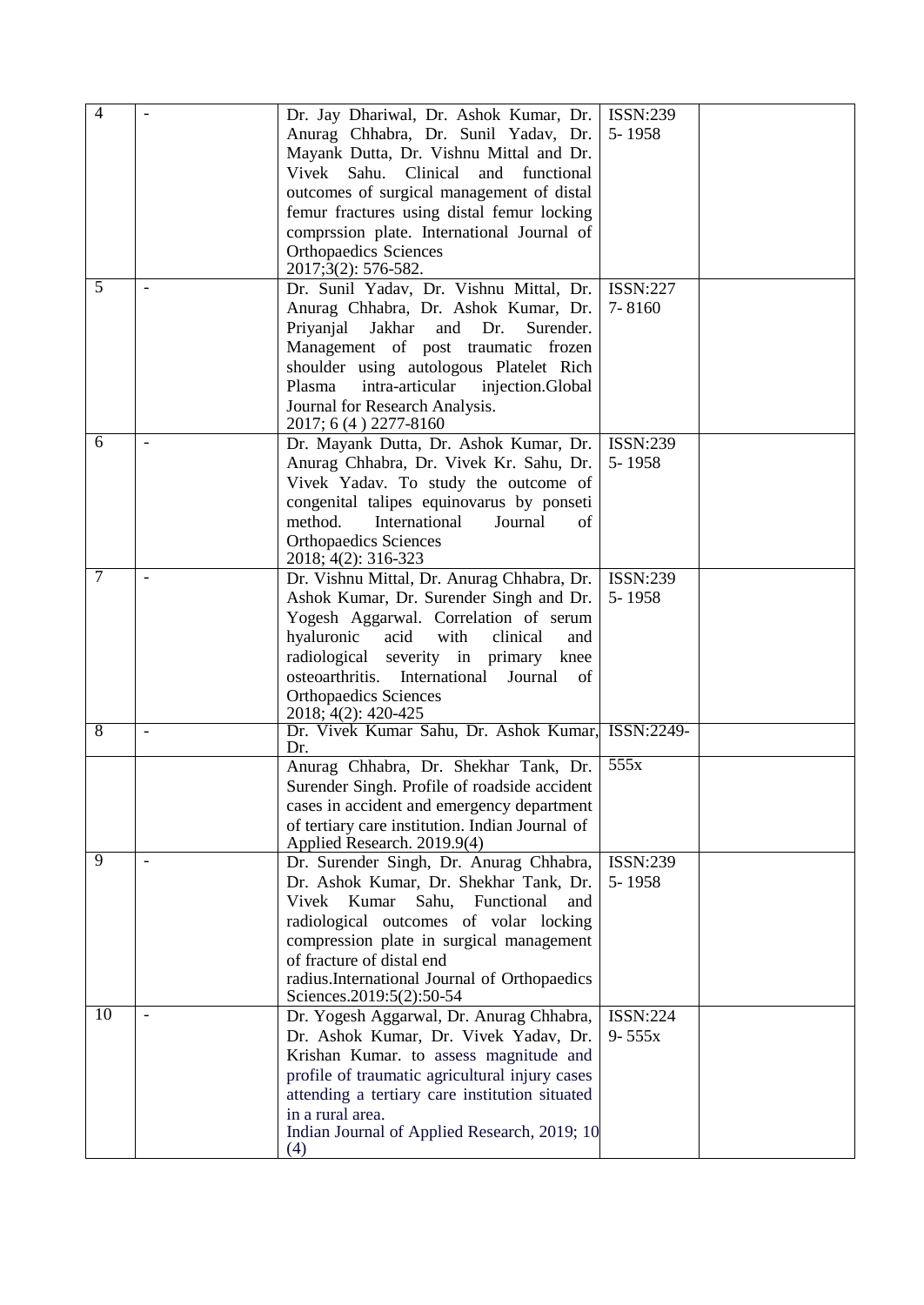| 11             |                          | Dr. Vivek Yadav, Dr. Ashok Kumar, Dr.                                                   | <b>ISSN:239</b><br>5-1958 |                |
|----------------|--------------------------|-----------------------------------------------------------------------------------------|---------------------------|----------------|
|                |                          | Anurag Chhabra, Dr. Yogesh Aggarwal, Dr.<br>Sourabh<br>Jain.<br>To evaluate<br>Clinico- |                           |                |
|                |                          | radiological and functional outcome of                                                  |                           |                |
|                |                          | "early mobilization" after stable internal                                              |                           |                |
|                |                          | fixation with k-wires in displaced fracture of                                          |                           |                |
|                |                          | lateral condyle humerus in                                                              |                           |                |
|                |                          | children.<br>International<br>Journal<br>of                                             |                           |                |
|                |                          | Orthopaedics Sciences 2020; 6(1): 421-424                                               |                           |                |
| 12             | $\overline{\phantom{a}}$ | Sourabh Jain, Ashok Kumar,<br>Anurag                                                    | ISSN:245                  |                |
|                |                          | Chhabra,<br>Krishan<br>Kumar,<br>Kulveer                                                | $5 - 4510$                |                |
|                |                          | Chaudhary, Evaluation of bacteriological                                                |                           |                |
|                |                          | contamination pattern of open fractures of                                              |                           |                |
|                |                          | extremities in tertiary care hospital,                                                  |                           |                |
|                |                          | Int J Res Orthop. 2021 Jul;7(4):800-805                                                 |                           |                |
| 13             |                          | Krishan Kumar, Anurag Chhabra, Ashok                                                    | ISSN:245                  |                |
|                |                          | Kumar, Sourabh Jain, Ankush Berwal, A                                                   | $5 - 4510$                |                |
|                |                          | comparative study between dynamic hip                                                   |                           |                |
|                |                          | screw and intramedullary nail fixation in                                               |                           |                |
|                |                          | trochanteric                                                                            |                           |                |
|                |                          | J Res<br>Orthop.<br>fractures, Int<br>2021<br>Jul; 7(4): 794 - 799                      |                           |                |
| 14             |                          | Ashok Kumar, Singh P,SK Babhulkar, P                                                    | <b>ISSN:001</b>           |                |
|                |                          | Jain, B Sirohi, CM Badole. Dupatta                                                      | 9-5847                    |                |
|                |                          | Injuries: An Identifiable Hazardous Entity in                                           |                           |                |
|                |                          | a Variety of Work Place and Social                                                      |                           |                |
|                |                          | Scenarios. Accepted for publication in                                                  |                           |                |
|                |                          | Journal of Indian Medical                                                               |                           |                |
|                |                          | Association on 10.2.11                                                                  |                           |                |
| $\mathbf{1}$   | Nishith<br>Dr.           | The Transosseous Refixation of<br>the                                                   | <b>ISSN</b>               |                |
|                | Sharma                   | for<br>Common<br>Extensors<br>tendons                                                   | 2347-                     |                |
|                | (Assistant               | Refractory Lateral Epicondylitis:<br>A                                                  | 954x                      |                |
|                | Professor)               | Retrospective Analysis of 15                                                            |                           |                |
|                |                          | Patients; SJAMS 2014;2(1B):227-230                                                      |                           |                |
| 1              | Dr. Sumit Kumar          | Ram ChanderSiwach, Jagannath Desai,                                                     | No                        | N <sub>o</sub> |
|                | (Assistant               | Pradeep Kamboj, Sumit Kumar. Clinical an                                                |                           |                |
|                | Professor)               | Radiological outcome evaluation of Large<br>diameter head in uncementedTotal hip        |                           |                |
|                |                          | arthroplasty.Indian Journal of Orthopaedics                                             |                           |                |
|                |                          | Surgery 2017;3(2):184-187.                                                              |                           |                |
| $\overline{2}$ |                          | Sumit Kumar, Sahil<br>Arora, NK<br>Magu,                                                | N <sub>o</sub>            | N <sub>o</sub> |
|                |                          | JagannathDesai.<br>Long<br>clinic-<br>term                                              |                           |                |
|                |                          | radiological outcome of osteosynthesis in                                               |                           |                |
|                |                          | patients with femoralneck fractures - A                                                 |                           |                |
|                |                          | Retrospective study.IJOS 2019; 5(1): 175-                                               |                           |                |
|                |                          | 182.                                                                                    |                           |                |
| 3              |                          | Rohilla RK, Kumar S, Singh R, Devgan A,                                                 | Yes                       | Yes            |
|                |                          | Meena HS, Arora V. Demographic study of                                                 |                           |                |
|                |                          | orthopedic trauma among patients attending                                              |                           |                |
|                |                          | the accident and emergency department in a                                              |                           |                |
|                |                          | tertiary<br>hospital.<br>Indian<br>care                                                 |                           |                |
|                |                          | Orthop2019;53:751-7.                                                                    |                           |                |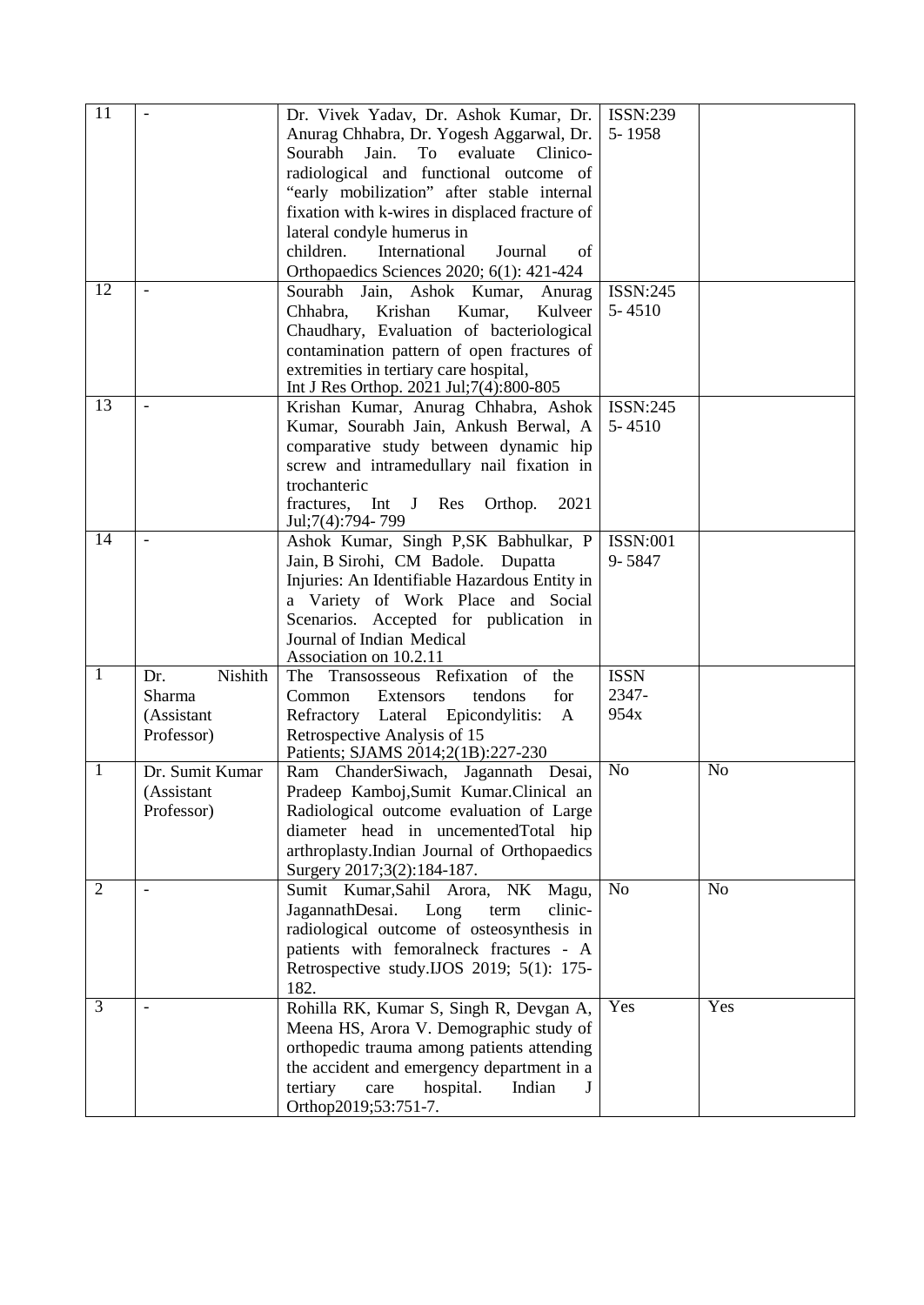| 1 | Dr Lovesh<br>Shukla | Parul K, Jain M, Shukla L, Kaur D.<br>Biacromial                                                                                                                                            | Yes |  |
|---|---------------------|---------------------------------------------------------------------------------------------------------------------------------------------------------------------------------------------|-----|--|
|   |                     | Breadth: A tool to measure stature. Journal                                                                                                                                                 |     |  |
|   |                     | of Medical Science and clinical Research.                                                                                                                                                   |     |  |
|   |                     | 2019; 7(8):644-48.                                                                                                                                                                          | Yes |  |
|   |                     |                                                                                                                                                                                             |     |  |
|   |                     | Parul K, Shukla L, Jain M. Kaur D.<br><b>Bilateral Pectorlis</b>                                                                                                                            | Yes |  |
|   |                     | Minor Muscle Variant: A case report:<br>International                                                                                                                                       |     |  |
|   |                     | Journal of Anatomical Variations. 2019;<br>12(1):008-009.                                                                                                                                   |     |  |
|   |                     | 3. Parul, Jain M, Shukla L. A model for<br>construction of                                                                                                                                  | Yes |  |
|   |                     | stature from trans-tubercular breadth by<br>regression                                                                                                                                      |     |  |
|   |                     | method. J. Evolution Med. Dent. Sct.<br>2016; 5(35):                                                                                                                                        | Yes |  |
|   |                     | 2065-67.                                                                                                                                                                                    | Yes |  |
|   |                     | 4. Lovesh S, Kaur D, Jain M, Pandey SM.<br>Highest extent                                                                                                                                   |     |  |
|   |                     | of lateral and medial heads of triceps<br>brachii muscle. J.<br>Morphol. Sci. 2015; 32(2):63-65.                                                                                            | Yes |  |
|   |                     | 5. Kaur D, Jain M, Shukla L. A rare case<br>with absent<br>second rib, bifid costal cartilage and<br>bifid xiphoid<br>Int<br>Anat Res<br>2015;<br>process.<br>$\mathbf{J}$<br>3(3):1392-94. | Yes |  |
|   |                     |                                                                                                                                                                                             | Yes |  |
|   |                     | 6. Jain M, Shukla L, Jain S. A rare case<br>with multiple                                                                                                                                   |     |  |
|   |                     | variations of liver and associated<br>arteries. Int J Anat                                                                                                                                  |     |  |
|   |                     | Res 2014; 2 (2): 410-12.                                                                                                                                                                    | Yes |  |
|   |                     | 7. Kaur D, Jain M, Shukla L. Six heads of<br>origin of                                                                                                                                      | Yes |  |
|   |                     | sternocleido mastoid. A rare case.<br>Internet journal of                                                                                                                                   |     |  |
|   |                     | medical update. 2013; 8(2):62-64.                                                                                                                                                           |     |  |
|   |                     |                                                                                                                                                                                             |     |  |
|   |                     |                                                                                                                                                                                             |     |  |
|   |                     |                                                                                                                                                                                             |     |  |
|   |                     |                                                                                                                                                                                             |     |  |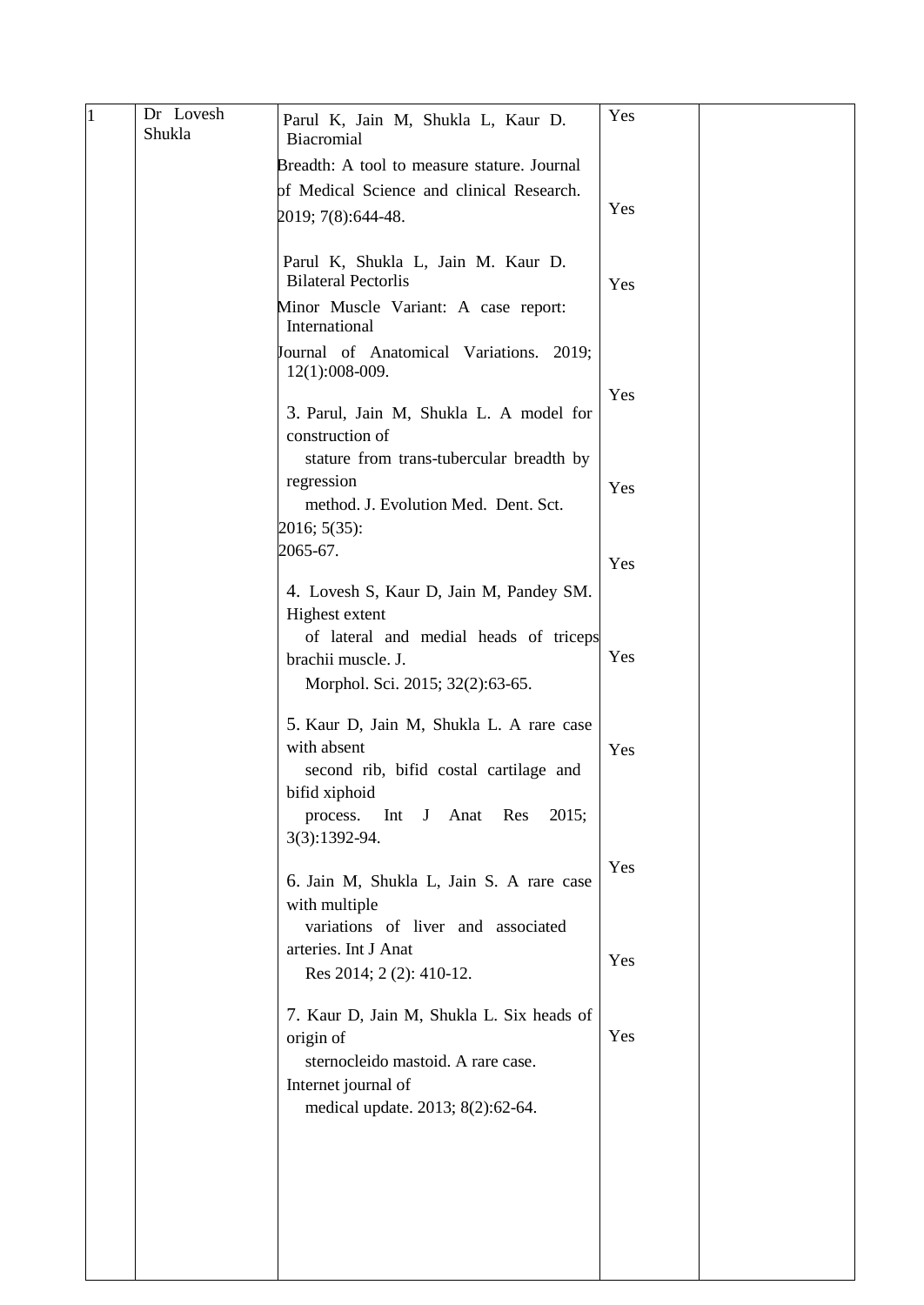|  | 8. Soni G, Shukla L, Gaur N, Pandey SM.         |     |  |
|--|-------------------------------------------------|-----|--|
|  | Topographical                                   | Yes |  |
|  | mapping of the posterior interosseous           |     |  |
|  | nerve in surgical                               |     |  |
|  | approaches to the proximal third of the         |     |  |
|  | radius. Eur J                                   |     |  |
|  | Anat, 2013; 17(1):35-38.                        | Yes |  |
|  |                                                 |     |  |
|  | 9. Jain M, Shukla L, Kaur D. Extended           |     |  |
|  | <b>Insertion of Teres</b>                       |     |  |
|  | Minor Muscle: A rare case report.               | Yes |  |
|  | European Journal of                             |     |  |
|  | Anatomy. 2012; 16(3):224-25.                    |     |  |
|  |                                                 |     |  |
|  | 10. Kumar P, Gupta A, Shukla L. Isolated        | Yes |  |
|  | <b>Situs Ambiguus</b>                           |     |  |
|  | Hepatis:<br>A<br>Case<br>report.<br>rare        |     |  |
|  | International Journal of                        |     |  |
|  |                                                 |     |  |
|  | Anatomical Variations. 2012; 5:16-              |     |  |
|  | 17.                                             | Yes |  |
|  | 11. Shukla L, Gaur N, Soni G. Bilateral         |     |  |
|  | Variation in the                                |     |  |
|  | Origin of Suprascapular Artery: A               |     |  |
|  | Case report.                                    | Yes |  |
|  | International<br>Journal of Anatomical          |     |  |
|  | Variations. 2012;                               |     |  |
|  |                                                 |     |  |
|  | $5:14-15.$                                      |     |  |
|  | 12.<br>Soni G, Malik VS, Shukla L, Chabbra      | Yes |  |
|  | S, Gaur N.                                      |     |  |
|  | Morphometric<br>Analysis<br>of<br>the           |     |  |
|  | Suprascapular Notch.                            | Yes |  |
|  | Internet<br>Journal<br>of<br><b>Biological</b>  |     |  |
|  | Anthropology.                                   |     |  |
|  | 2012, 5(1)                                      |     |  |
|  |                                                 |     |  |
|  | 13. Shukla L, Gaur N, Soni G, Dhall U.          |     |  |
|  | Variation in                                    |     |  |
|  | Number and Drainage Pattern of                  |     |  |
|  | <b>Pulmonary Veins</b>                          |     |  |
|  | Draining into<br>the Left<br>Atrium.            |     |  |
|  | Journal of Anatomical                           |     |  |
|  | Society of India. 2012; 61(1): 5-8.             |     |  |
|  |                                                 |     |  |
|  | Jain<br>14.<br>М,<br>Shukla<br>L,<br>Kaur<br>D. |     |  |
|  |                                                 |     |  |
|  | Morphometric Analysis of                        |     |  |
|  |                                                 |     |  |
|  |                                                 |     |  |
|  |                                                 |     |  |
|  |                                                 |     |  |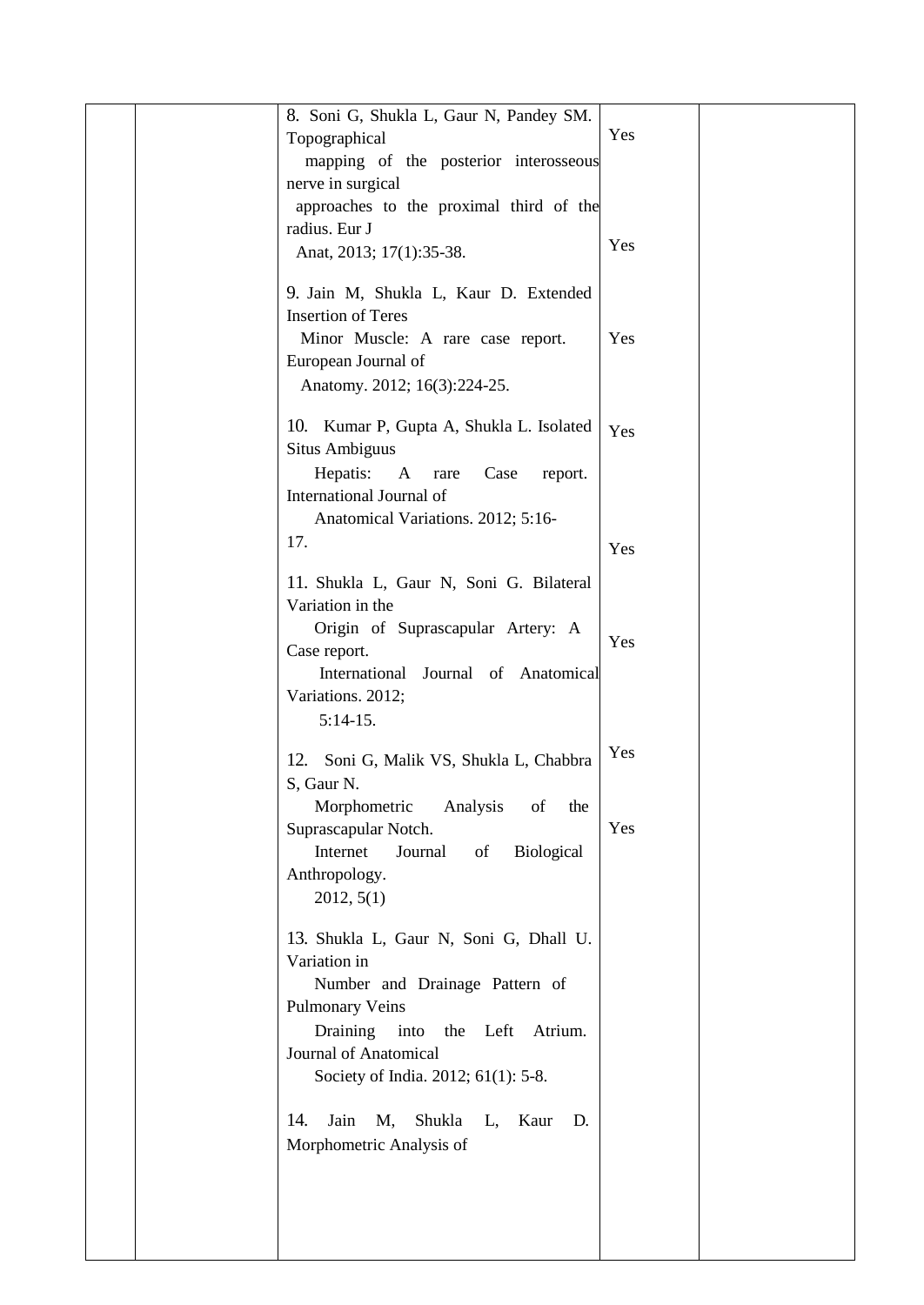| Thyroid Foramen: A Key to its              |  |
|--------------------------------------------|--|
| Development?                               |  |
| Internet Journal of Human Anatomy.         |  |
| 2012; 1(1).                                |  |
|                                            |  |
| 15. Arora HK, Seth S, Shukla L, Sharma     |  |
| DK.                                        |  |
| Radiological<br>Incidence<br>of            |  |
| Anatomical Variations of                   |  |
| Sinonasal Region in Patients<br>of         |  |
| Chronic Sinusitis.                         |  |
| Journal of Anatomical Sciences of          |  |
|                                            |  |
| India. 2011;                               |  |
| $19(1):1-5.$                               |  |
|                                            |  |
| 16. Jain S, Jain M, Kaur D, Shukla L.      |  |
| Management of                              |  |
| Spontaneous Perforation of the Bile        |  |
| Duct in an Infant                          |  |
| in a Semi-Urban Setup: A case              |  |
| report. Malayasian                         |  |
| Journal<br>Medical<br>Sciences.<br>2011;   |  |
| 19(1):73-75.                               |  |
|                                            |  |
| 17. Shukla L, Soni G, Gaur N. Safe         |  |
| Distance for Superior                      |  |
| Gluteal Nerve and its Relation With        |  |
| Thigh Length: A                            |  |
| Cadaveric Study. Internet Journal of       |  |
| Human Anatomy.                             |  |
| 2011, 1(1)                                 |  |
|                                            |  |
| 18. Soni G, Shukla L, Gaur N. Complete     |  |
| Ossification of                            |  |
| the Superior Transverse Ligament: A        |  |
| case report.                               |  |
| Internet Journal of Human Anatomy.         |  |
| $2011; 1(1)$ .                             |  |
|                                            |  |
| 19. Shukla L, Soni G, Gaur N. Four         |  |
| Communication                              |  |
| Musculocutaneus<br><b>Between</b><br>Nerve |  |
| and Median Nerve:                          |  |
| A rare case report. International          |  |
| Journal of Anatomical                      |  |
| Variations. 2010; 3:186-87.                |  |
|                                            |  |
|                                            |  |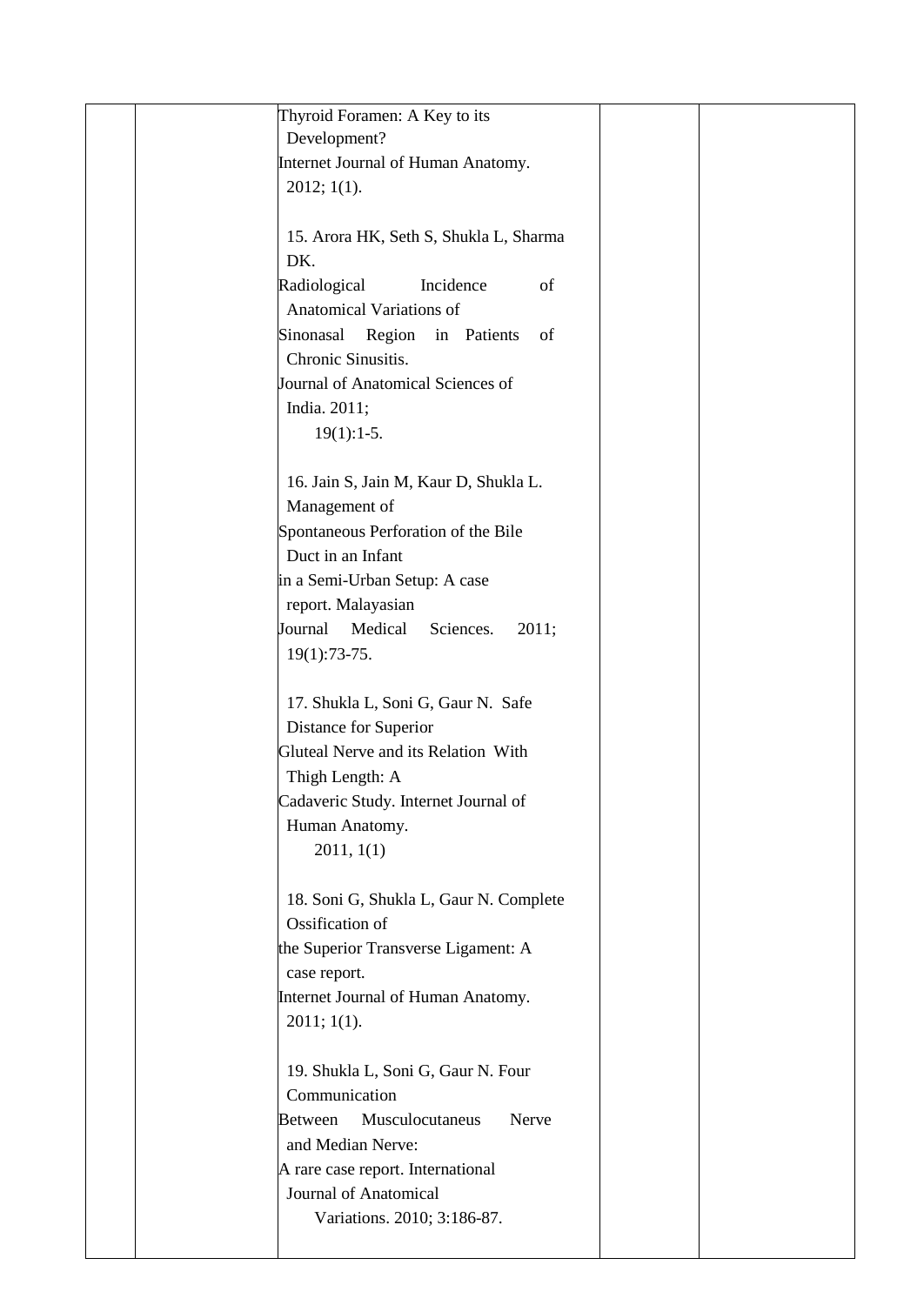| $\overline{2}$ | Dr Monica Jain | 1. Parul K, Jain M, Shukla L, Kaur D.       | Yes |  |
|----------------|----------------|---------------------------------------------|-----|--|
|                |                | Biacromial                                  |     |  |
|                |                | readth: A tool to measure stature.          |     |  |
|                |                | Journal of Medical                          |     |  |
|                |                | Science and clinical Research. 2019;        | Yes |  |
|                |                | $7(8):644-48.$                              |     |  |
|                |                |                                             |     |  |
|                |                | Parul K, Shukla L, Jain M. Kaur D.          |     |  |
|                |                | <b>Bilateral Pectorlis</b>                  | Yes |  |
|                |                | Minor Muscle Variant: A case report:        |     |  |
|                |                | International                               |     |  |
|                |                | Journal of Anatomical Variations. 2019;     |     |  |
|                |                | $12(1):008-009.$                            |     |  |
|                |                |                                             | Yes |  |
|                |                | 3. Parul, Jain M, Shukla L. A model for     |     |  |
|                |                | construction of                             |     |  |
|                |                | stature from trans-tubercular breadth by    |     |  |
|                |                |                                             | Yes |  |
|                |                | regression                                  |     |  |
|                |                | method. J. Evolution Med. Dent. Sct.        |     |  |
|                |                | 2016; 5(35):                                |     |  |
|                |                | 2065-67.                                    | Yes |  |
|                |                |                                             |     |  |
|                |                | 4. Lovesh S, Kaur D, Jain M, Pandey SM.     |     |  |
|                |                | Highest extent                              |     |  |
|                |                | of lateral and medial heads of triceps      | Yes |  |
|                |                | brachii muscle. J.                          |     |  |
|                |                | Morphol. Sci. 2015; 32(2):63-65.            |     |  |
|                |                |                                             |     |  |
|                |                | 5. Kaur D, Jain M, Shukla L. A rare case    |     |  |
|                |                | with absent                                 |     |  |
|                |                | second rib, bifid costal cartilage and      | Yes |  |
|                |                | bifid xiphoid                               |     |  |
|                |                | Anat<br>Int                                 |     |  |
|                |                | $J_{\parallel}$<br>Res<br>2015;<br>process. |     |  |
|                |                | 3(3):1392-94.                               | Yes |  |
|                |                |                                             |     |  |
|                |                | 6. Jain S, Gupta IS, Jain M, Singal RP.     |     |  |
|                |                | Accessory Sulci of                          |     |  |
|                |                | Liver in the Population of Haryana.         |     |  |
|                |                | International                               | Yes |  |
|                |                | Journal of Anatomy & Research 2015;         |     |  |
|                |                | $3(2): 977-79.$                             |     |  |
|                |                |                                             |     |  |
|                |                | 7. Singhal RP, Jain M, Abhishek,            | Yes |  |
|                |                | Lakhar BN, Jain S.                          |     |  |
|                |                | Head Trauma and Post Traumatic              |     |  |
|                |                | Epilepsy-A                                  |     |  |
|                |                | Radiological Study. Internal Journal of     | Yes |  |
|                |                | Recent                                      |     |  |
|                |                |                                             |     |  |
|                |                |                                             |     |  |
|                |                |                                             |     |  |
|                |                |                                             |     |  |
|                |                |                                             |     |  |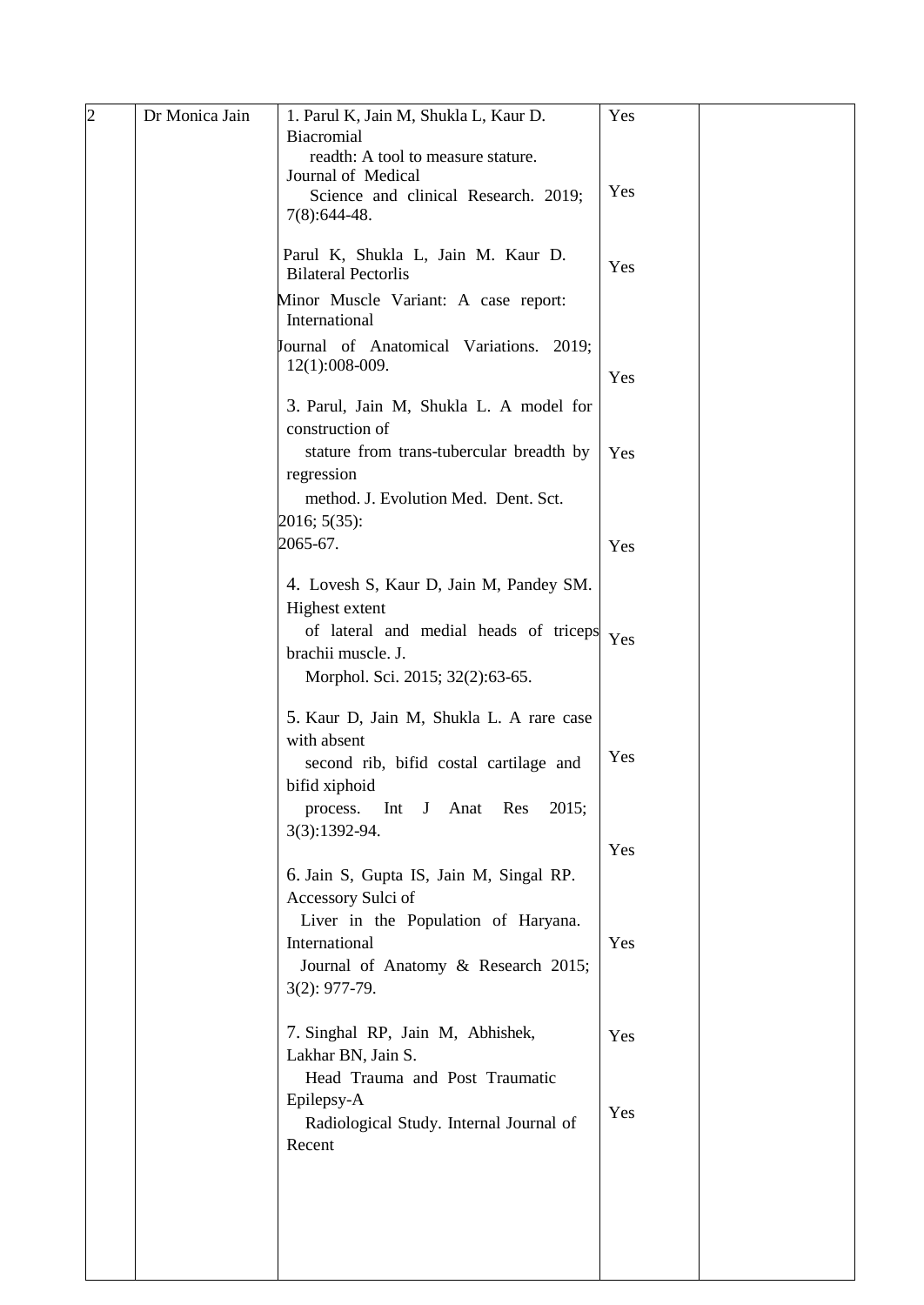|  | Advances in Multidisciplinary               |     |  |
|--|---------------------------------------------|-----|--|
|  | Research, April-2015;                       |     |  |
|  |                                             |     |  |
|  | $02(04)$ .                                  |     |  |
|  | 8. Singhal, RP, Bansal H, Jain M, Lakhar    | Yes |  |
|  |                                             |     |  |
|  | B, Jain S. Sickle                           |     |  |
|  | Children<br>Vs<br>Normal<br>children:<br>A  |     |  |
|  | transcranial and                            |     |  |
|  | extracranial<br>Doppler<br>Study.           | Yes |  |
|  | International Journal of                    |     |  |
|  | Research<br>2015;<br>Anatomy<br>and         |     |  |
|  | $3(1):856-60.$                              |     |  |
|  |                                             | Yes |  |
|  | 9. Jain M, Shukla L, Jain S. A rare case    |     |  |
|  | with multiple                               |     |  |
|  | variations of liver and associated          |     |  |
|  |                                             |     |  |
|  | arteries. Int J Anat                        | Yes |  |
|  | Res 2014; 2(2): 410-12.                     |     |  |
|  |                                             |     |  |
|  | 10. Jain S, Jain M. Gupta I. A rare case of |     |  |
|  | Prolapse                                    | Yes |  |
|  | Omphalomesentric duct with                  |     |  |
|  | Ruptured                                    |     |  |
|  | Umbilical Hernia. Int J Anat Res.           |     |  |
|  | 2014; 2(3): 494-96.                         |     |  |
|  |                                             | Yes |  |
|  | 11.<br>Kaur D, Jain M, Shukla L. Six heads  |     |  |
|  | of origin of                                |     |  |
|  | sternocleido mastoid. A rare case.          | Yes |  |
|  | Internet journal of                         |     |  |
|  | medical update. 2013; 8(2):62-64.           |     |  |
|  |                                             |     |  |
|  | 12. Jain M, Shukla L, Kaur D. Extended      |     |  |
|  | Insertion of                                |     |  |
|  | Teres Minor Muscle: A rare case             |     |  |
|  |                                             |     |  |
|  | report. European                            |     |  |
|  | Journal of<br>2012;<br>Anatomy.             |     |  |
|  | $16(3):224-25.$                             |     |  |
|  |                                             |     |  |
|  | 13. Jain M, Dhall U, Pandey S, Jain S.      |     |  |
|  | Second to fourth                            |     |  |
|  | digit ratio (2D:4D) in North-West           |     |  |
|  | Indians: Sexual                             |     |  |
|  | dimorphism. Journal of Anatomical           |     |  |
|  | Sciences of India                           |     |  |
|  | 2012; 61(2):242-45.                         |     |  |
|  |                                             |     |  |
|  |                                             |     |  |
|  |                                             |     |  |
|  |                                             |     |  |
|  |                                             |     |  |
|  |                                             |     |  |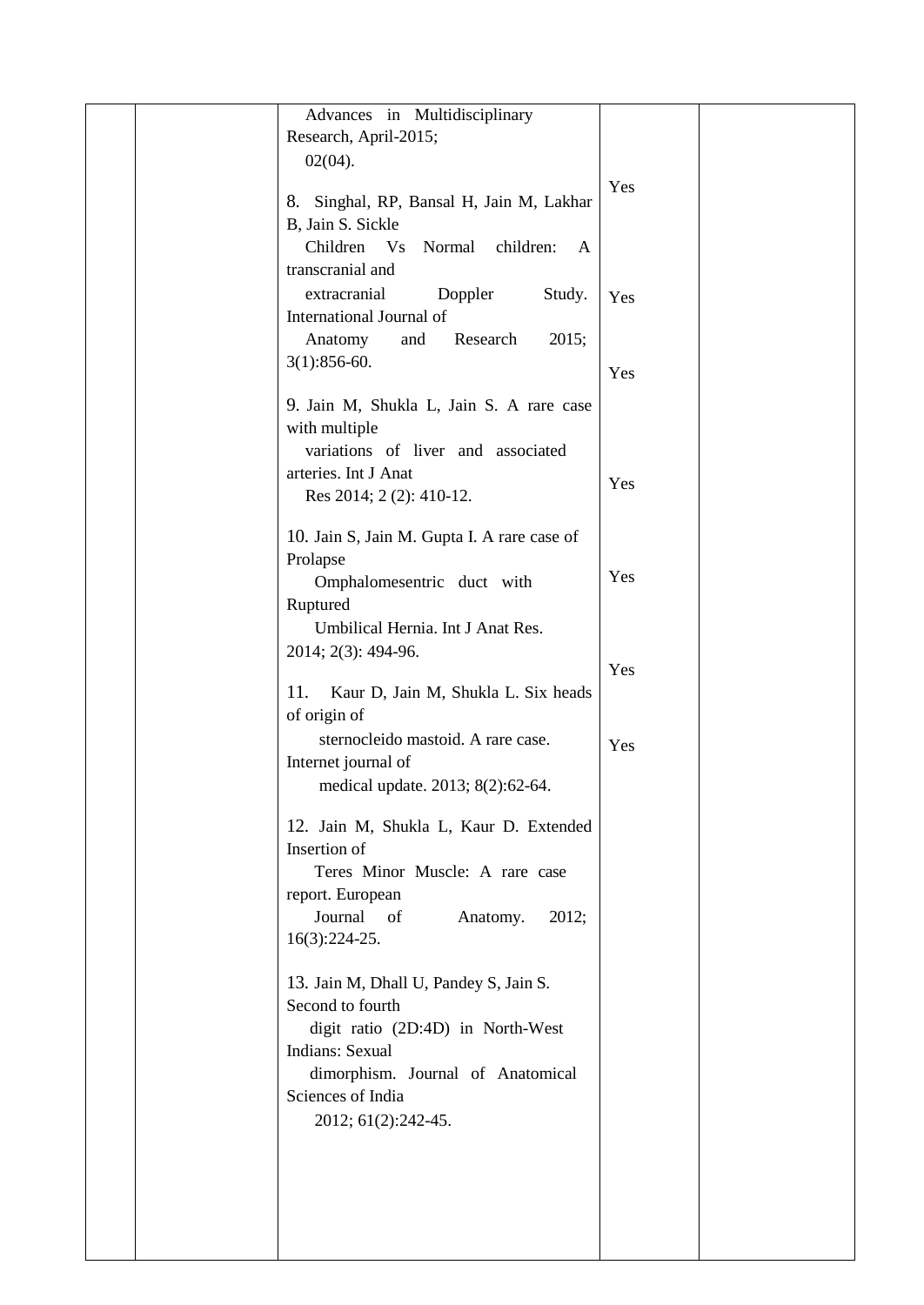|   | Jain<br>M,<br>14.                     | Shukla<br>L,<br>Kaur                  | D. |     |  |
|---|---------------------------------------|---------------------------------------|----|-----|--|
|   | Morphometric Analysis of              |                                       |    |     |  |
|   | Thyroid Foramen: A Key to its         |                                       |    |     |  |
|   | Development?                          |                                       |    |     |  |
|   | Internet Journal of Human Anatomy.    |                                       |    |     |  |
|   | 2012; 1(1).                           |                                       |    |     |  |
|   |                                       |                                       |    |     |  |
|   |                                       |                                       |    |     |  |
|   | 15. Jain S, Jain M, Kaur D, Shukla L. |                                       |    |     |  |
|   | Management of                         |                                       |    |     |  |
|   | Spontaneous Perforation of the Bile   |                                       |    |     |  |
|   | Duct in an Infant                     |                                       |    |     |  |
|   | in a Semi-Urban Setup: A case         |                                       |    |     |  |
|   | report. Malayasian                    |                                       |    |     |  |
|   | Medical<br>Journal                    | Sciences.                             |    |     |  |
|   |                                       | 2011;                                 |    |     |  |
|   | $19(1):73-75.$                        |                                       |    |     |  |
|   |                                       |                                       |    |     |  |
|   | 16. Kaur D, Jain M, Dhall U, Singh K. |                                       |    |     |  |
|   | An unusual course                     |                                       |    |     |  |
|   | of thoracic duct in relation to       |                                       |    |     |  |
|   | vertebral vessels.                    |                                       |    |     |  |
|   |                                       |                                       |    |     |  |
|   | Singapore Medical Journal. 2012;      |                                       |    |     |  |
|   | 53(1):e1-e2.                          |                                       |    |     |  |
|   |                                       |                                       |    |     |  |
|   |                                       |                                       |    |     |  |
|   | 17. Jain M, Dhall U. Morphometery of  |                                       |    |     |  |
|   | Thyroid and                           |                                       |    |     |  |
|   | Cricoid cartilages in adults on       |                                       |    |     |  |
|   | C.T.Scan. Journal of                  |                                       |    |     |  |
|   |                                       | Anatomical Sciences of India. 2010;   |    |     |  |
|   | 59(1):19-23.                          |                                       |    |     |  |
|   |                                       |                                       |    |     |  |
|   | 18. Rathi SK, Dhall U, Bansal M,      |                                       |    |     |  |
|   |                                       |                                       |    |     |  |
|   | Dhatarwal SK.                         |                                       |    |     |  |
|   | Foramen Thyroideum: In Human          |                                       |    |     |  |
|   | Larynx                                |                                       |    |     |  |
|   | Haryana Medical Journal. 2010;        |                                       |    |     |  |
|   | 30:22-24.                             |                                       |    |     |  |
|   |                                       |                                       |    |     |  |
|   | 19. Jain M, Dhall U. Morphometry of   |                                       |    |     |  |
|   | Thyroid and                           |                                       |    |     |  |
|   |                                       | Cricoid cartilages in adults. Journal |    |     |  |
|   | of                                    |                                       |    |     |  |
|   |                                       |                                       |    |     |  |
|   |                                       | Anatomical sciences of India. 2008;   |    |     |  |
|   | 57(2):119-23.                         |                                       |    |     |  |
| 3 | Dr Dalbir Kaur                        |                                       |    | Yes |  |
|   | Kaur D, Singh K. Fenestrations in the |                                       |    |     |  |
|   | Aortic Cusps: A                       |                                       |    |     |  |
|   |                                       |                                       |    |     |  |
|   |                                       |                                       |    |     |  |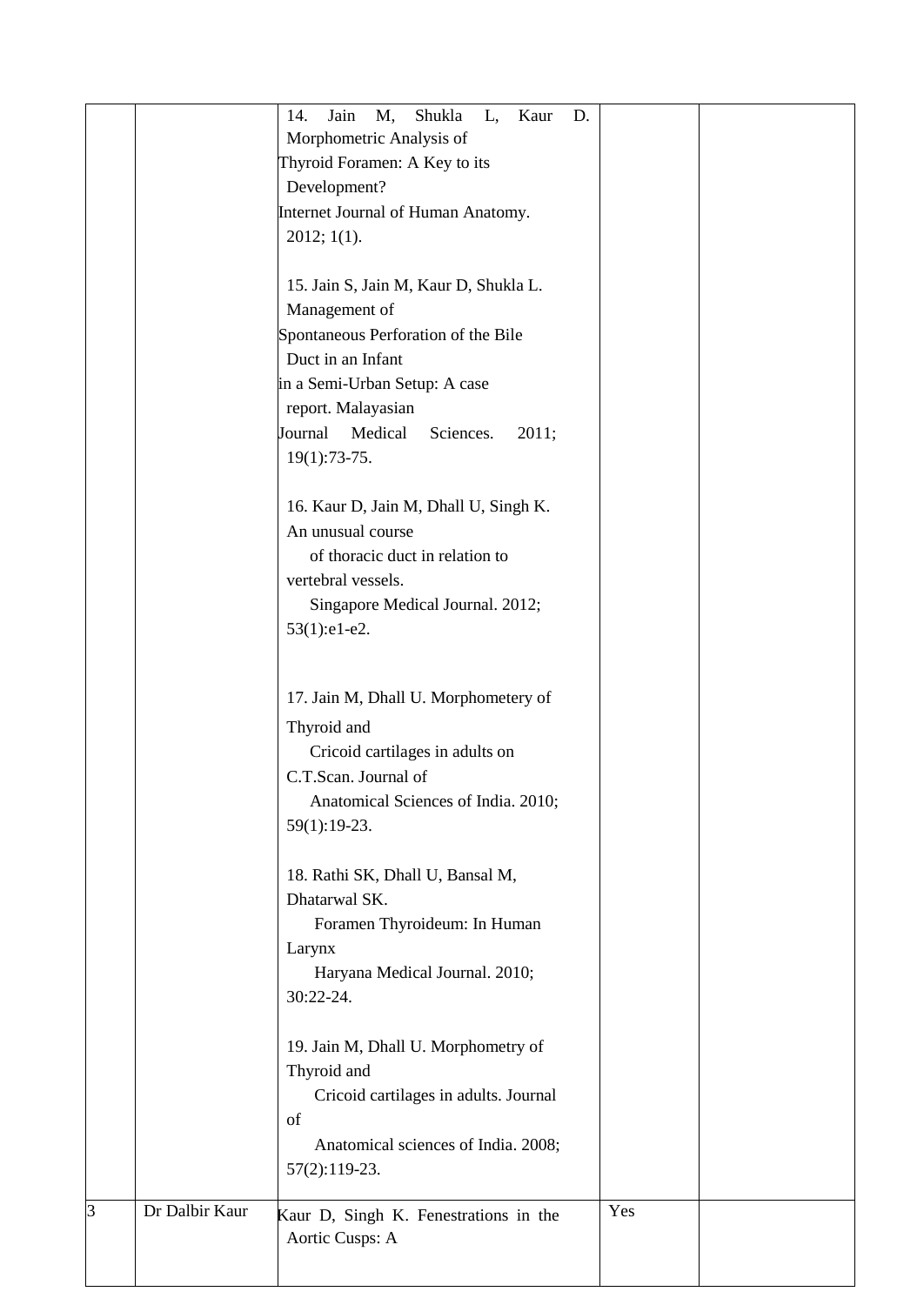| $\operatorname{in}$<br>adaveric<br>Study<br>South<br>India.<br>International Journal of |  |
|-----------------------------------------------------------------------------------------|--|
| Yes<br>Aedical Sciences & Current Research.                                             |  |
| 2020; 3(2):                                                                             |  |
| 38-40.<br>Yes                                                                           |  |
|                                                                                         |  |
| Parul K, Jain M, Shukla L, Kaur D.<br>Biacromial                                        |  |
| Yes<br>Breadth: A tool to measure stature. Journal                                      |  |
| of Medical Science and clinical Research.                                               |  |
| 2019; 7(8):644-48.                                                                      |  |
|                                                                                         |  |
| Parul K, Shukla L, Jain M. Kaur D.<br>Yes<br><b>Bilateral Pectorlis</b>                 |  |
| Minor Muscle Variant: A case report:<br>International                                   |  |
| Journal of Anatomical Variations. 2019;<br>Yes<br>$12(1):008-009.$                      |  |
|                                                                                         |  |
| 4. Kaur D, Singh K, Nair N, Pandey S.                                                   |  |
| Yes<br>Morphometry of                                                                   |  |
| Mitral Valve in South Indian Adult                                                      |  |
| Hearts: A Cadaveric                                                                     |  |
| Yes<br>International<br>Journal<br>Study.<br>of                                         |  |
| <b>Biological and Medical</b>                                                           |  |
| Research. 2018; 9(4):6475-6478.                                                         |  |
| 5. Lovesh S, Kaur D, Jain M, Pandey SM.<br>Yes                                          |  |
| Highest extent                                                                          |  |
| of lateral and medial heads of triceps                                                  |  |
| brachii muscle. J.                                                                      |  |
| Morphol. Sci. 2015; 32(2):63-65.<br>Yes                                                 |  |
| 6. Kaur D, Jain M, Shukla L. A rare case                                                |  |
| with absent                                                                             |  |
| second rib, bifid costal cartilage and<br>Yes                                           |  |
| bifid xiphoid<br>Int<br>J<br>Anat<br>Res<br>2015;                                       |  |
| process.<br>3(3):1392-94.                                                               |  |
|                                                                                         |  |
| 7. Kaur D, Shukla L, Jain S, Pandey<br>Yes                                              |  |
| SM, Chaudhary S.                                                                        |  |
| Hand: A Scientific tool of                                                              |  |
| measurement? Journal of                                                                 |  |
|                                                                                         |  |
|                                                                                         |  |
|                                                                                         |  |
|                                                                                         |  |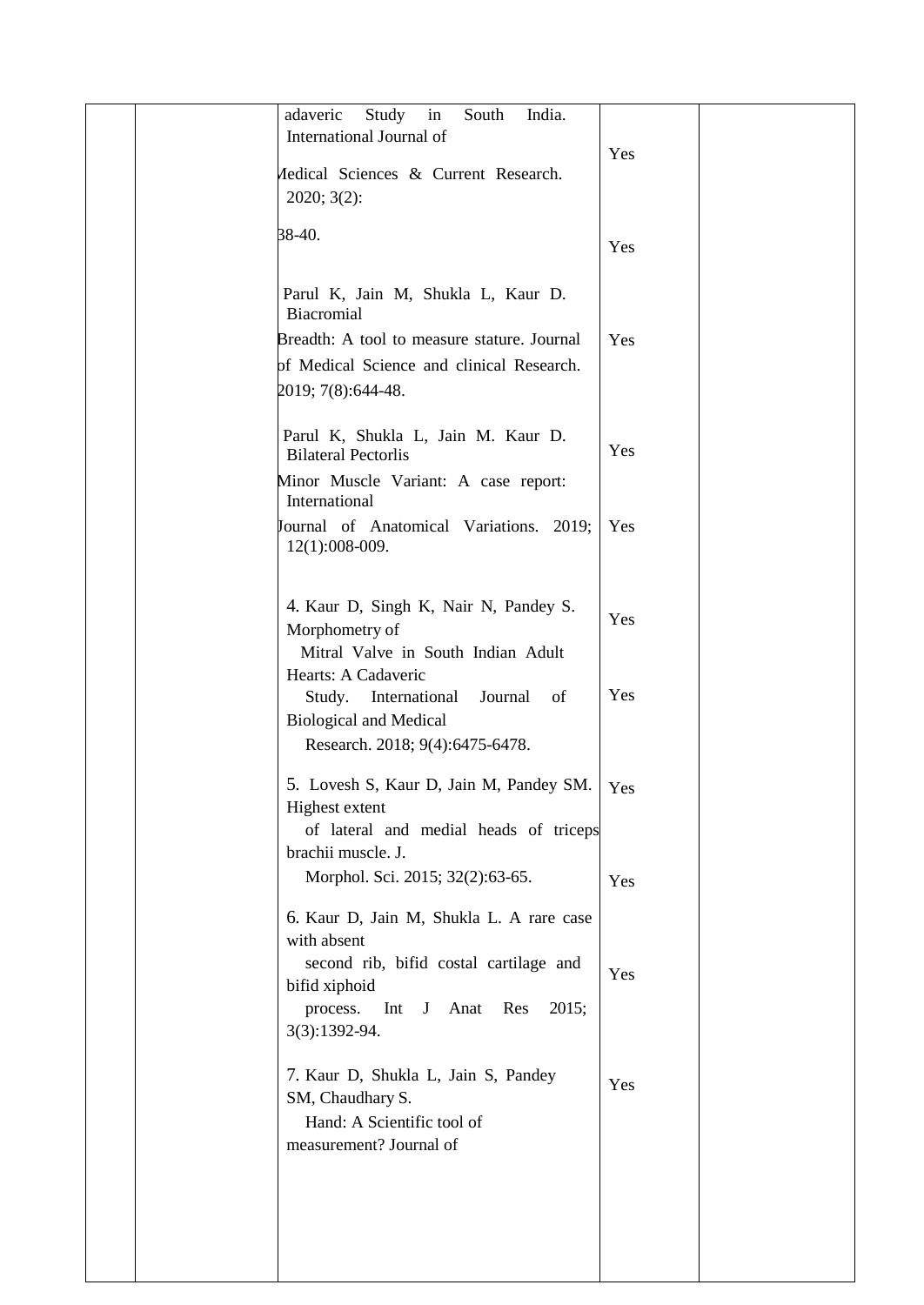|  | Morphological Sciences. 2013;<br>$30(3):160-69.$             |     |  |
|--|--------------------------------------------------------------|-----|--|
|  |                                                              | Yes |  |
|  | 8. Kaur D, Jain M, Shukla L. Six heads of<br>origin of       |     |  |
|  | sternocleido mastoid. A rare case.                           |     |  |
|  | Internet journal of<br>medical update. 2013; 8(2):62-64.     | Yes |  |
|  |                                                              |     |  |
|  | 9. Jain M, Shukla L, Kaur D. Extended<br>Insertion of        |     |  |
|  | Teres Minor Muscle: A rare case                              |     |  |
|  | report. European<br>Journal of<br>Anatomy.<br>2012;          |     |  |
|  | $16(3):224-25.$                                              |     |  |
|  | 10. Kaur D, Singh K, Kurien A. Factors                       |     |  |
|  | affecting survival<br>in chronic myeloid leukemia            |     |  |
|  | patients. International                                      |     |  |
|  | Journal of Biological and Medical<br>Research. 2012;         |     |  |
|  | 3(3): 2099-2102.                                             |     |  |
|  | 11. Kaur D, Singh K, Nair N, Singh A.                        |     |  |
|  | Morphology and                                               |     |  |
|  | morphometry of coronary ostia in<br>South Indian adult       |     |  |
|  | cadaveric<br>human<br>hearts.                                |     |  |
|  | International Journal of<br>Biological and Medical Research. |     |  |
|  | 2012; 3(3):2172-75.                                          |     |  |
|  | Shukla<br>12.<br>Jain<br>M,<br>L, Kaur<br>D.                 |     |  |
|  | Morphometric Analysis of<br>Thyroid Foramen: A Key to its    |     |  |
|  | Development?                                                 |     |  |
|  | Internet Journal of Human Anatomy.                           |     |  |
|  | $2012; 1(1)$ .                                               |     |  |
|  | 13. Kaur D, Jain M, Dhall U, Singh K.                        |     |  |
|  | An unusual course                                            |     |  |
|  | of thoracic duct in relation to<br>vertebral vessels.        |     |  |
|  | Singapore Medical Journal. 2012;                             |     |  |
|  | 53(1):e1-e2.                                                 |     |  |
|  |                                                              |     |  |
|  |                                                              |     |  |
|  |                                                              |     |  |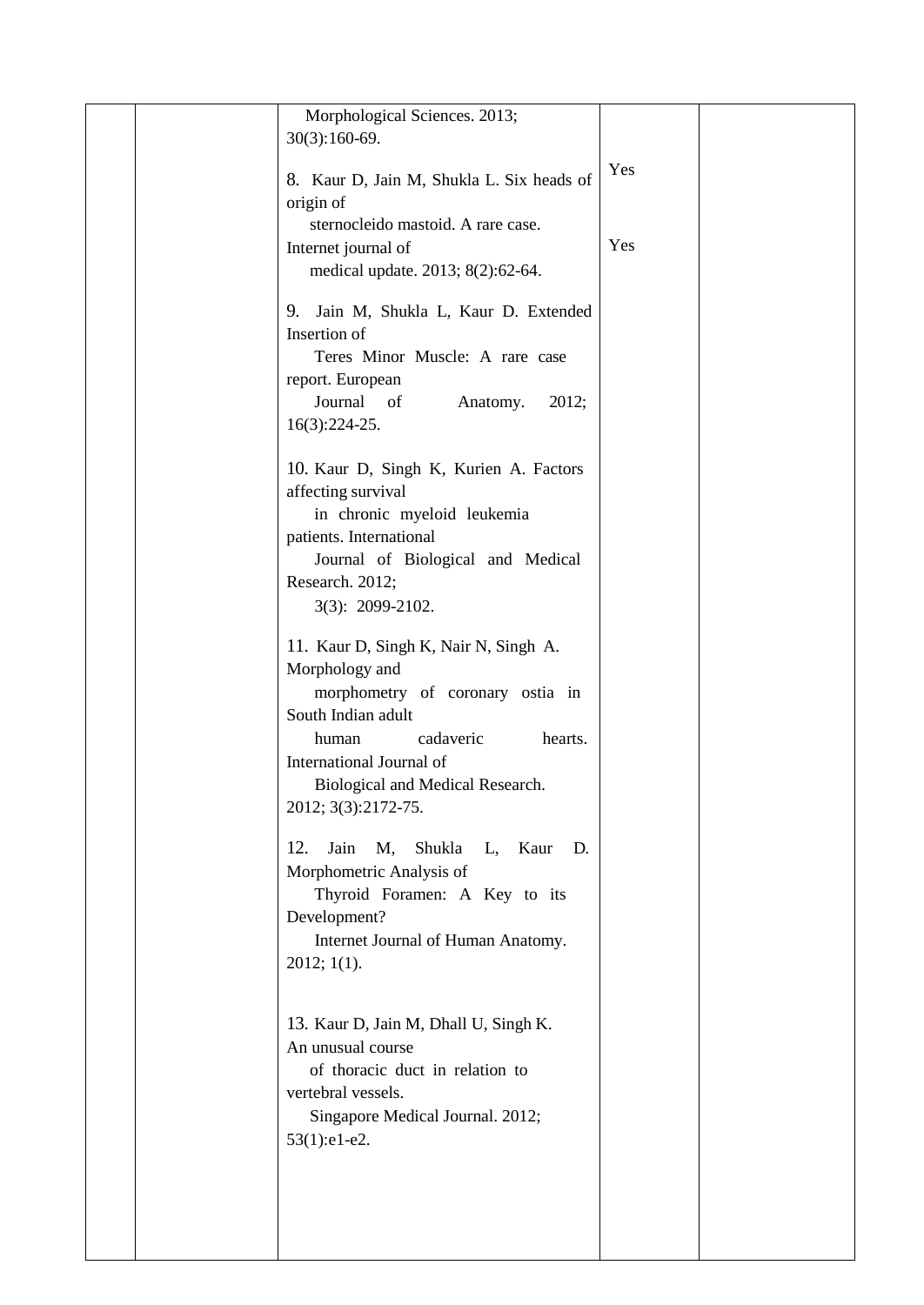|                |                          | 14. Jain S, Jain M, Kaur D, Shukla L.<br>Management of<br>Spontaneous Perforation of the Bile<br>Duct in an Infant<br>in a Semi-Urban Setup: A case<br>report. Malayasian<br>Medical<br>Journal<br>Sciences.<br>2011;<br>19(1):73-75. |            |  |
|----------------|--------------------------|---------------------------------------------------------------------------------------------------------------------------------------------------------------------------------------------------------------------------------------|------------|--|
| $\overline{A}$ | Satyendra<br>Mr.<br>Jain | 1. Jain M, Shukla L, Jain S. A rare case<br>with multiple<br>variations of liver and associated<br>arteries. Int J Anat                                                                                                               | Yes        |  |
|                |                          | Res 2014; 2(2): 410-12.<br>2. Kaur D, Shukla L, Jain S, Pandey                                                                                                                                                                        | Yes        |  |
|                |                          | SM, Chaudhary S.<br>Hand: A Scientific tool of<br>measurement? Journal of<br>Morphological Sciences. 2013;<br>$30(3):160-69.$                                                                                                         | Yes        |  |
|                |                          | 3. Jain M, Dhall U, Pandey S, Jain S.<br>Second to fourth<br>digit ratio (2D:4D) in North-West<br>Indians: Sexual<br>dimorphism. Journal of Anatomical<br>Sciences of India<br>2012; 61(2):242-45.                                    |            |  |
| 5              | Dr Parul                 | 1. Chawla A, Kalra P, Jha PC, Rangari<br>P. Assessment Of<br>Biomarkers In Ductal Carcinoma In<br>Situ-An Original<br>Research. IJAST. 2020; 29(9s):2623<br>$-27.$                                                                    | Yes<br>Yes |  |
|                |                          | Parul K, Shukla L, Jain M. Kaur D.<br><b>Bilateral Pectorlis</b><br>Minor Muscle Variant: A case report:<br>International<br>Journal of Anatomical Variations.<br>2019; 12(1):008-009                                                 | Yes<br>Yes |  |
|                |                          | Parul K, Jain M, Shukla L, Kaur D.<br>Biacromial<br>Breadth: A tool to measure stature.<br>Journal of Medical Science and clinical<br>Research. 2019; 7(8):644-48.                                                                    | Yes        |  |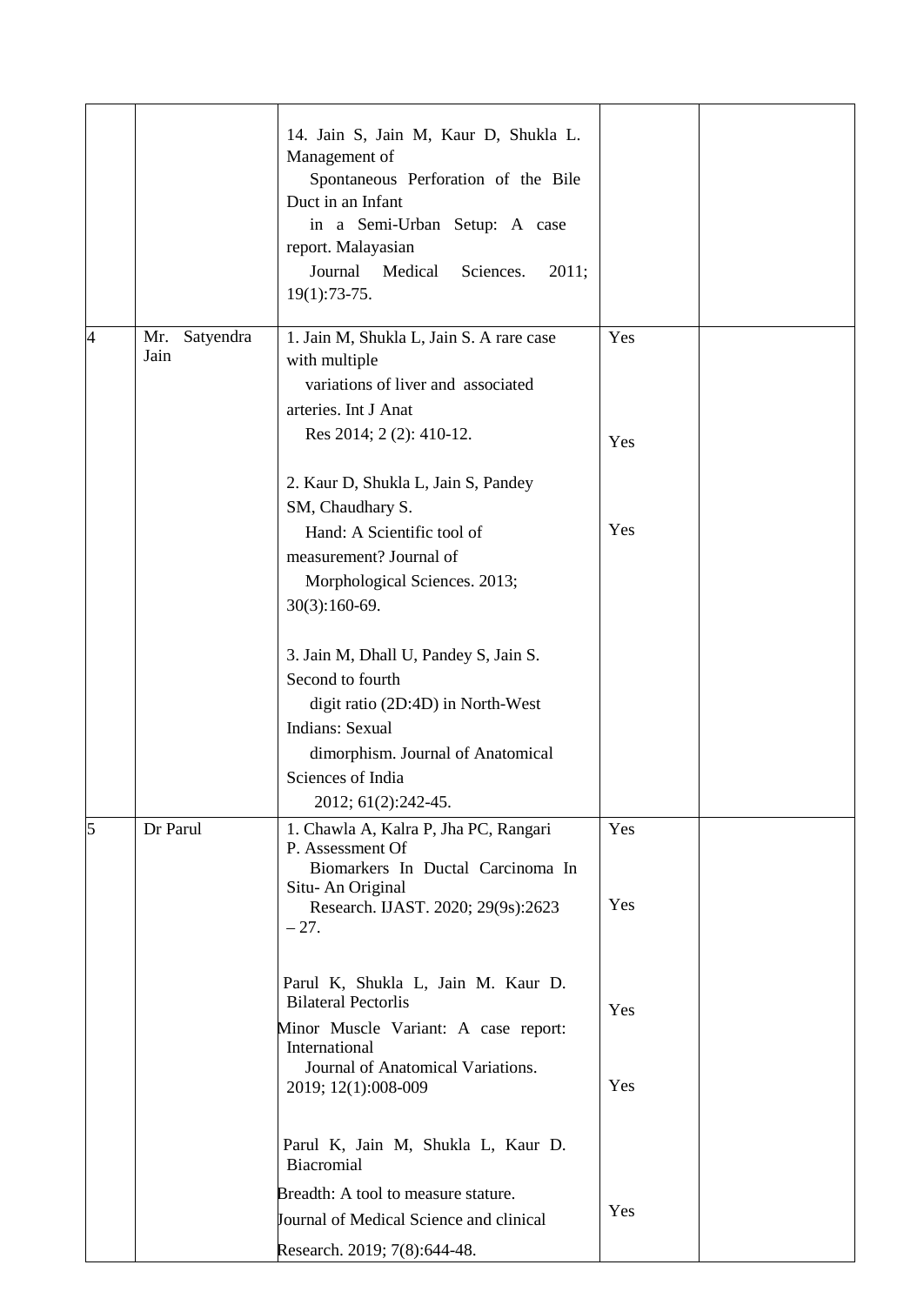|                |                  | 4. Chawla A, Karigoudar M, Reddy A,<br>Parul. The study of<br>correlation between different<br>complete count arameters<br>in acute coronary syndromes.<br>National journal of<br>laboratory medicine. 2019; 8(4):13-<br>16.<br>5. Parul, Jain M, Shukla L. A model for<br>construction of<br>stature from trans-tubercular breadth by<br>regression<br>method. J. Evolution Med. Dent. Sct.<br>2016; 5(35):<br>2065-67. |            |  |
|----------------|------------------|--------------------------------------------------------------------------------------------------------------------------------------------------------------------------------------------------------------------------------------------------------------------------------------------------------------------------------------------------------------------------------------------------------------------------|------------|--|
| $\mathbf{1}$   | Dr. Ishu Bishnoi | Bishnoi S, Bishnoi I, Gahlawat N, Saini<br>V. Ipsilateral Two Spontaneous Chronic<br>Calcified Epidural Hematoma. Asian J<br>Neurosurg. 2019 Jul-Sep; 14(3): 1048-<br>1049. doi: 10.4103/ajns.AJNS_199_17.<br>PMID: 31497163; PMCID: PMC6703056.                                                                                                                                                                         | <b>YES</b> |  |
| $\overline{2}$ | Dr. Ishu Bishnoi | Bishnoi I, Singh D, Bishnoi S, Mewada T,<br>Sachdeva D, Mittal A, Odugora SH. Ring<br>for<br>graft<br>technique<br>microvascular<br>decompression. Neurol India. 2018 Nov-<br>Dec;66(6):1687-1691.<br>doi:<br>10.4103/0028-3886.246282.<br><b>PMID</b><br>30504565.                                                                                                                                                      | <b>YES</b> |  |
| $\mathfrak{Z}$ | Dr. Ishu Bishnoi | Bishnoi I, Ohshima T, Ishikawa K,<br>Yamamoto T, Goto S, Kato Y. An<br>Institutional Retrospective Study of Coil<br>Loop Herniation and its Management.<br>Neurol India. 2019 Nov-Dec; 67(6): 1474-<br>1479. doi: 10.4103/0028-3886.273637.<br>PMID: 31857539.                                                                                                                                                           | <b>YES</b> |  |
| $\overline{4}$ | Dr. Ishu Bishnoi | Bishnoi I, Singh P, Duggal G, Sorout S. A<br>Rare Case of Intramedullary Lipoma of<br>Brainstem to Thoracic Cord--What to Do? J<br>Pediatr Neurosci. 2020 Apr- Jun;15(2):145-<br>149. doi:<br>10.4103/jpn.JPN_134_19. Epub 2020 Jun<br>27. PMID: 33042250; PMCID:<br>PMC7519731.                                                                                                                                         | <b>YES</b> |  |
| 5              | Dr. Ishu Bishnoi | Jagetia A, Bishnoi I, Setia V, Kumar P,<br>Sachdeva<br>D,<br>Srivastava<br>AK.<br>An<br>Institutional Experience of Fenestrated T-<br>Bar Clip Use in The Management of<br>Intracranial Aneurysms. Neurol India.<br>2019 Sep-Oct;67(5):1323-1326. doi:<br>10.4103/0028-3886.271295. PMID:<br>31744968.                                                                                                                   | <b>YES</b> |  |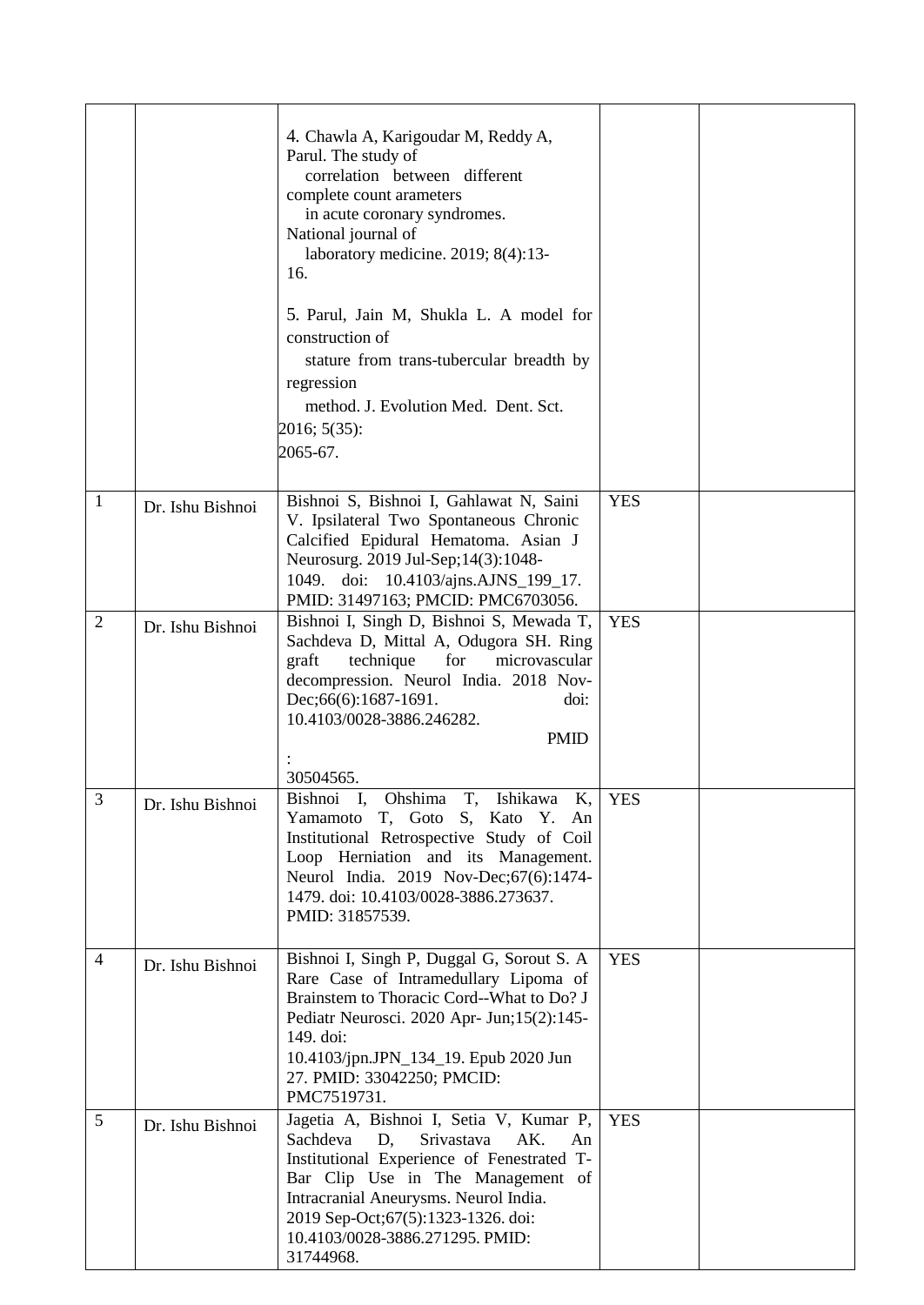| 6              | Dr. Ishu Bishnoi | Senko I, Shatokhin A, Bishnoi I, Yamada<br>Y, Tanaka R, Suyama D, Kawase T, Kato<br>Intraoperative<br>Rupture<br>Υ.<br>Cerebral<br>and<br>Computational<br>Flow<br>Aneurysm<br>Dynamics. Asian J Neurosurg. 2018 Apr-<br>Jun;13(2):496-498.<br>doi:<br>10.4103/ajns.AJNS_359_16. PMID:<br>29682071; PMCID: PMC5898142.                                                                              | <b>YES</b> |  |
|----------------|------------------|-----------------------------------------------------------------------------------------------------------------------------------------------------------------------------------------------------------------------------------------------------------------------------------------------------------------------------------------------------------------------------------------------------|------------|--|
| $\overline{7}$ | Dr. Ishu Bishnoi | Bishnoi I, Saini V, Chugh P, Bishnoi S,<br>Duggal G, Adib A. A Worst-Case<br>Scenario-<br>Undiagnosed<br>Ruptured<br>Arteriovenous Malformation Managed with<br>Limited Resources. World Neurosurg. 2018<br>Dec; 120:430-434.<br>doi:<br>10.1016/j.wneu.2018.09.068. Epub 2018<br>Sep 21. PMID: 30248467.                                                                                           | <b>YES</b> |  |
| 8              | Dr. Ishu Bishnoi | Bishnoi I.<br>Bishnoi S, Gahlawat<br>N,<br>Bhardwaj L, Duggal G, Singal G, Singh P.<br>Management<br>of<br>rare<br>of<br>$\mathbf{a}$<br>case<br>intraventricular ruptured dermoid cyst and<br>chemical meningitis. Br J Neurosurg. 2018<br>Nov 19:1-4. doi:<br>10.1080/02688697.2018.1530728. Epub<br>ahead of print. PMID: 30450983.                                                              | <b>YES</b> |  |
| 9              | Dr. Ishu Bishnoi | Kawase T, Bishnoi I, Tanaka R, Dash C,<br>Kato Y, Yamada Y. Study of Incidence and<br>Factors: Risk and Preventive, of Chronic<br>Subdural Hematoma/hygroma in Clipped<br>of<br>Patients<br>Unruptured<br>Intracranial<br>Aneurysms - An Institutional Experience.<br>Asian<br>$\mathbf{J}$<br>2018<br>Neurosurg.<br>Jul-<br>Sep;13(3):707-713.<br>doi:<br>10.4103/ajns.AJNS_355_16.<br><b>PMID</b> | <b>YES</b> |  |
| 10             | Dr. Ishu Bishnoi | 30283532; PMCID: PMC6159057.<br>Bishnoi I, Mewada T, Bansal SK, Duggal G,<br>Singh K. Extensive titanium mesh invasive<br>cranial fibrous dysplasia. Surg Neurol Int.<br>21;12:299.<br>doi:<br>2021<br>Jun<br>10.25259/SNI_63_2021.<br><b>PMID</b><br>34221629; PMCID: PMC8247748.                                                                                                                  | <b>YES</b> |  |
| 11             | Dr. Sandeep Goel | Goyal SK, Singhal G, Sharma BP, et al.<br>Determinants<br>for<br>predicting<br>the<br>of<br>conversion<br>laparoscopic<br>cholecystectomy to open cholecystectomy<br>- a prospective study. J Evid Based Med<br>Healthc 2020; 7(50),<br>3006-3009.                                                                                                                                                  | NO         |  |
| 12             | Dr. Savita       | Mohan Dinesh, Bhavna, Pooja, Savita.<br>Jugular Vein Pseudoaneurysm<br>Internal<br>Presenting as Lateral Neck Mass. Journal of<br>Evolution of Medical and Dental Sciences.<br>2020 Apr; 9(15): 1319-21                                                                                                                                                                                             | NO         |  |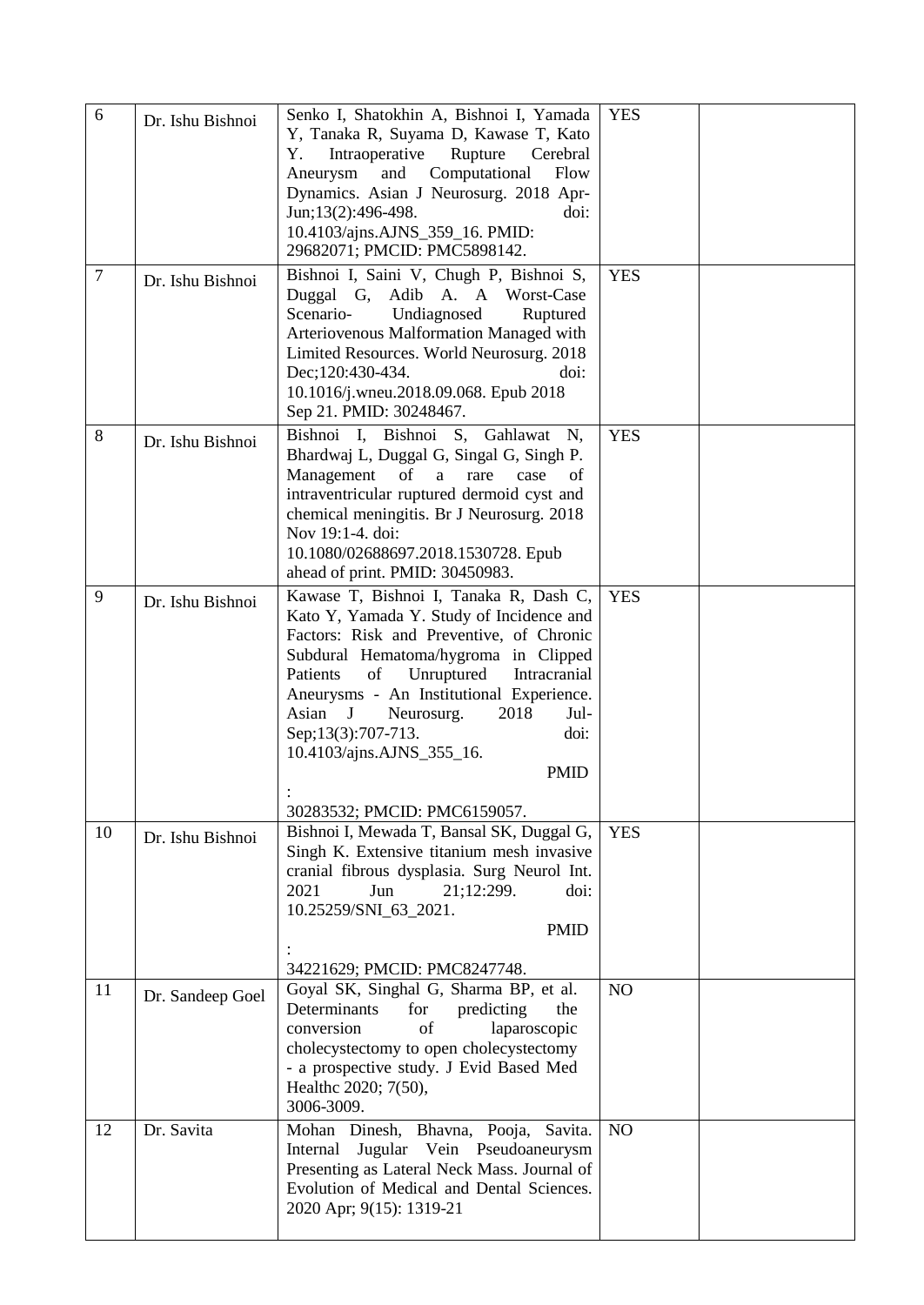| 13 | Dr. Umesh<br>Chhabra          | Singh Vikram, Chhakarvarty Nippun,<br>Chhabra Umesh, Singhal Gopal.<br>Assessment of Effect of Port Site and                                                                                                                                                                                    | N <sub>O</sub> |  |
|----|-------------------------------|-------------------------------------------------------------------------------------------------------------------------------------------------------------------------------------------------------------------------------------------------------------------------------------------------|----------------|--|
|    |                               | Intraperitoneal Instillation of Bupivacaine<br>in Reduction of Post- Operative Pain After<br>Laparoscopic<br>Cholecystectomy.<br>International Journal of Medical Research<br>Professionals, 2019<br>Sep; 5(5): 104-108                                                                         |                |  |
| 14 | Nippun<br>Dr.<br>Chhakarvarty | Nippun Chhakarvarty, Sanjay Bhat, Sachin<br>Khanduri. A Study to Evaluate the Efficacy<br>of Alfuzosin in Clearance of Distal Ureteric<br>Calculi. Int J Med Res Prof. 2019 July; 5(4):<br>263-67.                                                                                              | N <sub>O</sub> |  |
| 15 | Dr. Anoop Singh               | SINGH, Anoop et al. A comparative study<br>preoperative<br>intra-incisional<br>of<br>infiltration of ceftriaxone vs. intravenous<br>ceftriaxone for prevention of surgical site<br>infections. International Surgery Journal,<br>[S.l.], v. 6, n. 5, p. 1686-1692, apr. 2019.<br>ISSN 2349-2902 | N <sub>O</sub> |  |
| 16 | Dr. Poonam                    | Naresh Pal, Udit Jain, Vineet Mishra,<br>Poonam,<br>Amit<br>Jangra.<br>Analysis<br>of<br>risk factors<br>incidence,<br>etiology<br>and<br>associated in acute burns injury in adults. Int<br>J Surg Sci 2019;3(3):65-67.                                                                        | N <sub>O</sub> |  |
| 17 | Dr. Poonam                    | Naresh<br>PAL,<br>al.<br>Pattern<br>et<br>and<br>of<br>management<br>penetrating<br>and<br>nonpenetrating<br>thoracic<br>injuries.<br>International Journal of Research in<br>Medical Sciences, [S.l.], v. 7, n. 8, p. 3133-<br>3137, july 2019. ISSN 2320-6012.                                | NO             |  |
| 18 | Dr. Poonam                    | Tayal N, Ranga HR, Ahari PK, Beniwal M,<br>Mishra VK, Dhanda P. Pantaloon hernia in a<br>female.<br>J Case Rep Images<br>Surg<br>2019;5:100058Z12NT2019                                                                                                                                         | N <sub>O</sub> |  |
| 19 | Dr. Poonam                    | Naresh<br>al.<br>Analysis<br>of<br>PAL,<br>et<br>complications<br>and<br>of<br>management<br>abdominal stoma. International Surgery<br>Journal, [S.l.], v. 6, n. 8, p. 2828-2831, july<br>2019. ISSN 2349-2902                                                                                  | NO             |  |
| 20 | Dr. Poonam                    | BENIWAL, Meenu et al. Gall stone ileus in<br>the absence of gall bladder: a case report.<br>International Surgery Journal, [S.l.], v. 6, n.<br>5, p. 1803-1805, apr. 2019. ISSN 2349-<br>2902.                                                                                                  | N <sub>O</sub> |  |
| 21 | Dr. Swapnil Garg              | Garg S., Goyal SK, Singhal G, Saini V. A<br>case series on Hypospadias repair during<br>adulthood. J Adv Med DentScie Res<br>2018;6(5):36-41                                                                                                                                                    | N <sub>O</sub> |  |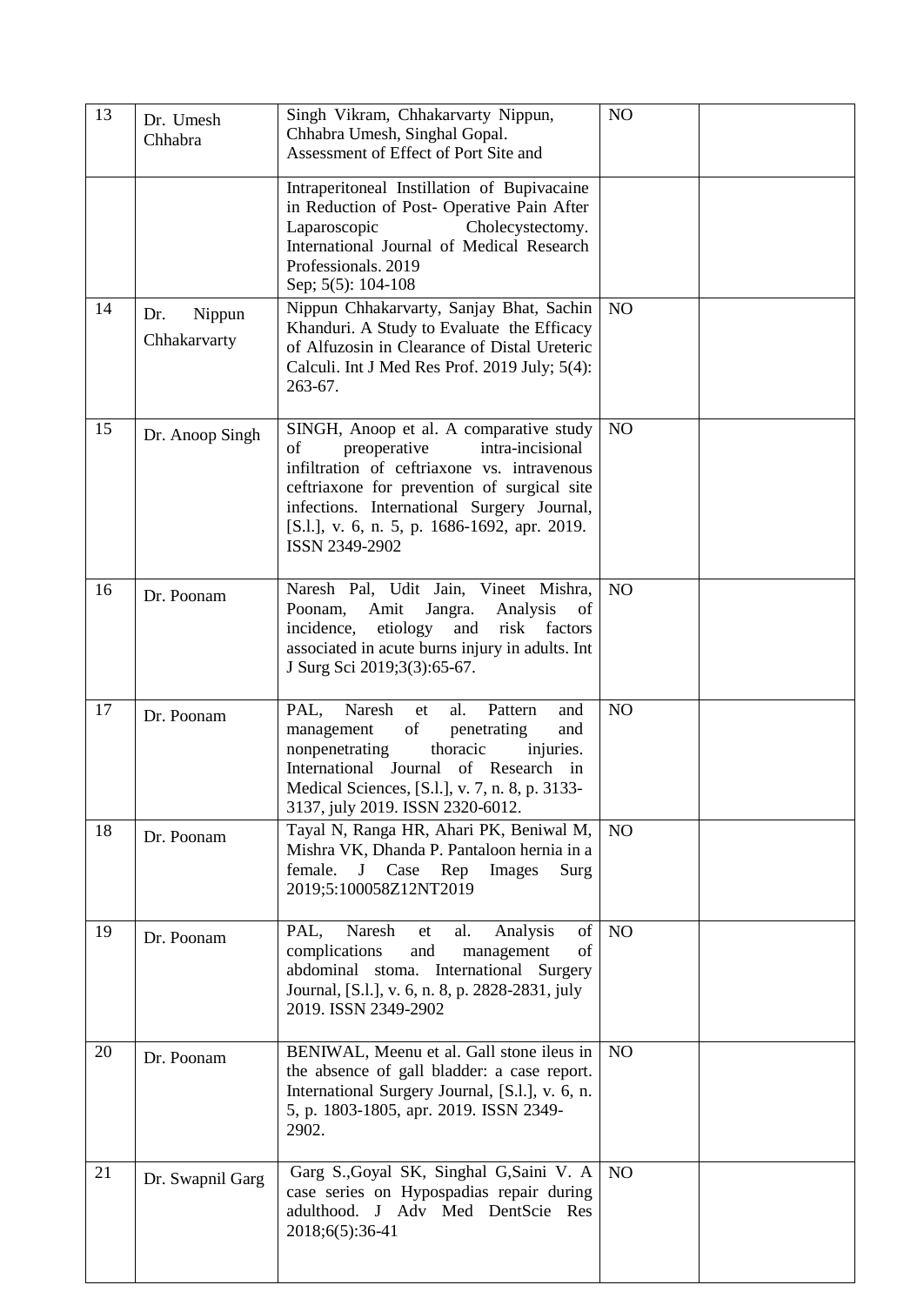| 1. | Dr. Vijay Kumar<br>Vohra<br>(Prof. & Head) | 1. Vohra V, Mittal D, Agarwal H, Singh D,<br>Malik S. Custodial torture: A Two Years<br>Prospective Study. Medico-                                                                                                                                                                                                                                                                                                                                                                                                                                                                                        | N <sub>o</sub><br>N <sub>o</sub>                                                                                           | Yes<br>Yes                                               |
|----|--------------------------------------------|-----------------------------------------------------------------------------------------------------------------------------------------------------------------------------------------------------------------------------------------------------------------------------------------------------------------------------------------------------------------------------------------------------------------------------------------------------------------------------------------------------------------------------------------------------------------------------------------------------------|----------------------------------------------------------------------------------------------------------------------------|----------------------------------------------------------|
|    |                                            | legal Update. 2019;19(2):307-12.<br>2. Vohra V, Agarwal H, Singh D, Malik<br>S. Custodial Death: A Two Years<br>Prospective Study. Medicolegal Update.<br>2016;16(1):60-65<br>3. Singh D, Vohra V. Histopathological<br>study of lymph nodes in hanging and<br>strangulation deaths. J Indian Acad<br>Forensic<br>Med. 2013;35(2):137-9.<br>4. Singh D, Vohra V. Histopathological<br>study of blood vessels in hanging and<br>strangulation deaths. J Punjab Acad<br>Forensic Med Toxicol.<br>2013;13(1):17-9.                                                                                           | N <sub>o</sub><br>No                                                                                                       | Yes<br>Yes                                               |
| 2. | Dr. Dildar Singh<br>(Professor)            | 1.<br>Vohra V, Mittal D, Agarwal H, Singh<br>D, Malik S. Custodial torture: A Two<br>Years Prospective Study. Medico-legal<br>Update. 2019; 19(2):307-12.<br>Vohra V, Agarwal H, Singh D, Malik<br>2.<br>S. Custodial Death: A Two Years<br>Prospective Study. Medicolegal Update.<br>2016;16(1):60-65.<br>3. Vohra<br>V,<br>Singh<br>D,;Histopathological Study Of Lymph<br>Nodes In Hanging And Strangulation<br>Deaths. J Indian Acad Forensic Med.<br>2013; 35(2):137-9.<br>4. Singh<br>Vohra<br>D,<br>V.<br>Histopathological<br>Study<br>of<br><b>Blood</b><br>Vessels in Hanging and Strangulation | N <sub>o</sub><br>N <sub>o</sub><br>N <sub>o</sub><br>N <sub>o</sub><br>N <sub>o</sub><br>N <sub>o</sub><br>N <sub>o</sub> | Yes<br>Yes<br>Yes<br>Yes<br>Yes<br>Yes<br>N <sub>o</sub> |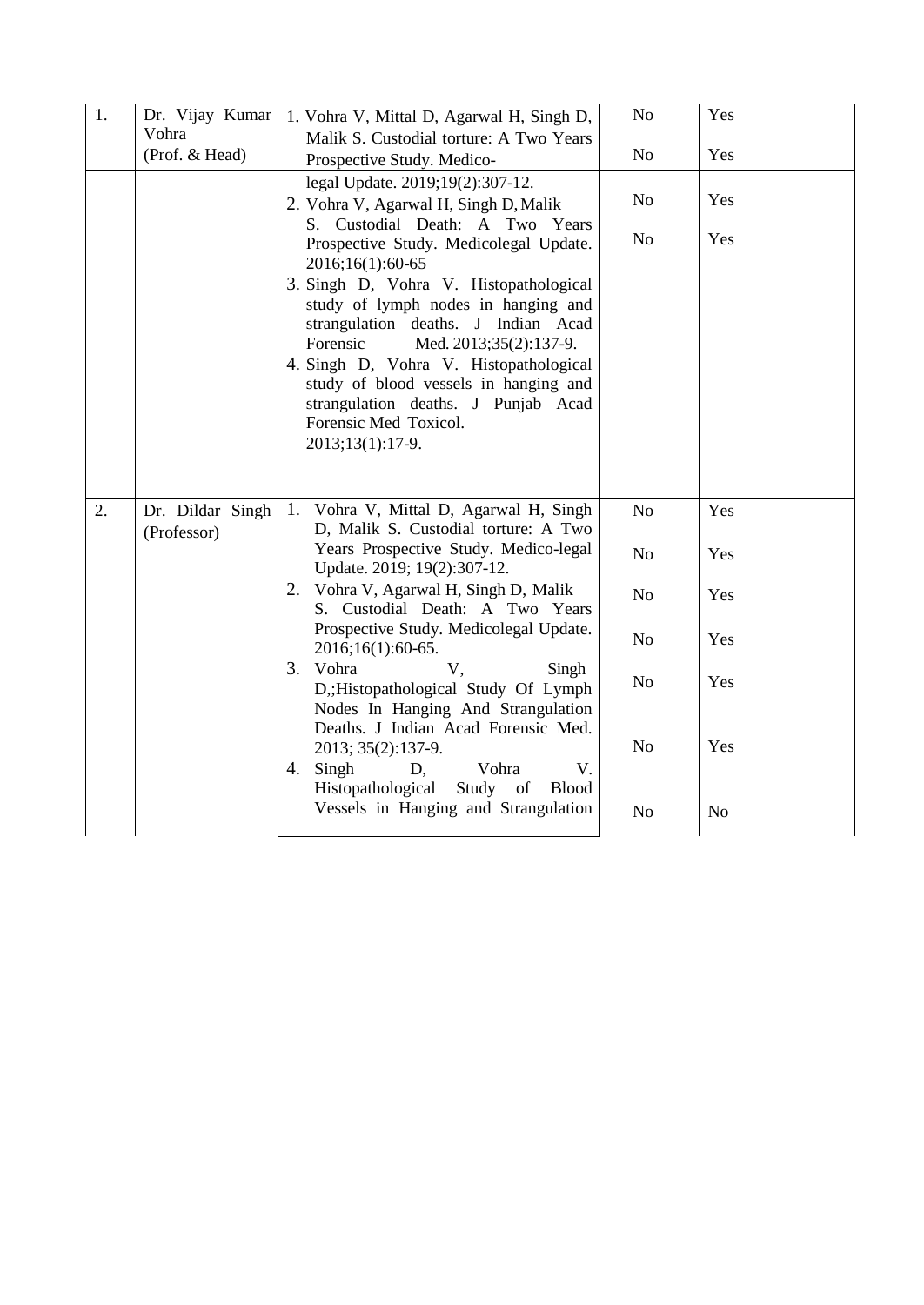|    |                                               | Deaths; J Punjab Acad Forensic Med<br>Toxicol. 2013; 13(1):17-9<br>5. Singh A., Singh D. A Comparative<br>Study Of Deaths Due To Hanging And<br>Strangulation In North East And North-<br>West Regions Of Punjab. J Punjab Acad<br>Forensic Med Toxicol. 2009; 9(6):8-10.<br>Mittal S., Singh D. The Criminal Law<br>6.<br>(Amendment) Bill, 2003- An Overview.<br>J Punjab Acad Forensic Med Toxicol.<br>2006;6(2):20-24.<br>Singh D, Kumar A., Vij K, Gargi J. A<br>7.<br>Comparative Study Of Deaths Due To<br>Hanging And Strangulation In North-<br>West Punjab. The Internet Journal Of<br><b>Indian Congress Of</b><br>Forensic Medicine And Toxicology.<br>2006; 4(4): 107-15. | No                   | N <sub>o</sub> |
|----|-----------------------------------------------|----------------------------------------------------------------------------------------------------------------------------------------------------------------------------------------------------------------------------------------------------------------------------------------------------------------------------------------------------------------------------------------------------------------------------------------------------------------------------------------------------------------------------------------------------------------------------------------------------------------------------------------------------------------------------------------|----------------------|----------------|
|    |                                               | 8. Singh D, Kumar A., Vij K. Skewed Sex<br>Ratio In Punjab - A Demographic<br>Catastrophe. The Internet Journal Of<br>Indian Congress Of Forensic Medicine<br>And Toxicology. 2004;2(4):1-5.                                                                                                                                                                                                                                                                                                                                                                                                                                                                                           |                      |                |
| 3. | Harish<br>Dr.<br>Agarwal<br>(Assoc.<br>Prof.) | 1.<br>Verma N, Agrawal P, Agarwal H.<br>Competency Based Logbook in Forensic<br>Medicine Including Toxicology for<br>Second and Third Professional MBBS.                                                                                                                                                                                                                                                                                                                                                                                                                                                                                                                               | N <sub>o</sub><br>No | NA<br>Yes      |
|    |                                               | Delhi (IN): CBS Publishers: 2021.<br>2. Agarwal H, Setia PS, Pandey S. Virtual<br>determination of sex: Estimating cut off<br>value of digital metric traits of foramen                                                                                                                                                                                                                                                                                                                                                                                                                                                                                                                |                      | Yes            |
|    |                                               | three-dimensional<br>magnum<br>on<br>computed tomography with receiver<br>operating characteristic and logistic<br>regression analysis. J Forensic Sci Med.                                                                                                                                                                                                                                                                                                                                                                                                                                                                                                                            | N <sub>o</sub>       | Yes            |
|    |                                               | $2021; 7:1-8.$<br>3. Agarwal H, Singhal A, Yadav A.                                                                                                                                                                                                                                                                                                                                                                                                                                                                                                                                                                                                                                    | No                   | N <sub>0</sub> |
|    |                                               | Crossword<br>Puzzle:<br>An<br>Innovative<br>Assessment Tool to Improve Learning                                                                                                                                                                                                                                                                                                                                                                                                                                                                                                                                                                                                        | N <sub>0</sub>       | Yes            |
|    |                                               | of Students in Forensic Medicine.<br>Medico-legal Update. 2020; 20(1):18-                                                                                                                                                                                                                                                                                                                                                                                                                                                                                                                                                                                                              | N <sub>o</sub>       | Yes            |
|    |                                               | 22.<br>4. Purohit R, Dubey S, Agarwal H, Verma                                                                                                                                                                                                                                                                                                                                                                                                                                                                                                                                                                                                                                         | No                   | Yes            |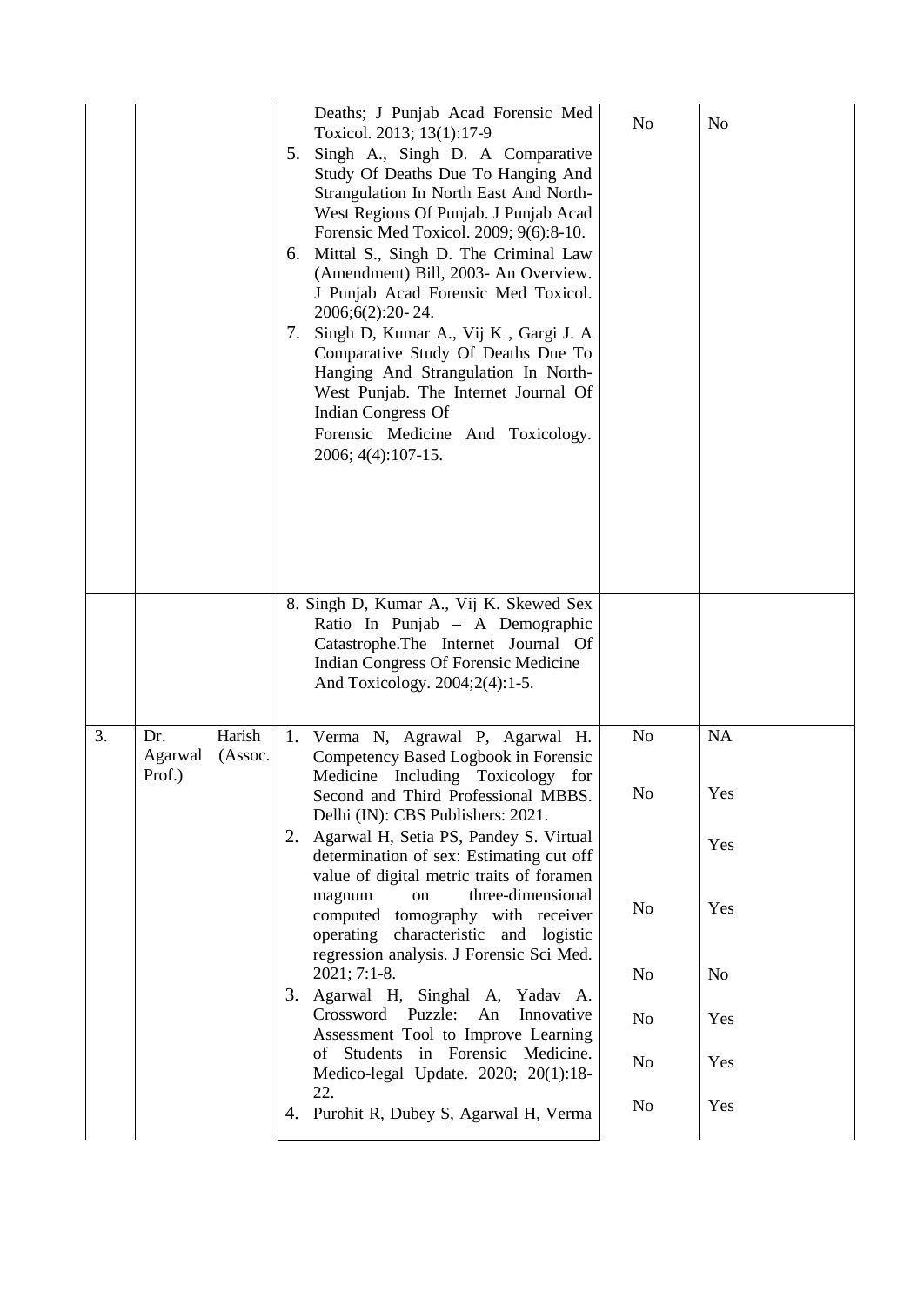|    |                                                           | 6.<br>7. | N. Evaluation of ongoing integrated<br>teaching program among undergraduate<br>medical<br>students.<br>Indian J<br>Appl<br>Res.2020; 10(7):65-7.<br>5. Vohra V, Mittal D, Agarwal H, Singh D,<br>Malik S. Custodial torture: A Two Years<br>Prospective<br>Study.<br>Medico-legal<br>Update. 2019; 19(2):307-12.<br>Vohra V, Agarwal H, Singh D, Malik<br>S. Custodial Death: A Two Years<br>Prospective Study. Medicolegal Update.<br>2016;16(1):60-65<br>Agarwal H, Shah S, Saiyad MZG, Jani<br>CB. Application of Software Tool for<br>Sex Determination from Calcification<br>Pattern of Rib Cartilage in Digital<br>Radiographs. J Indian Acad Forensic<br>Med. 2015; 37(3):263-7.<br>8. Agarwal H, Patel DS, Shah JV.<br>Epiphyseal fusion at lower end of<br>radius and ulna valuable tool for age<br>determination. J Indian Acad | No             | Yes            |
|----|-----------------------------------------------------------|----------|-------------------------------------------------------------------------------------------------------------------------------------------------------------------------------------------------------------------------------------------------------------------------------------------------------------------------------------------------------------------------------------------------------------------------------------------------------------------------------------------------------------------------------------------------------------------------------------------------------------------------------------------------------------------------------------------------------------------------------------------------------------------------------------------------------------------------------------------|----------------|----------------|
|    |                                                           |          | Forensic Med. 2011; 33(2):31-5.                                                                                                                                                                                                                                                                                                                                                                                                                                                                                                                                                                                                                                                                                                                                                                                                           |                |                |
| 4. | Manmohan <sup>1</sup> .<br>Dr.<br>Singh<br>(Asstt. Prof.) |          | Singh M, Gahlot SB, Kuamr R. Study of<br>Suicidal Cases by Hanging In Gurgaon<br>Region: J Forensic Med Toxicol. 2016;                                                                                                                                                                                                                                                                                                                                                                                                                                                                                                                                                                                                                                                                                                                    | No<br>No       | Yes<br>Yes     |
|    |                                                           | 2.       | $33, (1)$ ; 53-6.<br>Gahlot SB, Singh M, Kumar R. A<br>Retrospective Study Of Suicidal Cases<br>By Poisoning In Gurgaon<br>Region. J Forensic Med Toxicol.<br>$2016; 33, (1); 57-60.$                                                                                                                                                                                                                                                                                                                                                                                                                                                                                                                                                                                                                                                     |                |                |
| 5. | Manoj<br>Dr.<br>Somani                                    | 1.       | Somani M, Yadav SS, Garg A. Tattoo<br>Unfolded the Mistaken Identity or                                                                                                                                                                                                                                                                                                                                                                                                                                                                                                                                                                                                                                                                                                                                                                   | No             | N <sub>0</sub> |
|    | (Demonstrator)                                            | 2.       | Created?.<br>Sch J App Med Sci,<br>2021;9(7): 1152-4.<br>Somani M, Yadav SS, Kumar S, Kumar<br>V. Study of Incidence of Wormian<br>Bones in Eastern<br>Haryana - A<br>Prospective Observational Study. Sch J<br>App Med Sci, 2021;9(8): 1256-9.                                                                                                                                                                                                                                                                                                                                                                                                                                                                                                                                                                                           | N <sub>o</sub> | No             |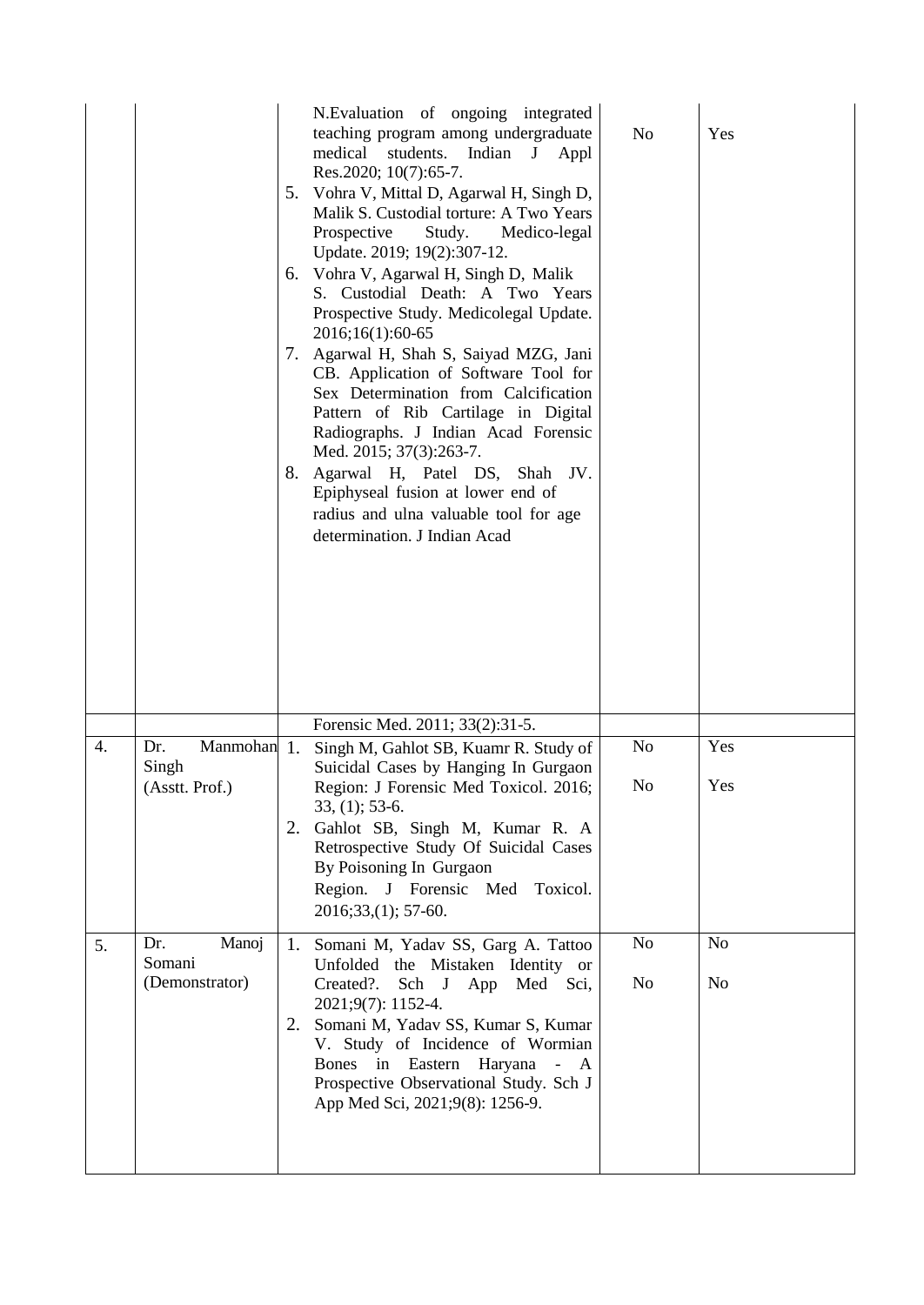| 6.             | Shamsher<br>Dr.<br>Malik<br>(Demonstrator) | Vohra V, Mittal D, Agarwal H, Singh<br>1.<br>D, Malik S. Custodial torture: A Two<br>Years Prospective Study. Medico-legal<br>Update. 2019;19(2):307-12.<br>2. Vohra V, Agarwal H, Singh D, Malik<br>S. Custodial Death: A Two Years<br>Prospective<br>Study.<br>Medicolegal<br>Update.<br>2016;16(1):60-65. | N <sub>o</sub><br>N <sub>o</sub> | Yes<br>Yes |
|----------------|--------------------------------------------|--------------------------------------------------------------------------------------------------------------------------------------------------------------------------------------------------------------------------------------------------------------------------------------------------------------|----------------------------------|------------|
| $\perp$        | Singhal Dr. R.P,                           | POST<br>AND<br><b>HEAD</b><br><b>TRAUMA</b><br>TRAUMATIC EPILEPSY                                                                                                                                                                                                                                            | Yes                              |            |
|                | Jain Dr. Monica,                           | - A RADIOLOGICAL STUD                                                                                                                                                                                                                                                                                        |                                  |            |
|                | Abhishek<br>Dr.,                           |                                                                                                                                                                                                                                                                                                              |                                  |            |
|                | Lakhar<br>Dr.                              |                                                                                                                                                                                                                                                                                                              |                                  |            |
|                | Bhushan Nath and                           |                                                                                                                                                                                                                                                                                                              |                                  |            |
|                | Jain Dr. satish.                           |                                                                                                                                                                                                                                                                                                              |                                  |            |
| 2              | Singhal<br>RP,                             | <b>SICKLE</b><br><b>CHILDREN</b><br><b>NORMAL</b><br><b>VS</b>                                                                                                                                                                                                                                               | Yes                              |            |
|                | <b>Bansal</b><br>Honey,                    | CHILDREN: A TRANSCRANIAL AND                                                                                                                                                                                                                                                                                 |                                  |            |
|                | Jain<br>Monica,                            | EXTRACRANIAL DOPPLER STUDY. Int                                                                                                                                                                                                                                                                              |                                  |            |
|                | Lakhar<br>Bhushan,                         | Res<br>2015;3(1):856-860.<br>$J_{-}$<br>Anat                                                                                                                                                                                                                                                                 |                                  |            |
|                | Jain Satish                                | DOI:10.16965/ijar.2014.547                                                                                                                                                                                                                                                                                   |                                  |            |
| 3              | Singhal                                    | RP, Setial Role of Ultrasound as an imaging Modality                                                                                                                                                                                                                                                         | Yes                              |            |
|                | PS, Kaur KP, et al.                        | in neoplastic ovarian masses in a tertiary                                                                                                                                                                                                                                                                   |                                  |            |
|                |                                            | hospital.J.Evolution<br>care                                                                                                                                                                                                                                                                                 |                                  |            |
|                |                                            | Med.Dent.Sci.2017;6(94): 6858-                                                                                                                                                                                                                                                                               |                                  |            |
| $\overline{4}$ |                                            | 6862, DOI:10.14260/jemds/2017/1486                                                                                                                                                                                                                                                                           | Yes                              |            |
|                | Singhal                                    | RP, Setia Role of Ultrasound as an imaging Modality                                                                                                                                                                                                                                                          |                                  |            |
|                | PS, Kaur KP, et al                         | in the uterine masses in a tertiary care                                                                                                                                                                                                                                                                     |                                  |            |
|                |                                            | hospital.J.Evolution                                                                                                                                                                                                                                                                                         |                                  |            |
|                |                                            | Med.Dent.Sci.2018;7(19): 2390-                                                                                                                                                                                                                                                                               |                                  |            |
| $\overline{5}$ | Anju Yadav,<br>Dr.<br>Dr.                  | 2392, DOI: 10.14260/jemds/2018/538<br>TRASONOGRAPHY – A DIAGNOSTIC<br><b>TOOL FOR</b>                                                                                                                                                                                                                        | Yes                              |            |
|                | Bir Singh Yadav,                           | <b>SUPERFICIAL</b><br><b>SOFT</b><br><b>TISSUES</b>                                                                                                                                                                                                                                                          |                                  |            |
|                | Dr.<br>Satish Jain.                        | International<br>journal<br>of<br>Recent<br>Advances<br>in                                                                                                                                                                                                                                                   |                                  |            |
|                |                                            | multidisciplinary Research. Vol. 04 Issue                                                                                                                                                                                                                                                                    |                                  |            |
|                |                                            | 09, pp-2825-28229,                                                                                                                                                                                                                                                                                           |                                  |            |
|                |                                            | September, 2017                                                                                                                                                                                                                                                                                              |                                  |            |
| 6              | Dr. Anju Yadav,                            | <b>ARTIFICAL</b><br><b>PROSPECT</b><br>OF<br><b>INTELLIGENCE IN</b>                                                                                                                                                                                                                                          | Yes                              |            |
|                | Nikhil<br>Dr.                              | <b>RADIOLOGY</b>                                                                                                                                                                                                                                                                                             |                                  |            |
|                | Sharma, Dr. Bir                            | Int.J.Adv.Multidiscip.Res.(2020), 7(8): 54-                                                                                                                                                                                                                                                                  |                                  |            |
|                | Singh Yadav.                               | 58                                                                                                                                                                                                                                                                                                           |                                  |            |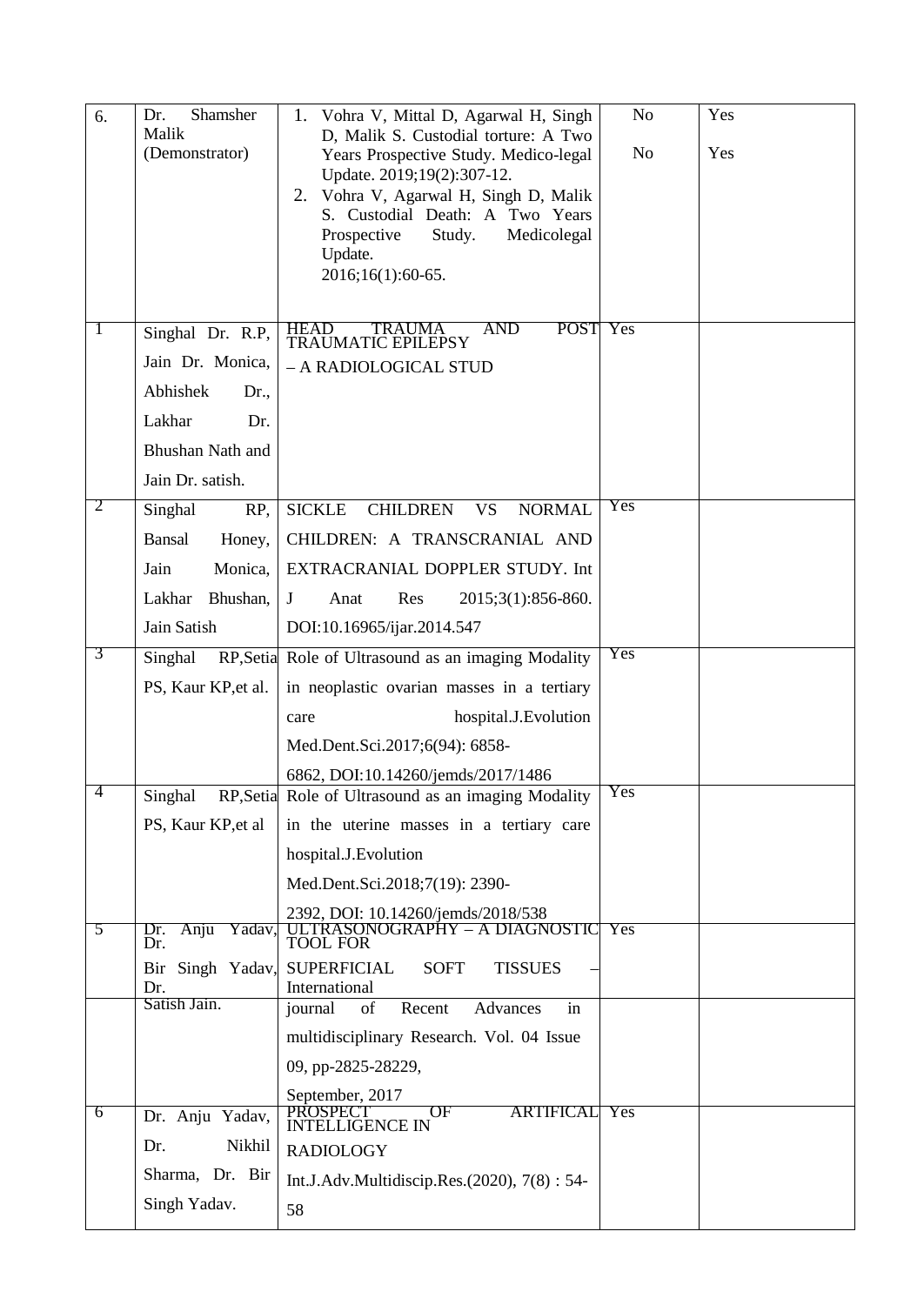| 7              | Dr. Anju Yadav,                           | CT CHANGESIN CHRONIC                                                                     | Yes                  |                 |
|----------------|-------------------------------------------|------------------------------------------------------------------------------------------|----------------------|-----------------|
|                | Singh<br>Bir<br>Dr.                       | ALCOHOLISM Int.J.Curr.Res.Med.Sci                                                        |                      |                 |
|                | Yadav, Dr. Vishal                         | $(2020), 6(10): 37-42$                                                                   |                      |                 |
|                | Goyal                                     |                                                                                          |                      |                 |
| 8              | Dr. Anju Yadav,                           | ROLE OF MRI IN EVALUATION OF Yes<br>EPILEPTIC                                            |                      |                 |
|                | Dr.<br>Bir<br>Sigh                        | PATIENT Int. J. Adv. Multidiscip. Res                                                    |                      |                 |
|                | Yadav, Dr. Nikhil                         | $(2021), 8(1): 124-129$                                                                  |                      |                 |
|                | Dr.<br>Sharma,                            |                                                                                          |                      |                 |
|                | Vishal Goyal                              |                                                                                          |                      |                 |
| $\mathbf{1}$   | <b>DR</b><br>CB                           | Lipid<br>effect<br>lowering<br>in                                                        | <b>PUBLISHE</b>      | N <sub>O</sub>  |
|                | <b>BANSAL</b><br>(FACULTY)                | Hypertriglycerideemia fenofibrate<br><b>VS</b><br>atorvastatin                           | D                    |                 |
|                |                                           | Annuals of international medicine &                                                      |                      |                 |
|                | <b>DR</b><br>CB                           | dental research volume isssue 4 (2017)<br>TYPE 2 DM & its association with               | <b>PUBLISHE</b>      | N <sub>O</sub>  |
|                | <b>BANSAL</b>                             | various infections – a retrospective                                                     | D                    |                 |
|                | (FACULTY)                                 | study International journal of medical<br>research<br>professionals<br>(1)<br><b>MRP</b> |                      |                 |
|                |                                           | volume3 issue 3                                                                          |                      |                 |
|                | <b>DR</b><br>CB                           | (2017)<br>Acquired Immuno Deficiency Syndrome -                                          | <b>PUBLISHE</b>      | NO              |
|                | <b>BANSAL</b>                             | Association of serum lipid with HIV status                                               | D                    |                 |
|                | (FACULTY)                                 | International<br><b>LAPRENSA</b><br>Medice<br>Argentina (2020)                           |                      |                 |
|                |                                           |                                                                                          |                      |                 |
| $\overline{2}$ | DR<br><b>DEEPAK</b>                       | Metabolic syndrome in north Indian type 2<br>DM patient $-$ a comparison of 4 different  | <b>PUBLISHE</b><br>D | N <sub>O</sub>  |
|                | <b>GAHLAN</b>                             | diagnostic criteria of metabolic syndrome                                                |                      |                 |
|                | (FACULT<br>Y)                             | Diabetic and metabolic syndrome :<br>clinical research and reviews 13 (2019)             |                      |                 |
|                | <b>DR</b>                                 | Prevelance<br>and<br>determinants<br>of                                                  | <b>PUBLISHE</b>      | N <sub>O</sub>  |
|                | <b>DEEPAK</b>                             | diabetes distress in patients of DM in                                                   | ${\bf D}$            |                 |
|                | <b>GAHLAN</b><br>(FACULT                  | tertiary care centre<br>Diabetic and metabolic syndrome :                                |                      |                 |
|                | Y)                                        | clinical research and reviews 12 (2018)                                                  |                      |                 |
| $\overline{3}$ | <b>DR</b><br><b>AMIT</b><br><b>MUNJAL</b> | Saliva<br>and<br>Diabetes :<br>Validation<br>as<br>diagnostic tool                       | <b>PUBLISHE</b><br>D | N <sub>O</sub>  |
|                | (FACULTY)                                 | <b>JMEDSOC</b> (2019)                                                                    |                      |                 |
|                | DR<br><b>AMIT</b>                         | Convalascence plasma therapy for                                                         | <b>PUBLISHE</b>      | N <sub>O</sub>  |
|                | <b>MUNJAL</b><br>(FACULTY)                | prophylaxis and treatment of COVID -<br>19                                               | D                    |                 |
|                |                                           | IMeDPub Journals (2020)                                                                  |                      |                 |
|                | <b>AMIT</b><br>DR.<br><b>MUNJAL</b>       | Acquired Immuno Deficiency Syndrome<br>- Association of serum lipid with HIV             | <b>PUBLISHE</b><br>D | N <sub>O</sub>  |
|                | (FACULTY)                                 | status International LAPRENSA Medice                                                     |                      |                 |
|                |                                           | Argentina<br>(2020)                                                                      |                      |                 |
|                | <b>AMIT</b><br>DR                         | ECG - An axis dilemma with tachycardia                                                   | <b>PUBLISHE</b>      | NO              |
|                | <b>MUNJAL</b><br>(FACULTY)                |                                                                                          | D                    |                 |
| $\overline{4}$ | DR                                        | Study of clinical profile risk factors and                                               | <b>PUBLISHE</b>      | $\overline{NO}$ |
|                | <b>PRIYANKA</b><br><b>RANGA</b>           | indices<br>platelet<br>in<br>spontaneous<br>intracerebral bleed                          | D                    |                 |
|                |                                           |                                                                                          |                      |                 |
|                | (FACULTY)                                 | Indian journal of Cardio Vascular Disease<br>in Women WINCARS (2021)                     |                      |                 |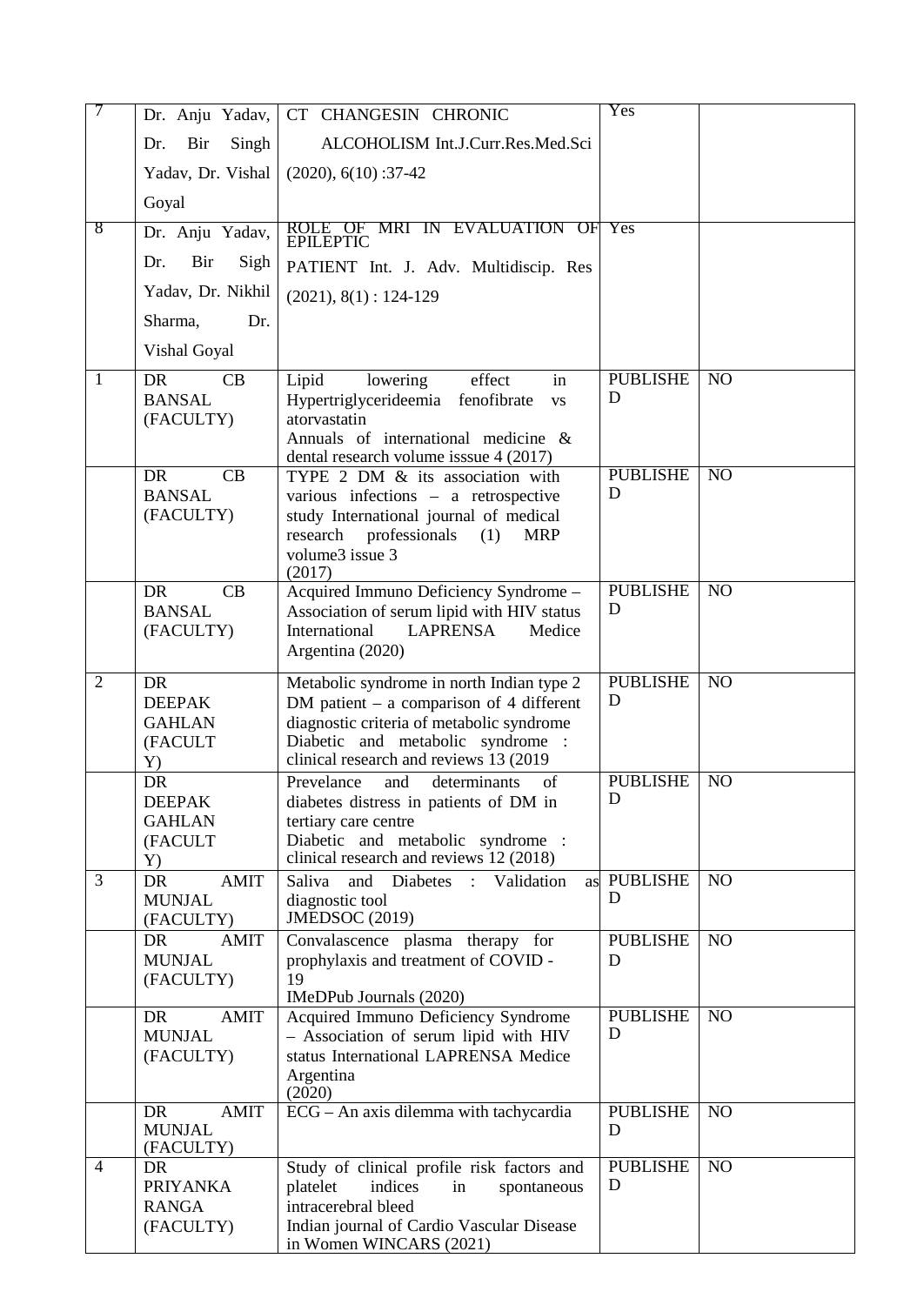|   | DR PRIYANKA<br><b>RANGA</b>                               | GBS Patient with abnormal liver function test PUBLISHE<br>post IVIG therapy – rare presentation                                                                                                      | D                    | N <sub>O</sub>  |
|---|-----------------------------------------------------------|------------------------------------------------------------------------------------------------------------------------------------------------------------------------------------------------------|----------------------|-----------------|
|   | (FACULTY)                                                 | International<br>journal of<br>scientific<br>research volume VIII issue VIII (2019)                                                                                                                  |                      |                 |
|   | <b>DR</b><br><b>PRIYANKA</b><br><b>RANGA</b><br>(FACULTY) | Rupenzal syndrome in 15 year old Indian<br>girl with autoimmune hepatitis $-$ a case<br>report and literature review<br>Global journal of research analysis volume<br>9 issue 2 (2020)               | <b>PUBLISHE</b><br>D | $\overline{NO}$ |
|   | <b>DR</b><br><b>PRIYANKA</b><br><b>RANGA</b><br>(FACULTY) | Dykes davidoff syndrome - rare case with<br>septic emboli<br><b>JMSCR IGM Publication volume 5 (2017)</b>                                                                                            | <b>PUBLISHE</b><br>D | $\overline{NO}$ |
| 5 | R <sub>K</sub><br><b>DR</b><br><b>GOEL</b><br>(FACULTY    | Role of vitamin D supplementation<br>in hypertension<br>Indian J clinic biochem26 (2011)                                                                                                             | <b>PUBLISHE</b><br>D | N <sub>O</sub>  |
|   | R <sub>K</sub><br>DR<br><b>GOEL</b><br>(FACULTY           | Study of lipid profile trends in women<br>of pregnancy induced hypertension<br>cases in rural setup<br>Journal of evolution of medical and<br>dental science ,volume 2 issue 13<br>(2013)            | <b>PUBLISHE</b><br>D | N <sub>O</sub>  |
| 6 | <b>DIVYA</b><br>DR<br><b>SOIN</b><br>(FACULTY)            | Role of Triple Phase Contrast enhanced<br>Computed Tomography in Hepatic<br>Lesions and their Cytopathological<br>Correlation<br>Indian Journal of Applied Research                                  | <b>PUBLISHE</b><br>D | N <sub>O</sub>  |
|   | <b>DIVYA</b><br>DR<br><b>SOIN</b><br>(FACULTY)            | of<br>Clinicoradiograp-hical profile<br>cerebrovascular<br>disease<br>in<br>hypertensive<br>disease of pregnancy                                                                                     | <b>PUBLISHE</b><br>D | N <sub>O</sub>  |
|   | <b>DIVYA</b><br>DR<br><b>SOIN</b><br>(FACULTY)            | Evaluation of obstructive sleep apnea<br>in metabolic syndrome                                                                                                                                       | <b>PUBLISHE</b><br>D | N <sub>O</sub>  |
|   | DR<br><b>DIVYA</b><br><b>SOIN</b><br>(FACULTY)            | Isolated Fundal Diverticula : A Case Report<br>Journal of Family Medicine and<br>Primary Care(Vol.8)                                                                                                 | <b>PUBLISHE</b><br>D | N <sub>O</sub>  |
|   | DR<br><b>DIVYA</b><br><b>SOIN</b><br>(FACULTY)            | Asymptomatic bacteriuria among the patients<br>of type 2 diabetes mellitus<br>Journal of Family Medicine and<br>Primary Care(Vol.8)                                                                  | <b>PUBLISHE</b><br>D | NO              |
|   | <b>DIVYA</b><br>DR<br><b>SOIN</b><br>(FACULTY)            | Impact of health<br>education<br>on<br>knowledge, attitude,<br>practices<br>and<br>glycemic control in<br>type 2 diabetes mellitus Journal of<br>Medicine<br>Family<br>and<br>Primary<br>Care(Vol.8) | <b>PUBLISHE</b><br>D | $\overline{NO}$ |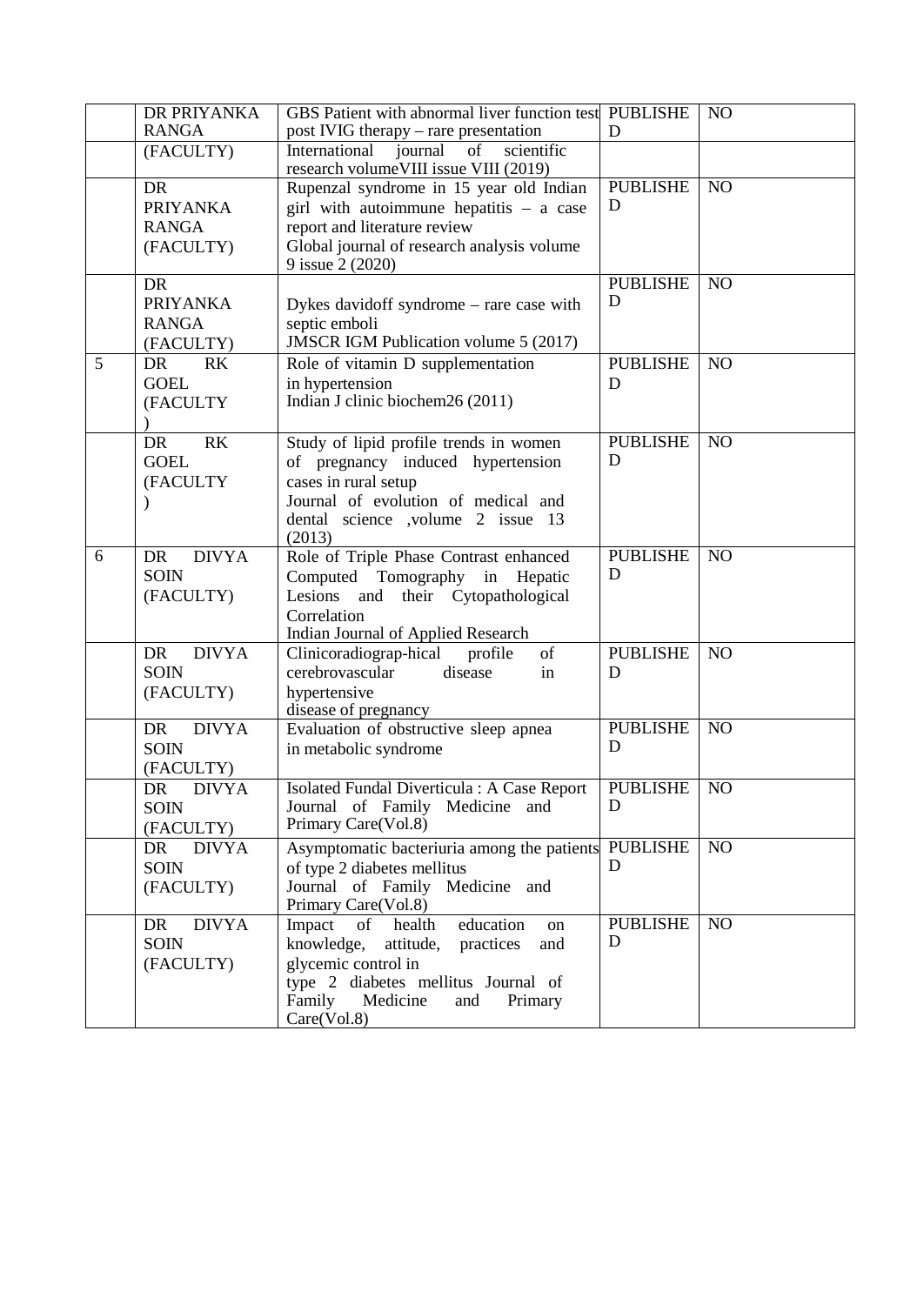| Dr. M.S. Naik | 1) Naik SM, Naik MS, Bains NK. Cadaveric<br>temporal bone dissection: Is it obsolete<br>today? Int. Arch. Otorhinolaryngol. 2014;<br>$18(01)$ : 063-067<br>2) Naik SM, Naik MS. Nasal Septal<br>Perforations - An Occupational Hazard in<br>Chrome Industry Workers.International<br>Journal of Pharmaceutical and Medical<br>Research. 2013; 1(1):13-15.<br>3) Naik MS, Naik SM, Bains NK. Ear<br>Piercings<br>Revisited.<br>Online<br>J<br>Otolaryngol. 2013; 3(4):113-119.<br>4) Naik SM, Naik MS, Bains NK.<br>Citation Styles - An analysis. Online J<br>Otolaryngol.2013; 3(3): 52-56.<br>5) Naik<br>SM,<br>Naik<br>MS, Sharma<br>A."Rehabilitation of hearing impaired<br>children in India - An update". Online                                                                                                                                 |  |
|---------------|---------------------------------------------------------------------------------------------------------------------------------------------------------------------------------------------------------------------------------------------------------------------------------------------------------------------------------------------------------------------------------------------------------------------------------------------------------------------------------------------------------------------------------------------------------------------------------------------------------------------------------------------------------------------------------------------------------------------------------------------------------------------------------------------------------------------------------------------------------|--|
|               | Journal<br>of<br>Otolaryngology.2012;3(1):20-31<br>6) Naik MS, Naik SM, Mohanty D.<br>Recurrent osteoma of the frontoethmoid<br>region- A case report. Odisha Journal of<br>Otorhinolaryngology & Head & Neck<br>Surgery. 2012 Jan-Jun; 6(1): 55-57.<br>7) Naik SM, Naik MS, Datta G, Sharma C,<br>Singh D. Adenoids in adult siblings : Is it<br>familial ?. Online J Otolaryngol. (2012),<br>$2(4): 4-9.$<br>8) Naik MS, Naik SM. Whitehead's<br>varnish - an alternative to BIPP pack.<br>Online J Otolaryngol. (2012), 2(2).<br>9) Naik MS, Naik SM. Medicolegal status<br>of deaf persons in India. Online J<br>Otolaryngol. (2012), 2(1): 19-38.<br>10) Naik MS, Naik SM.An<br>Unusual<br>Presentation of Nasal Polyp Arising from<br>Floor of Nasal Cavity. Otorhinolaryngology<br>Clinics<br>International<br>An<br>Journal.(2011);3(2):129-131 |  |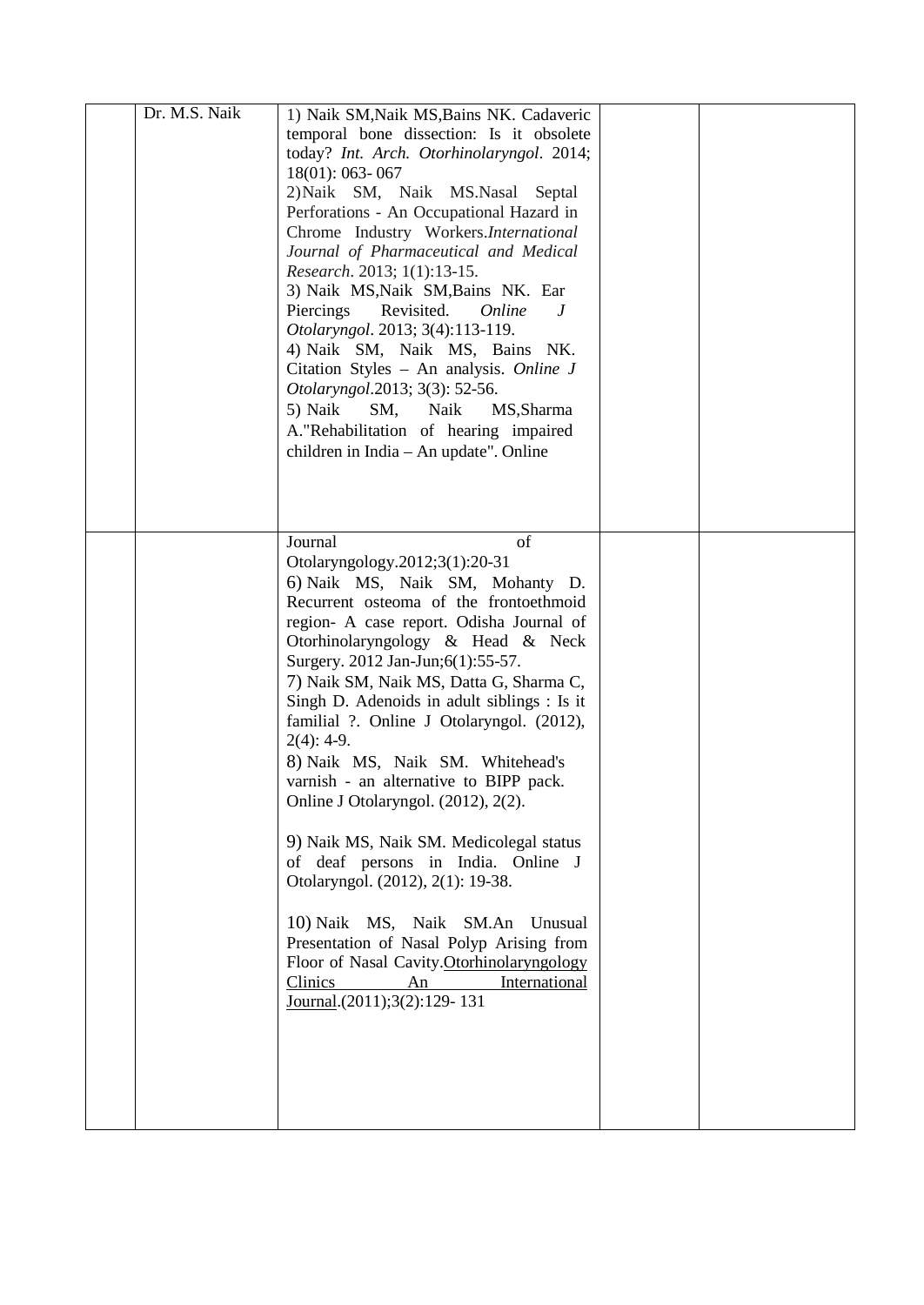| 1. | Seema<br>Dr.           | (i)<br>Baishnab,<br>Seema<br>Farhana<br>R.                                                  | Yes            | No             |
|----|------------------------|---------------------------------------------------------------------------------------------|----------------|----------------|
|    | Baishnab,<br>Professor | Comparative study of Aegle Mermelos                                                         |                |                |
|    |                        | Correa and Eugenia Jambolana on Blood<br>Glucose level in alloxan – induced diabetic        |                |                |
|    |                        | rats. International<br>Journal<br>albino<br><sub>of</sub>                                   | N <sub>o</sub> | N <sub>0</sub> |
|    |                        | Scientific Research. Vol 5/Issue 6. June                                                    |                |                |
|    |                        | $2016:8-10$                                                                                 | N <sub>o</sub> | N <sub>o</sub> |
|    |                        | (ii)<br>Farhana Rahman, Seema Baishnab.                                                     |                |                |
|    |                        | Comparative study of Eugenia Jambolana<br>seed and pulp for antidiabetic action on          |                |                |
|    |                        | alloxan induced diabetic rats. Int J Basic                                                  | N <sub>o</sub> | N <sub>o</sub> |
|    |                        | clin Pharmacol. 2016; 5(4): 1308-1310                                                       |                |                |
|    |                        | (iii) Seema Baishnab, S Das. Effect of                                                      |                |                |
|    |                        | aegle marmelos correa on blood glucose                                                      | N <sub>o</sub> | N <sub>o</sub> |
|    |                        | level in normal and alloxan- induced<br>diabetic albino rats. Internet Journal of           |                |                |
|    |                        | Pharmacology (ISPUB). Vol 10 (1) Oct                                                        |                |                |
|    |                        | 2012.                                                                                       |                |                |
|    |                        | (IV)<br>Baishnab,<br>Seema<br>S<br>Das.                                                     | N <sub>o</sub> | N <sub>o</sub> |
|    |                        | Hepatoprotective<br>effect<br>of                                                            |                |                |
|    |                        | ADHATODA VASICA leaves<br>extract<br>against Paracetamol induced<br>hepatic                 |                |                |
|    |                        | damage in rats. Internet journal of                                                         |                |                |
|    |                        | Pharmacology (ISPUB). Vol 12 (1) Aug                                                        |                |                |
|    |                        | 2013.                                                                                       |                |                |
|    |                        | (v) Gupta P, Baishnab S, Rewri P.                                                           |                |                |
|    |                        |                                                                                             |                |                |
|    |                        |                                                                                             |                |                |
|    |                        | Comparative evaluation of efficacy and                                                      |                |                |
|    |                        | safety of bepotastine<br>besilate<br>1.5%                                                   |                |                |
|    |                        | ophthalmic solution versus olapatadine                                                      |                |                |
|    |                        | hydrochloride 0.1% ophthalmic solution in                                                   |                |                |
|    |                        | patients with vernal keratoconjunctivitis. Int<br>J Basic Clin Pharmacol 2021;10(5):552-60. |                |                |
|    |                        | (vi) Preety Bansal, Seema Baishnab. A                                                       |                |                |
|    |                        | pharmacoepidemiology study of local                                                         |                |                |
|    |                        | fungal infections in skin and venereal                                                      |                |                |
|    |                        | diseases outpatient department of a rural                                                   |                |                |
|    |                        | tertiary care                                                                               |                |                |
|    |                        | hospital. Int J Basic ClinPharmacol. 2020<br>Apr;9(4):616-620                               |                |                |
|    |                        |                                                                                             |                |                |
|    |                        |                                                                                             |                |                |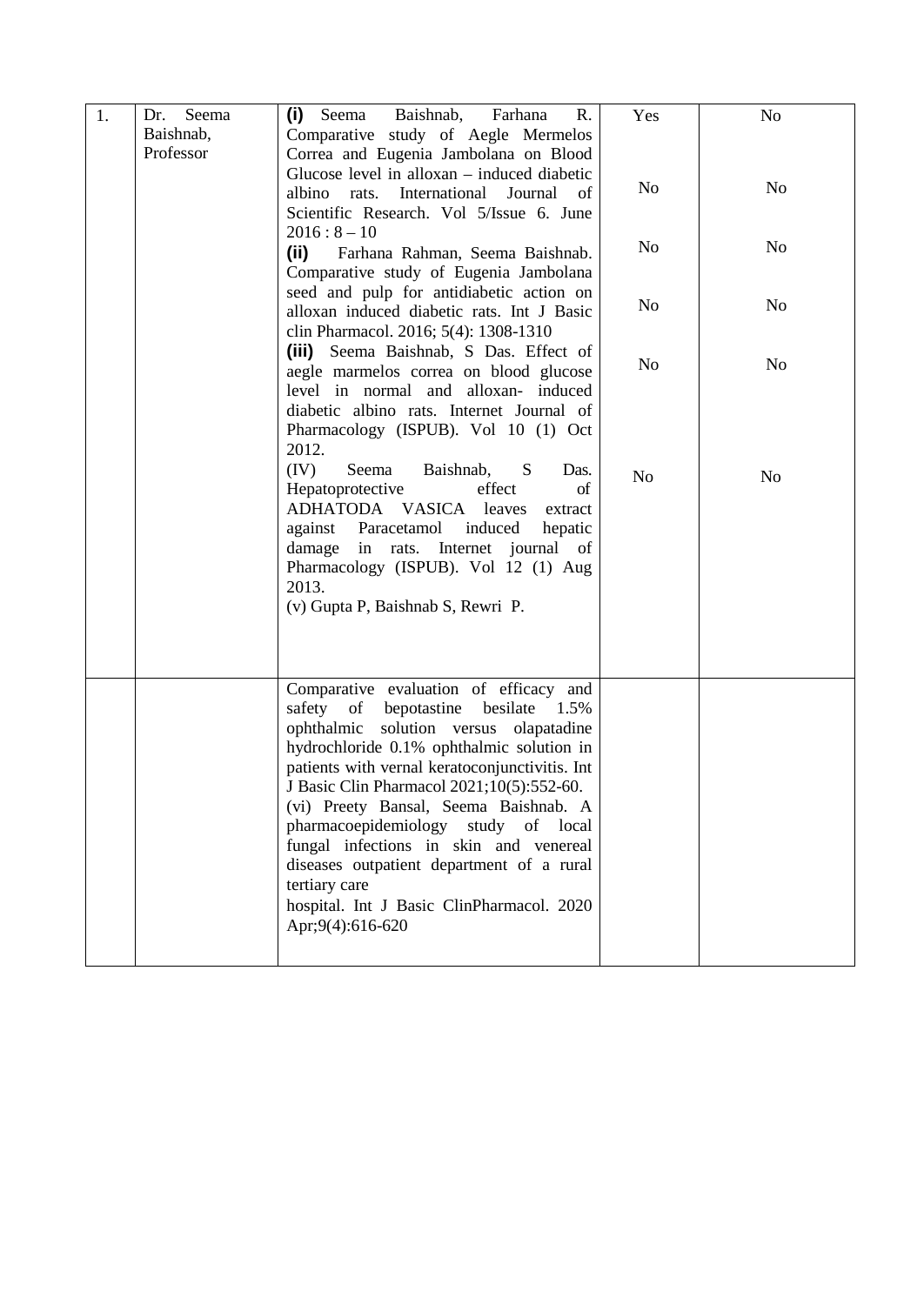| 2. | Dr. Shalini             | S, Rewri P, Vyas<br>(i) Virani<br>А.                                                      | Yes            | N <sub>o</sub> |
|----|-------------------------|-------------------------------------------------------------------------------------------|----------------|----------------|
|    | Virani,<br>Associate    | Microbiological safety of using eye drops<br>after one month : contamination is a rule or | Yes            | Yes            |
|    | Professor               | mere regulation ?. Delhi J Ophthalmol.                                                    |                |                |
|    |                         | 2016; 3:176-8.                                                                            |                |                |
|    |                         | (ii) Bhatt S, Virani S, Sharma M, Kumar                                                   | Yes            | N <sub>o</sub> |
|    |                         | H, Sexena KK. Evaluation of hepato                                                        |                |                |
|    |                         | protective activity of aloe vera in acute viral<br>hepatitis. IJPSR 2014; 5 (6): 2479-85. | Yes            | N <sub>o</sub> |
|    |                         | (iii) Virani S, Rewri P, Dhar<br>M.                                                       |                |                |
|    |                         | Difficulties with self instillation of eyedrops                                           |                |                |
|    |                         | and its impact on intraocular pressure in                                                 |                |                |
|    |                         | glaucoma patient. JCOR 2015, 3:87 - 90<br>(iv) Virani S, Bhatt S, Saini M, Saxena K K     |                |                |
|    |                         | Aloe vera attenuates gentamicin induced                                                   |                |                |
|    |                         | nephropathy in wistar<br>albino<br>rats-                                                  |                |                |
|    |                         | Histopathological and biochemical                                                         |                |                |
|    |                         | changes. Asian journal of Pharma clinical<br>research 2016, 9:78 - 82                     |                |                |
|    |                         |                                                                                           |                |                |
|    |                         |                                                                                           |                |                |
| 3. | Dr. Mamta Rani          | (ii) Rani M, Singh J, Gupta PP. Efficacy &                                                | Yes            | No             |
|    | Assistant               | of<br>formoterol<br>Safety<br>versus                                                      |                |                |
|    | Professor               | montelukast as add on therapy in                                                          | Yes            | N <sub>o</sub> |
|    |                         | moderate Persistent asthma, Int J Basic                                                   |                |                |
|    |                         | clin pharmacol 2017;6:1420-5.                                                             | Yes            | N <sub>o</sub> |
|    |                         | Gupta MC, Rani M, Aggarwal K.<br>(i)                                                      |                |                |
|    |                         | Phenylephrine induced fixed<br>drug                                                       |                |                |
|    |                         | eruption:<br>a rare<br>of<br>case<br>cross<br>sensitivity. Int J Basic clin Pharmacol     |                |                |
|    |                         | 2016;5:1687-90                                                                            |                |                |
|    |                         | (iii) Rani M, Gupta MC, Knowledge,                                                        |                |                |
|    |                         | attitude, beliefs and use of over the                                                     |                |                |
|    |                         | counter drug products among medical                                                       |                |                |
|    |                         | undergraduates. Int J Basicclin                                                           |                |                |
|    |                         | Pharmacol 2017;6:1358-                                                                    |                |                |
|    |                         | 62.                                                                                       |                |                |
|    |                         |                                                                                           |                |                |
|    |                         |                                                                                           |                |                |
| 4. | Reena<br>Mrs.<br>Gandhi | S,<br>Simar<br>Rana<br>Gandhi<br>R.<br>(i)<br>Η,<br>Serological study of brucellosis in   | N <sub>o</sub> | N <sub>0</sub> |
|    |                         |                                                                                           |                |                |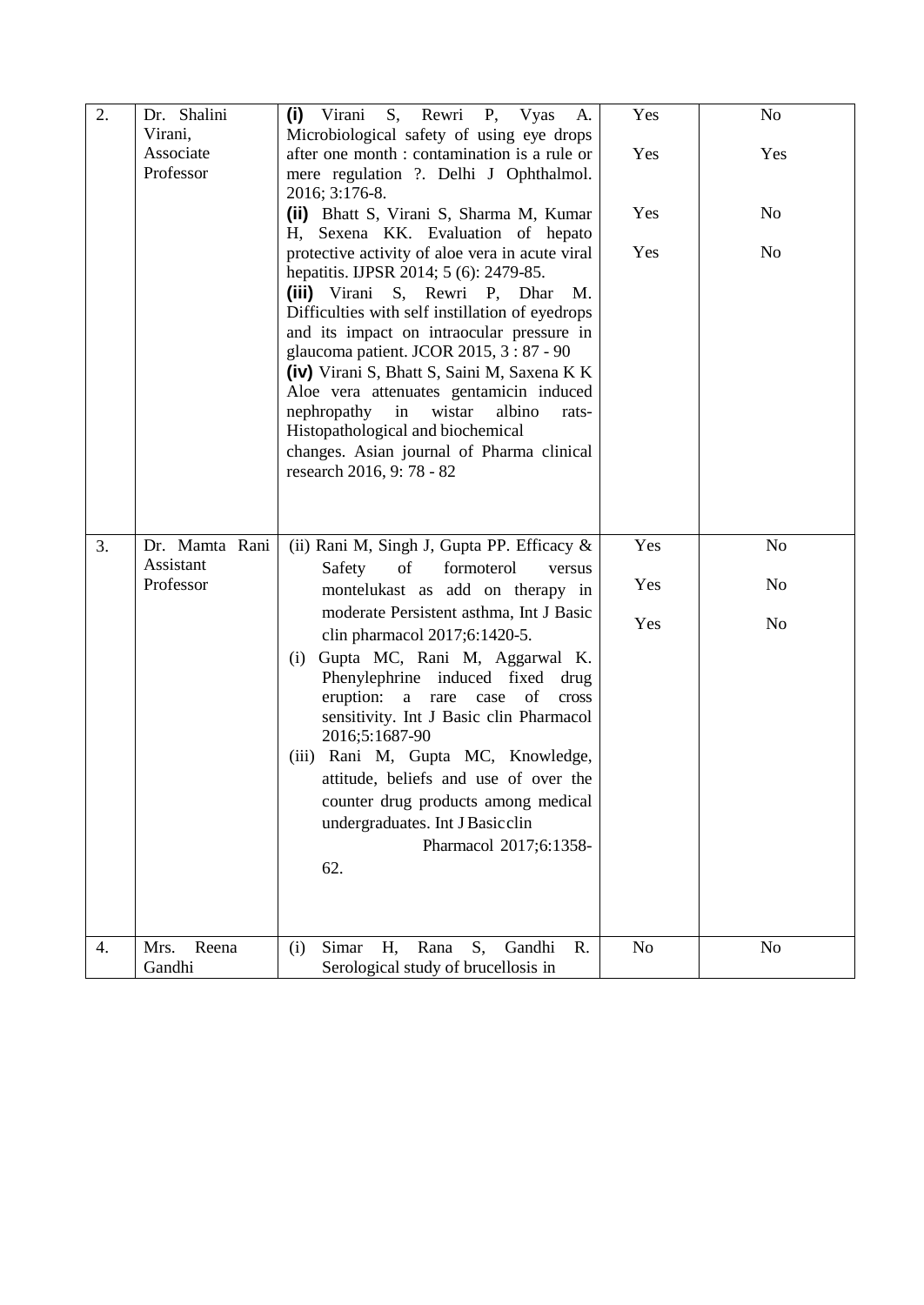|                | Assistant<br>Professor                      | shepherd and butchers suffering from<br>pyrexia of unknown origin (PUO)<br>attending a tertiary level hospital. Glob<br>J R Anal. 2019; 8(8): 70-71.<br>Rana S, Simar H, Gandhi R. A<br>(ii)<br>comparative<br>study<br>of<br>echocardiography<br>and<br>radionuclide<br>99 <sub>m-tc</sub><br>macroaggregated albumin (MAA) scan<br>in detection and quantification of<br>reversal of shunt in acynotic congential<br>heart diseases in children. Paripex-<br>Indian J Res. 2019; 8(8), 52-55.<br>(iii) Gandhi R, Rana S, Simar H. To study<br>the<br>effect<br>of<br>Glucose-<br>Insulin-<br>Potassium<br>treatment<br>in<br>acute<br>myocardial infarction<br>patients. Paripex- Indian J Res. 2019;<br>$8(8), 60-61.$ | N <sub>o</sub><br>N <sub>o</sub>        | N <sub>o</sub><br>No                    |
|----------------|---------------------------------------------|---------------------------------------------------------------------------------------------------------------------------------------------------------------------------------------------------------------------------------------------------------------------------------------------------------------------------------------------------------------------------------------------------------------------------------------------------------------------------------------------------------------------------------------------------------------------------------------------------------------------------------------------------------------------------------------------------------------------------|-----------------------------------------|-----------------------------------------|
| 5.             | Meenakshi<br>Dr.<br>Savant,<br>Demonstrator | (i)<br>Rani S, Savant M, Mahendru R, Bansal<br>P. Comparison of efficacy and safety<br>of ketoprofen patch versus diclofenac<br>patch<br>operative<br>post-<br>as<br>analgesic<br>hysterectomy<br>$\operatorname{in}$<br>patients. Int J Basic Clin Pharmacol<br>2019;8:2445-9.<br>Rani S, Savant M, Verma PK, Bhutani<br>(i)<br>G. Ecopharmacology: A new emerging<br>discipline. CCME 2017;5(1-2):21-3<br>Savant<br>M.<br>Nanosuspension:<br>(iii)<br>An<br>emerging method of drug<br>delivery.<br>WJPMR 2020;6(11):101-<br>3.                                                                                                                                                                                         | Yes<br>N <sub>o</sub><br>N <sub>o</sub> | Yes<br>N <sub>0</sub><br>N <sub>o</sub> |
| 6.             | Dr. Priya Gupta<br>Demonstrator             | (i) Gupta P, Baishnab S, Rewri P.<br>Comparative evaluation of efficacy and<br>safety of bepotastine besilate 1.5%<br>ophthalmic solution versus olapatadine<br>hydrochloride<br>0.1%<br>ophthalmic<br>solution in patients<br>with<br>vernal<br>keratoconjunctivitis. Int J Basic<br>Clin Pharmacol 2021;10(5):552-<br>60.                                                                                                                                                                                                                                                                                                                                                                                               | N <sub>o</sub>                          | N <sub>o</sub>                          |
| 1              | Dr.Sumit<br>Goyal<br>[Faculty]              | study<br>of<br>ventilator<br>associated<br>A<br>pneumonia: incidence and outcome                                                                                                                                                                                                                                                                                                                                                                                                                                                                                                                                                                                                                                          | Published                               | N <sub>O</sub>                          |
| $\overline{c}$ | Dr.Sumit<br>Goyal<br>[Faculty]              | To study the prevalence and risk factors<br>patients<br>of<br>chronic<br>obstructive<br>in<br>pulmonary<br>diseases[COPD]                                                                                                                                                                                                                                                                                                                                                                                                                                                                                                                                                                                                 | Published                               | N <sub>O</sub>                          |
| 3              | Dr.Sumit<br>Goyal<br>[Faculty]              | A cross sectional study on the prevalence of<br>metabolic<br>syndrome<br>in<br>chronic<br>pulmonary diseases patients in tertiary<br>care centre                                                                                                                                                                                                                                                                                                                                                                                                                                                                                                                                                                          | <b>Not</b><br>Published                 | NO                                      |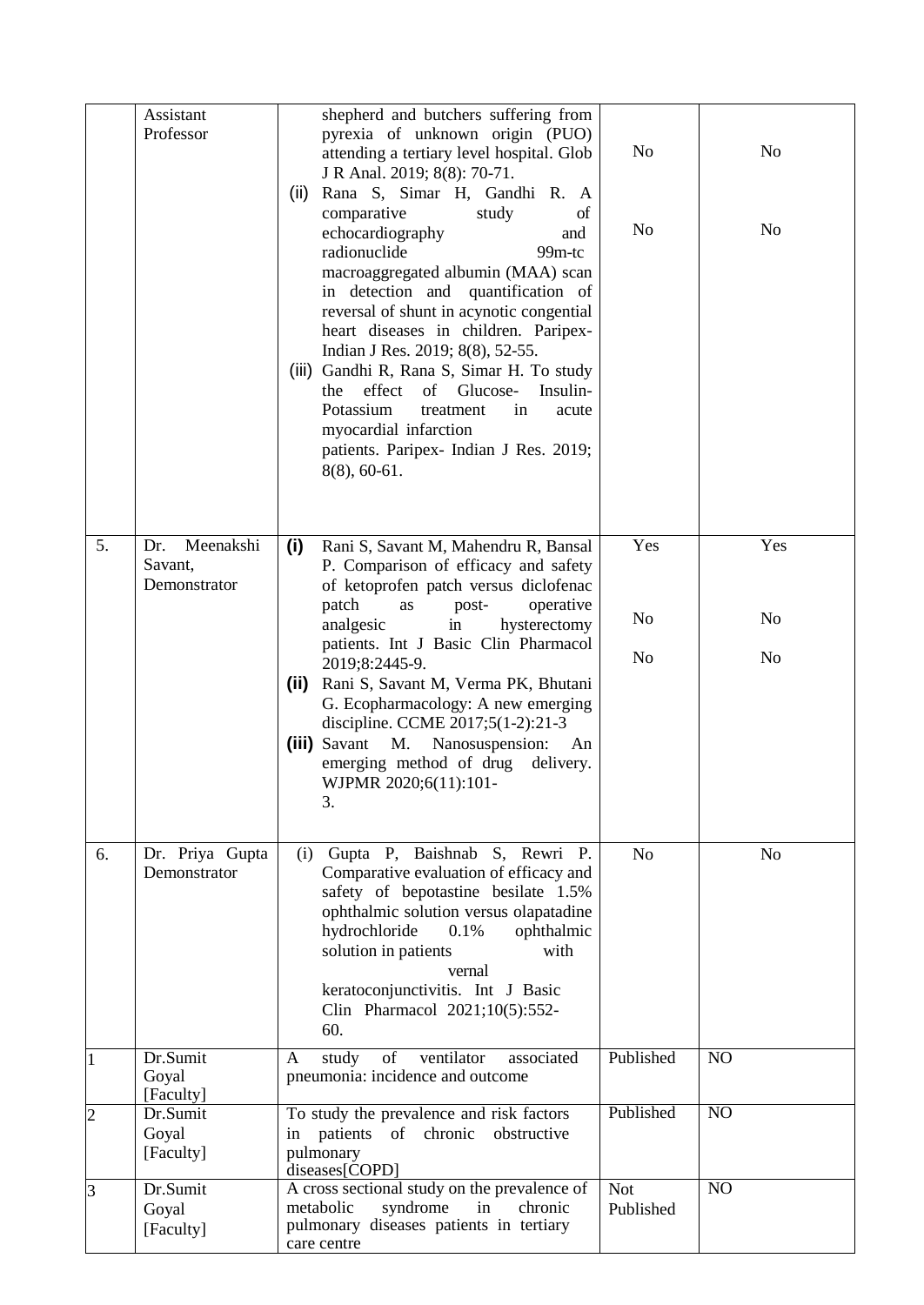| $\overline{4}$ | Dr.Hans Raj<br>Vasir[Faculty | To study the prevalence and risk factors<br>in patients of chronic obstructive<br>pulmonary diseases[COPD]                                                                                                                                                                          | Published  | N <sub>O</sub> |
|----------------|------------------------------|-------------------------------------------------------------------------------------------------------------------------------------------------------------------------------------------------------------------------------------------------------------------------------------|------------|----------------|
|                | DR. BHARTI                   | atta A, Arora B, Sarita et al. Advances in                                                                                                                                                                                                                                          | NO         | <b>YES</b>     |
|                | <b>ARORA</b>                 | in diagnosis and therapeutics development<br>of hepatitis C Virus infection:<br>An<br>update.<br>JCR, 2020; 7(10): 645-650<br><b>DOI</b><br>10,31838/jcr,07.10.130                                                                                                                  |            |                |
| $\overline{2}$ | DR. BHARTI<br><b>ARORA</b>   | atta A, Sarita, Arora B, et al Responding to<br>"COVID-19"<br>pandemic:<br>Quality<br>management and preventive stratigies of a<br>hospital. Indian J Public Health Res Dev<br>2020; 11(9), 161-167                                                                                 | <b>YES</b> | <b>YES</b>     |
| 3              | DR. BHARTI<br><b>ARORA</b>   | imar H, Kaur KP, Rao SD, Arora B, Rana<br>SK, Priyanka. Serological Study of<br>Brucellosis in Cases of Pyrexia of NO<br>Origin (PUO) in Rural<br>Unknown<br>Population Around Karimnagar, Andhra<br>Pradesh. Indian J Health Sci. Care. 2018;<br>$5(3), 117-120.$                  |            | N <sub>O</sub> |
| $\overline{4}$ | DR. BHARTI<br><b>ARORA</b>   | aur KP, Arora B, Chinna DK, Gupta V. A<br>comparative evaluation of mycobacteria<br>growth indicator tube and Lowenstein-<br>Jensen medium for the isolation of<br>mycobacteria from clinical specimen. J<br>Infect<br>Dis<br>Antimicrob<br>Agents<br>2012;29:67-74.                | NO         | N <sub>O</sub> |
| 5              | DR. BHARTI<br><b>ARORA</b>   | ur KP, Arora B, Chhina DK, Gupta V.<br>Comprehensive Evaluation of Patient<br>Characteristics and Clinical Parameters As NO<br>A Diagnostic Aid in Tuberculosis- The<br>Internet Journal of Laboratory Medicine.<br>2012 Volume<br>5 <sup>7</sup><br>Number 1. DOI:<br>10.5580/2bd7 |            | N <sub>O</sub> |
| 6              | DR. BHARTI<br><b>ARORA</b>   | rora B, Kaur KP, Sethi B, Review Article<br>Legionellosis: An update,. J Clin Diagn<br>Res 2012-2017 September (Suppl), Vol- YES<br>6(7):1331-1336.                                                                                                                                 |            | N <sub>O</sub> |
|                | DR. BHARTI<br><b>ARORA</b>   | roprevalence of syphilis in a tertiary care NO<br>hospital. Kawal Preet Kaur <sup>*1</sup> , Bharti<br>Arora <sup>1</sup> , Bhawna Sethi <sup>2</sup> , Jarmanjeet Singh <sup>3</sup> .<br>Asian Pac J Trop Dis 2014: 4(Suppl 1):<br>S496-S499.                                     |            | N <sub>O</sub> |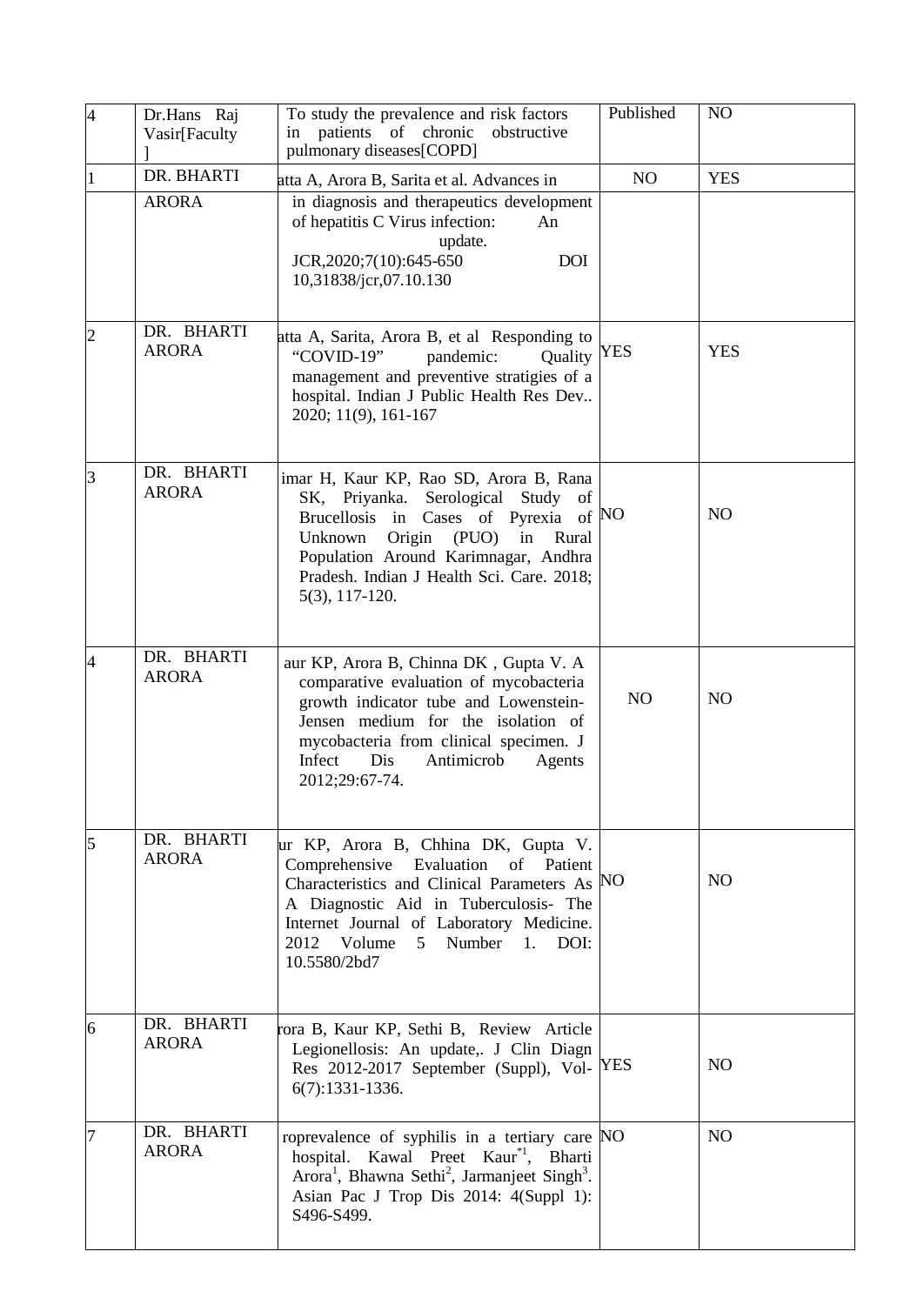| 8              | DR. BHARTI<br><b>ARORA</b> | Kaur KP <sup>1</sup> , Arora B. <sup>2</sup> Enhanced Diagnostic<br>Yield of Auramine-<br>Staining and MycobacteriaGrowth<br>O<br>Indicator Tube Over Ziehl-Neelsen Staining<br>And Lowenstein Jensen Media In Extra-<br>Pulmonary Tuberculosis. J. Evolution Med.<br>Dent.Sci., 2014 jul;3(28) 2278-4802, p<br>ISSN-2278-<br>4748            | NO         | N <sub>O</sub> |
|----------------|----------------------------|-----------------------------------------------------------------------------------------------------------------------------------------------------------------------------------------------------------------------------------------------------------------------------------------------------------------------------------------------|------------|----------------|
| $\vert 9$      | DR. BHARTI<br><b>ARORA</b> | Sethi $B_1^1$ Arora $B^2$ , Kumar $Y^3$ ,<br>Aggarwal $R^4$<br>Parasitemia and Hemotological Alterations<br>in Malaria: A study from the Highly<br>Affected Zones. Iranian<br>Journal<br>of<br>Pathology (2013) 8 (1), 1-8                                                                                                                    | <b>YES</b> | <b>YES</b>     |
| 10             | DR. BHARTI<br><b>ARORA</b> | thi $B^1$ , Butola KS <sup>2</sup> , Arora $B^3$ , Kumar $Y^4$ , Suri<br>V. Human Trichinosis in remotes of<br>Uttarakhand, India. Indian J Med Sci<br>2010;64:104-10.                                                                                                                                                                        | NO         | N <sub>O</sub> |
| $\mathbf{1}$   | DR<br><b>HARENDER</b>      | Kandi V, Lal SK, Akhila, Shruthi,<br>Sandhya K, Simar H, et.al. Persistent<br>pediatric gastro-intestinal myiasis: a case<br>report of fly larval infestation with Musca<br>domestica with review of literature. J Glob<br>Infect Dis. 2013 Jul;5(3):114-7. doi:<br>10.4103/0974-<br>777X.116874.<br>PMID:<br>24049366;<br>PMCID: PMC3766333. | <b>YES</b> | <b>YES</b>     |
| $\overline{2}$ | DR<br><b>HARENDER</b>      | Kaur KP, Simar H, Setia PS, et al. A<br>comparative evaluation of Petroff's method<br>and<br>NALC-NaOH<br>digestion<br>decontamination procedure for the isolation<br>of mycobacteria from clinical specimens in<br>a tertiary care hospital. J. Evolution Med.<br>Dent. Sci.<br>2017;6(69):4917-21, DOI:<br>10.14260/Jemds/2017/1066         | NO         | N <sub>O</sub> |
| $\overline{3}$ | DR<br><b>HARENDER</b>      | Simar H, Kaur KP, Rao SD, Arora B, Rana<br>SK, Gandhi R, et al. Serological study of<br>Brucellosis in cases of pyrexia of unknown<br>origin (PUO) in rural population around<br>Karimnagar, Andhra Pradesh. Indian J<br>Health Sci<br>Care. 2018 Nov;5(3):117-20.                                                                            | NO         | NO             |
| 4              | DR<br><b>HARENDER</b>      | Rana S, Simar H. Role of radionuclide<br>99m-tc macroaggregated albumin                                                                                                                                                                                                                                                                       | NO         | NO             |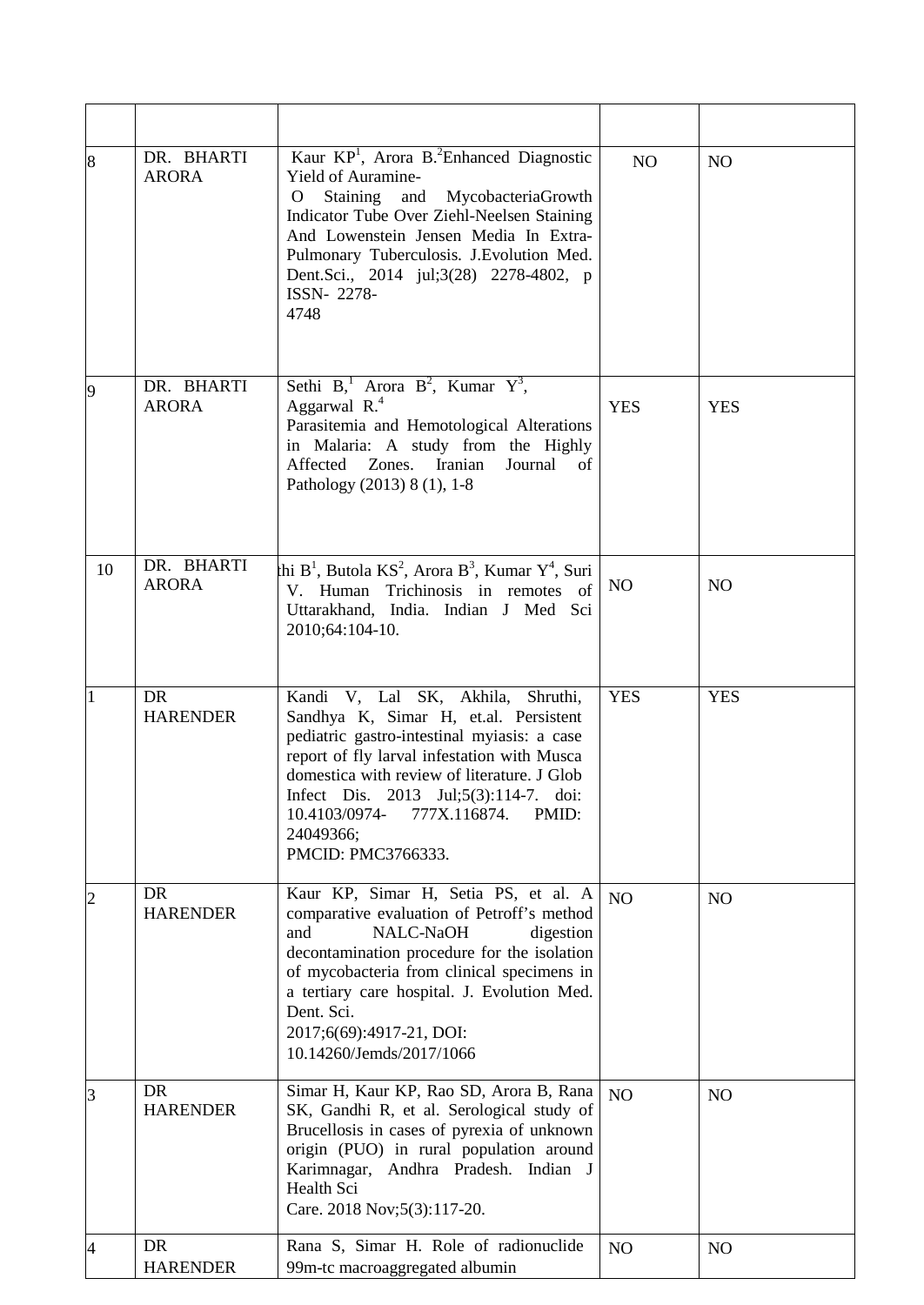|                |                              | (MAA) Scan in diagnosis of reversal of<br>shunt in large sized ventricular septal defect<br>in children. Glob J Res Anal.<br>2019;8(8):16-8.                                                                                                                                                           |                 |                |
|----------------|------------------------------|--------------------------------------------------------------------------------------------------------------------------------------------------------------------------------------------------------------------------------------------------------------------------------------------------------|-----------------|----------------|
| 5              | <b>DR</b><br><b>HARENDER</b> | Simar H, Rana S, Gandhi R. Serological<br>study of brucellosis in shepherd and<br>butchers suffering from pyrexia of unknown<br>origin (PUO) attending a tertiary level<br>hospital. Glob J Res Anal.<br>2019; 8(8):70-1.                                                                              | NO              | N <sub>O</sub> |
| 6              | <b>DR</b><br><b>HARENDER</b> | S, Simar H, Gandhi R. A<br>Rana<br>comparative study of echocardiography<br>and radionuclide 99m-tc macroaggregated<br>albumin (MAA) scan in detection and<br>quantification of reversal of shunt in<br>acynotic congential heart diseases in<br>children. Paripex Indian J Res. 2019;<br>$8(8):52-5.$ | NO <sub>1</sub> | N <sub>O</sub> |
| 7              | DR.<br><b>HARENDER</b>       | Gandhi R, Rana S, Simar H. To study the<br>effect of Glucose- Insulin- Potassium<br>treatment in acute myocardial infarction<br>patients.<br>Paripex Indian J Res. 2019; 8(8):60-1.                                                                                                                    | N <sub>O</sub>  | N <sub>O</sub> |
| 1              | DR. SANDEEP                  | Parveen N, Hisamuddin M A M, Tazeen A,<br>Asif N, Rana S, Irshad H, Vijay Laxmi<br>Malhotra, Shobha Broor, Shama Parveen.<br>Resurgence of Dengue – Like<br>and<br>Chikangunya -Like illness in New Delhi,<br>India During 2016. Indian Journal of Health<br>Science and Care.2016;3(2): 61–65.        | <b>YES</b>      | N <sub>O</sub> |
| $\overline{c}$ | DR. SANDEEP                  | Sharma Mukesh Kr. Dinesh, Rana<br>Sandeep, Broor Shobha Detection of<br>Biofilms in Candida Species in a<br>Resource Limited Setting. 4(1) Pg. : 5-<br>8IJHS& CApr 2017                                                                                                                                | <b>YES</b>      | N <sub>O</sub> |
| 3              | DR. SANDEEP                  | Mukesh Sharma, Sandeep Rana, Shobha<br>Broor Comparison of Slide widal with<br>tube widal Agglutination Test for the<br>Diagnosis of entericfever in Febrile<br>Patients. $5(1)$ Pg. : $7-10$<br><b>IJHS &amp; C Apr 2018</b>                                                                          | <b>YES</b>      | N <sub>O</sub> |
| $\mathbf{1}$   | DR. PRAGATI                  | Jindal N, Singh S, Grover P, Malhotra<br>R. Prevalence of inducible Clindamycin<br>Resistance among clinical isolates of MRSA<br>in Malwa Region of Punjab(NorthIndia)<br>Indian<br>Journal<br>Paripex<br>of<br>Researc2013;10:56-57                                                                   | NΟ              | <b>YES</b>     |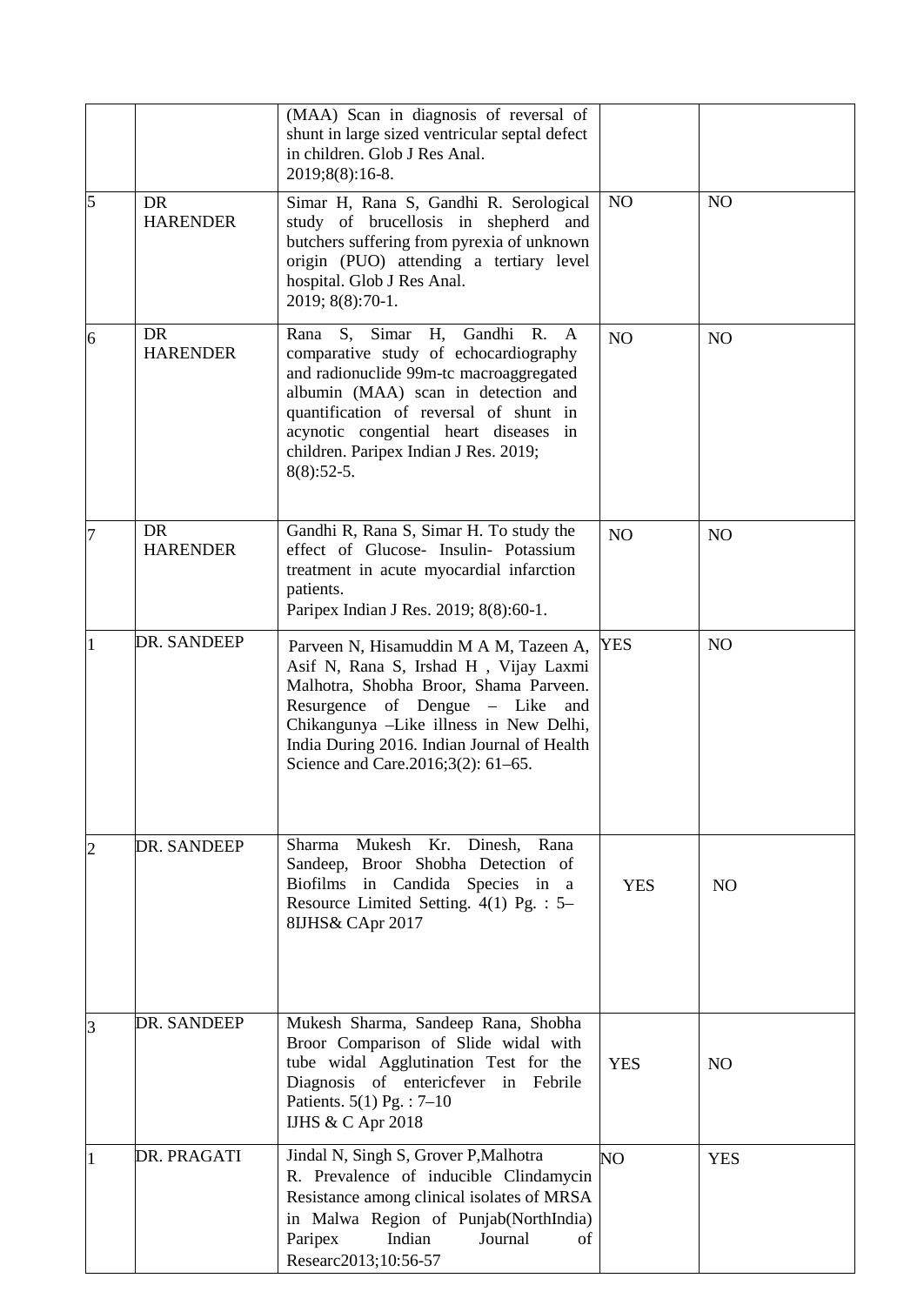| $ 2\rangle$    | DR. PRAGATI | Jindal N, Bansal R, Grover P, Malhotra R,<br>Singh S. Rapid Diagnosis of Typhoid Fever-<br>A Comparative Study of Typhidot and<br>Widal test. International<br>Journal of Bioassays 2014; 3(10)                                                                                                                                     | NO         | <b>YES</b> |
|----------------|-------------|-------------------------------------------------------------------------------------------------------------------------------------------------------------------------------------------------------------------------------------------------------------------------------------------------------------------------------------|------------|------------|
| <sup>3</sup>   | DR. PRAGATI | Soin D, Garg R, Kumar S, Aggarwal S,<br>Grover P. Late onset Nevus of ota -A Rare<br>presentation.IJPHRD 2014;<br>$5(4):151-153$                                                                                                                                                                                                    | NO         | <b>YES</b> |
| $\overline{4}$ | DR. PRAGATI | Jindal N, Bansal R, GroverP<br>MalhotraR. Risk factors and<br>genotypes of HCV infected<br>patients<br>attending tertiary care hospital in North<br>India. Indian<br>Journal<br>Medical<br>of<br>Microbiology<br>(IJMM)<br>2015;33(1):189-190                                                                                       | <b>YES</b> | <b>YES</b> |
| 5              | DR. PRAGATI | Soin D, Grover P, Malhotra R. Hepatitis<br>C virus infection in dialysis patients.A<br>retrospective study from a tertiary care<br>hospital of North India IJRDPL2015;<br>4(3)1529-1532                                                                                                                                             | NO         | <b>YES</b> |
| 6              | DR. PRAGATI | Jindal N, Soin D, Grover P, Bansal R,<br>Malhotra R, Singh S, Singh C. Hepatitis<br>Virus (HCV) infection<br>$\mathsf{C}$<br>among<br>seronegative Patients<br>undergoing<br>hemodialysis<br>in<br>a<br>Remotely located tertiary care<br>hospital of North India : Value of HCV-<br>RNA and Genotypes.<br>JCDR 2015; 9(12):D10-D12 | NO         | <b>YES</b> |
| 17             | DR. PRAGATI | Malhotra R, Soin D, Grover P, Galhotra<br>S, Khutan H, Kaur N. Hepatitis B virus<br>and hepatitis C virus co-infection in<br>hemodialysis patients: A retrospective<br>study from a tertiary care Hospital of<br>North India. Journal<br>Natural<br>Science,<br>of<br><b>Biology</b><br>and<br>Medicine (JNSBM) 2016; 7(1):72-76    | <b>YES</b> | <b>YES</b> |
| 8              | DR. PRAGATI | Soin D, Grover P, Khutan H, Malhotra R,<br>Arora S. A Study of Clinical and laboratory<br>profile<br>fever<br>with<br>of<br>Thrombocytopenia in patients from a<br>hospital<br>tertiary<br>care<br>of<br>Northern<br>India.IJRDPL.2018;7(2):2959-2961                                                                               | NO         | <b>YES</b> |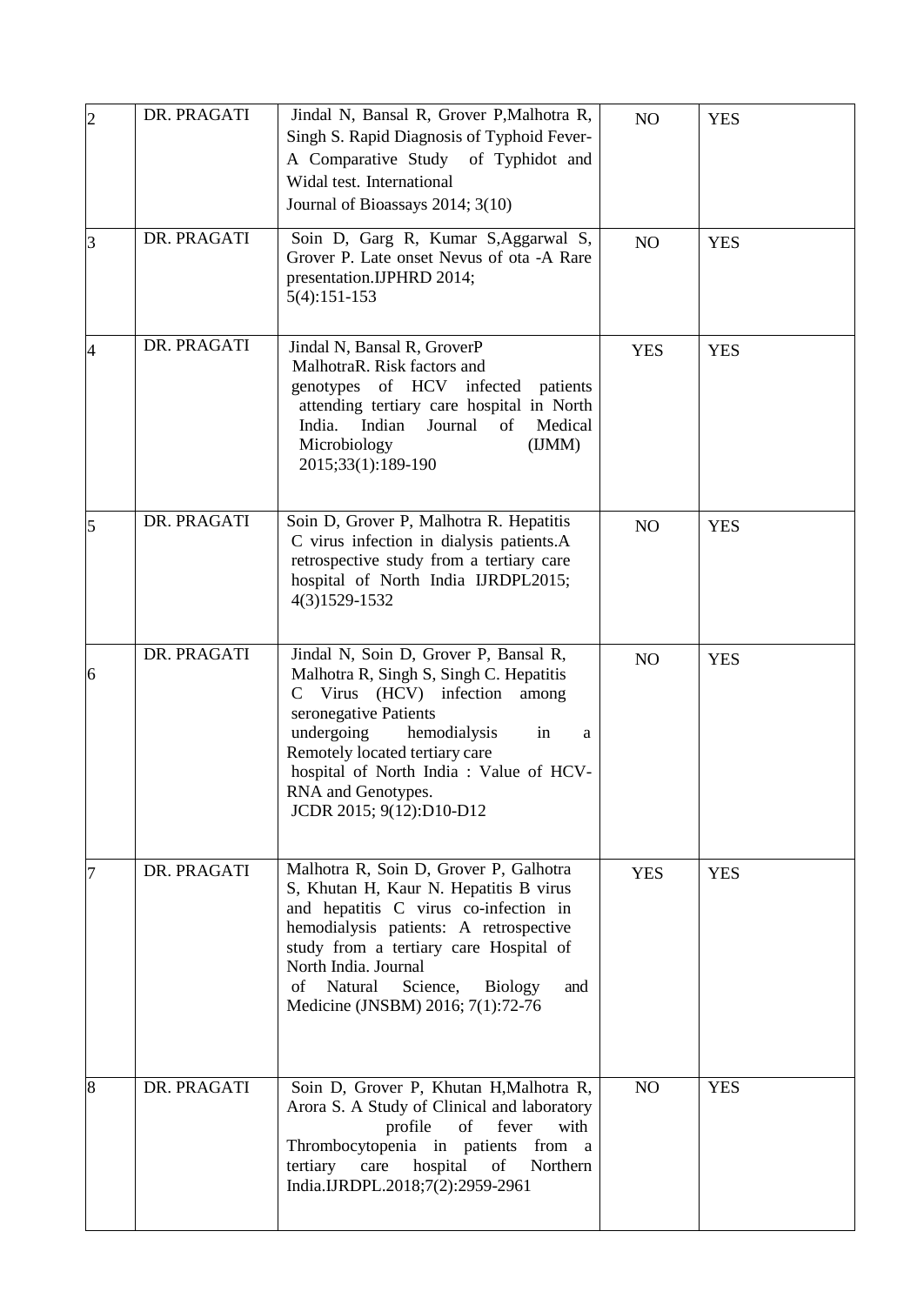| 9  | DR. PRAGATI | Soin D, Grover P, Malhotra R, Khutan H<br>Vivax malaria presenting as multiorgan<br>failure- A case report.<br>Accepted in International journal of<br>Medicine and Public health.9/3/2016                                                                                                                                                                                                                            | NO         | <b>YES</b> |
|----|-------------|-----------------------------------------------------------------------------------------------------------------------------------------------------------------------------------------------------------------------------------------------------------------------------------------------------------------------------------------------------------------------------------------------------------------------|------------|------------|
| 10 | DR. PRAGATI | Arora S, Jindal N, Grover P, Bala R, Bansal<br>R. Granulicatella adiacens -An unusual<br>isolate<br>from<br>urethral<br>discharge-<br>Correspondance. IJMM 2016;<br>34(3):403-405                                                                                                                                                                                                                                     | <b>YES</b> | <b>YES</b> |
| 11 | DR. PRAGATI | Jindal N, Malhotra R, Grover P,<br>Singh S, Bansal R, Kaur S.Methicillin<br>Resistant Staphylococcus aureus (MRSA)in<br>Malwa<br>region<br>of<br>Punjab<br>(NorthWestIndia)Correspondence.Indian<br>Journal<br>Medical<br>Of<br>Research.(IJMR)2016;143(3):371-372                                                                                                                                                    | <b>YES</b> | <b>YES</b> |
| 12 | DR. PRAGATI | Singh S, Malhotra R, Grover P, Bansal<br>S, Kaur R,<br>Galhotra<br>Jindal<br>R.<br>N.Antimicrobial resistance profile of<br>Methicillin<br>resistant<br>Staphylococcus<br>aureus colonizing the anterior nares<br>of health care workers and outpatients<br>attending the remotely located tertiary care<br>India)<br>hospital of<br>Punjab.(North<br>Journal<br>LaboratoryPhysicians(JLP)<br>of<br>2017;9(4):317-321 | <b>YES</b> | <b>YES</b> |
| 13 | DR. PRAGATI | Khutan H, Grover P, Galhotra S, Arora<br>M, Singla VCryptococcal meningitis in<br>an immunocompetent young male. Asian<br>Journal<br>of<br>Science<br>$\&$<br>technology2017;08(6):4869-4871                                                                                                                                                                                                                          | NO         | <b>YES</b> |
| 14 | DR. PRAGATI | Singh C, Grover P, Goyal L, Galhotra S,<br>Mittal B, Lata S, Jindal N. Mother to child<br>Transmission of Hepatitis c virus in<br>asymptomatic HIV seronegative pregnant<br>females of Malwa region of Punjab (North<br>Journal<br>India).<br>of<br>Tropical<br>Gastroenterology2018;39(4):177-181                                                                                                                    | NO         | <b>YES</b> |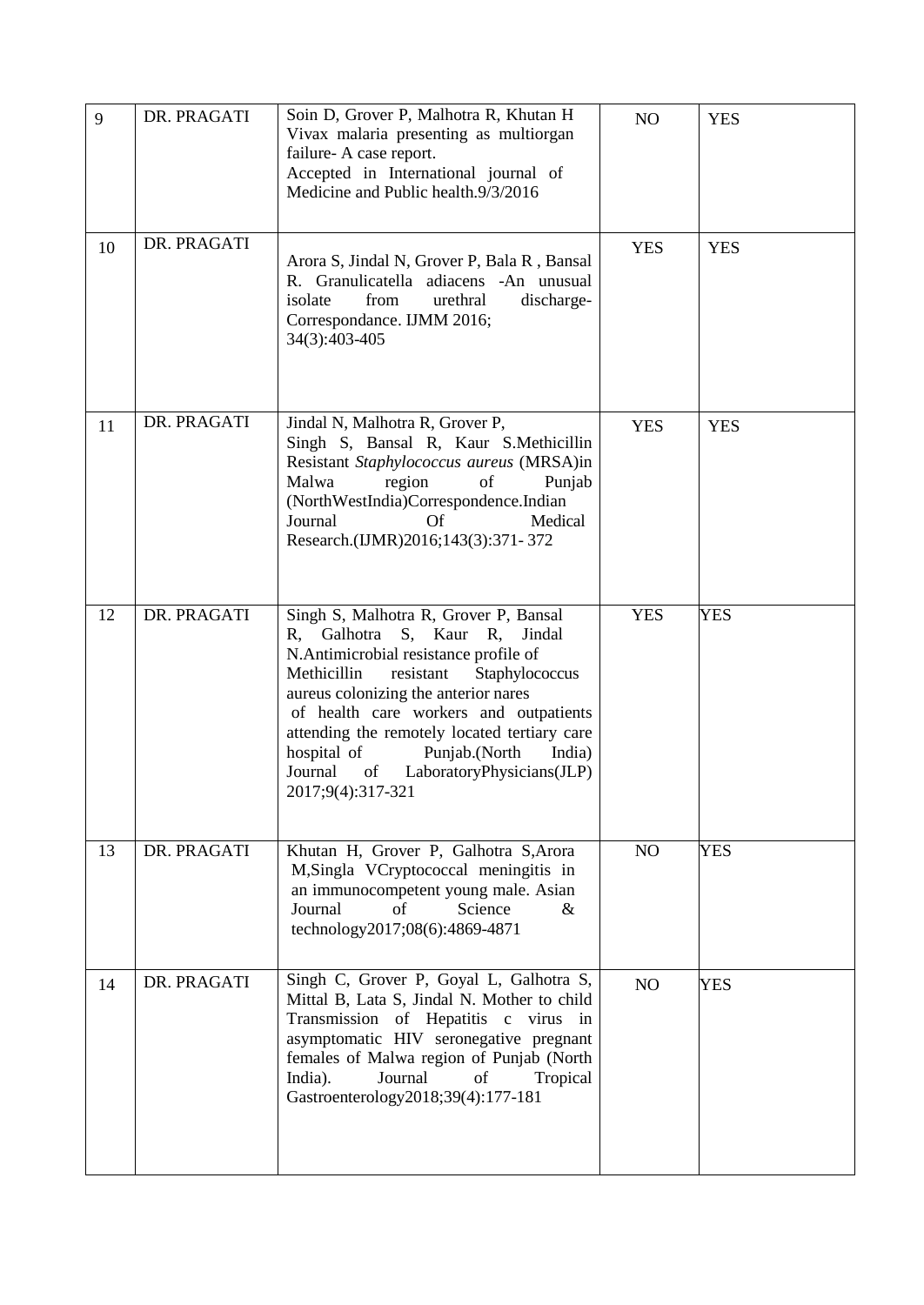| l1             | DR PRIYANKA        | M Meel P, Meel M, Kumar B, et.al. Study NO<br>Antimicrobial<br>Susceptibility<br>of<br>of<br>Pseudomonas Aeruginosa Isolated From<br>Wound Infection in Indian Population.<br><b>JOURNAL</b><br><b>INTERNATIONAL</b><br>OF<br>SCIENTIFIC RESEARCH.2016;5(2),150-<br>151.                                                              |     | NO             |
|----------------|--------------------|---------------------------------------------------------------------------------------------------------------------------------------------------------------------------------------------------------------------------------------------------------------------------------------------------------------------------------------|-----|----------------|
| $\overline{c}$ | DR PRIYANKA        | el P, Maheshwari M, Arora B, Malhotra<br>V, Chakravarti A, et al. Phenotypic detection<br>metallo-β-lactamase<br>mediated<br>of<br>Carbapenem resistance in gram negative<br>bacilli of family Enterobacteriaceae in a<br>tertiary care hospital in north india. Journal<br>of critical reviews.2020;7(3),326-329.                    | NO  | YES            |
| 3              | DR PRIYANKA        | Kaur KP, Simar H, Setia PS, et al. A<br>comparative evaluation of Petroff's method<br>NALC-NaOH<br>digestion<br>and<br>decontamination procedure for the isolation<br>of mycobacteria from clinical specimens in<br>a tertiary care hospital. J. Evolution Med.<br>Dent. Sci.<br>2017;6(69):4917-21, DOI:<br>10.14260/Jemds/2017/1066 | NO  | N <sub>O</sub> |
| 4              | DR PRIYANKA        | imar H, Kaur KP, Rao SD, Arora B, Rana<br>SK, Gandhi R, et al. Serological study of<br>Brucellosis in cases of pyrexia of<br>unknown<br>origin<br>(PUO)<br>in<br>rural<br>population<br>around<br>Karimnagar, Andhra Pradesh. Indian<br>J Health Sci Care. 2018 Nov; 5(3): 117-20.                                                    | NO  | NO             |
| 1.             | Deepti<br>Aggarwal | Jai Kumar, Deepti Aggarwal, Rajiv Gupta.<br>Generalized anxiety disorder, one of the<br>major risk factor of CAD, can be detected<br>by heart rate variability<br>(HRV) at an early stage. Paripex- Ind J<br>Res (PIJR) 2018;7:612-14                                                                                                 | Yes |                |
| 2.             | Deepti<br>Aggarwal | Jai Kumar, Deepti Aggarwal, CMS<br>Rawat, Vimal Singh Gusain.<br>Comparative study of basal galvanic<br>skin response (GSR) and GSR during<br>head up lift testing (HUT) in male.<br>General anxiety (GAD) patients. Gal Int J<br>Heal Sci Res (GIJHSR) 2020;5:89-93                                                                  | Yes |                |
| 3.             | Deepti<br>Aggarwal | Jai Kumar, Deepti Aggarwal, Rajiv Gupta,<br>Vimal Singh Gusain. Study of<br>valsalva ratio in GAD. Glo J Res Ana<br>(GJRA) 2020;9:1-3.                                                                                                                                                                                                | Yes |                |
| 4.             | Deepti<br>Aggarwal | Jai Kumar, Deepti Aggarwal, Rajiv Gupta,<br>Vimal Singh Gusain, Amit Seniwal.<br>Comparative study of basal heart rate and<br>RR interval among male<br>and female (GAD) patients. Int J Sci Res<br>(IJSR) 2020;9:1-2.                                                                                                                | Yes |                |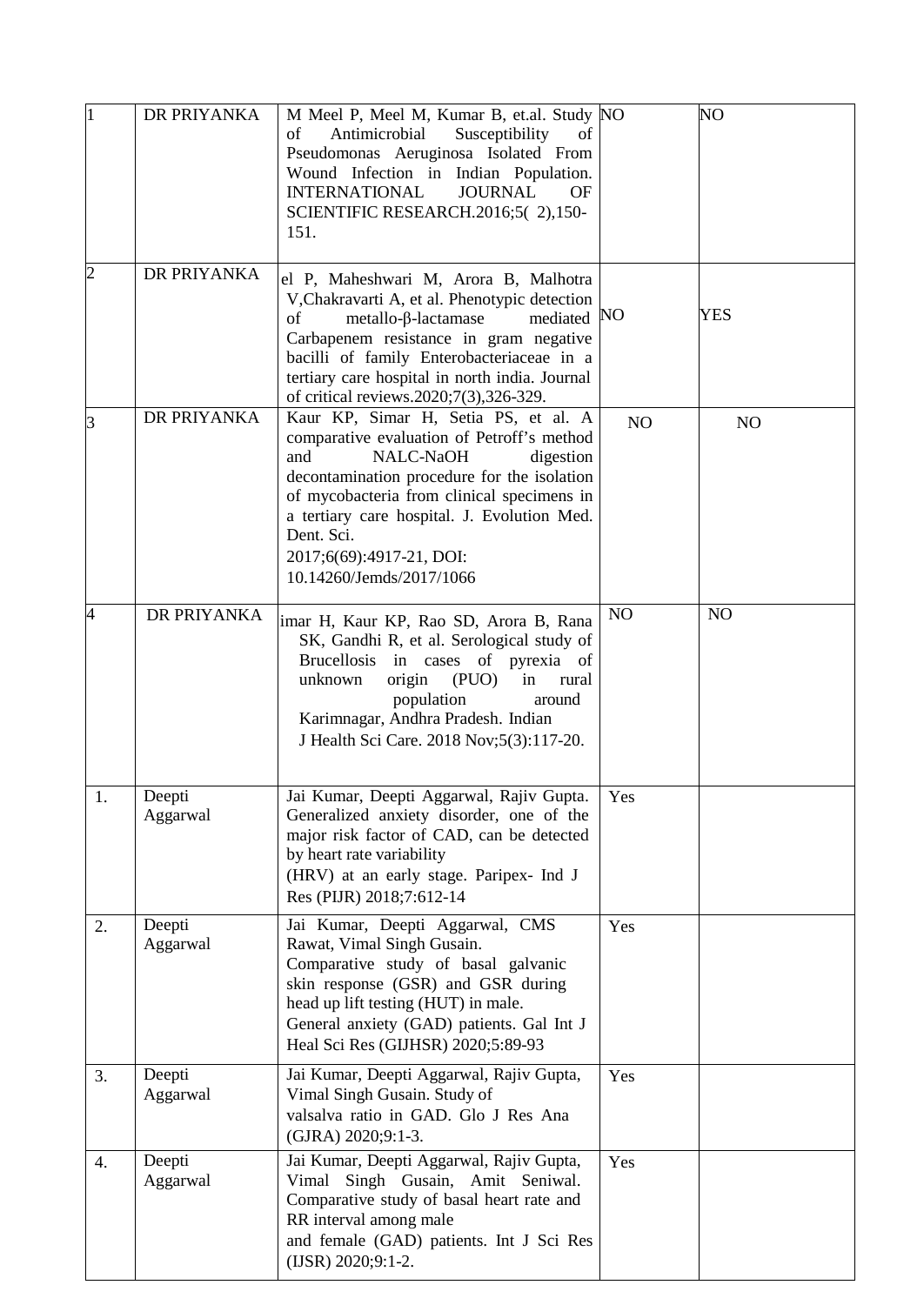| 5. | Deepti<br>Aggarwal       | Jai Kumar, Deepti Aggarwal. Can GSR be<br>used as a tool to rarly diagnose the antomic<br>dysfunction among GAD<br>patients. Int J Phy (IJP) 2020;8:51-56.                                                                                                                                                                                                                                                                                                                                                                                                                                                                                                                                                                                                                                                                                                                                                                                                                                                                                                                                                                                                                                                                                                                                                                                          | Yes |  |
|----|--------------------------|-----------------------------------------------------------------------------------------------------------------------------------------------------------------------------------------------------------------------------------------------------------------------------------------------------------------------------------------------------------------------------------------------------------------------------------------------------------------------------------------------------------------------------------------------------------------------------------------------------------------------------------------------------------------------------------------------------------------------------------------------------------------------------------------------------------------------------------------------------------------------------------------------------------------------------------------------------------------------------------------------------------------------------------------------------------------------------------------------------------------------------------------------------------------------------------------------------------------------------------------------------------------------------------------------------------------------------------------------------|-----|--|
| 6. | Rosemary<br>Peter        | Rosemary Peter, Sushma Sood, Ashwani<br>Dhawan. Delaying decline in pulmonary<br>functions with physical activity- A cross-<br>sectional study. Int J Med Sci Curr Res<br>(IJMSCR)<br>2020;3:218-20.                                                                                                                                                                                                                                                                                                                                                                                                                                                                                                                                                                                                                                                                                                                                                                                                                                                                                                                                                                                                                                                                                                                                                | Yes |  |
| 7. | Rosemary<br>Peter        | Sushma<br>Sood.<br>Rosemary Peter,<br>A<br>comparative study on effect of yoga,<br>athletic exercise and sedentary lifestyle on<br>sympathetic nervous system functional<br>status. Int J Med Sci Curr Res<br>(IJMSCR) 2020;3:556-76.                                                                                                                                                                                                                                                                                                                                                                                                                                                                                                                                                                                                                                                                                                                                                                                                                                                                                                                                                                                                                                                                                                               | Yes |  |
| 1  | Gurneesh<br>Dr.<br>Singh | 1.<br>Singh G, Chabra A, Dasgupta E,<br>M.<br>Dahiya<br>Robson's<br>10<br>group<br>classification to analyze changing trends<br>in CS in a rural medical college: a<br>retrospective study. International journal<br>of gynecology and obstetrics India<br>2013;16(3):174-178<br>Singh G , Dasgupta E, Rising<br>2.<br>Incidence Of Caesarean Section In Rural<br>Area In Haryana India: A Retrospective<br>Analysis.<br>The Internet<br>Journal<br>of<br>Gynecology and Obstetrics. 2013; 17(2).<br>3.<br>Singh G, Dasgupta E, Comparison<br>Of Instrumental Deliveries Between Urban<br>And Rural Hospitals: A Retrospective<br>Study. The Internet Journal of Gynecology<br>and Obstetrics. 2013;17(2)<br>Singh G, Singh K, Chhabra U,<br>4.<br>Chhabra A. Trends of cancers in women-a<br>retrospective study in an institute catering<br>to rural population. J Evolution Med Dent<br>Sci 2016;86(5), 2016: 6399-6402<br>Singh G, Chhabra A. Analysis of caesarean<br>section etiology in a rural medical college-<br>a retrospective study. J Evolution Med<br>Dent Sci 2016;86(5), 2016:6409-6411<br>Chakarvarty N, Singh G, Chhabra A.<br>Assessment of risk factorsof pregnancy<br>induced hypertension-<br>a retrospective<br>hospital based study.<br>Journal of advanced medical and dental<br>sciences research $2018;6(4):99-$<br>101 | Yes |  |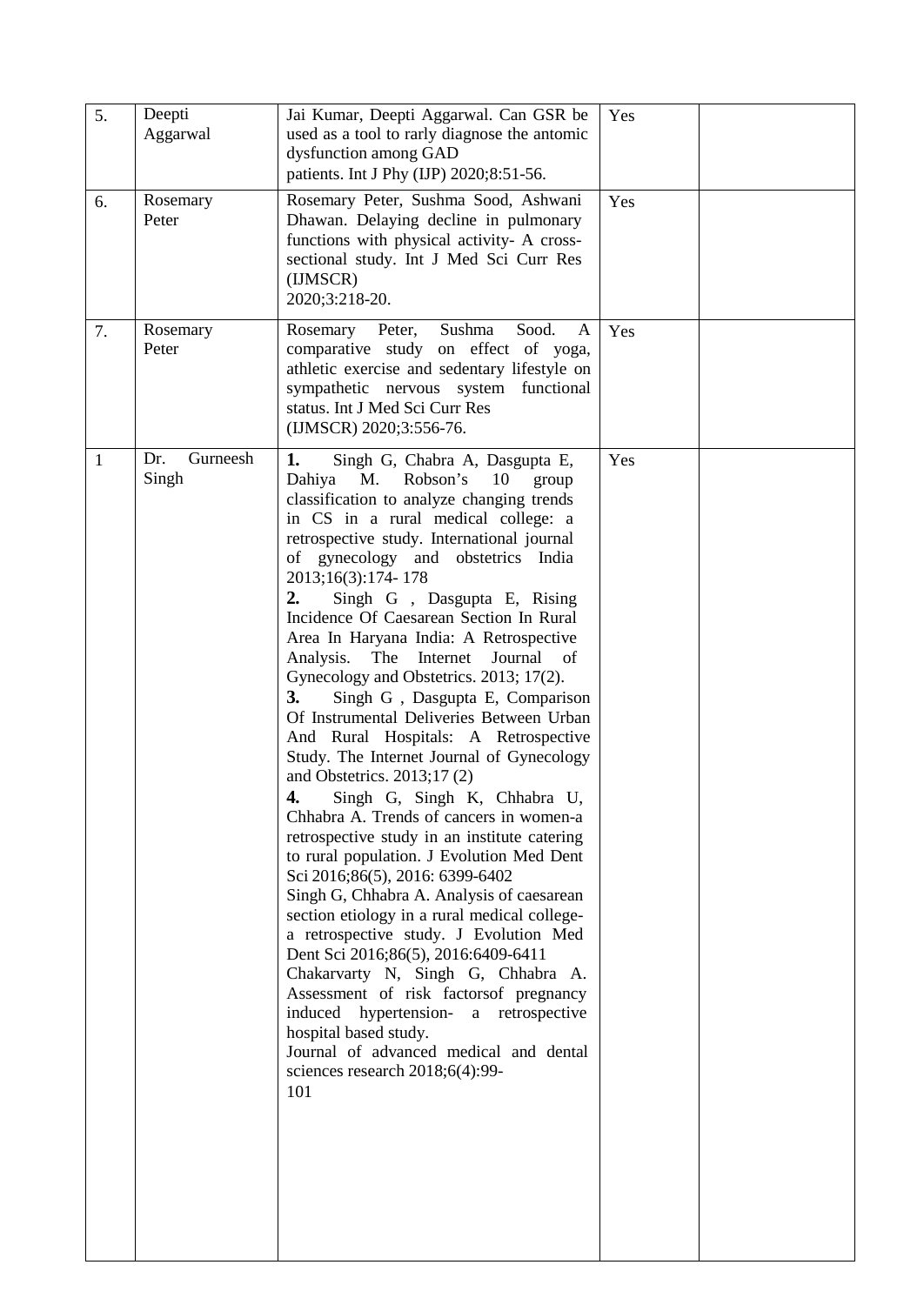| $\overline{2}$ | Alka<br>Dr. | Singh G, Dasgupta E.Nuchal cord and its<br>outcome: a retrospective analysis. J Obstet<br>Gynecol India Vol. 58, No. 3 : May/June<br>2008: 244-247<br>Singh G, Dasgupta E. DFMC Chart: An<br>inexpensive way of assessing fetal well<br>being at home. J Obstet Gynecol India<br>Vol. 59, No. 3 : May/June 2009:217-219<br>Singh G, Dasgupta E. Effect of antenatal<br>expression of breast milk at term to<br>improve<br>lactational<br>performance:<br>a<br>prospective study. J Obstet Gynecol India<br>Vol. 59, No. 4: July/August 2009: 308-311<br>Dasgupta E, Singh G. Vaginal Misoprostol<br>vs Vaginal Misoprostol with Estradiol for<br>Labor Induction: A Prospective Double<br>Blind Study. The Journal of Obstetrics and<br>Gynecology of India (January–February<br>2012) 62(1):47-51<br>1. Goyal BK, Singh G. Mid trimester<br>MTP using endocervical PGE2 gel and<br>serial intramuscular carboprost. MJAFI<br>2000; 56: 37-39*<br>Singh G, Sidhu K. Cholestasis of<br>2.<br>Pregnancy: A Prospective Study. MJAFI<br>2008; 64 : 343-345<br>Singh G, Sidhu K. Daily Fetal<br><b>3.</b><br>Movement Count<br>Chart:<br>Reducing<br>Low<br>Mortality<br>in<br>Perinatal<br>Risk<br>Pregnancy. MJAFI 2008; 64: 212-213<br>4.<br>Singh G, Sidhu K. Nuchal Cord: A<br>Retrospective Analysis. MJAFI 2008; 64 :<br>237-240<br>Singh<br>5.<br>Chouhan<br>Sidhu<br>G,<br>R,<br>K. Maternal Factors for Low Birth Weight<br>Babies. MJAFI 2009; 65 : 10-12<br>Singh G, Chouhan R, Sidhu K.<br>6.<br>Effect of antenatal expression of breast<br>milk at term in reducing breastfeeding<br>failures. MJAFI 2009; 65:131-133<br>7.<br>Singh G, Sidhu K. Bad obstetric<br>history: a prospective study. MJAFI<br>2010; 66 : 117-120<br>ChakarvartyN, Singh G, Chhabra A. | Yes |  |
|----------------|-------------|-----------------------------------------------------------------------------------------------------------------------------------------------------------------------------------------------------------------------------------------------------------------------------------------------------------------------------------------------------------------------------------------------------------------------------------------------------------------------------------------------------------------------------------------------------------------------------------------------------------------------------------------------------------------------------------------------------------------------------------------------------------------------------------------------------------------------------------------------------------------------------------------------------------------------------------------------------------------------------------------------------------------------------------------------------------------------------------------------------------------------------------------------------------------------------------------------------------------------------------------------------------------------------------------------------------------------------------------------------------------------------------------------------------------------------------------------------------------------------------------------------------------------------------------------------------------------------------------------------------------------------------------------------------------------------------------------------------------------------------------------------------------------------|-----|--|
|                | Chhabra     | Assessment of risk factors of pregnancy<br>induced hypertension- a retrospective<br>hospital based study.<br>Journal of advanced medical and denjaf<br>sciences research 2018;(4):99-101                                                                                                                                                                                                                                                                                                                                                                                                                                                                                                                                                                                                                                                                                                                                                                                                                                                                                                                                                                                                                                                                                                                                                                                                                                                                                                                                                                                                                                                                                                                                                                                    |     |  |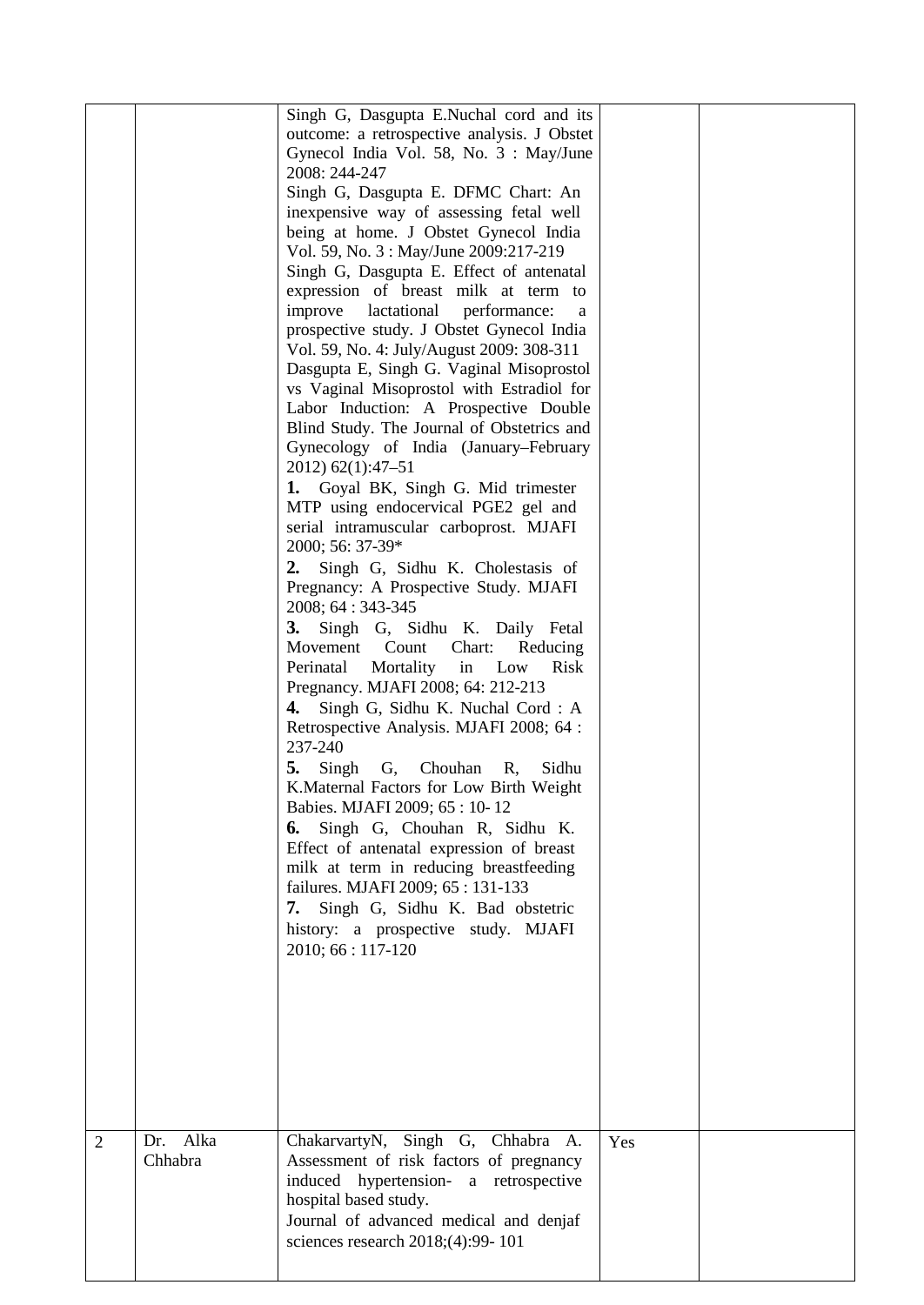|                |                          | Jain N, Kamra JH, Chhabra A. Rising<br>trend of laparoscopic hysterectomy: a<br>comparative study. World journal jof<br>laparoscopic surgery 2018: 12(2): 00-00<br>Jain A, Kamra J, Singh B Chhabra A, Goel<br>D lost IUCD since 14 years: found in urinay<br>bladder. SC INT J OBSGYN 2019(5) 135-<br>139                                                                                                                                                                                                                                                                                                                                                                                                 |     |  |
|----------------|--------------------------|------------------------------------------------------------------------------------------------------------------------------------------------------------------------------------------------------------------------------------------------------------------------------------------------------------------------------------------------------------------------------------------------------------------------------------------------------------------------------------------------------------------------------------------------------------------------------------------------------------------------------------------------------------------------------------------------------------|-----|--|
| 3              | Jyotsana<br>Dr.<br>Kamra | Jain N, Kamra JH. MRKH syndrome: a<br>review of literature. Int J Reprod contracept<br>Obstet Gynecol.<br>2018 Dec; 7(2): 5219-5225<br>Jain N, Kamra JH, Chhabra A. Rising<br>trend of laparoscopic hysterectomy: a<br>comparative study. World journal jof<br>laparoscopic surgery 2018: 12(2): 00-00<br>Jain, N, Goel D, Kamra JH posterior<br>encephalopathy<br>reversible<br>syndrome<br>(PRES): A rare amen; review of literature.<br>Journal<br>Indian<br>of<br>obstetrics<br>and<br>gynecology research. 2018;5(3):314-317                                                                                                                                                                          | Yes |  |
| $\overline{4}$ | Dr. Nancy                | ChakarvartyN, Singh<br>G,<br>Chhabra<br>A.<br>Assessment of risk factors of pregnancy<br>induced<br>hypertension-<br>retrospective<br>$\rm{a}$<br>hospital based study.<br>Journal of advanced medical and denjaf<br>sciences research 2018;(4):99-101<br>Chakarvarty N, Srivastav K, Khanduri S. A<br>study To Evaluate A Correlation between<br>various gray scale parameters and period of<br>Gestation. Int J Reprod Contracept Obstet<br>ynecol.2018:7(6);1-7 Chakarvarty N, Singh<br>G, Chhabra A. Assessment of risk factorsof<br>induced<br>pregnancy<br>hypertension-<br>a<br>retrospective hospital based study.<br>Journal of advanced medical and dental<br>sciences research 2018;6(4):99-101 | Yes |  |
| 5              | Dr. Nidhi Jain           | Jain N, Kamra JH. MRKH syndrome: a<br>review of literature. Int J Reprod contracept<br>Obstet Gynecol.<br>2018 Dec; 7(2): 5219-5225<br>Jain N, Kamra JH, Chhabra A. Rising trend<br>of laparoscopic hysterectomy: a comparative<br>study. World journal jof laparoscopic<br>surgery 2018: 12(2): 00-00<br>Jain, N, Goel D, Kamra JH posterior                                                                                                                                                                                                                                                                                                                                                              | Yes |  |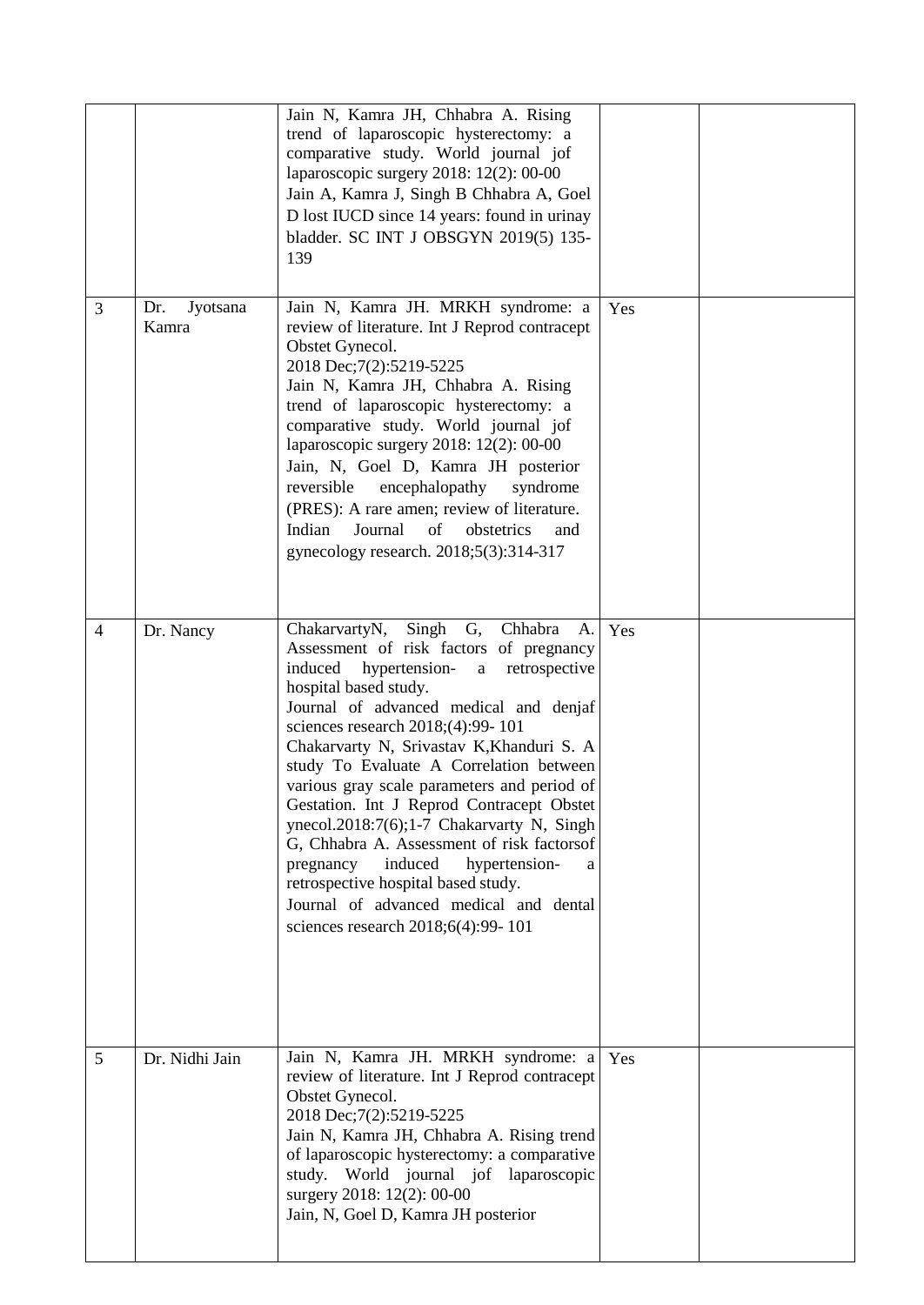|   |                                        | reversible<br>encephalopathy<br>syndrome<br>(PRES): A rare amen; review of literature.<br>of<br>Journal<br>obstetrics<br>Indian<br>and<br>gynecology research. 2018;5(3):314-317<br>Aggarwal N, Yadav P, Bishnoi S, Fayyaz S.<br>Can High First Trimester NLR. And PLR is<br>arly Predictor for Preeclampsia?:<br>An<br>Experience of Single Tertiary Care Center.<br>Archives Of Reproductive Medicine and<br>Sexual Health: 2018: 1(1): 3-7<br>Jain N, Goel D.A Comparative study<br>between Umibilical Cord Area<br>and<br>circumference<br>To Predict<br>abdominal<br>Macrosomia In<br>Gestational<br>Diabetes<br>Mellitus. International Journal of Medical<br>Sciences<br>Innovative<br>and<br>Research<br>2018:3(2):47-51<br>Jain A, Kamra J, Singh B Chhabra A, Goel<br>D lost IUCD since 14 years: found in urinay<br>bladder. SC INT J OBSGYN 2019(5) 135-<br>139 |            |  |
|---|----------------------------------------|-----------------------------------------------------------------------------------------------------------------------------------------------------------------------------------------------------------------------------------------------------------------------------------------------------------------------------------------------------------------------------------------------------------------------------------------------------------------------------------------------------------------------------------------------------------------------------------------------------------------------------------------------------------------------------------------------------------------------------------------------------------------------------------------------------------------------------------------------------------------------------|------------|--|
| 1 | Geetika <sub>1.</sub><br>Dr.<br>Duggal | G.Duggal, V.Mehta, N.Aror<br>Angioedema:A<br>Life<br>a.<br>Threatening<br>Airway Emergency: A case report. The<br>Indian Anaesthetists Forum 2011;(3).<br>$\overline{2}$ .<br>G.Duggal, A.<br>Mehrotra, M.G.Chakankar. Comparative<br>evalution<br>of<br>hydroxyethylstarch<br>preloading, ringer lactate<br>preloading<br>and<br>preloading<br>$\rm no$<br>on<br>of hypotension following<br>prevention<br>spinal anaesthesia in lower segment<br>caesarean<br>section-A<br>clinical<br>study.<br>Journal of Advance<br>Researches<br>in<br>Biological Sciences 2012;4(1):68-72.                                                                                                                                                                                                                                                                                           | Yes<br>Yes |  |
|   |                                        | 3. G.Duggal, S, K.Kochhar. Comparative<br>study of ondansetron and<br>acupressure for postoperative nausea and<br>vomiting<br>after<br>laparoscopic<br>cholecystectomy. . Journal of Advance<br>Researches in Biological Sciences 2012;<br>$4(3):213-218.$<br>A.K.Kochhar, G.Duggal.<br>Trend<br>in<br>4.                                                                                                                                                                                                                                                                                                                                                                                                                                                                                                                                                                   | Yes<br>Yes |  |
|   |                                        | seroprevalence of hepatitis<br>C Virus infection among blood<br>donors of southern Haryana. Journal<br>of Advance Researches in Biological<br>Sciences2012;4(3):219-222.                                                                                                                                                                                                                                                                                                                                                                                                                                                                                                                                                                                                                                                                                                    |            |  |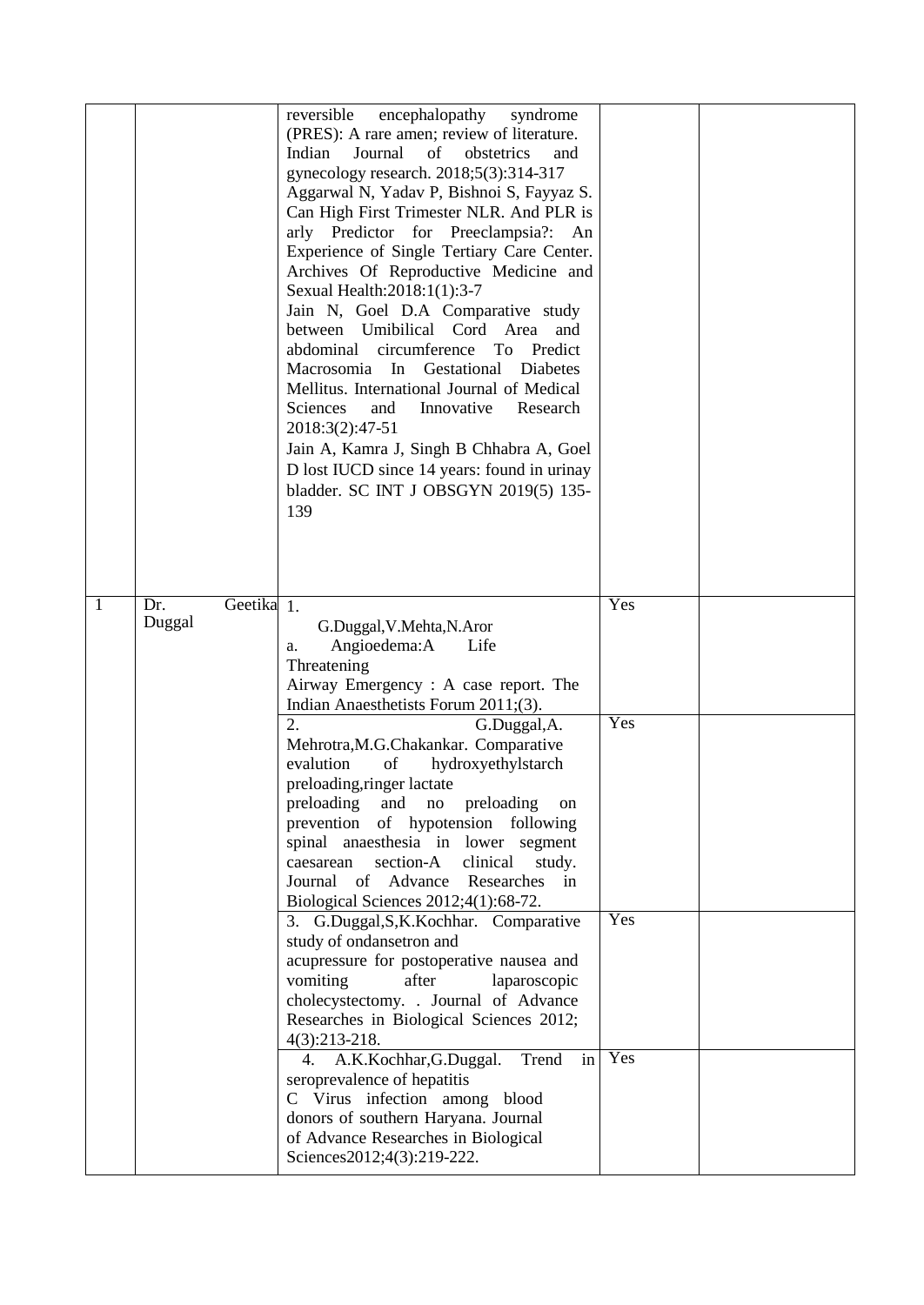|                | 5. A.Kochhar, K<br>Singh, S. Kochhar, G. Duggal, S Choudhary, S                                 | Yes |  |
|----------------|-------------------------------------------------------------------------------------------------|-----|--|
|                | Pandey.                                                                                         |     |  |
|                | A study to assess trend in seroprevalence of<br>Hepatitis B Virus infection among blood         |     |  |
|                | donors of southern Haryana, India. The                                                          |     |  |
|                | Internet Journal of Pathology.2012;13:2.<br>6. A K Kochhar, G.Duggal, K                         | Yes |  |
|                | Singh, S.K.Kochhar. Spectrum of                                                                 |     |  |
|                | cytological<br>findings in patients with Lymphadenopathy<br>1n                                  |     |  |
|                | rural population of southern Harayana, India-<br>Experience in a tertiary care hospital. The    |     |  |
|                | Internet Journal of Pathology.2012;13:2.                                                        |     |  |
|                | 7. G.Duggal, V.Mehta, Sumitra. Efficacy of Yes<br>colloid (polygeline)                          |     |  |
|                | preloading in comparison to crystalloid<br>preloading for prevention of hypotension             |     |  |
|                | following spinal anaesthesia. . Journal of                                                      |     |  |
|                | Advance Researches in Biological Sciences<br>2013;5(4):247-249                                  |     |  |
|                | 8. G.Duggal, V.Mehta. Comparative study Yes<br>for intravenous ketamine                         |     |  |
|                | with intravenous ketamine and tramadol in<br>analgesia. Journal of Advance<br>labour            |     |  |
|                | Researches<br><b>Biological</b><br>in<br>Sciences2014, vol.6(3&4)254-259.                       |     |  |
|                |                                                                                                 |     |  |
| $\overline{2}$ | Dr. Sanjeev Kumar 1. Kumar S. Women waking up more<br>quickly than men from anesthesia. Journal | Yes |  |
|                | of Advance researches in biological                                                             |     |  |
|                | sciences. 2010; 2(2):77-80                                                                      |     |  |
|                | 2. Kumar S. Combination of propopol with<br>fentanyl or butorphanol using laryngeal             | Yes |  |
|                | mask airway for tubal sterilization. 2011;<br>$3(I): 28-32.$                                    |     |  |
|                | 3. Kumar S, Kumar A. Reactive oxygen                                                            | Yes |  |
|                | secies during hypoxia perfusion injury<br>under general anaesthesia biomedicine.                |     |  |
|                | 2011; 3(I0: 90-95)                                                                              |     |  |
|                | 4. Kumar S. The effect of preoperative<br>anxiety on post operative pain.                       | Yes |  |
|                | Indian Journal of health and Welbeing.                                                          |     |  |
|                | 2015; 6(6): 622-624                                                                             | Yes |  |
|                | 5. Kumar S. Comparative<br>study of buprenorphine and                                           |     |  |
|                | fentanyl for<br>postoperative<br>after<br>pain<br>relief                                        |     |  |
|                | thoracotomy<br>by continuous<br>thoracic                                                        |     |  |
|                | epidural<br>infusion.Medplus<br>2015;<br>2(11):789-793                                          |     |  |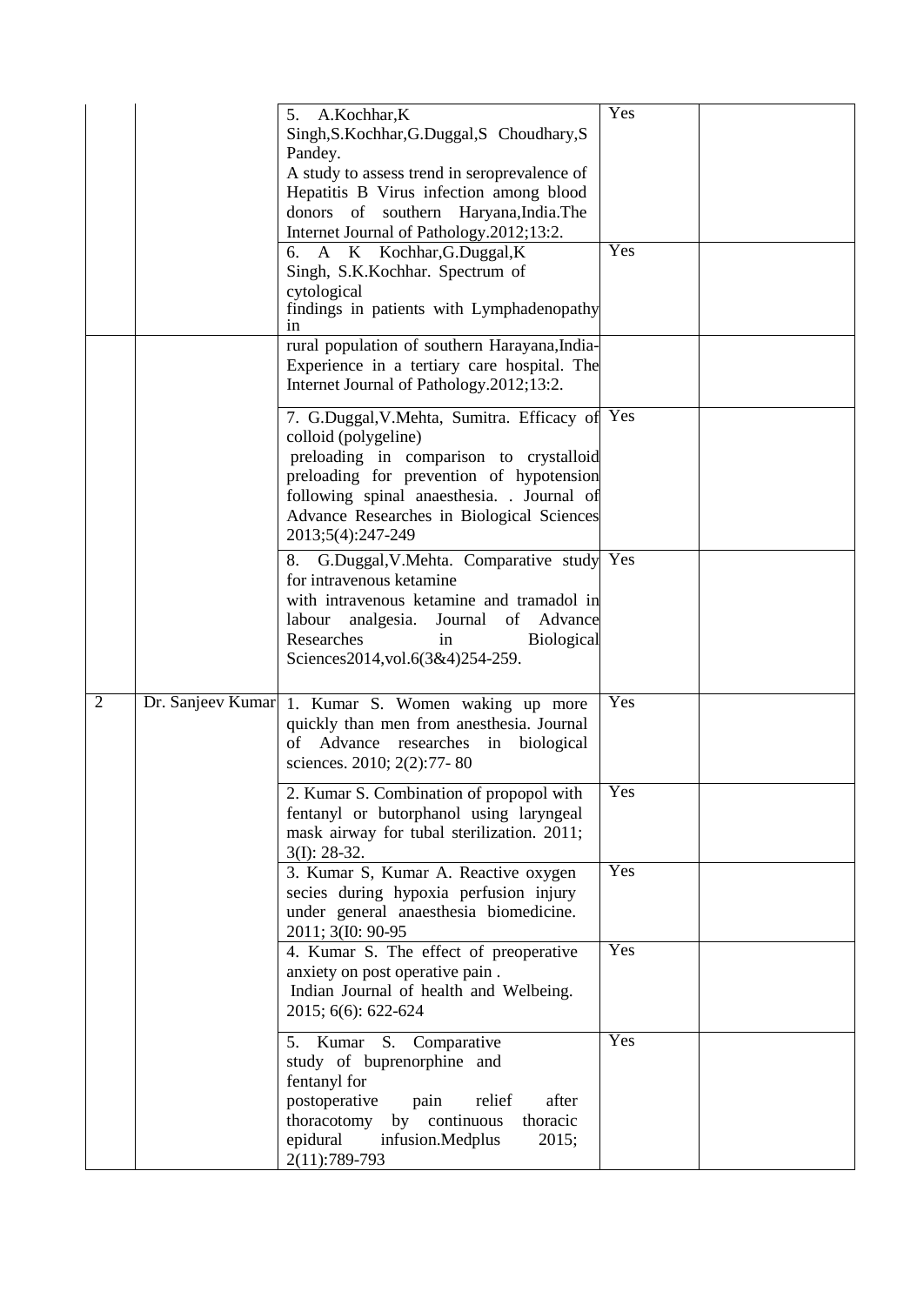|                |             | 6. Sharma J, Kumar S. A prospective study<br>compare<br>single dose intrathecal<br>to<br>combination of bupicacaine and morphine<br>with fentanyl, bupivacaine and morphine<br>for labour analgesia.<br>Med.<br>Evolution<br>J.<br>Dent<br>Scie.2018;7(31):3462-3465<br>7. Sharma J, Kumar S, Kawadia K, Munjal<br>B. Evaluation of intubating conditions in<br>pediatric patients- A Comparative study of<br>succinylcholine and two different doses of<br>rocuronium. J Evolution Med. Dent. Scie.<br>2019; 8 (11): 811-814 | Yes<br>Yes |  |
|----------------|-------------|-------------------------------------------------------------------------------------------------------------------------------------------------------------------------------------------------------------------------------------------------------------------------------------------------------------------------------------------------------------------------------------------------------------------------------------------------------------------------------------------------------------------------------|------------|--|
| $\overline{3}$ | Dr. Vibha   | G.Duggal, V.Mehta,<br>Sumitra.<br>1.<br>Efficacy of colloid (polygeline)<br>preloading in comparison to crystalloid<br>preloading<br>for<br>prevention<br>of<br>hypotension<br>following<br>spinal<br>anaesthesia. . Journal of<br>Advance Researches in Biological<br>Sciences 2013;5(4):247-249                                                                                                                                                                                                                             | Yes        |  |
|                |             | 2. Kanojiya S, Mehta V, Jadhav VP.<br>Comparative study of post-dural puncture<br>headache using two types of needles<br>Quincke's and Whitacre. J. Evolution<br>Med. Dent. Sci. 2016; 5(32):1707-1709                                                                                                                                                                                                                                                                                                                        | Yes        |  |
|                |             | 3. Mehta V, Kanojiya S. COMPARISON<br>0.0625%<br><b>BUPIVACAINE</b><br><b>OF</b><br><b>WITH</b><br>0.0002%<br>FENTANYL V/S<br>0.0125%<br><b>BUPIVACAINE</b><br><b>AMBULATORY</b><br>IN<br><b>LABOR</b><br>EPIDURAL<br>ANALGESIA.<br>Journal of Advanced Medical and Dental<br>Sciences Research. 2016 Jul 1;4(4):67.                                                                                                                                                                                                          | Yes        |  |
|                |             | 4. Kanojiya S, Mehta V, Singh M,<br>Duggal G. Evaluation of<br>Different Concentrations of Ketofol as a<br>Sedative<br>Mastoid<br>Exploration<br>in<br>Performed under Local<br>Anaesthesia.<br>Journal of Evidence Based Medicine and<br>Healthcare. 2020; 7(35):<br>1862-1866                                                                                                                                                                                                                                               | Yes        |  |
| $\overline{4}$ | Dr. Sheetal | Comparative<br>of<br>Sheetal.<br>study<br>1<br>sequential combined spinal<br>epidural<br>anaesthesia<br>versus<br>spinal<br>anaesthesia in high risk geriatric patients for<br>major orthopaedic surgery. International<br>Jopurnal of Medical and Biomedical studies<br>2020;4(7): 108-112                                                                                                                                                                                                                                   | Yes        |  |
|                |             | I,<br>Chhabra<br>A.<br>2.<br>Gupta<br>Sheetal,<br>Comparative study of functional outcome<br>dynamic compression plating<br>of<br>and<br>interlocking nailing for fracture shaft of<br>humerus in adults. Journal of Biomedical<br>and Pharmaceutical research. 2018; 7<br>$(I):01-06$                                                                                                                                                                                                                                        | Yes        |  |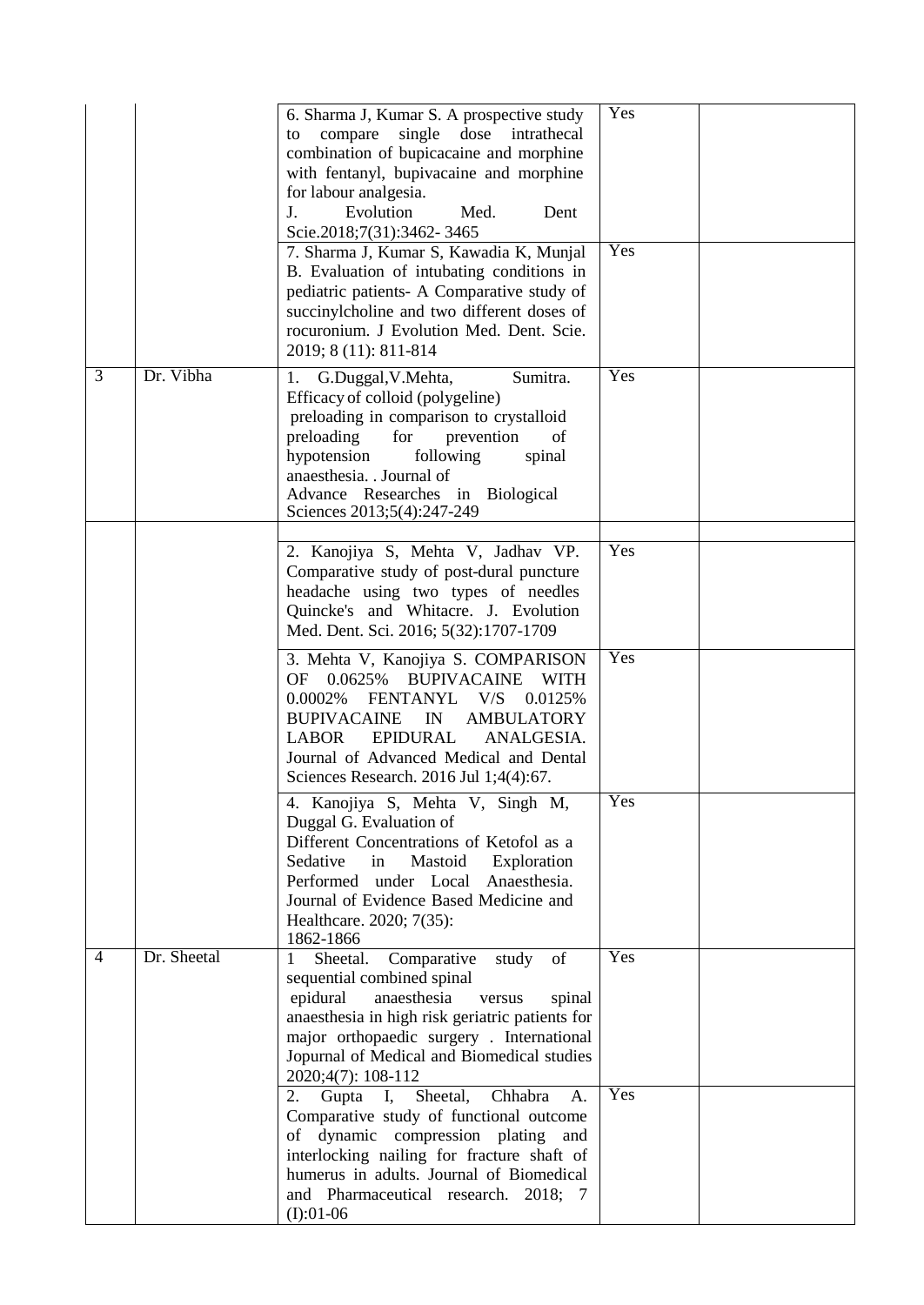|                |                  | 3. Gupta IS, Sheetal, Chhabra A.<br>Comparative study between proximal<br>fermoral nailing and dynamic hip screw<br>fixation. Journal of Evaluation of Medical<br>and Dental Sciences. 2018; 7(6): 6808-<br>6811<br>4. G Duggal, Sheetal, Kanojiya S, Mehta V.<br>Comparative<br>study for intravenous ketamine<br>with<br>intravenous ketamine and tramadol in<br>labour analgesia.<br>Journal of Advance Researches in<br>Biological<br>Sciences2014,<br>vol.6<br>$(3&4)254-259.$ | Yes<br>Yes |  |
|----------------|------------------|-------------------------------------------------------------------------------------------------------------------------------------------------------------------------------------------------------------------------------------------------------------------------------------------------------------------------------------------------------------------------------------------------------------------------------------------------------------------------------------|------------|--|
| $\overline{5}$ | Dr. Sumitra      | 1. Kanojiya S, Mehta V, Singh M,<br>Duggal G. Evaluation of<br>Different Concentrations of Ketofol as a<br>Sedative<br>in<br>Mastoid<br>Exploration<br>Performed under Local Anaesthesia.<br>Journal of Evidence Based Medicine and<br>Healthcare. 2020; 7(35):<br>1862-1866<br>2. Kanojiya S, Mehta V, Jadhav VP.<br>Comparative study of post-dural puncture<br>headache using two types of needles                                                                               | Yes<br>Yes |  |
|                |                  | Quincke's and Whitacre. J. Evolution<br>Med. Dent. Sci. 2016; 5(32):1707-1709                                                                                                                                                                                                                                                                                                                                                                                                       |            |  |
|                |                  | 3. Arora R, Kanojiya S, Mehta V, Duggal G.<br>Comparative study to evaluate attenuation<br>haemodynamic<br>changing<br>of<br>during<br>laproscopy and endotracheal intubation<br>using intravenous esmolol and intravenous<br>dexmedetomidine. Journal of Evidence<br>Based<br>Medicine<br>Healthcare.<br>and<br>2020;7(39):2165-2170                                                                                                                                               | Yes        |  |
|                |                  | 4. Mehta V, Kanojiya S. COMPARISON<br>0.0625%<br><b>OF</b><br><b>BUPIVACAINE</b><br><b>WITH</b><br>0.0002%<br>FENTANYL<br>V/S<br>0.0125%<br><b>BUPIVACAINE</b><br>IN<br><b>AMBULATORY</b><br><b>LABOR</b><br><b>EPIDURAL</b><br>ANALGESIA.<br>Journal of Advanced Medical and Dental<br>Sciences Research. 2016 Jul 1;4(4):67.                                                                                                                                                      | <b>Yes</b> |  |
| 6              | Dr. Jyoti Sharma | 1. Sharma J, Kumar S. A prospective<br>study to compare single<br>dose intrathecal combination of bupicacaine<br>and morphine with fentanyl, bupivacaine<br>and morphine for labour analgesia. J.<br>Evolution Med. Dent Scie.2018;7(31):3462-<br>3465                                                                                                                                                                                                                              | Yes        |  |
|                |                  | 2. Sharma J, Kumar S, Kawadia K, Munjal<br>B. Evaluation of intubating conditions in<br>pediatric patients- A Comparative study of<br>succinylcholine and two different doses of<br>rocuronium. J Evolution Med. Dent. Scie.<br>2019; 8 (11): 811-814                                                                                                                                                                                                                               | Yes        |  |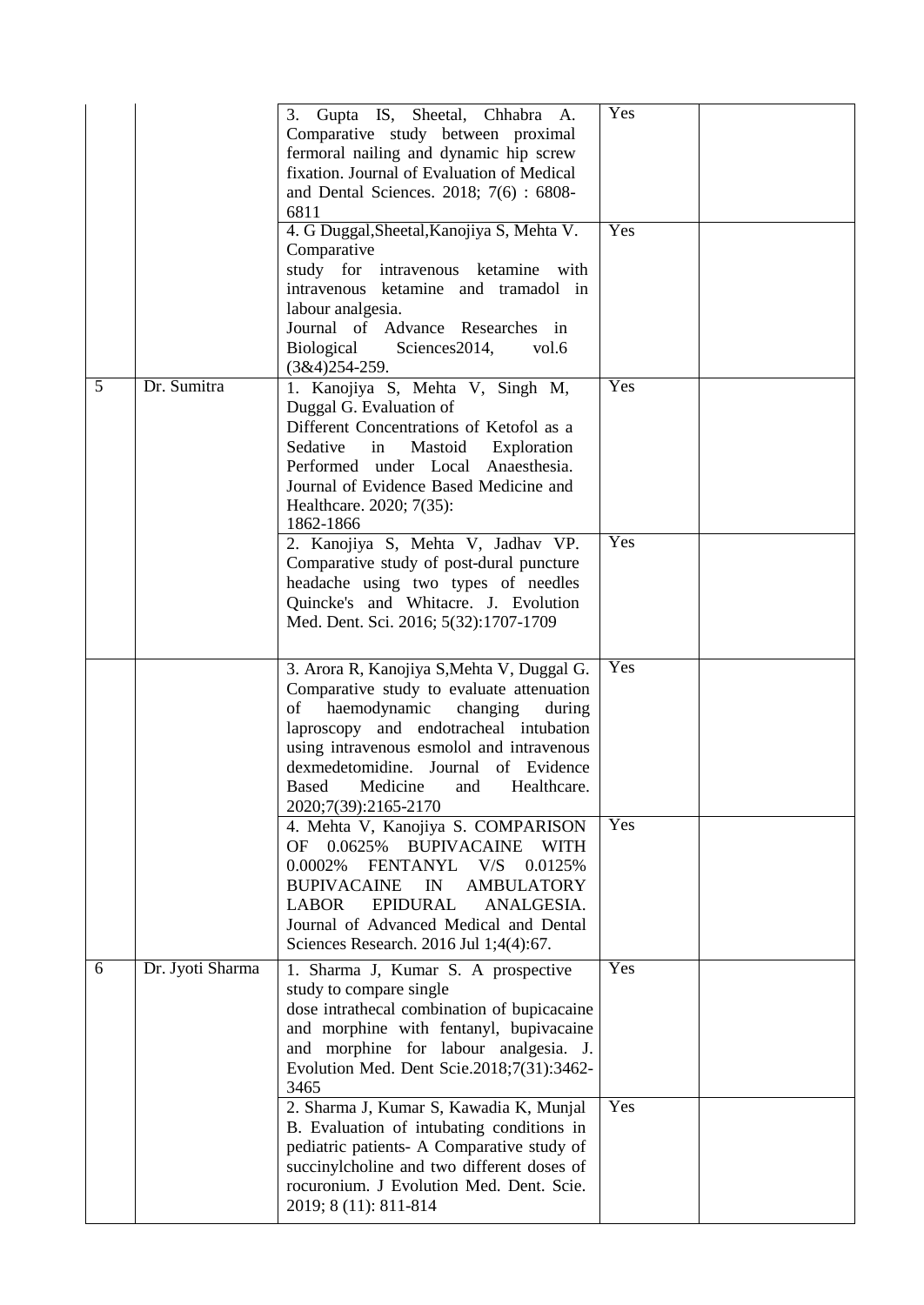| $\overline{7}$ | Ruchika<br>Dr.<br>Kathuria | Kathuria R, Bansal P, Singh M. The Yes<br>Comparision of Ondansetron,<br>Palonosetron and Granisetron for prevention<br>of post operative nausea and vomiting after<br>laparoscopic surgeries. J. Evolution Med.<br>Dent. Sci. 2020; 9(03):157-161                  |                             |
|----------------|----------------------------|---------------------------------------------------------------------------------------------------------------------------------------------------------------------------------------------------------------------------------------------------------------------|-----------------------------|
| $\mathbf{1}$   | Dr.Anoop<br>Grover         | Rewri P, Ali W, Grover A, Yadav V. y<br>Developmental glaucoma in a patient of<br>ectrodactyly-ectodermal dysplasia. Indian J<br>Ophthalmol 2020;68:910-1.                                                                                                          | Opthalmology                |
| $\overline{2}$ | Dr.<br>Anoop<br>Grover     | Mehta G, Grover A, Nagda SJ. Comparison y<br>of flexural strength of two commercially<br>available<br>heat<br>polymerized<br><b>PMMA</b><br>.international Journal of Applied Dental<br>Sciences 2018; 4(4): 367-370                                                | <b>Prosthetic Dentistry</b> |
| $\overline{3}$ | Dr.<br>Anoop<br>Grover     | Garg R, Bansal R, Grover A.influence of post y<br>space preparation on the marginal integrity of<br>mineral trioxide aggregate (mta), a root end<br>restoration: an in vitro study. Indian Journal<br>of Dental Research 2019;9(5)                                  | Dentistry                   |
| $\overline{4}$ | Dr.<br>Anoop<br>Grover     | Garg R, Grover A, Mehta G, Setia y<br>P.Developmental<br>Stages<br>of Permanent<br>Mandibular Second Molars in 12 Year Old<br>North Indian Population. International<br>Journal of Medical Science and Innovative<br>Research 2018, 3(4): 173-8.                    | Dentistry                   |
| $\overline{5}$ | Dr.<br>Anoop<br>Grover     | Garg R, Grover A, Mehta G, Setia P. y<br>Development of Mandibular Third Molars in<br>18 Year Old<br>North<br>Indian<br>Population.<br>Annals<br>ΟÍ<br>International Medical and Dental Research<br>$2018;5(2):1-4$                                                 | Dentistry                   |
| 6              | Rishu<br>Dr.<br>Garg       | Garg R, Bansal R, Grover A.influence of post y<br>space preparation on the marginal integrity of<br>mineral trioxide aggregate (mta), a root end<br>restoration: an in vitro study. Indian Journal<br>of Dental Research 2019;9(5)                                  | Dentistry                   |
| 7              | Rishu<br>Dr.<br>Garg       | Garg R, Grover A, Mehta G, Setia y<br>P.Developmental<br>of<br><b>Stages</b><br>Permanent<br>Mandibular Second Molars in 12 Year Old<br>North<br>Indian<br>Population.<br>International<br>Journal of Medical Science and Innovative<br>Research 2018, 3(4): 173-8. | Dentistry                   |
| 8              | Rishu<br>Dr.<br>Garg       | Garg R, Grover A, Mehta G, Setia P. Y<br>Development of Mandibular Third Molars in<br>18 Year Old<br>North<br>Indian<br>Population.<br>Annals<br>of<br>International Medical and Dental Research<br>$2018;5(2):1-4$                                                 | Dentistry                   |